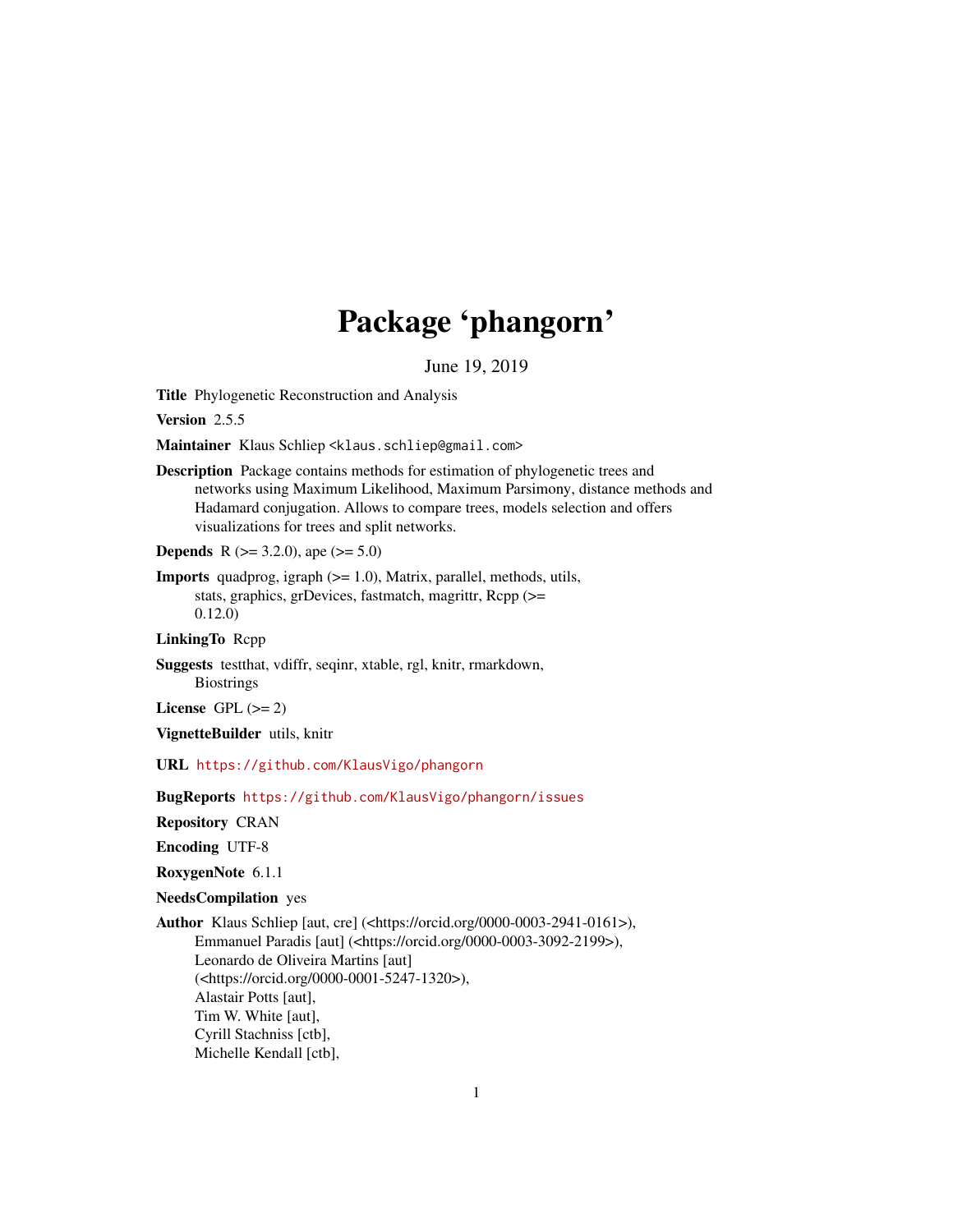Keren Halabi [ctb], Richel Bilderbeek [ctb], Kristin Winchell [ctb]

Date/Publication 2019-06-19 04:40:03 UTC

# R topics documented:

|                                  | 3              |
|----------------------------------|----------------|
|                                  | $\overline{4}$ |
| add.tips                         | 6              |
|                                  | 7              |
|                                  | $\overline{Q}$ |
|                                  | 10             |
|                                  | 11             |
|                                  | 13             |
|                                  | 14             |
|                                  | 16             |
|                                  | 17             |
|                                  | 17             |
|                                  | 18             |
|                                  | 19             |
|                                  | 21             |
|                                  | 22             |
|                                  | 23             |
|                                  | 24             |
|                                  | 25             |
|                                  | 27             |
|                                  | 29             |
|                                  | 30             |
|                                  | 32             |
|                                  | 33             |
| $getClass                      $ | 34             |
|                                  | 37             |
|                                  | 38             |
|                                  | 40             |
|                                  | 41             |
|                                  | 42             |
|                                  | 42             |
| 11i                              | 44             |
|                                  | 45             |
|                                  | 46             |
|                                  | 48             |
|                                  | 49             |
|                                  | 51             |
|                                  | 52             |
|                                  | 53             |
|                                  | 54             |
|                                  |                |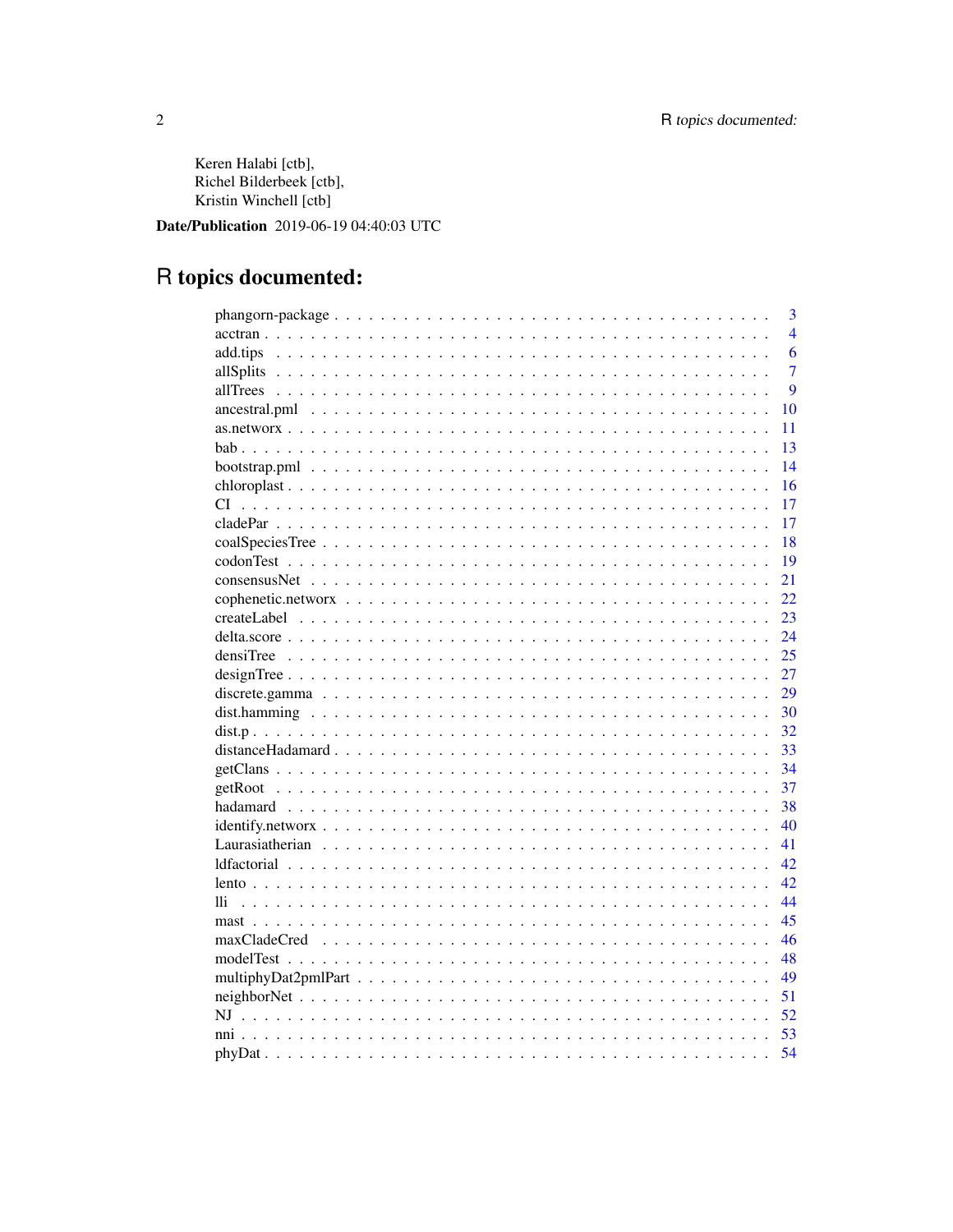# <span id="page-2-0"></span>phangorn-package 3

| Index | 83 |
|-------|----|

phangorn-package *Phylogenetic analysis in R*

#### Description

Phylogenetic analysis in R (Estimation of phylogenetic trees and networks using Maximum Likelihood, Maximum Parsimony, Distance methods & Hadamard conjugation)

# Details

The complete list of functions can be displayed with library(help = phangorn).

Further information is available in several vignettes. To show the available vignettes in an HTML browser type browseVignettes("phangorn").

| Trees             | Constructing phylogenetic trees (source, pdf)   |
|-------------------|-------------------------------------------------|
| phangorn-specials | Advanced features (source, pdf)                 |
| Ancestral         | Ancestral sequence reconstruction (source, pdf) |
| Networx           | Splits and Networx (source, html)               |

The first vignette (to display type vignette('Trees')) gives an introduction in phylogenetic analysis with phangorn. The second vignette (phangorn-special) covers more advanced feature like defining special character spaces and things which fit nowhere else. More information on phangorn can be found on <http://www.phangorn.org>.

# Author(s)

Klaus Schliep

Maintainer: Klaus Schliep <klaus.schliep@gmail.com>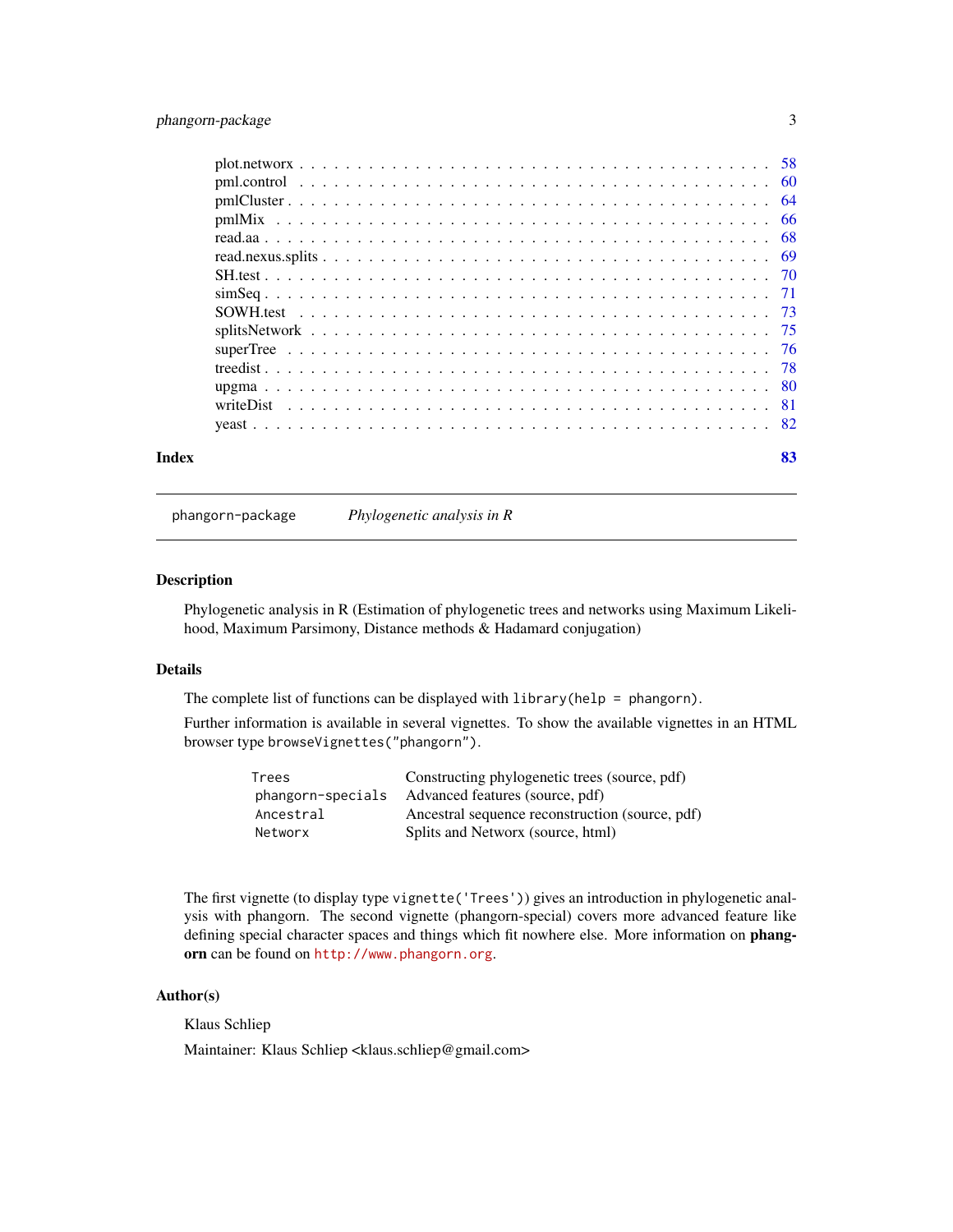#### <span id="page-3-0"></span>References

Schliep K.P. (2011) phangorn: Phylogenetic analysis in R. *Bioinformatics*, 27(4) 592-593

acctran *Parsimony tree.*

# <span id="page-3-1"></span>Description

parsimony returns the parsimony score of a tree using either the sankoff or the fitch algorithm. optim.parsimony tries to find the maximum parsimony tree using either Nearest Neighbor Interchange (NNI) rearrangements or sub tree pruning and regrafting (SPR). pratchet implements the parsimony ratchet (Nixon, 1999) and is the preferred way to search for the best tree. random.addition can be used to produce starting trees.

#### Usage

```
acctran(tree, data)
fitch(tree, data, site = "pscore")
random.addition(data, method = "fitch")
parsimony(tree, data, method = "fitch", ...)sankoff(tree, data, cost = NULL, site = "pscore")
optim.parsimony(tree, data, method = "fitch", cost = NULL, trace = 1,
  rearrangements = "SPR", ...)
pratchet(data, start = NULL, method = "fitch", maxit = 1000,minit = 10, k = 10, trace = 1, all = FALSE,
  rearrangements = "SPR", perturbation = "ratchet", \ldots)
```
# Arguments

| tree     | tree to start the nni search from.                                                           |
|----------|----------------------------------------------------------------------------------------------|
| data     | A object of class phyDat containing sequences.                                               |
| site     | return either 'pscore' or 'site' wise parsimony scores.                                      |
| method   | one of 'fitch' or 'sankoff'.                                                                 |
| $\ddots$ | Further arguments passed to or from other methods (e.g. model="sankoff" and<br>cost matrix). |
| cost     | A cost matrix for the transitions between two states.                                        |
| trace    | defines how much information is printed during optimisation.                                 |
|          | rearrangements SPR or NNI rearrangements.                                                    |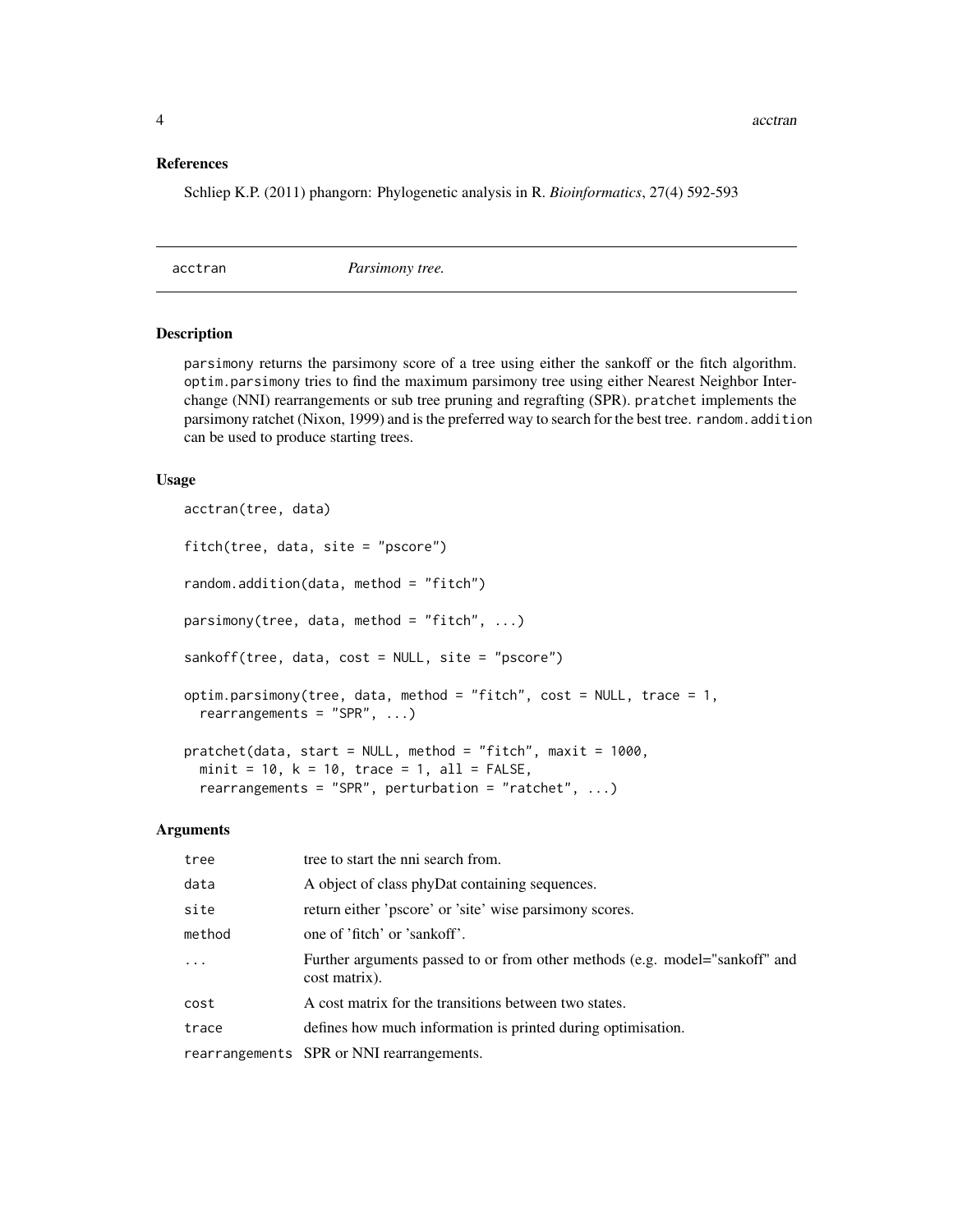#### acctran 5

| start        | a starting tree can be supplied.                                                             |
|--------------|----------------------------------------------------------------------------------------------|
| maxit        | maximum number of iterations in the ratchet.                                                 |
| minit        | minimum number of iterations in the ratchet.                                                 |
| k            | number of rounds ratchet is stopped, when there is no improvement.                           |
| all          | return all equally good trees or just one of them.                                           |
| perturbation | whether to use "ratchet", "random_addition" or "stochastic" (nni) for shuffling<br>the tree. |

#### Details

The "SPR" rearrangements are so far only available for the "fitch" method, "sankoff" only uses "NNI". The "fitch" algorithm only works correct for binary trees.

#### Value

parsimony returns the maximum parsimony score (pscore). optim.parsimony returns a tree after NNI rearrangements. pratchet returns a tree or list of trees containing the best tree(s) found during the search. acctran returns a tree with edge length according to the ACCTRAN criterion.

# Author(s)

Klaus Schliep <klaus.schliep@gmail.com>

#### References

Felsenstein, J. (2004). *Inferring Phylogenies*. Sinauer Associates, Sunderland.

Nixon, K. (1999) The Parsimony Ratchet, a New Method for Rapid Parsimony Analysis. *Cladistics* 15, 407-414

# See Also

[bab](#page-12-1), [CI](#page-16-1), [RI](#page-16-2), [ancestral.pml](#page-9-1), [nni](#page-52-1), [NJ](#page-51-1), [pml](#page-59-1), [getClans](#page-33-1) ,[ancestral.pars](#page-9-2), [bootstrap.pml](#page-13-1)

#### Examples

```
set.seed(3)
data(Laurasiatherian)
dm <- dist.hamming(Laurasiatherian)
tree <- NJ(dm)parsimony(tree, Laurasiatherian)
treeRA <- random.addition(Laurasiatherian)
treeNNI <- optim.parsimony(tree, Laurasiatherian)
treeRatchet <- pratchet(Laurasiatherian, start=tree, maxit=100,
                        minit=5, k=5, trace=0)
# assign edge length
treeRatchet <- acctran(treeRatchet, Laurasiatherian)
```
plot(midpoint(treeRatchet))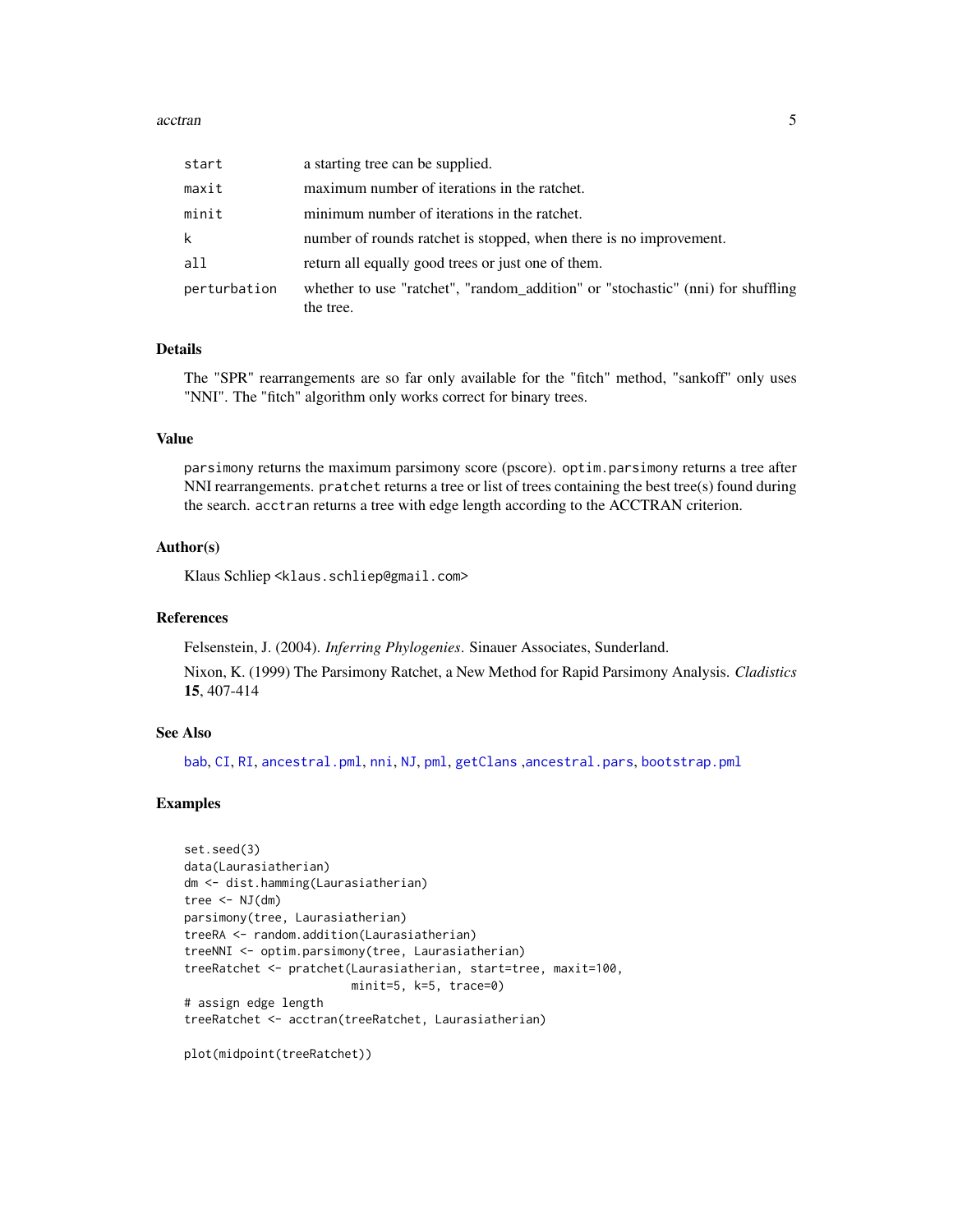```
add.scale.bar(0,0, length=100)
```

```
parsimony(c(tree,treeNNI, treeRatchet), Laurasiatherian)
```
add.tips *Add tips to a tree*

# Description

This function binds tips to nodes of a phylogenetic trees.

# Usage

add.tips(tree, tips, where, edge.length = NULL)

# Arguments

| tree        | an object of class "phylo".                                                                                                                 |
|-------------|---------------------------------------------------------------------------------------------------------------------------------------------|
| tips        | a character vector containing the names of the tips.                                                                                        |
| where       | an integer or character vector of the same length as tips giving the number of the<br>node or tip of the tree x where the tree y is binded. |
| edge.length | optional numeric vector with edge length                                                                                                    |

# Value

an object of class phylo

#### Author(s)

Klaus Schliep <klaus.schliep@gmail.com>

# See Also

[bind.tree](#page-0-0)

# Examples

```
tree \le rcoal(10)
plot(tree)
nodelabels()
tiplabels()
tree1 <- add.tips(tree, c("A", "B", "C"), c(1,2,15))
plot(tree1)
```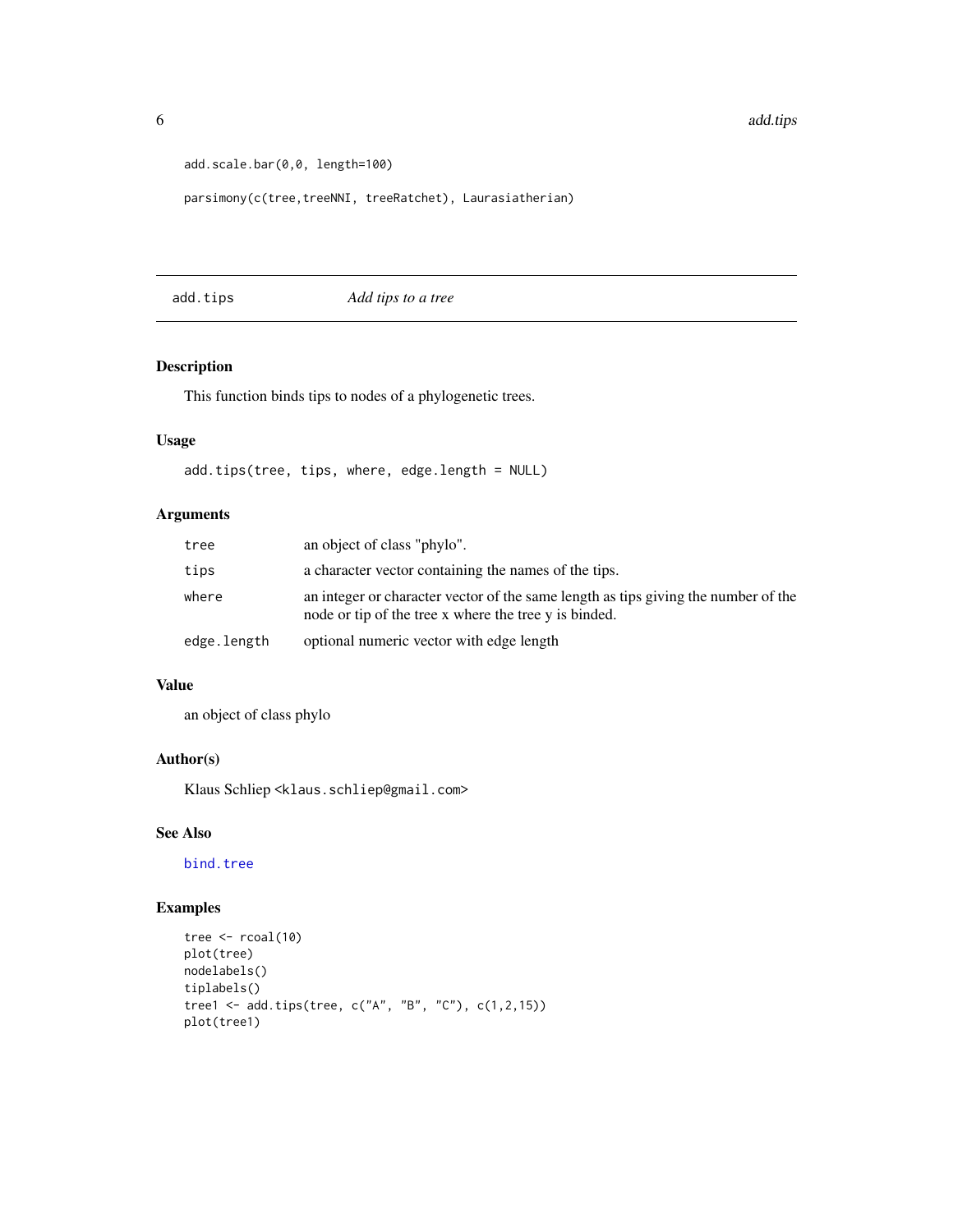<span id="page-6-0"></span>

#### <span id="page-6-1"></span>Description

as.splits produces a list of splits or bipartitions.

```
allSplits(k, labels = NULL)
allCircularSplits(k, labels = NULL)
as.splits(x, ...)
## S3 method for class 'splits'
as.matrix(x, zero.print = \emptyset L, one.print = 1L, ...)
## S3 method for class 'splits'
as.Matrix(x, ...)
## S3 method for class 'splits'
print(x, maxp = getOption("max.print"),zero.print = "."., one.print = " |". ...)
## S3 method for class 'splits'
c(\ldots, recursive = FALSE)
## S3 method for class 'splits'
unique(x, incomparables = FALSE, unrooted = TRUE, ...)## S3 method for class 'phylo'
as.splits(x, ...)
## S3 method for class 'multiPhylo'
as.splits(x, ...)## S3 method for class 'networx'
as.splits(x, ...)
## S3 method for class 'splits'
as.prop.part(x, \ldots)## S3 method for class 'splits'
as.bitsplits(x)
## S3 method for class 'bitsplits'
```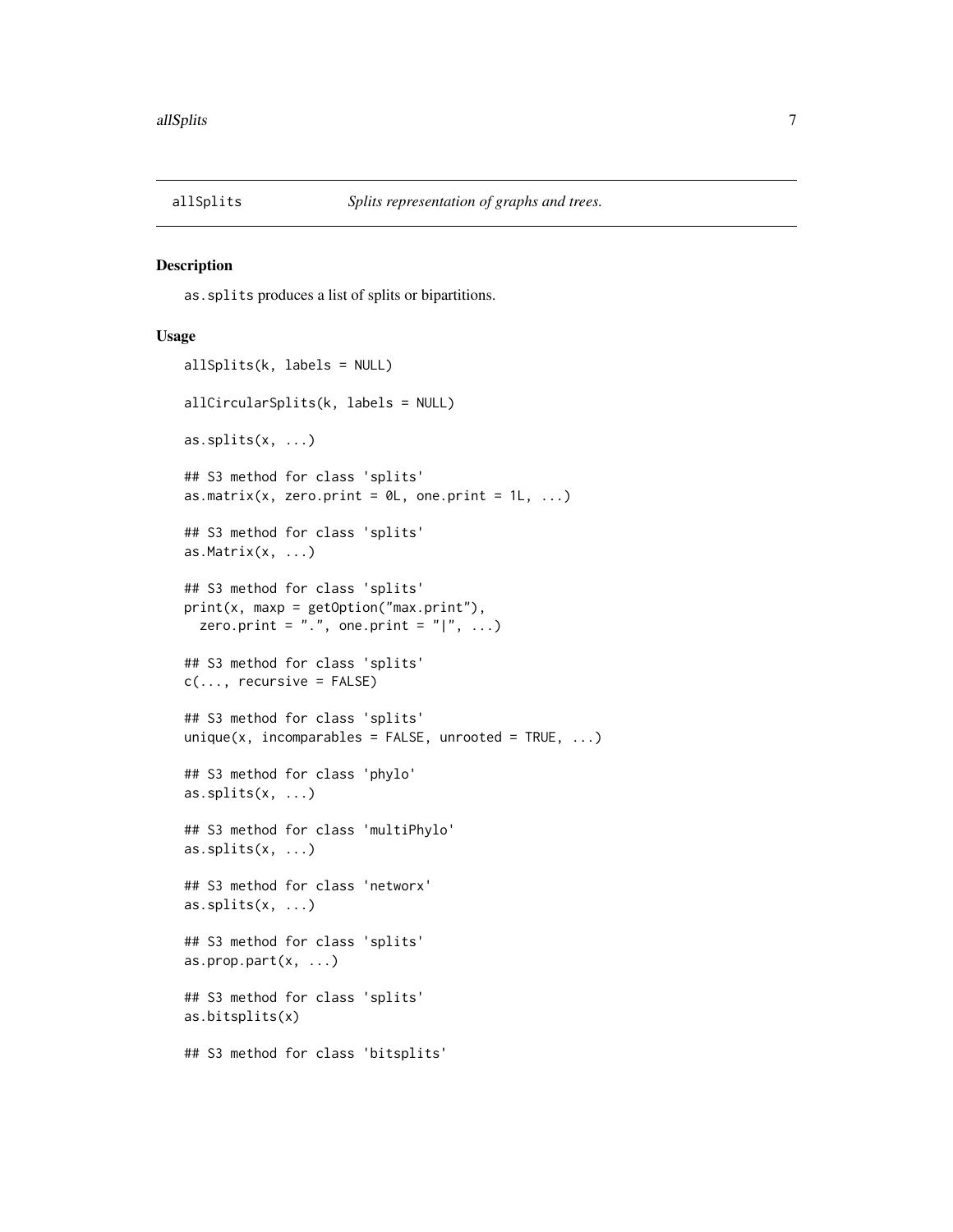```
as.splits(x, ...)
```
compatible(obj)

# Arguments

| k             | number of taxa.                                                                                                                              |
|---------------|----------------------------------------------------------------------------------------------------------------------------------------------|
| labels        | names of taxa.                                                                                                                               |
| X             | An object of class phylo or multiphylo.                                                                                                      |
| $\ddots$ .    | Further arguments passed to or from other methods.                                                                                           |
| zero.print    | character which should be printed for zeros.                                                                                                 |
| one.print     | character which should be printed for ones.                                                                                                  |
| maxp          | integer, default from options (max.print), influences how many entries of<br>large matrices are printed at all.                              |
| recursive     | logical. If recursive = TRUE, the function recursively descends through lists<br>(and pairlists) combining all their elements into a vector. |
| incomparables | only for compatibility so far.                                                                                                               |
| unrooted      | todo.                                                                                                                                        |
| obi           | an object of class splits.                                                                                                                   |

# Value

as.splits returns an object of class splits, which is mainly a list of splits and some attributes. Often a splits object will contain attributes confidences for bootstrap or Bayesian support values and weight storing edge weights. compatible return a lower triangular matrix where an 1 indicates that two splits are incompatible.

# Note

The internal representation is likely to change.

# Author(s)

Klaus Schliep <klaus.schliep@gmail.com>

# See Also

[prop.part](#page-0-0), [lento](#page-41-1), [as.networx](#page-10-1), [distanceHadamard](#page-32-1), [read.nexus.splits](#page-68-1)

# Examples

```
(sp <- as.splits(rtree(5)))
write.nexus.splits(sp)
spl <- allCircularSplits(5)
plot(as.networx(spl), "2D")
```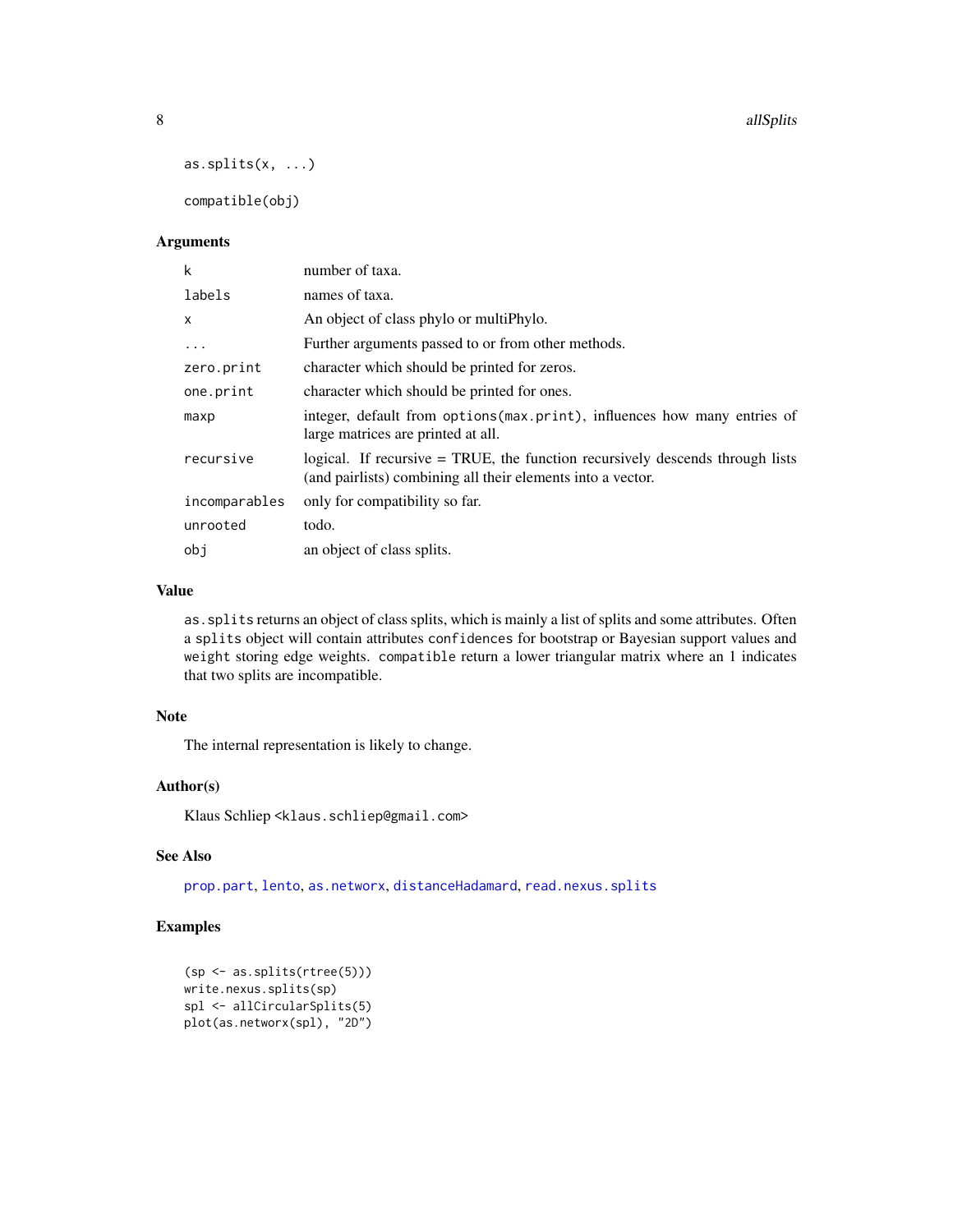<span id="page-8-0"></span>

# Description

allTrees computes all tree topologies for rooted or unrooted trees with up to 10 tips. allTrees returns bifurcating trees.

# Usage

```
allTrees(n, rooted = FALSE, tip.label = NULL)
```
# Arguments

| n         | Number of tips $\left(\leq 10\right)$ .     |
|-----------|---------------------------------------------|
| rooted    | Rooted or unrooted trees (default: rooted). |
| tip.label | Tip labels.                                 |

### Value

an object of class multiPhylo.

# Author(s)

Klaus Schliep <klaus.schliep@gmail.com>

# See Also

[rtree](#page-0-0), [nni](#page-52-1)

# Examples

```
trees <- allTrees(5)
par(mfrow = c(3,5))for(i in 1:15)plot(trees[[i]])
```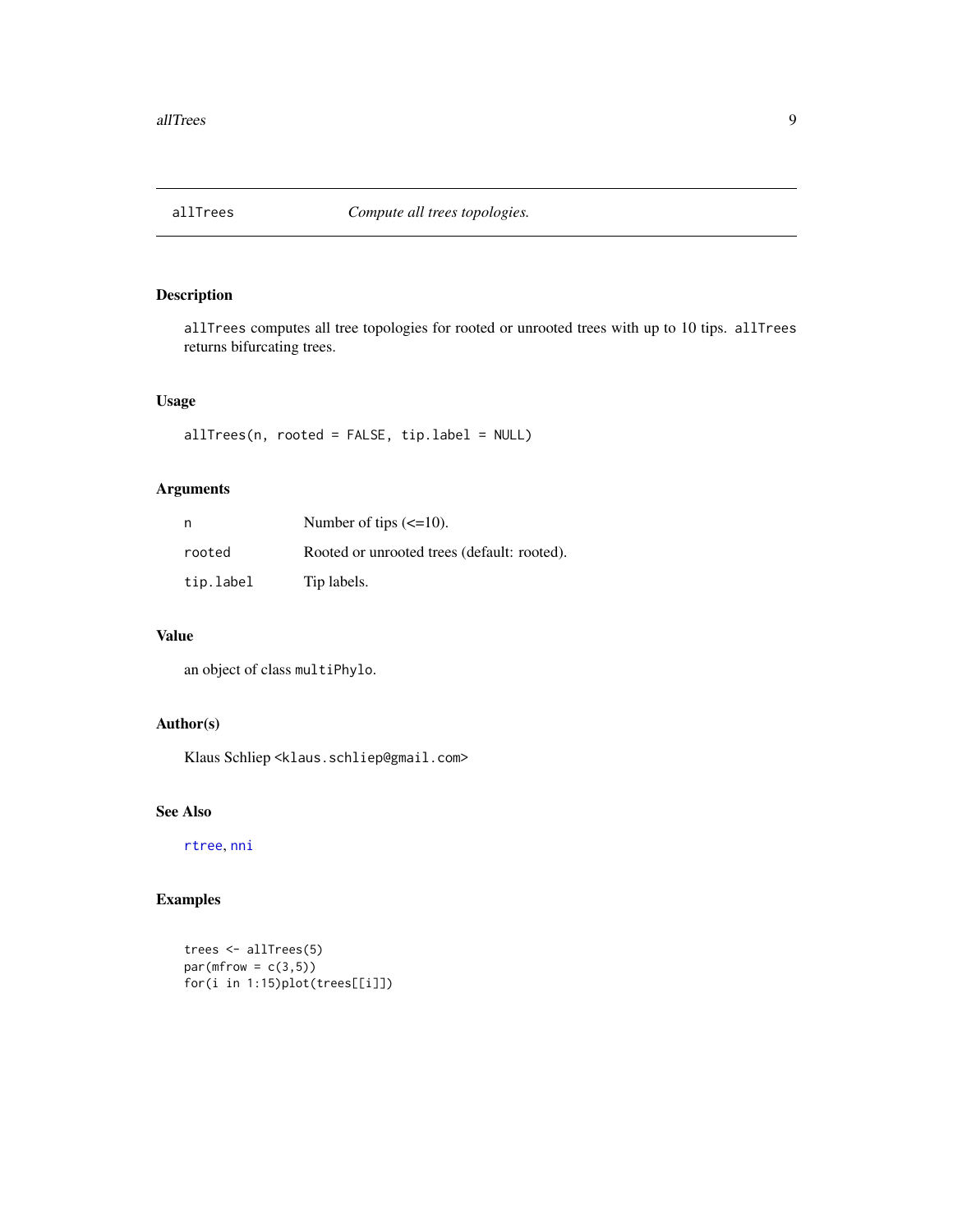<span id="page-9-1"></span><span id="page-9-0"></span>

# <span id="page-9-2"></span>Description

Marginal reconstruction of the ancestral character states.

#### Usage

```
ancestral.pml(object, type = "marginal", return = "prob")
ancestral.pars(tree, data, type = c("MPR", "ACCTRAN"), cost = NULL,
 return = "prob")
pace(tree, data, type = c("MPR", "ACCTRAN"), cost = NULL,
  return = "prob")
plotAnc(tree, data, i = 1, site.pattern = TRUE, col = NULL,
  cex.pie = par("cex"), pos = "bottomright", ...)
```
# Arguments

| object       | an object of class pml                                           |
|--------------|------------------------------------------------------------------|
| type         | method used to assign characters to internal nodes, see details. |
| return       | return a phyDat object or matrix of probabilities.               |
| tree         | a tree, i.e. an object of class pml                              |
| data         | an object of class phyDat                                        |
| cost         | A cost matrix for the transitions between two states.            |
| $\mathbf{i}$ | plots the i-th site pattern of the data.                         |
| site.pattern | logical, plot i-th site pattern or i-th site                     |
| col          | a vector containing the colors for all possible states.          |
| cex.pie      | a numeric defining the size of the pie graphs                    |
| pos          | a character string defining the position of the legend           |
| $\cdots$     | Further arguments passed to or from other methods.               |

#### Details

The argument "type" defines the criterion to assign the internal nodes. For ancestral.pml so far "ml" and (empirical) "bayes" and for ancestral.pars "MPR" and "ACCTRAN" are possible.

With parsimony reconstruction one has to keep in mind that there will be often no unique solution. For further details see vignette("Ancestral").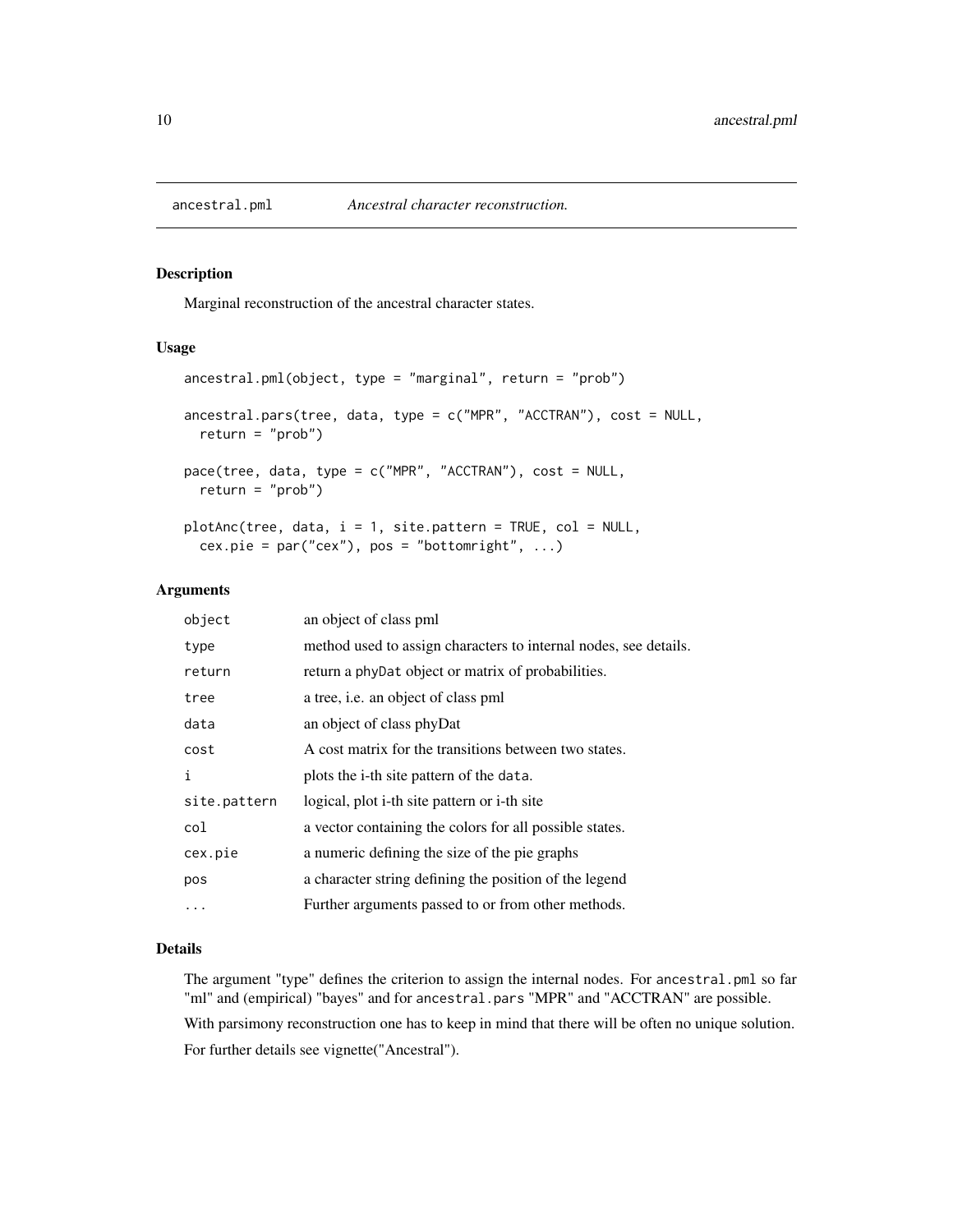#### <span id="page-10-0"></span>as.networx 11

# Value

of class "phyDat", containing the ancestral states of all nodes.

#### Author(s)

Klaus Schliep <klaus.schliep@gmail.com>

#### References

Felsenstein, J. (2004). *Inferring Phylogenies*. Sinauer Associates, Sunderland.

Swofford, D.L., Maddison, W.P. (1987) Reconstructing ancestral character states under Wagner parsimony. *Math. Biosci.* 87: 199–229

Yang, Z. (2006). *Computational Molecular evolution*. Oxford University Press, Oxford.

# See Also

[pml](#page-59-1), [parsimony](#page-3-1), [ace](#page-0-0), [root](#page-0-0)

#### Examples

```
example(NJ)
fit <- pml(tree, Laurasiatherian)
anc.ml <- ancestral.pml(fit, type = "ml")
anc.p <- ancestral.pars(tree, Laurasiatherian)
## Not run:
require(seqLogo)
seqLogo( t(subset(anc.ml, 48, 1:20)[[1]]), ic.scale=FALSE)
seqLogo( t(subset(anc.p, 48, 1:20)[[1]]), ic.scale=FALSE)
## End(Not run)
# plot the first site pattern
plotAnc(tree, anc.ml, 1)
# plot the third character
plotAnc(tree, anc.ml, attr(anc.ml, "index")[3])
```
<span id="page-10-1"></span>as.networx *Conversion among phylogenetic network 0bjects*

# Description

as.networx convert splits objects into a networx object. And most important there exists a generic plot function to plot phylogenetic network or split graphs.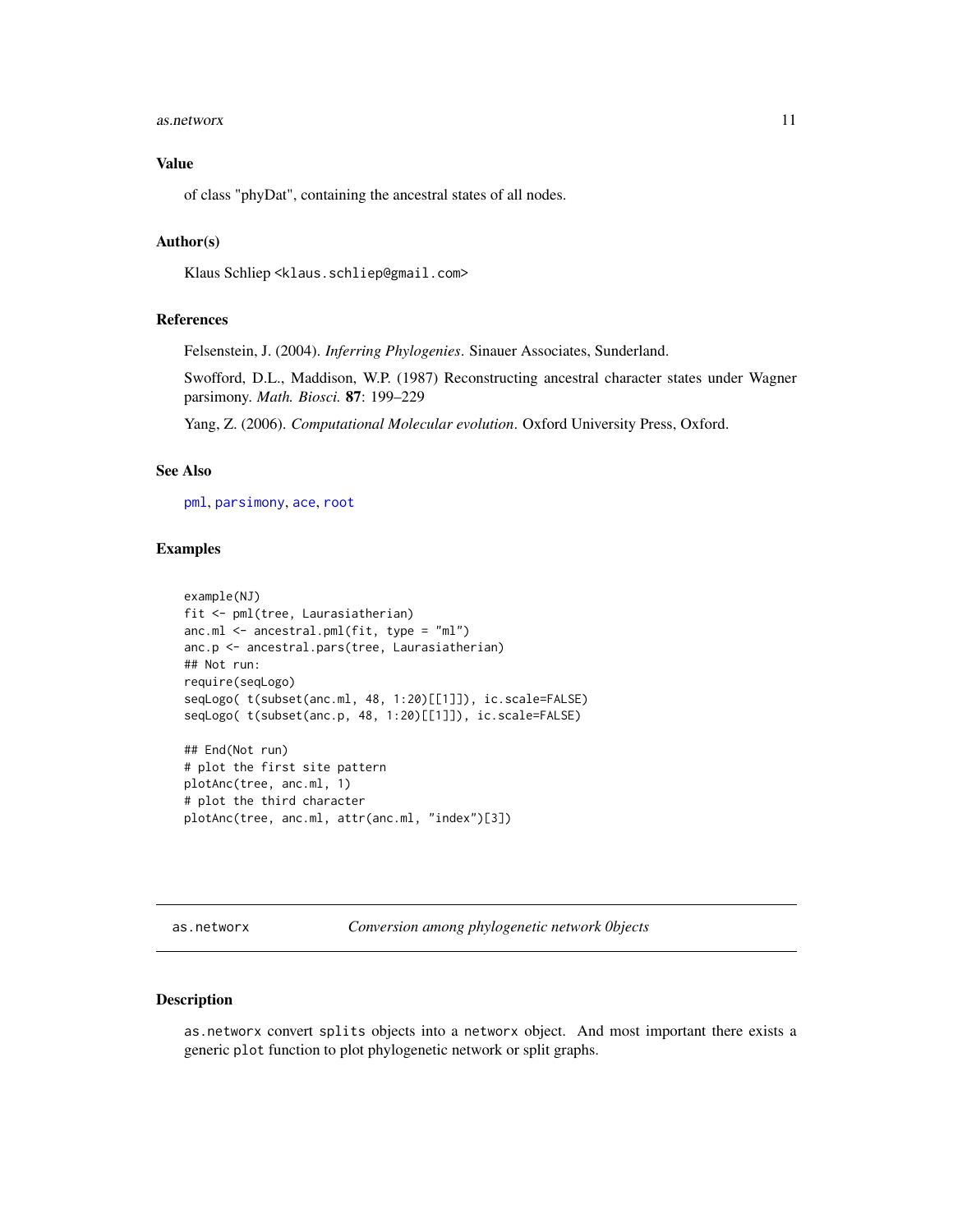#### Usage

```
as.networx(x, \ldots)## S3 method for class 'splits'
as.nextworx(x, planar = FALSE, coord = c("none", "2D","3D"), ...)
## S3 method for class 'phylo'
as.networx(x, \ldots)
```
# Arguments

| x        | an object of class "splits" or "phylo"                                                      |
|----------|---------------------------------------------------------------------------------------------|
| $\cdots$ | Further arguments passed to or from other methods.                                          |
| planar   | logical whether to produce a planar graph from only cyclic splits (may excludes<br>splits). |
| coord    | add coordinates of the nodes, allows to reproduce the plot.                                 |

#### Details

A networx object hold the information for a phylogenetic network and extends the phylo object. Therefore some generic function for phylo objects will also work for networx objects. The argument planar = TRUE will create a planar split graph based on a cyclic ordering. These objects can be nicely plotted in "2D".

# Note

The internal representation is likely to change.

#### Author(s)

Klaus Schliep <klaus.schliep@gmail.com>

# References

Schliep, K., Potts, A. J., Morrison, D. A. and Grimm, G. W. (2017), Intertwining phylogenetic trees and networks. *Methods Ecol Evol*. 8, 1212–1220. doi:10.1111/2041-210X.12760

# See Also

[consensusNet](#page-20-1), [neighborNet](#page-50-1), [splitsNetwork](#page-74-1), [hadamard](#page-37-1), [distanceHadamard](#page-32-1), [plot.networx](#page-57-1), [evonet](#page-0-0), [as.phylo](#page-0-0)

# Examples

```
set.seed(1)
tree1 <- rtree(20, rooted=FALSE)
sp <- as.splits(rNNI(tree1, n=10))
```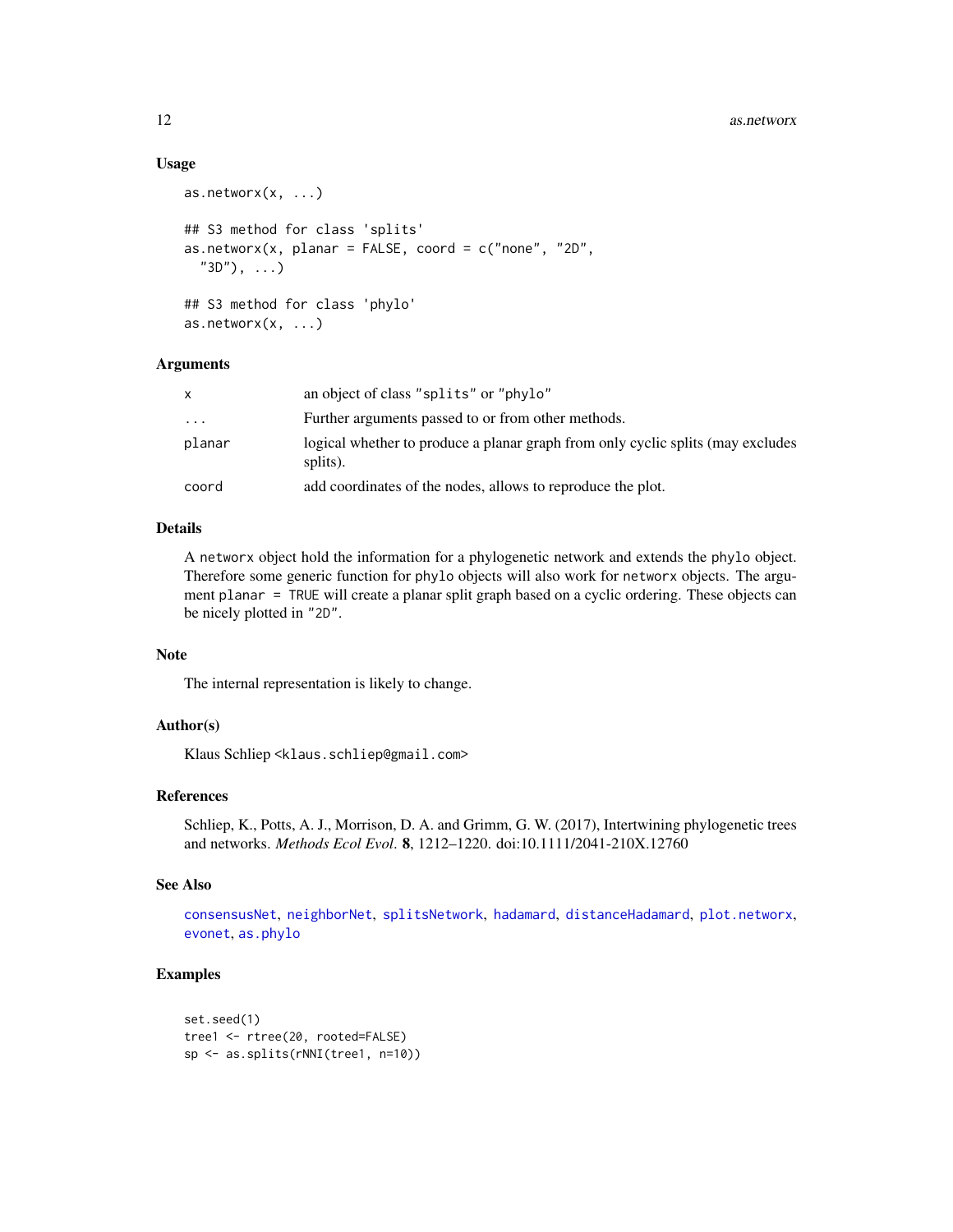<span id="page-12-0"></span>bab 13

```
net <- as.networx(sp)
plot(net, "2D")
## Not run:
# also see example in consensusNet
example(consensusNet)
```
## End(Not run)

<span id="page-12-1"></span>bab *Branch and bound for finding all most parsimonious trees*

### Description

bab finds all most parsimonious trees.

### Usage

bab(data, tree = NULL, trace =  $1, ...$ )

### Arguments

| data      | an object of class phyDat.                                                                   |
|-----------|----------------------------------------------------------------------------------------------|
| tree      | a phylogenetic tree an object of class phylo, otherwise a pratchet search is per-<br>formed. |
| trace     | defines how much information is printed during optimisation.                                 |
| $\ddotsc$ | Further arguments passed to or from other methods                                            |

## Details

This implementation is very slow and depending on the data may take very long time. In the worst case all (2n-5)!! possible trees have to be examined. For 10 species there are already 2027025 tiplabelled unrooted trees. It only uses some basic strategies to find a lower and upper bounds similar to penny from phylip. It uses a very basic heuristic approach of MinMax Squeeze (Holland et al. 2005) to improve the lower bound. On the positive side bab is not like many other implementations restricted to binary or nucleotide data.

# Value

bab returns all most parsimonious trees in an object of class multiPhylo.

# Author(s)

Klaus Schliep <klaus.schliep@gmail.com> based on work on Liam Revell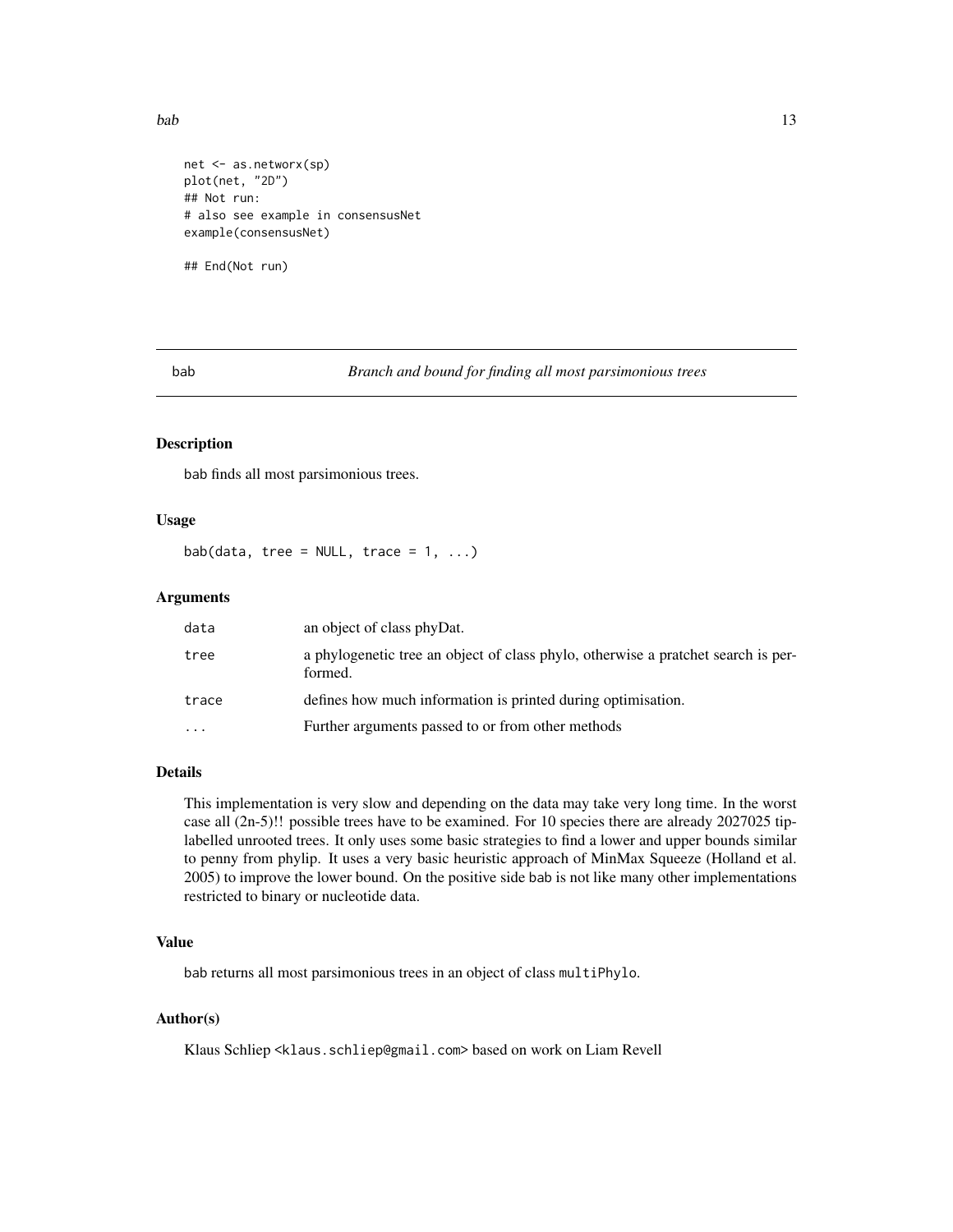#### <span id="page-13-0"></span>References

Hendy, M.D. and Penny D. (1982) Branch and bound algorithms to determine minimal evolutionary trees. *Math. Biosc.* 59, 277-290

Holland, B.R., Huber, K.T. Penny, D. and Moulton, V. (2005) The MinMax Squeeze: Guaranteeing a Minimal Tree for Population Data, *Molecular Biology and Evolution*, 22, 235–242

White, W.T. and Holland, B.R. (2011) Faster exact maximum parsimony search with XMP. *Bioinformatics*, 27(10),1359–1367

#### See Also

[pratchet](#page-3-1), [dfactorial](#page-41-2)

# Examples

```
data(yeast)
dfactorial(11)
# choose only the first two genes
gene12 <- subset(yeast, , 1:3158, site.pattern=FALSE)
trees <- bab(gene12)
```
<span id="page-13-1"></span>bootstrap.pml *Bootstrap*

# Description

bootstrap.pml performs (non-parametric) bootstrap analysis and bootstrap.phyDat produces a list of bootstrapped data sets. plotBS plots a phylogenetic tree with the with the bootstrap values assigned to the (internal) edges.

```
bootstrap.pml(x, bs = 100, trees = TRUE, multicore = FALSE,mc.core = NULL, ...)bootstrap.phyDat(x, FUN, bs = 100, multicore = FALSE,
 mc.core = NULL, jumble = TRUE, \ldots)
plotBS(tree, BStrees, type = "unrooted", bs.col = "black",
 bs.adj = NULL, p = 50, frame = "none", ...)
```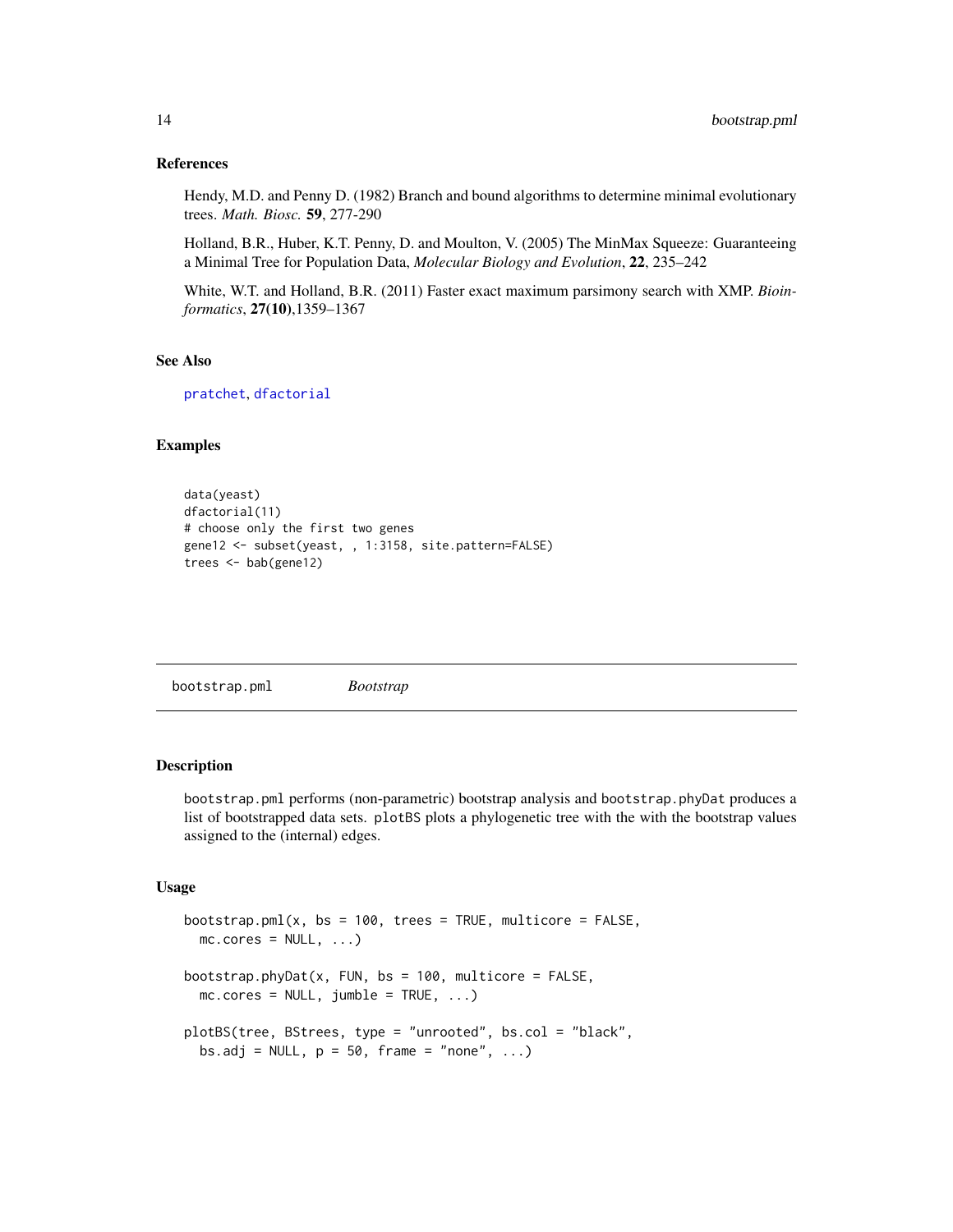# bootstrap.pml 15

#### Arguments

| X              | an object of class pml or phyDat.                                                                                                                           |
|----------------|-------------------------------------------------------------------------------------------------------------------------------------------------------------|
| bs             | number of bootstrap samples.                                                                                                                                |
| trees          | return trees only (default) or whole pml objects.                                                                                                           |
| multicore      | logical, whether models should estimated in parallel.                                                                                                       |
| mc.cores       | The number of cores to use during bootstrap. Only supported on UNIX-alike<br>systems.                                                                       |
| $\cdots$       | further parameters used by optim. pml or plot. phylo.                                                                                                       |
| <b>FUN</b>     | the function to estimate the trees.                                                                                                                         |
| jumble         | logical, jumble the order of the sequences.                                                                                                                 |
| tree           | The tree on which edges the bootstrap values are plotted.                                                                                                   |
| <b>BStrees</b> | a list of trees (object of class "multiPhylo").                                                                                                             |
| type           | the type of tree to plot, so far "cladogram", "phylogram" and "unrooted" are<br>supported.                                                                  |
| bs.col         | color of bootstrap support labels.                                                                                                                          |
| bs.addj        | one or two numeric values specifying the horizontal and vertical justification of<br>the bootstrap labels.                                                  |
| p              | only plot support values higher than this percentage number (default is 80).                                                                                |
| frame          | a character string specifying the kind of frame to be printed around the bootstrap<br>values. This must be one of "none" (the default), "rect" or "circle". |

# Details

It is possible that the bootstrap is performed in parallel, with help of the multicore package. Unfortunately the multicore package does not work under windows or with GUI interfaces ("aqua" on a mac). However it will speed up nicely from the command line ("X11").

# Value

bootstrap.pml returns an object of class multi.phylo or a list where each element is an object of class pml. plotBS returns silently a tree, i.e. an object of class phylo with the bootstrap values as node labels. The argument BStrees is optional and if not supplied the tree with labels supplied in the node.label slot.

#### Author(s)

Klaus Schliep <klaus.schliep@gmail.com>

# References

Felsenstein J. (1985) Confidence limits on phylogenies. An approach using the bootstrap. *Evolution* 39, 783–791

Penny D. and Hendy M.D. (1985) Testing methods evolutionary tree construction. *Cladistics* 1, 266–278

Penny D. and Hendy M.D. (1986) Estimating the reliability of evolutionary trees. *Molecular Biology and Evolution* 3, 403–417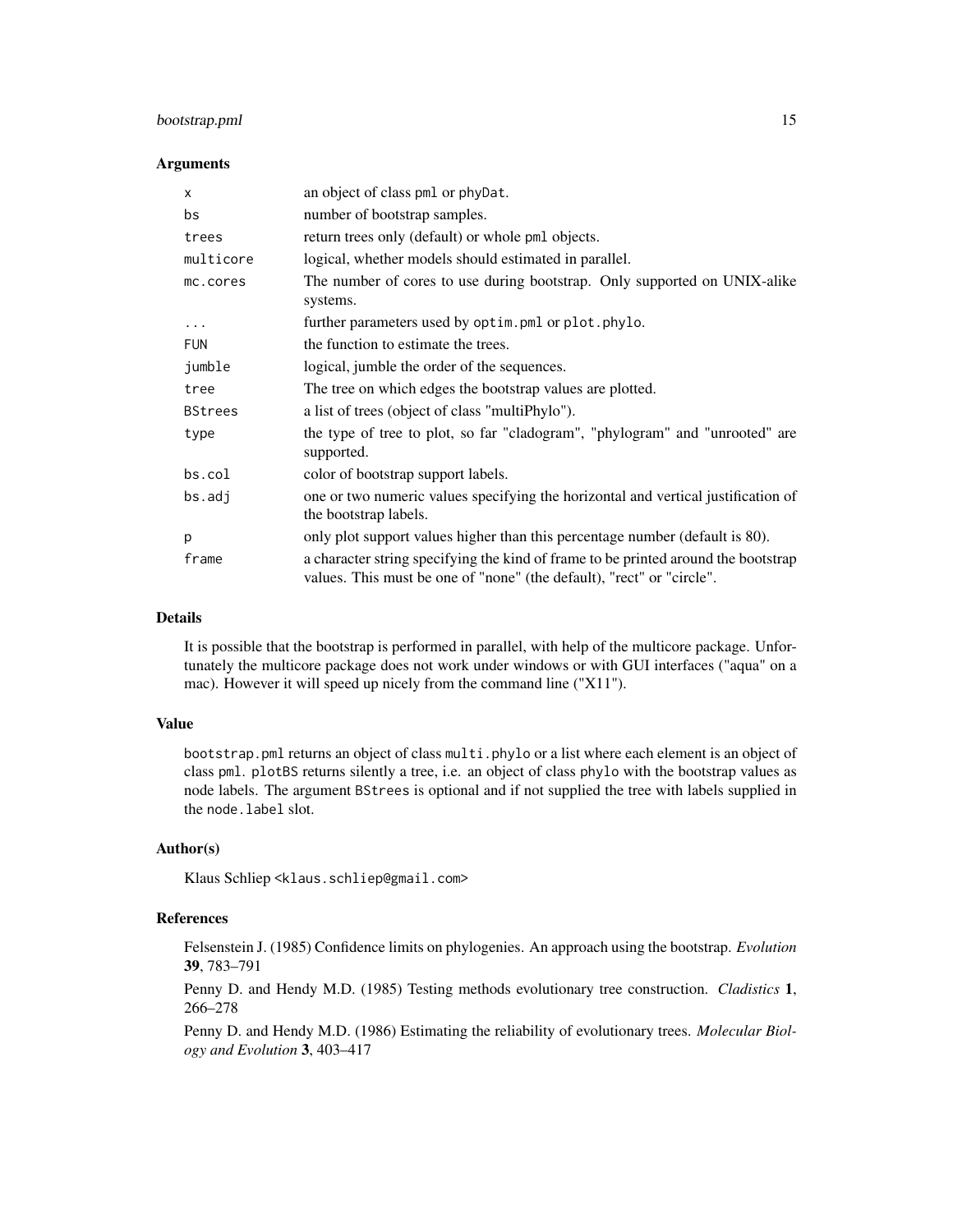# See Also

[optim.pml](#page-59-1), [pml](#page-59-1), [plot.phylo](#page-0-0), [nodelabels](#page-0-0),[consensusNet](#page-20-1) and [SOWH.test](#page-72-1) for parametric bootstrap

#### Examples

```
## Not run:
data(Laurasiatherian)
dm <- dist.logDet(Laurasiatherian)
tree \leq NJ(dm)# NJ
set.seed(123)
NJtrees <- bootstrap.phyDat(Laurasiatherian,
     FUN=function(x)NJ(dist.logDet(x)), bs=100)
treeNJ <- plotBS(tree, NJtrees, "phylogram")
# Maximum likelihood
fit <- pml(tree, Laurasiatherian)
fit <- optim.pml(fit, rearrangement="NNI")
set.seed(123)
bs <- bootstrap.pml(fit, bs=100, optNni=TRUE)
treeBS <- plotBS(fit$tree,bs)
# Maximum parsimony
treeMP <- pratchet(Laurasiatherian)
treeMP <- acctran(treeMP, Laurasiatherian)
set.seed(123)
BStrees <- bootstrap.phyDat(Laurasiatherian, pratchet, bs = 100)
treeMP <- plotBS(treeMP, BStrees, "phylogram")
add.scale.bar()
# export tree with bootstrap values as node labels
# write.tree(treeBS)
## End(Not run)
```
chloroplast *Chloroplast alignment*

#### Description

Amino acid alignment of 15 genes of 19 different chloroplast.

# Examples

data(chloroplast) chloroplast

<span id="page-15-0"></span>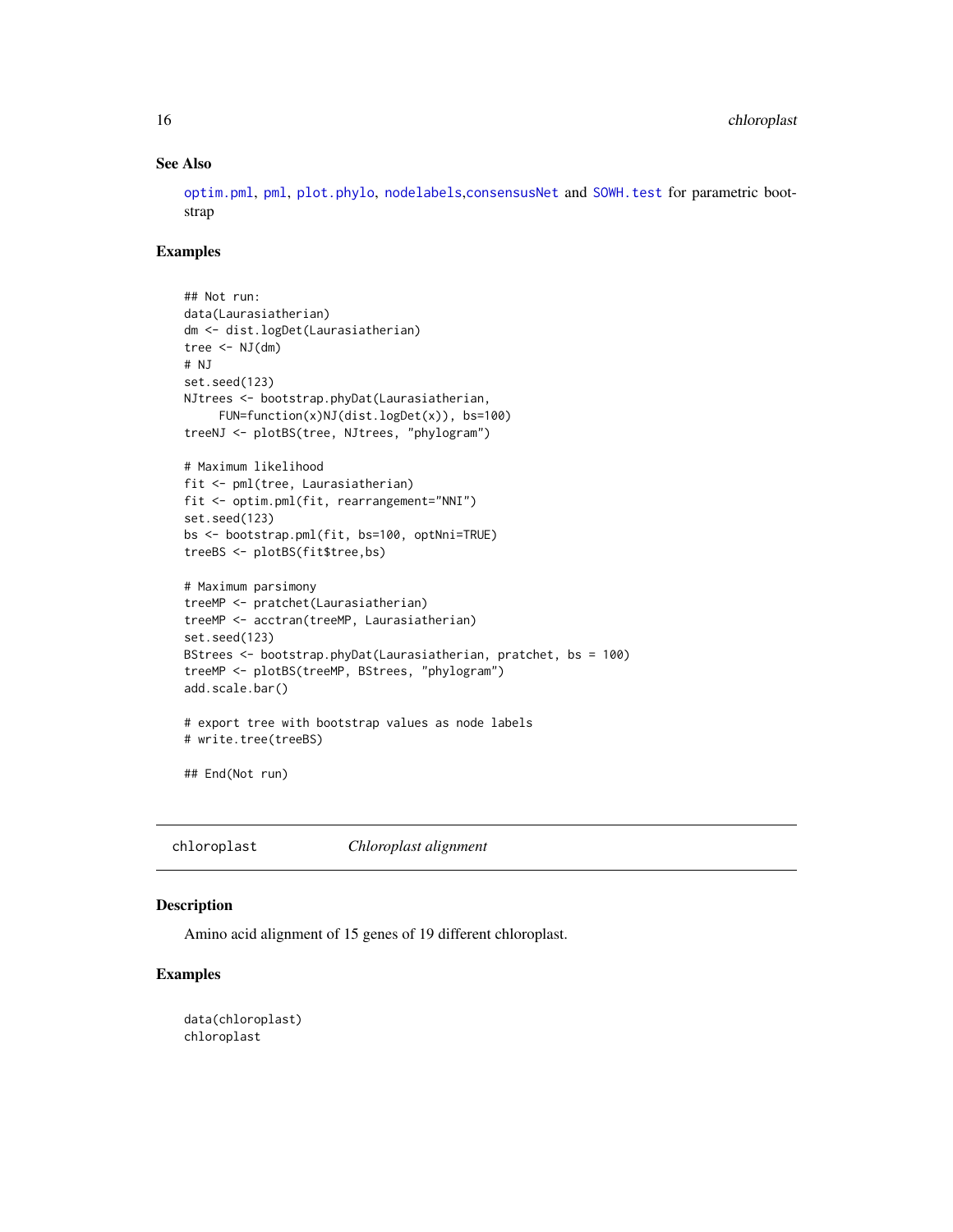#### <span id="page-16-2"></span><span id="page-16-1"></span><span id="page-16-0"></span>Description

CI and RI compute the Consistency Index (CI) and Retention Index (RI).

# Usage

CI(tree, data, cost = NULL, sitewise = FALSE)

RI(tree, data, cost = NULL, sitewise = FALSE)

# Arguments

| tree     | tree to start the nni search from.                    |
|----------|-------------------------------------------------------|
| data     | A object of class phyDat containing sequences.        |
| cost     | A cost matrix for the transitions between two states. |
| sitewise | return CI/RI for alignment or sitewise                |

# Details

The Consistency Index is defined as minimum number of changes divided by the number of changes required on the tree (parsimony score). The Consistency Index is equal to one if there is no homoplasy. And the Retention Index is defined as

$$
RI = \frac{MaxChanges - ObsChanges}{MaxChanges - MinChanges}
$$

# See Also

[parsimony](#page-3-1), [pratchet](#page-3-1), [fitch](#page-3-1), [sankoff](#page-3-1), [bab](#page-12-1), [ancestral.pars](#page-9-2)

cladePar *Utility function to plot.phylo*

# Description

cladePar can help you coloring (choosing edge width/type) of clades.

```
cladePar(tree, node, edge.color = "red", tip.color = edge.color,
  edge.width = 1, edge.lty = 1, x = NULL, plot = FALSE, ...)
```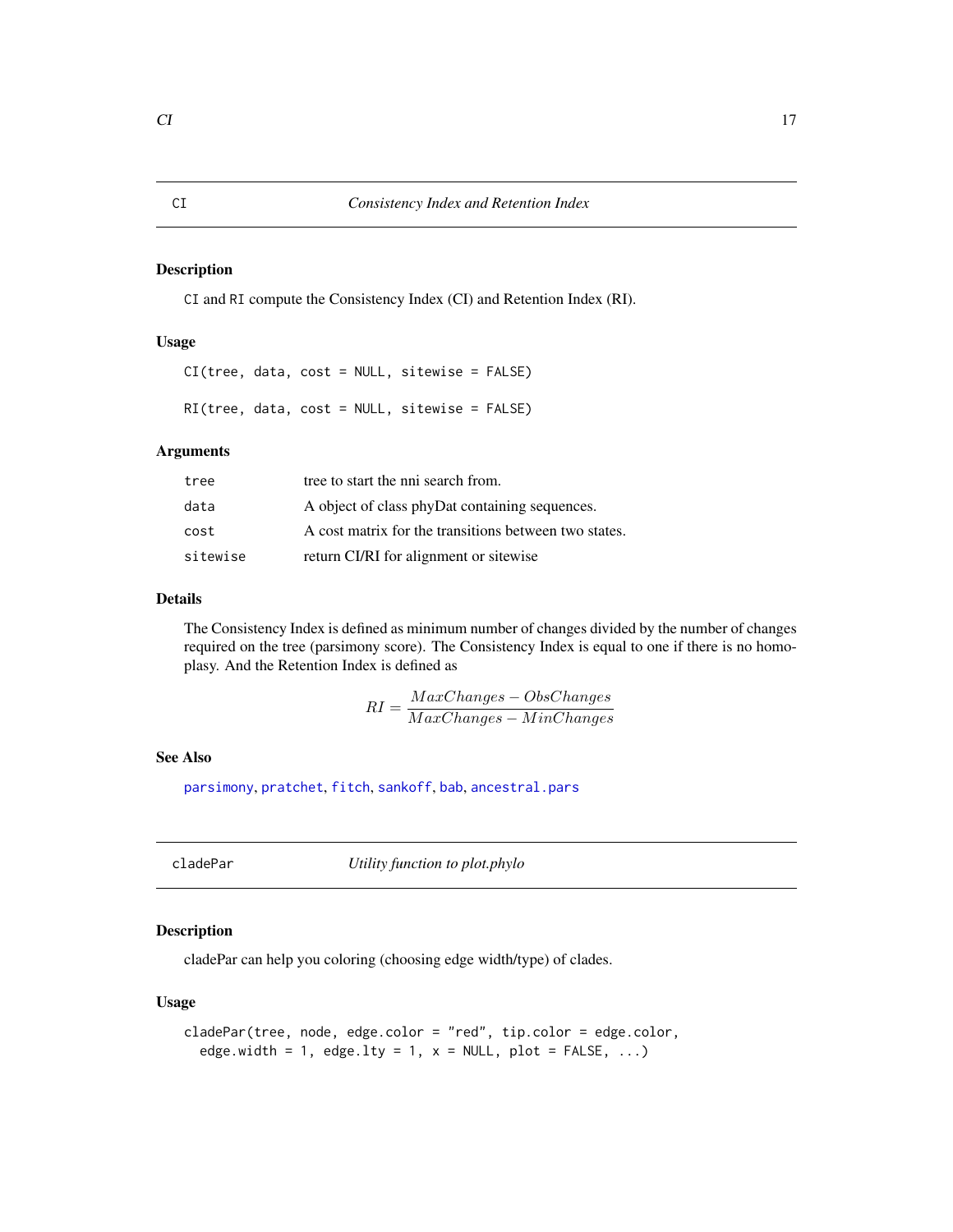# Arguments

| tree       | an object of class phylo.                           |
|------------|-----------------------------------------------------|
| node       | the node which is the common ancestor of the clade. |
| edge.color | see plot.phylo.                                     |
| tip.color  | see plot.phylo.                                     |
| edge.width | see plot.phylo.                                     |
| edge.lty   | see plot.phylo.                                     |
| x          | the result of a previous call to cladelenfo.        |
| plot       | logical, if TRUE the tree is plotted.               |
|            | Further arguments passed to or from other methods.  |

# Value

A list containing the information about the edges and tips.

# Author(s)

Klaus Schliep <klaus.schliep@gmail.com>

# See Also

[plot.phylo](#page-0-0)

# Examples

```
tree <- rtree(10)
plot(tree)
nodelabels()
x <- cladePar(tree, 12)
cladePar(tree, 18, "blue", "blue", x=x, plot=TRUE)
```
coalSpeciesTree *Species Tree*

# Description

coalSpeciesTree estimates species trees and can handle multiple individuals per species.

```
coalSpeciesTree(tree, X = NULL, sTree = NULL)
```
<span id="page-17-0"></span>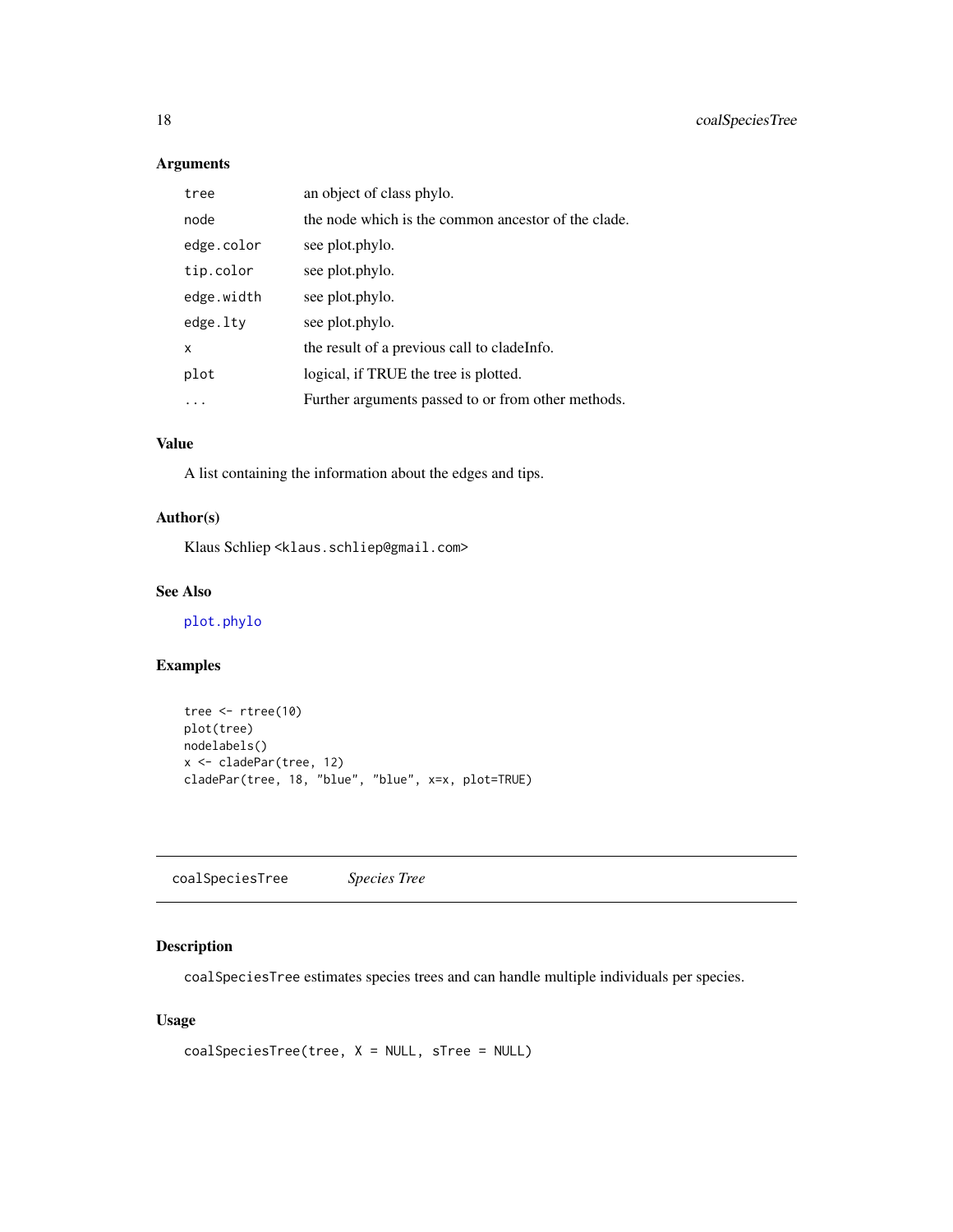#### <span id="page-18-0"></span>codonTest 2008 and 2008 and 2008 and 2008 and 2008 and 2008 and 2008 and 2008 and 2008 and 2008 and 2008 and 20

#### Arguments

| tree  | an object of class multiPhylo                                        |
|-------|----------------------------------------------------------------------|
| X     | A phybat object to define which individual belongs to which species. |
| sTree | A species tree which fixes the topology.                             |

# Details

coalSpeciesTree estimates a single linkage tree as suggested by Liu et al. (2010) from the element wise minima of the cophenetic matrices of the gene trees. It extends speciesTree in ape as it allows that have several individuals per gene tree.

# Value

The function returns an object of class phylo.

# Author(s)

Klaus Schliep <klaus.schliep@gmail.com> Emmanuel Paradies

#### References

Liu, L., Yu, L. and Pearl, D. K. (2010) Maximum tree: a consistent estimator of the species tree. *Journal of Mathematical Biology*, 60, 95–106.

#### See Also

[speciesTree](#page-0-0)

codonTest *codonTest*

# Description

Models for detecting positive selection

```
codonTest(tree, object, model = c("M0", "M1a", "M2a"),
  frequencies = "F3x4", opt\_freq = FALSE, codonstart = 1,
  control = pm1.control(maxit = 20), ...
```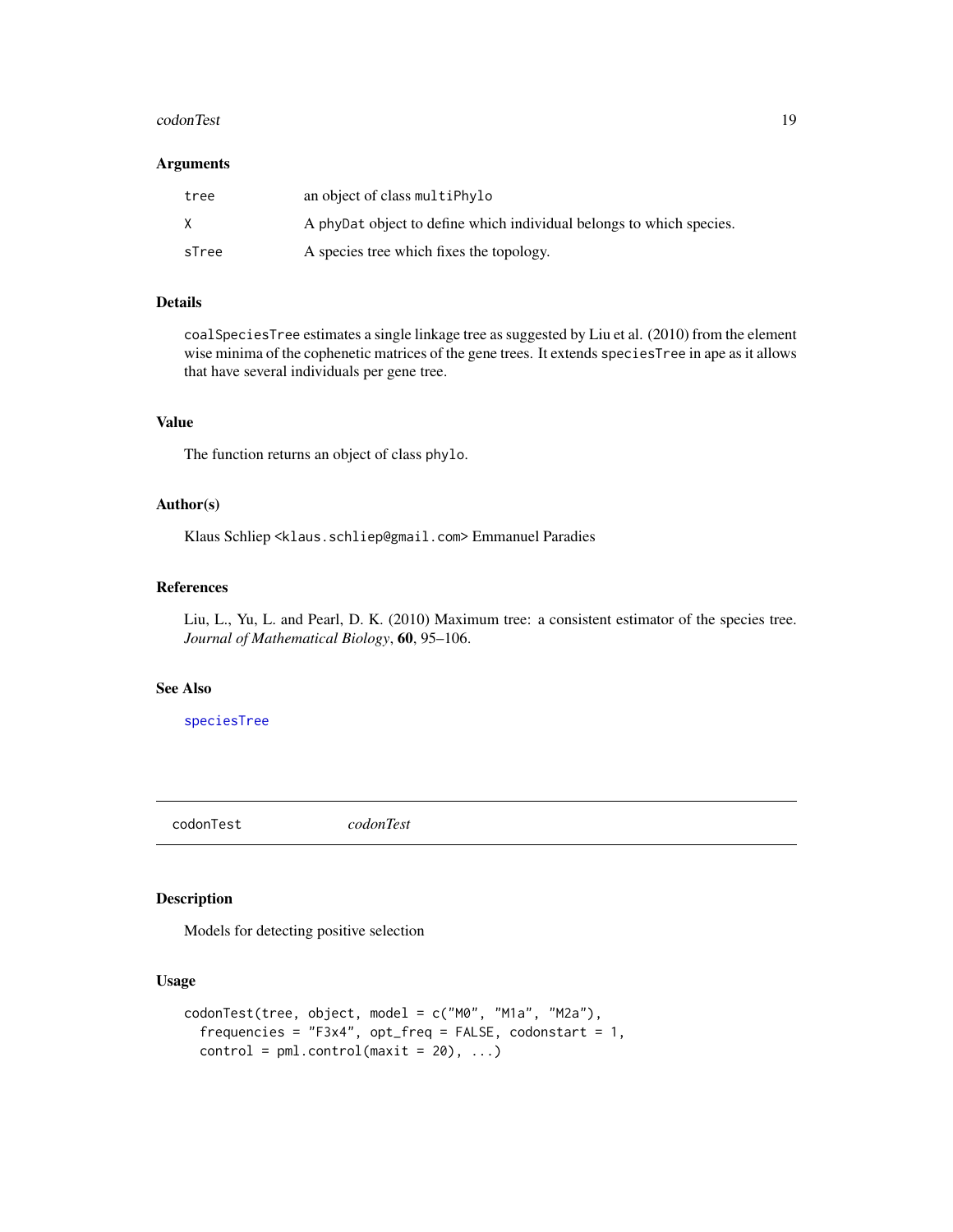#### Arguments

| tree        | a phylogenetic tree.                                                                                                                                                                             |
|-------------|--------------------------------------------------------------------------------------------------------------------------------------------------------------------------------------------------|
| object      | an object of class phyDat.                                                                                                                                                                       |
| model       | a vector containing the substitution models to compare with each other or "all"<br>to test all available models.                                                                                 |
| frequencies | a character string or vector defining how to compute the codon frequencies                                                                                                                       |
| opt_freq    | optimize frequencies (so far ignored)                                                                                                                                                            |
| codonstart  | an integer giving where to start the translation. This should be $1, 2,$ or $3$ , but<br>larger values are accepted and have for effect to start the translation further<br>within the sequence. |
| control     | a list of parameters for controlling the fitting process.                                                                                                                                        |
| $\ddotsc$   | further arguments passed to or from other methods.                                                                                                                                               |

#### Details

codonTest allows to test for positive selection similar to programs like PAML (Yang ) or HyPhy (Kosakovsky Pond et al. 2005).

There are several options for deriving the codon frequencies. Frequencies can be "equal" (1/61), derived from nucleotide frequencies "F1x4" and "F3x4" or "empirical" codon frequencies. The frequencies taken using the empirical frequencies or estimated via maximum likelihood.

So far the M0 model (Goldman and Yang 2002), M1a and M2a are implemented. The M0 model is always computed the other are optional. The convergence may be very slow and sometimes fails.

#### Value

A list whith an element called summary containing a data.frame with the log-likelihood, number of estimated parameters, etc. of all tested models. An object called posterior which contains the posterior probability for the rate class for each sites and the estimates of the defined models.

#### Author(s)

Klaus Schliep <klaus.schliep@gmail.com>

#### References

Ziheng Yang (2014). *Molecular Evolution: A Statistical Approach*. Oxford University Press, Oxford

Sergei L. Kosakovsky Pond, Simon D. W. Frost, Spencer V. Muse (2005) HyPhy: hypothesis testing using phylogenies, *Bioinformatics*, 21(5): 676–679, https://doi.org/10.1093/bioinformatics/bti079

Nielsen, R., and Z. Yang. (1998) Likelihood models for detecting positively selected amino acid sites and applications to the HIV-1 envelope gene. *Genetics*, 148: 929–936

#### See Also

[pml](#page-59-1), [pmlMix](#page-65-1), [modelTest](#page-47-1), [AIC](#page-0-0)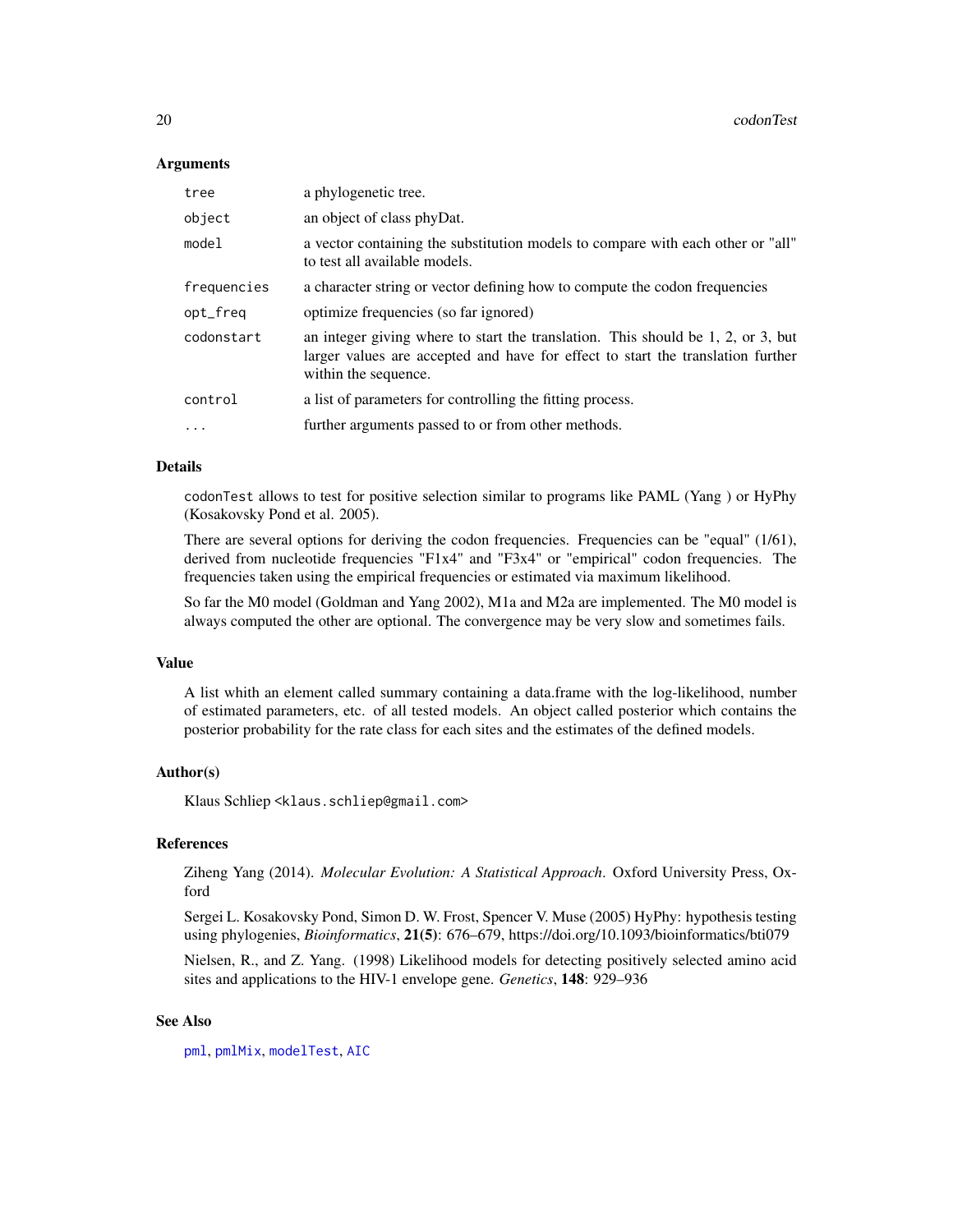# <span id="page-20-0"></span>consensusNet 21

#### Examples

```
## Not run:
# load woodmouse data from ape
data(woodmouse)
dat_codon <- dna2codon(as.phyDat(woodmouse))
tree <- NJ(dist.ml(dat_codon))
# optimise the model the old way
fit <- pml(tree, dat_codon, bf="F3x4")
M0 <- optim.pml(fit, model="codon1")
# Now using the codonTest function
fit_codon <- codonTest(tree, dat_codon)
fit_codon
plot(fit_codon, "M1a")
## End(Not run)
```
<span id="page-20-1"></span>

| consensusNet | Computes a consensusNetwork from a list of trees Computes a |
|--------------|-------------------------------------------------------------|
|              | networx <i>object from a collection of splits</i> .         |

# Description

Computes a consensusNetwork, i.e. an object of class networx from a list of trees, i.e. an class of class multiPhylo. Computes a networx object from a collection of splits.

#### Usage

```
consensusNet(obj, prob = 0.3, ...)
```
#### Arguments

| obi                     | An object of class multiphylo.                                                               |
|-------------------------|----------------------------------------------------------------------------------------------|
| prob                    | the proportion a split has to be present in all trees to be represented in the net-<br>work. |
| $\cdot$ $\cdot$ $\cdot$ | Further arguments passed to or from other methods.                                           |

# Value

consensusNet returns an object of class networx. This is just an intermediate to plot phylogenetic networks with igraph.

# Author(s)

Klaus Schliep <klaus.schliep@gmail.com>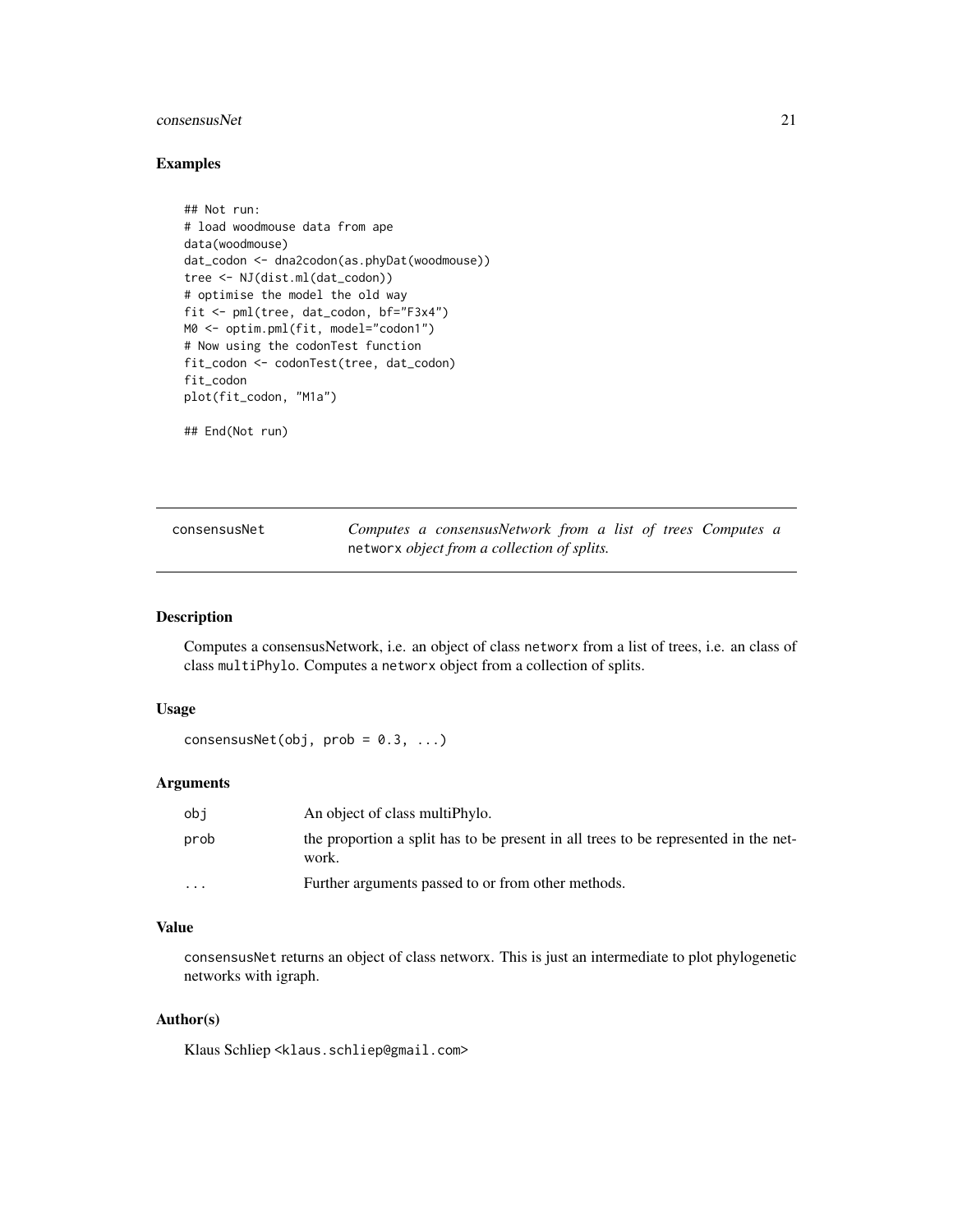#### <span id="page-21-0"></span>References

Holland B.R., Huber K.T., Moulton V., Lockhart P.J. (2004) Using consensus networks to visualize contradictory evidence for species phylogeny. *Molecular Biology and Evolution*, 21, 1459–61

# See Also

[splitsNetwork](#page-74-1), [neighborNet](#page-50-1), [lento](#page-41-1), [distanceHadamard](#page-32-1), [plot.networx](#page-57-1), [maxCladeCred](#page-45-1)

# Examples

```
data(Laurasiatherian)
set.seed(1)
bs <- bootstrap.phyDat(Laurasiatherian, FUN = function(x)nj(dist.hamming(x)),
   bs=50)
cnet <- consensusNet(bs, .3)
plot(cnet, "2D")
## Not run:
library(rgl)
open3d()
plot(cnet, show.tip.label=FALSE, show.nodes=TRUE)
plot(cnet, type = "2D", show.edge.label=TRUE)
tmpfile <- normalizePath(system.file("extdata/trees/RAxML_bootstrap.woodmouse", package="phangorn"))
trees <- read.tree(tmpfile)
cnet_woodmouse <- consensusNet(trees, .3)
plot(cnet_woodmouse, type = "2D", show.edge.label=TRUE)
## End(Not run)
```
cophenetic.networx *Pairwise Distances from a Phylogenetic Network*

#### Description

cophenetic.networx computes the pairwise distances between the pairs of tips from a phylogenetic network using its branch lengths.

#### Usage

```
## S3 method for class 'networx'
cophenetic(x)
```
#### Arguments

x an object of class networx.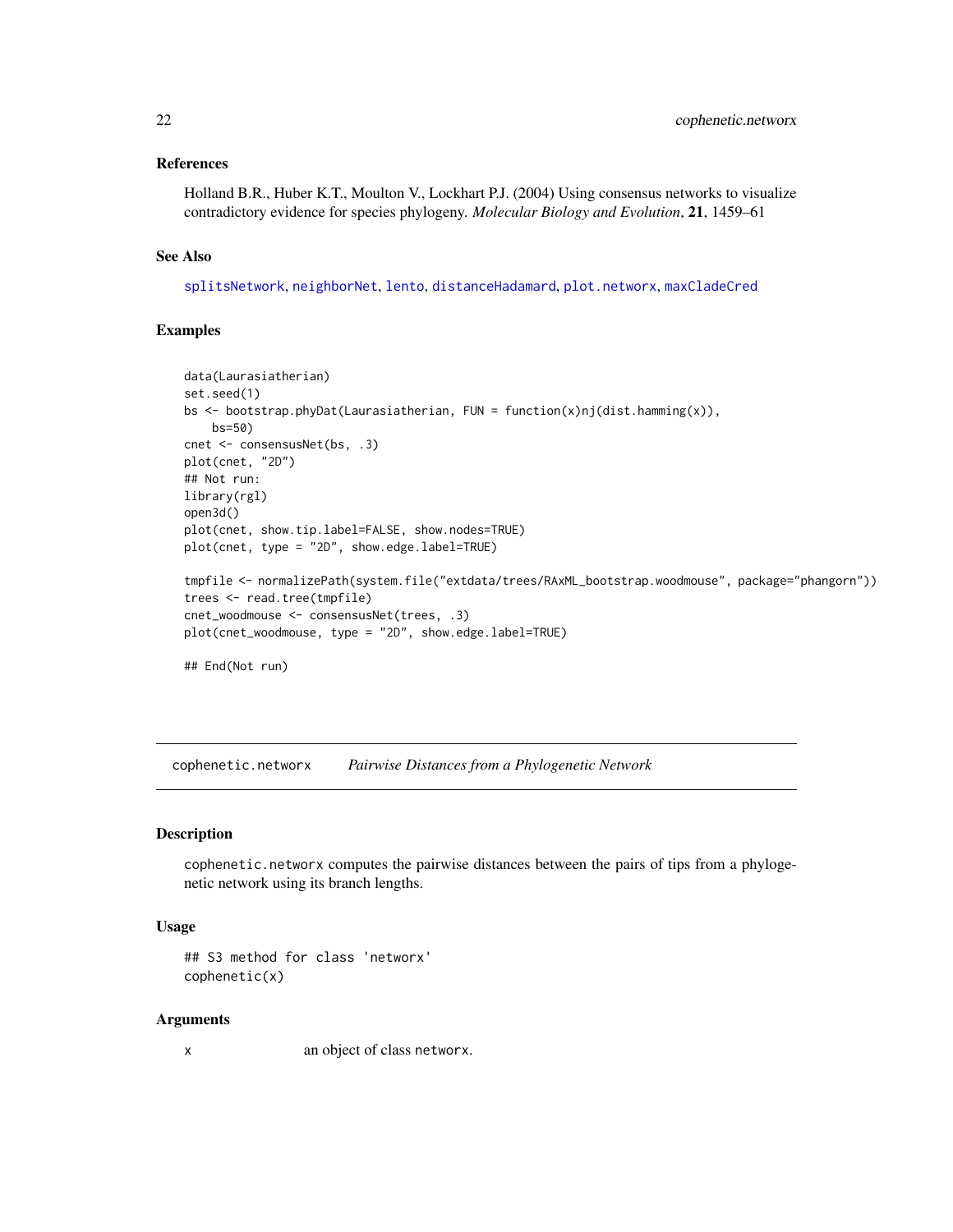#### <span id="page-22-0"></span>createLabel 23

# Value

an object of class dist, names are set according to the tip labels (as given by the element tip.label of the argument x).

#### Author(s)

Klaus Schliep

#### See Also

[cophenetic](#page-0-0) for the generic function, neighborNet to construct a network from a distance matrix

createLabel *Compare splits and add support values to an object*

# Description

Add support values to a splits, phylo or networx object.

#### Usage

```
createdLabel(x, y, label_y, type = "edge", nomatch = NA)addConfidences(x, y, ...)
## S3 method for class 'phylo'
addConfidences(x, y, ...)
```
presenceAbsence(x, y)

# Arguments

| an object of class splits, phylo, multiPhylo or networx<br>label_y<br>should labels returned for edges (in networx) or splits.<br>type<br>default value if no match between x and y is found.<br>nomatch<br>Further arguments passed to or from other methods.<br>. | X | an object of class splits, phylo or networx                           |
|---------------------------------------------------------------------------------------------------------------------------------------------------------------------------------------------------------------------------------------------------------------------|---|-----------------------------------------------------------------------|
|                                                                                                                                                                                                                                                                     |   |                                                                       |
|                                                                                                                                                                                                                                                                     |   | label of y matched on x. Will be usually of length $(as.splits(x))$ . |
|                                                                                                                                                                                                                                                                     |   |                                                                       |
|                                                                                                                                                                                                                                                                     |   |                                                                       |
|                                                                                                                                                                                                                                                                     |   |                                                                       |

# Value

The object x with added bootstrap / MCMC support values.

# Author(s)

Klaus Schliep <klaus.schliep@gmail.com>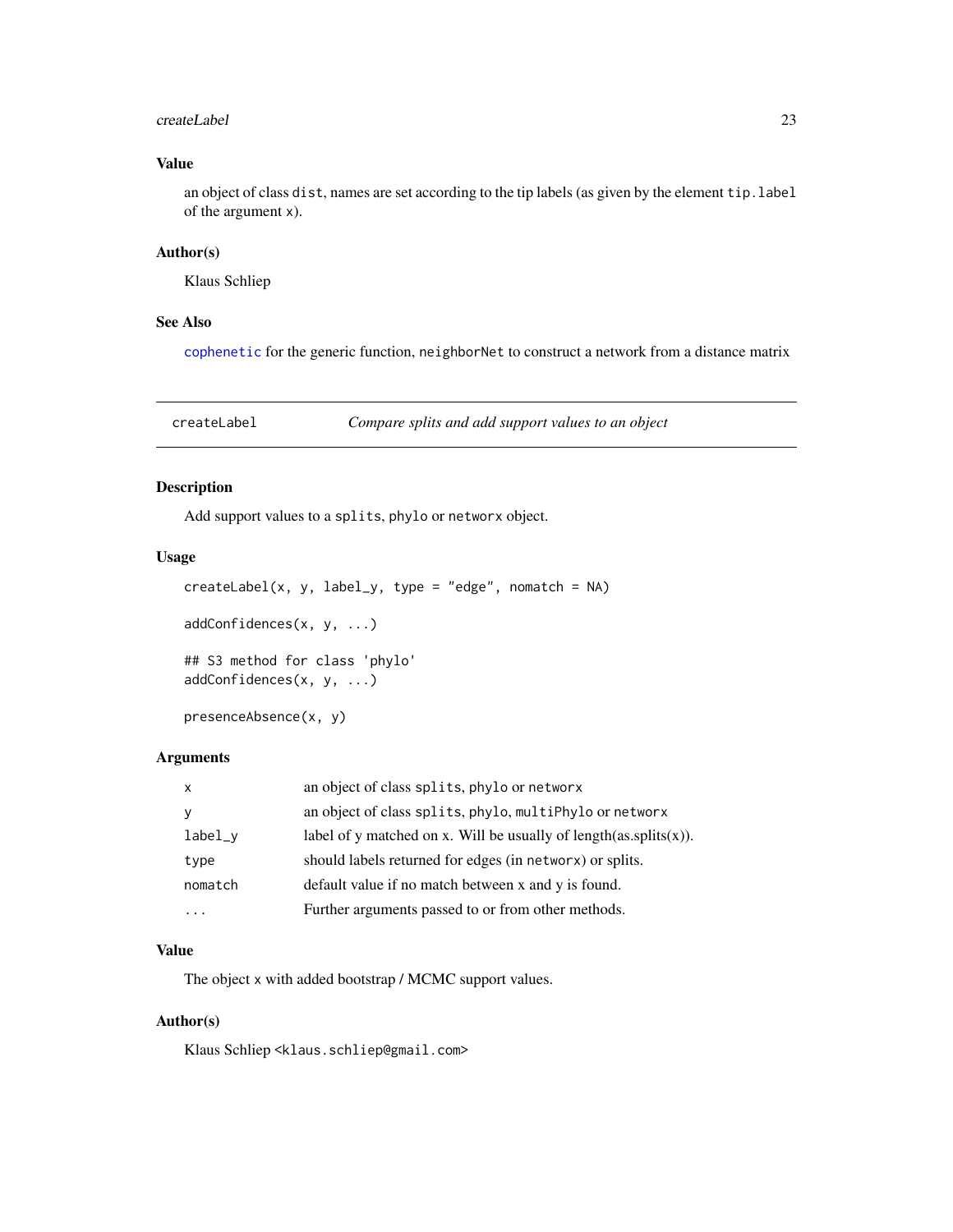# <span id="page-23-0"></span>References

Schliep, K., Potts, A. J., Morrison, D. A. and Grimm, G. W. (2017), Intertwining phylogenetic trees and networks. *Methods Ecol Evol*. 8, 1212–1220. doi:10.1111/2041-210X.12760

#### See Also

[as.splits](#page-6-1), [as.networx](#page-10-1), [RF.dist](#page-77-1), [plot.phylo](#page-0-0)

# Examples

```
data(woodmouse)
woodmouse <- phyDat(woodmouse)
tmpfile <- normalizePath(system.file("extdata/trees/RAxML_bootstrap.woodmouse", package="phangorn"))
boot_trees <- read.tree(tmpfile)
dm <- dist.ml(woodmouse)
tree <- upgma(dm)
nnet <- neighborNet(dm)
tree <- addConfidences(tree, boot_trees)
nnet <- addConfidences(nnet, boot_trees)
plot(tree, show.node.label=TRUE)
plot(nnet, "2D", show.edge.label=TRUE)
```
delta.score *Computes the* δ *score*

# Description

Computes the treelikeness

#### Usage

```
delta.score(x, arg = "mean", ...)
```
# Arguments

| X                       | an object of class phyDat                                |
|-------------------------|----------------------------------------------------------|
| arg                     | Specifies the return value, one of "all", "mean" or "sd" |
| $\cdot$ $\cdot$ $\cdot$ | further arguments passed through dist. hamming           |

# Value

A vector containing the  $\delta$  scores.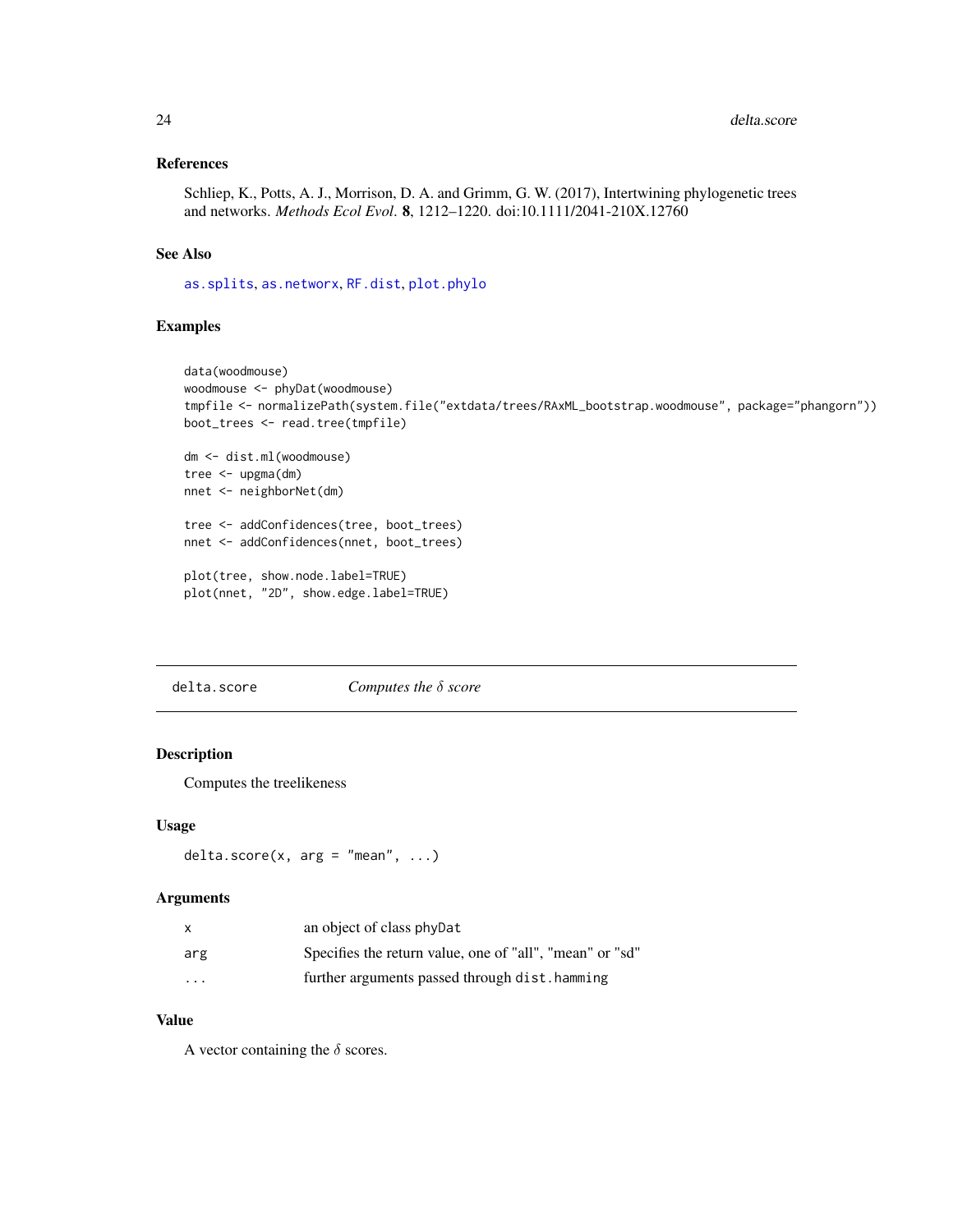#### <span id="page-24-0"></span>densiTree 25

#### Author(s)

Alastair Potts and Klaus Schliep

#### References

BR Holland, KT Huber, A Dress, V Moulton (2002)  $\delta$  Plots: a tool for analyzing phylogenetic distance data Russell D. Gray, David Bryant, Simon J. Greenhill (2010) On the shape and fabric of human history *Molecular Biology and Evolution*, 19(12) 2051–2059

Russell D. Gray, David Bryant, Simon J. Greenhill (2010) On the shape and fabric of human history *Phil. Trans. R. Soc. B*, 365 3923–3933; DOI: 10.1098/rstb.2010.0162

# See Also

[dist.hamming](#page-29-1)

#### Examples

```
data(yeast)
hist(delta.score(yeast, "all"))
```
densiTree *Plots a densiTree.*

#### Description

An R function to plot trees similar to those produced by DensiTree.

# Usage

```
densiTree(x, type = "cladogram", alpha = 1/length(x),
  consensus = NULL, direction = "rightwards", optim = FALSE,
  scaleX = FALSE, col = 1, width = 1, lty = 1, cex = 0.8,
  font = 3, tip.color = 1, adj = 0, srt = 0, underscore = FALSE,
  label.offset = 0, scale.bar = TRUE, jitter = list(amount = 0,
  random = TRUE), \ldots)
```
#### Arguments

| x         | an object of class multiPhylo.                                                                                     |
|-----------|--------------------------------------------------------------------------------------------------------------------|
| type      | a character string specifying the type of phylogeny, so far "cladogram" (default)<br>or "phylogram" are supported. |
| alpha     | parameter for semi-transparent colors.                                                                             |
| consensus | A tree or character vector which is used to define the order of the tip labels.                                    |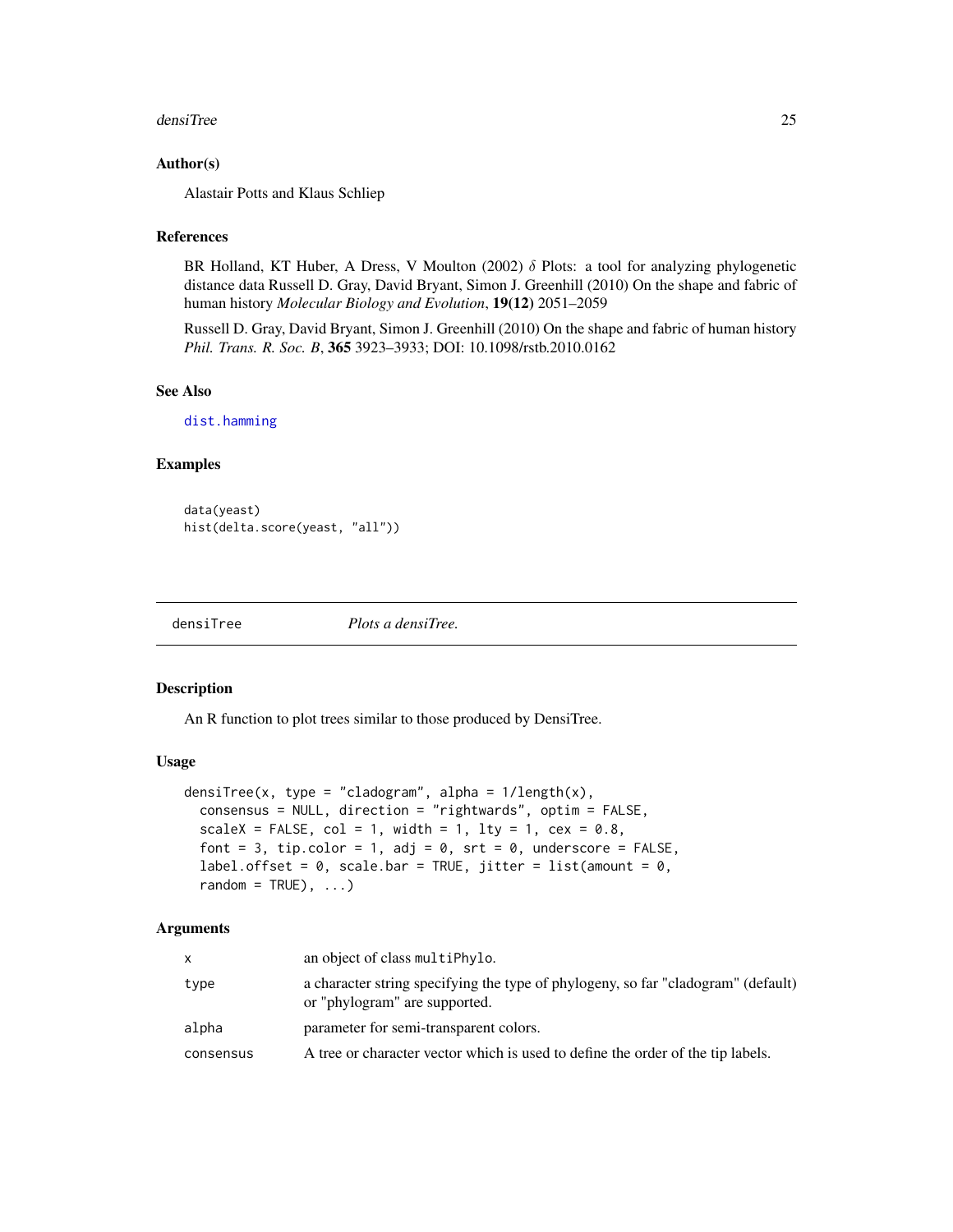| direction    | a character string specifying the direction of the tree. Four values are possible:<br>"rightwards" (the default), "leftwards", "upwards", and "downwards".                                                                                     |
|--------------|------------------------------------------------------------------------------------------------------------------------------------------------------------------------------------------------------------------------------------------------|
| optim        | not yet used.                                                                                                                                                                                                                                  |
| scaleX       | scale trees to have identical heights.                                                                                                                                                                                                         |
| col          | a skalar or vector giving the colours used to draw the edges for each plotted<br>phylogeny. These are taken to be in the same order than input trees x. If fewer<br>colours are given than the number of trees, then the colours are recycled. |
| width        | edge width.                                                                                                                                                                                                                                    |
| $1$ ty       | line type.                                                                                                                                                                                                                                     |
| cex          | a numeric value giving the factor scaling of the tip labels.                                                                                                                                                                                   |
| font         | an integer specifying the type of font for the labels: 1 (plain text), 2 (bold), 3<br>(italic, the default), or 4 (bold italic).                                                                                                               |
| tip.color    | color of the tip labels.                                                                                                                                                                                                                       |
| adj          | a numeric specifying the justification of the text strings of the labels: 0 (left-<br>justification), 0.5 (centering), or 1 (right-justification).                                                                                             |
| srt          | a numeric giving how much the labels are rotated in degrees.                                                                                                                                                                                   |
| underscore   | a logical specifying whether the underscores in tip labels should be written as<br>spaces (the default) or left as are (if TRUE).                                                                                                              |
| label.offset | a numeric giving the space between the nodes and the tips of the phylogeny and<br>their corresponding labels.                                                                                                                                  |
| scale.bar    | a logical specifying whether add scale bar to the plot.                                                                                                                                                                                        |
| jitter       | allows to shift treees. a list with two arguments: the amount of jitter and random<br>or equally spaced (see details below)                                                                                                                    |
| .            | further arguments to be passed to plot.                                                                                                                                                                                                        |

# Details

If no consensus tree is provided densiTree computes a consensus tree, and if the input trees have different labels a mrp.supertree as a backbone. This should avoid too many unnecessary crossings of edges. Trees should be rooted, other wise the output may not be visually pleasing. jitter shifts trees a bit so that they are not exactly on top of each other. If amount  $== 0$ , it is ignored. If random=TRUE the result of the perputation is runif(n, -amount, amount), otherwise seq(-amount, amount, length=n), where  $n < -$  length(x).

### Author(s)

Klaus Schliep <klaus.schliep@gmail.com>

#### References

densiTree is inspired from the great [DensiTree](https://www.cs.auckland.ac.nz/~remco/DensiTree) program of Remco Bouckaert.

Remco R. Bouckaert (2010) DensiTree: making sense of sets of phylogenetic trees *Bioinformatics*, 26 (10), 1372-1373.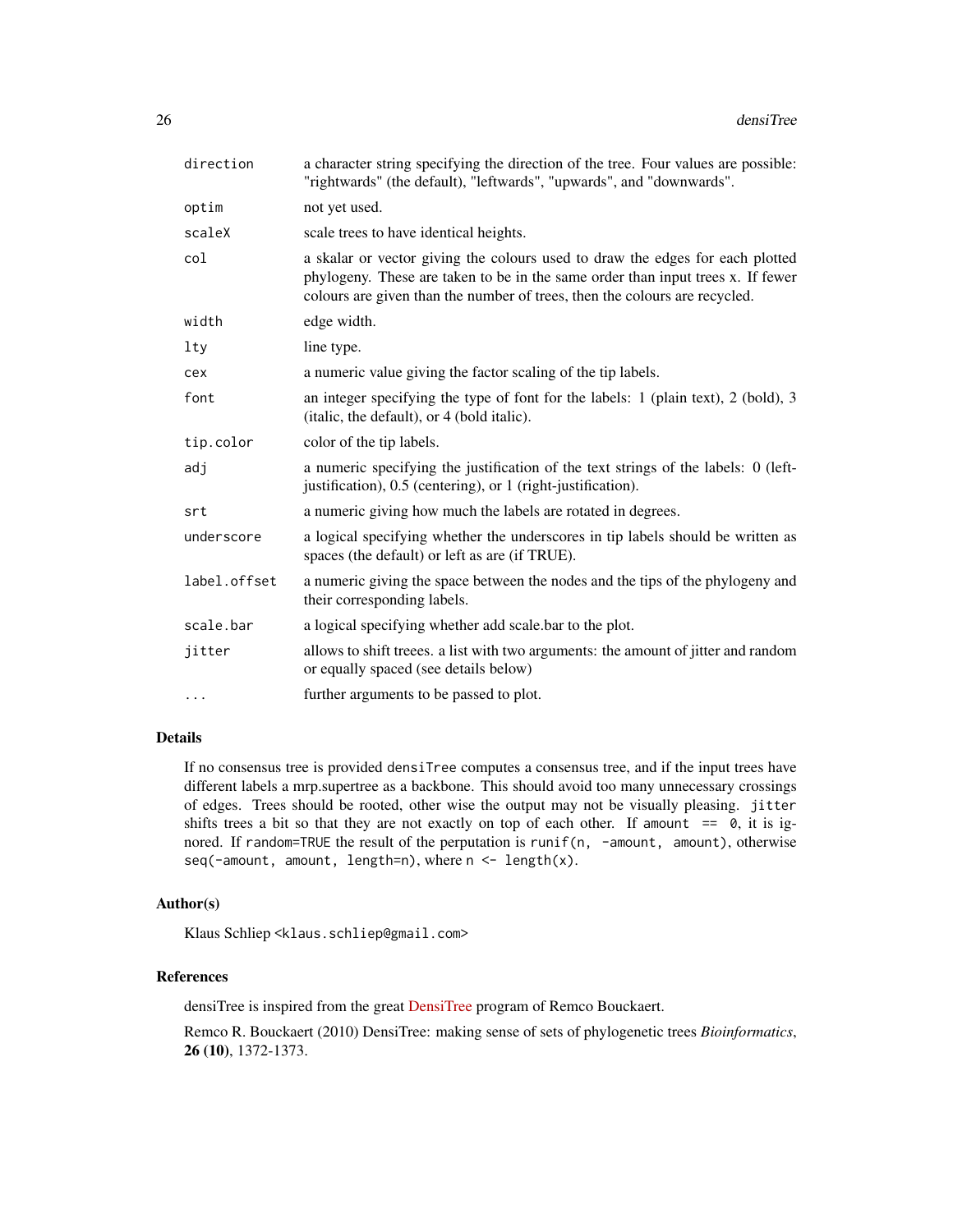#### <span id="page-26-0"></span>designTree 27

# See Also

[plot.phylo](#page-0-0), [plot.networx](#page-57-1), [jitter](#page-0-0)

#### Examples

```
data(Laurasiatherian)
set.seed(1)
bs <- bootstrap.phyDat(Laurasiatherian, FUN =
   function(x) upgma(dist.hamming(x)), bs=25)
# cladogram nice to show topological differences
densiTree(bs, type="cladogram", col="blue")
densiTree(bs, type="phylogram", col="green", direction="downwards", width=2)
# plot five trees slightly shifted, no transparent color
densiTree(bs[1:5], type="phylogram", col=1:5, width=2, jitter=
    list(amount=.3, random=FALSE), alpha=1)
## Not run:
# phylograms are nice to show different age estimates
require(PhyloOrchard)
data(BinindaEmondsEtAl2007)
BinindaEmondsEtAl2007 <- .compressTipLabel(BinindaEmondsEtAl2007)
densiTree(BinindaEmondsEtAl2007, type="phylogram", col="red")
```
## End(Not run)

designTree *Compute a design matrix or non-negative LS*

#### Description

nnls.tree estimates the branch length using non-negative least squares given a tree and a distance matrix. designTree and designSplits compute design matrices for the estimation of edge length of (phylogenetic) trees using linear models. For larger trees a sparse design matrix can save a lot of memory. computes a contrast matrix if the method is "rooted".

```
designTree(tree, method = "unrooted", sparse = FALSE, ...)
nnls.tree(dm, tree, rooted = FALSE, trace = 1, weight = NULL,
 balanced = FALSE)
nnls.phylo(x, dm, rooted = FALSE, trace = 0, ...)
nnls.splits(x, dm, trace = 0)
nnls.networx(x, dm)
```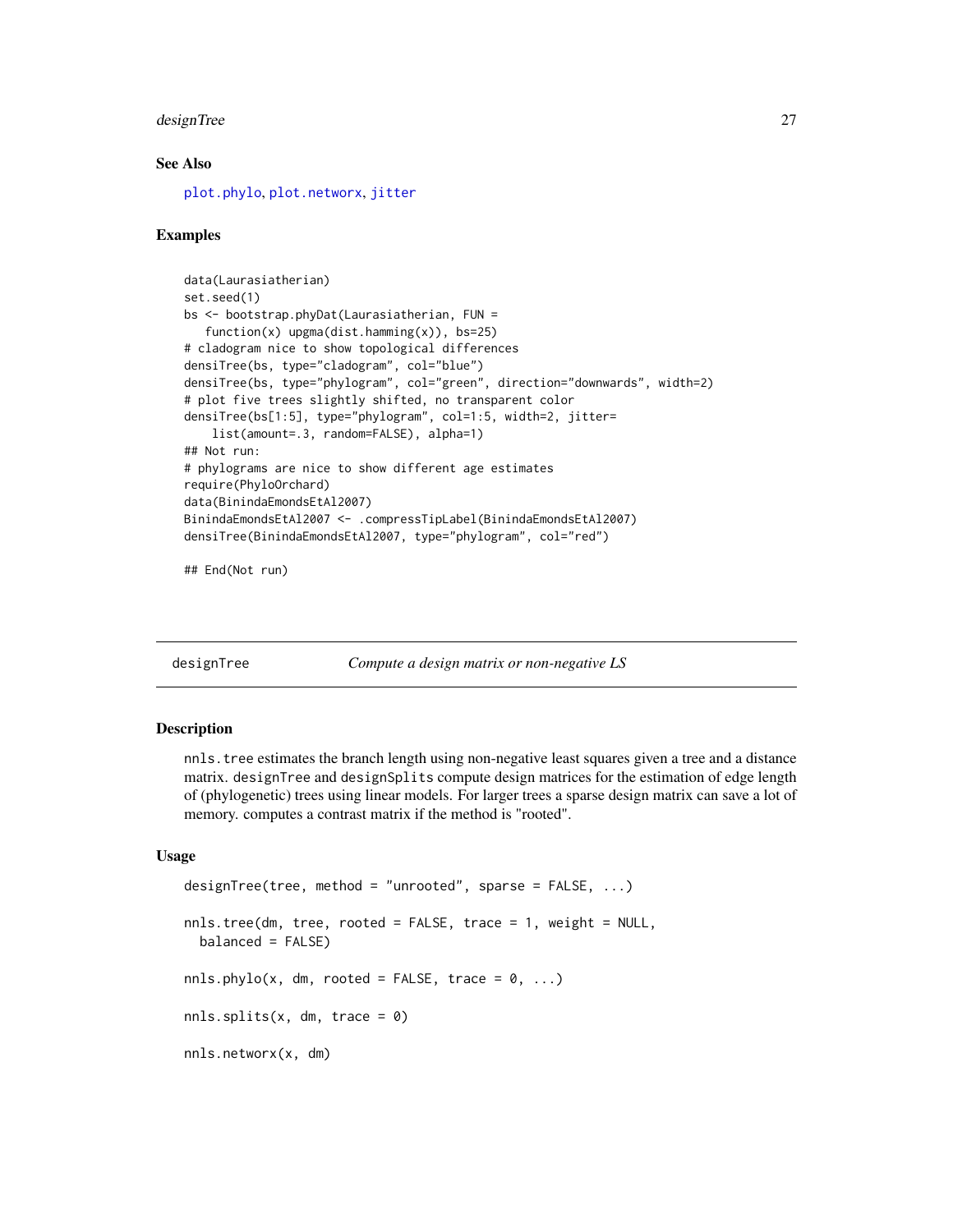# 28 designTree

designSplits(x, splits = "all", ...)

# Arguments

| tree     | an object of class phylo                                                                                                                            |
|----------|-----------------------------------------------------------------------------------------------------------------------------------------------------|
| method   | design matrix for an "unrooted" or "rooted" ultrametric tree.                                                                                       |
| sparse   | return a sparse design matrix.                                                                                                                      |
| $\cdot$  | further arguments, passed to other methods.                                                                                                         |
| dm       | a distance matrix.                                                                                                                                  |
| rooted   | compute a "rooted" or "unrooted" tree.                                                                                                              |
| trace    | defines how much information is printed during optimisation.                                                                                        |
| weight   | vector of weights to be used in the fitting process. Weighted least squares is used<br>with weights w, i.e., sum(w $* e^{\Lambda}2$ ) is minimized. |
| balanced | use weights as in balanced fastME                                                                                                                   |
| x        | number of taxa.                                                                                                                                     |
| splits   | one of "all", "star".                                                                                                                               |

# Value

nnls.tree return a tree, i.e. an object of class phylo. designTree and designSplits a matrix, possibly sparse.

# Author(s)

Klaus Schliep <klaus.schliep@gmail.com>

# See Also

[fastme](#page-0-0), [distanceHadamard](#page-32-1), [splitsNetwork](#page-74-1), [upgma](#page-79-1)

# Examples

```
example(NJ)
dm <- as.matrix(dm)
y <- dm[lower.tri(dm)]
X <- designTree(tree)
lm(y~X-1)
# avoids negative edge weights
tree2 <- nnls.tree(dm, tree)
```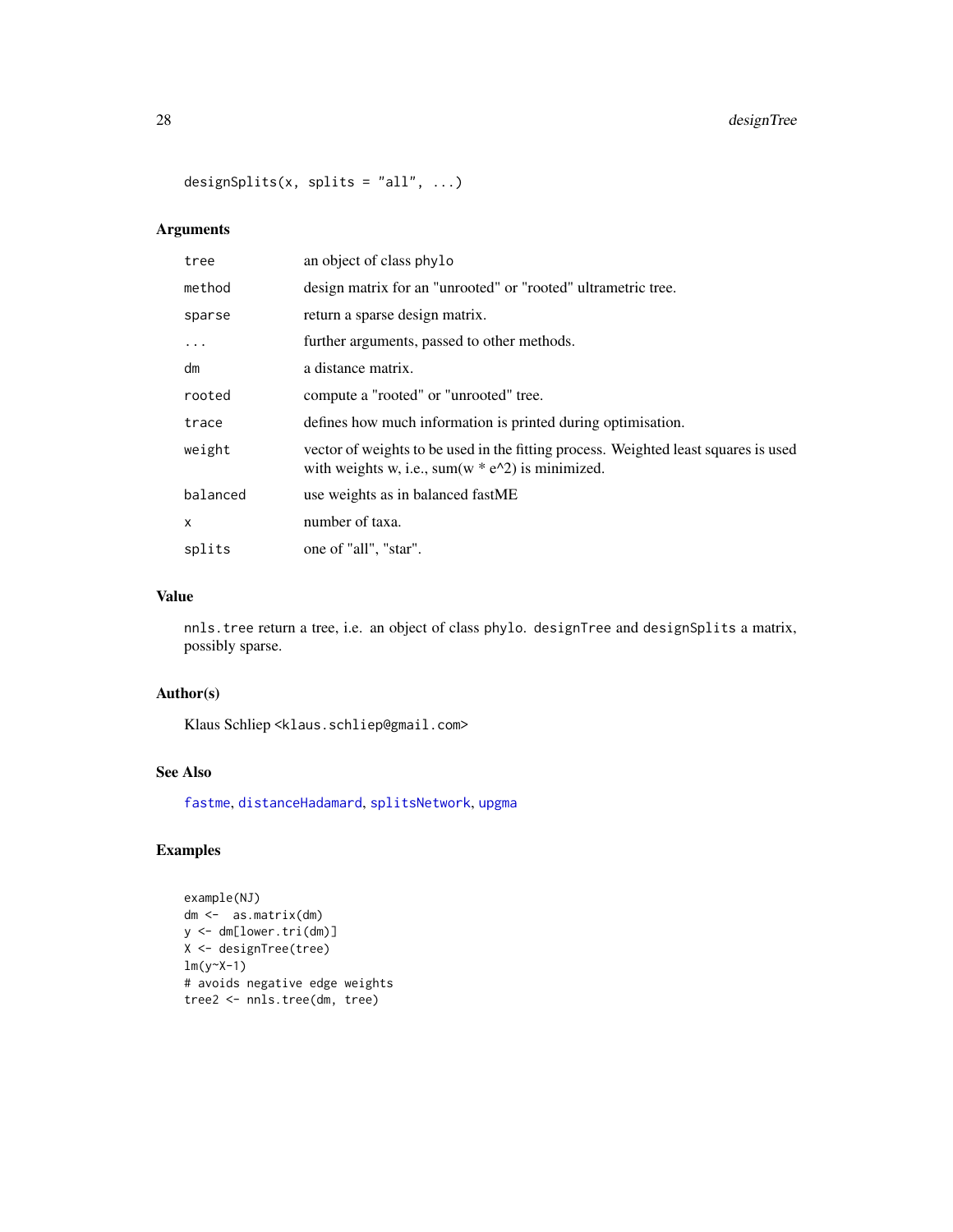<span id="page-28-0"></span>

#### Description

discrete.gamma internally used for the likelihood computations in pml or optim.pml. It is useful to understand how it works for simulation studies or in cases where .

# Usage

```
discrete.gamma(alpha, k)
```

```
plot\_gamma\_plus\_inv(shape = 1, inv = 0, k = 4, discrete = TRUE,cdf = TRUE, append = FALSE, xlab = "x", ylab = ifelse(cdf,
  "F(x)", "f(x)"), xlim = NULL, verticals = FALSE, ...)
```
# Arguments

| alpha      | Shape parameter of the gamma distribution.                                                           |
|------------|------------------------------------------------------------------------------------------------------|
| k          | Number of intervals of the discrete gamma distribution.                                              |
| shape      | Shape parameter of the gamma distribution.                                                           |
| inv        | Proportion of invariable sites.                                                                      |
| discrete   | logical wether to plot discrete (default) or continuous pdf or cdf.                                  |
| cdf        | logical wether to plot the cummulative distribution function or density / proba-<br>bility function. |
| append     | logical; if TRUE only add to an existing plot.                                                       |
| xlab       | a label for the x axis, defaults to a description of x.                                              |
| ylab       | a label for the y axis, defaults to a description of y.                                              |
| xlim       | the x limits of the plot.                                                                            |
| verticals  | ogical; if TRUE, draw vertical lines at steps.                                                       |
| $\ddots$ . | Further arguments passed to or from other methods.                                                   |
|            |                                                                                                      |

#### Details

These functions are exported to be used in different packages so far only in the package coalescentMCMC, but are not intended for end user. Most of the functions call C code and are far less forgiving if the import is not what they expect than pml.

# Value

discrete.gamma returns a matrix.

# Author(s)

Klaus Schliep <klaus.schliep@gmail.com>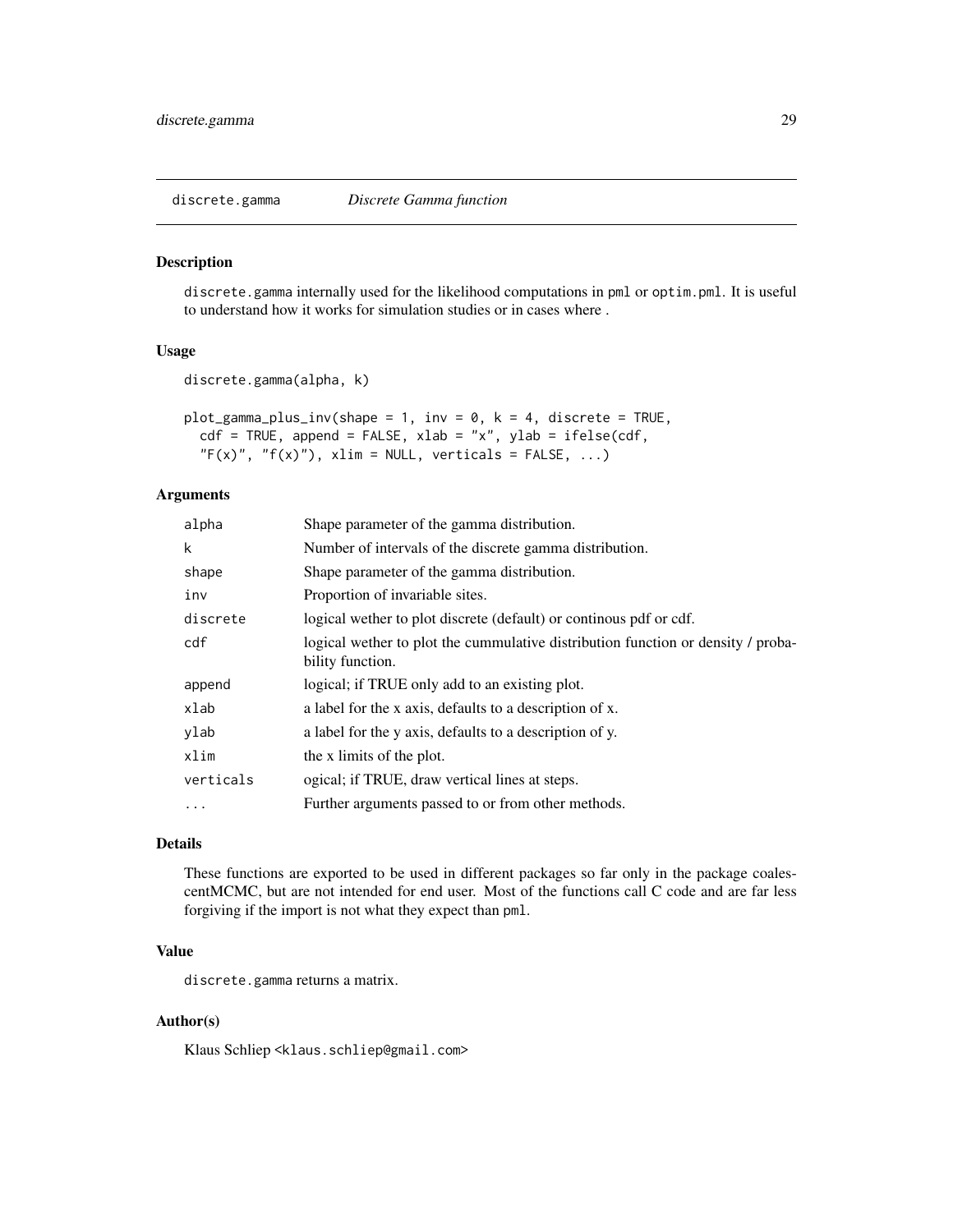# See Also

[pml.fit,](#page-43-1) [stepfun](#page-0-0)

# Examples

```
discrete.gamma(1, 4)
par(mfrow = c(2,1))plot_gamma_plus_inv(shape=2, discrete = FALSE, cdf=FALSE)
plot_gamma_plus_inv(shape=2, append = TRUE, cdf=FALSE)
plot_gamma_plus_inv(shape=2, discrete = FALSE)
plot_gamma_plus_inv(shape=2, append = TRUE)
par(mfrow = c(1,1))
```
<span id="page-29-1"></span>dist.hamming *Pairwise Distances from Sequences*

# Description

dist.hamming, dist.ml and dist.logDet compute pairwise distances for an object of class phyDat. dist.ml uses DNA / AA sequences to compute distances under different substitution models.

#### Usage

```
dist.hamming(x, ratio = TRUE, exclude = "none")dist.ml(x, model = "JC69", exclude = "none", bf = NULL, Q = NULL,
 k = 1, shape = 1, ...)
```
dist.logDet(x)

#### Arguments

| $\mathsf{x}$ | An object of class phyDat                                                                                                                                           |
|--------------|---------------------------------------------------------------------------------------------------------------------------------------------------------------------|
| ratio        | Compute uncorrected $('p')$ distance or character difference.                                                                                                       |
| exclude      | One of "none", "all", "pairwise" indicating whether to delete the sites with miss-<br>ing data (or ambiguous states). The default is handle missing data as in pml. |
| model        | One of "JC69", "F81" or one of 17 amino acid models see details.                                                                                                    |
| bf           | A vector of base frequencies.                                                                                                                                       |
| Q            | A vector containing the lower triangular part of the rate matrix.                                                                                                   |
| k            | Number of intervals of the discrete gamma distribution.                                                                                                             |
| shape        | Shape parameter of the gamma distribution.                                                                                                                          |
| .            | Further arguments passed to or from other methods.                                                                                                                  |

<span id="page-29-0"></span>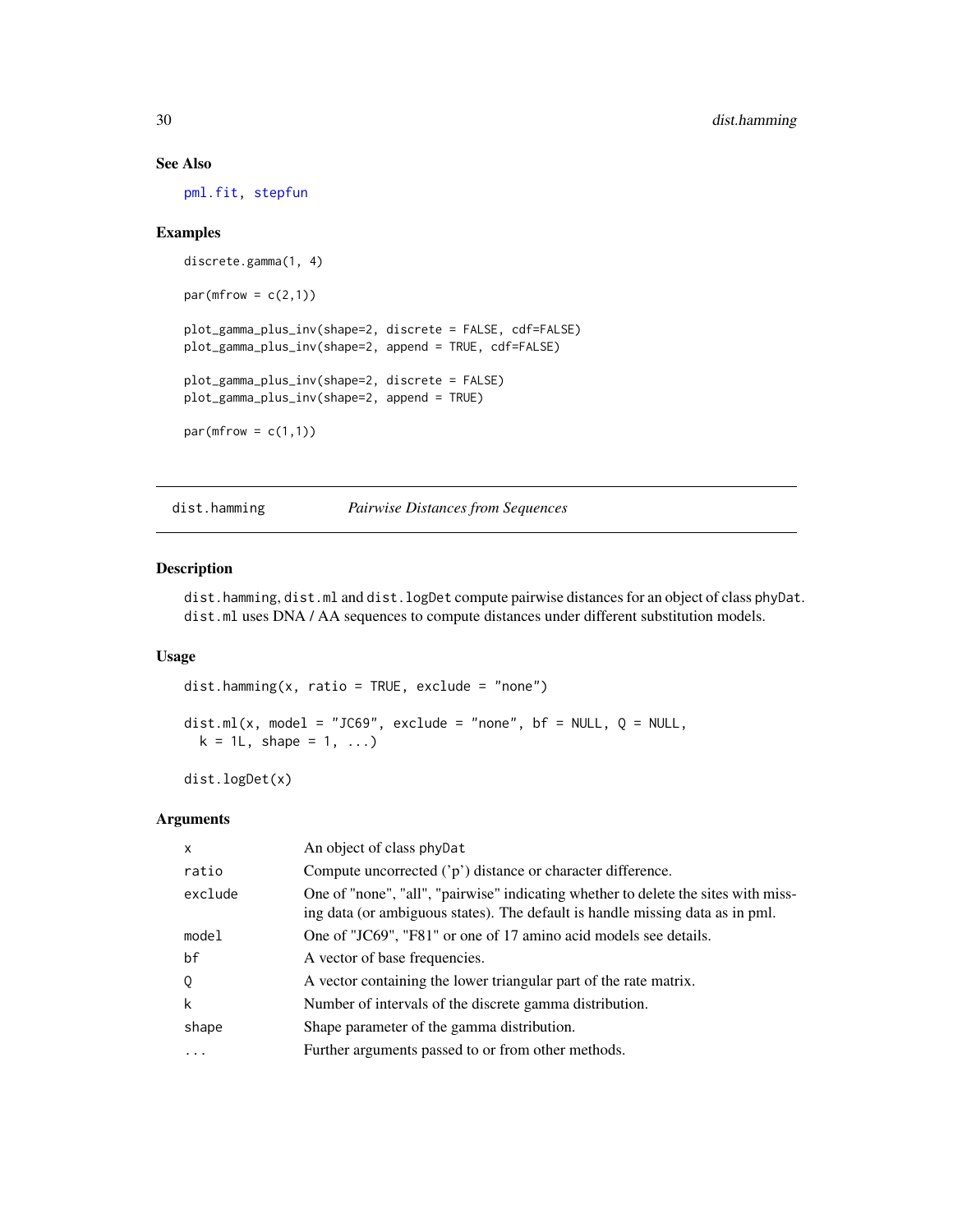#### dist.hamming 31

# Details

So far 17 amino acid models are supported ("WAG", "JTT", "LG", "Dayhoff", "cpREV", "mtmam", "mtArt", "MtZoa", "mtREV24", "VT","RtREV", "HIVw", "HIVb", "FLU", "Blossum62", "Dayhoff\_DCMut" and "JTT\_DCMut") and additional rate matrices and frequencies can be supplied.

The "F81" model uses empirical base frequencies, the "JC69" equal base frequencies. This is even the case if the data are not nucleotides.

#### Value

an object of class dist

# Author(s)

Klaus Schliep <klaus.schliep@gmail.com>

# References

Lockhart, P. J., Steel, M. A., Hendy, M. D. and Penny, D. (1994) Recovering evolutionary trees under a more realistic model of sequence evolution. *Molecular Biology and Evolution*, 11, 605– 602.

Jukes TH and Cantor CR (1969). *Evolution of Protein Molecules*. New York: Academic Press. 21–132.

#### See Also

For more distance methods for nucleotide data see [dist.dna](#page-0-0) and [dist.p](#page-31-1) for pairwise polymorphism p-distances. [writeDist](#page-80-1) for export and import distances.

# Examples

```
data(Laurasiatherian)
dm1 <- dist.hamming(Laurasiatherian)
tree1 \leq NJ(dm1)
dm2 <- dist.logDet(Laurasiatherian)
tree2 < - NJ(dm2)treedist(tree1,tree2)
# JC model
dm3 <- dist.ml(Laurasiatherian)
tree3 <- NJ(dm3)treedist(tree1,tree3)
# F81 + Gamma
dm4 <- dist.ml(Laurasiatherian, model="F81", k=4, shape=.4)
tree4 <- NJ(dm4)
treedist(tree1,tree4)
treedist(tree3,tree4)
```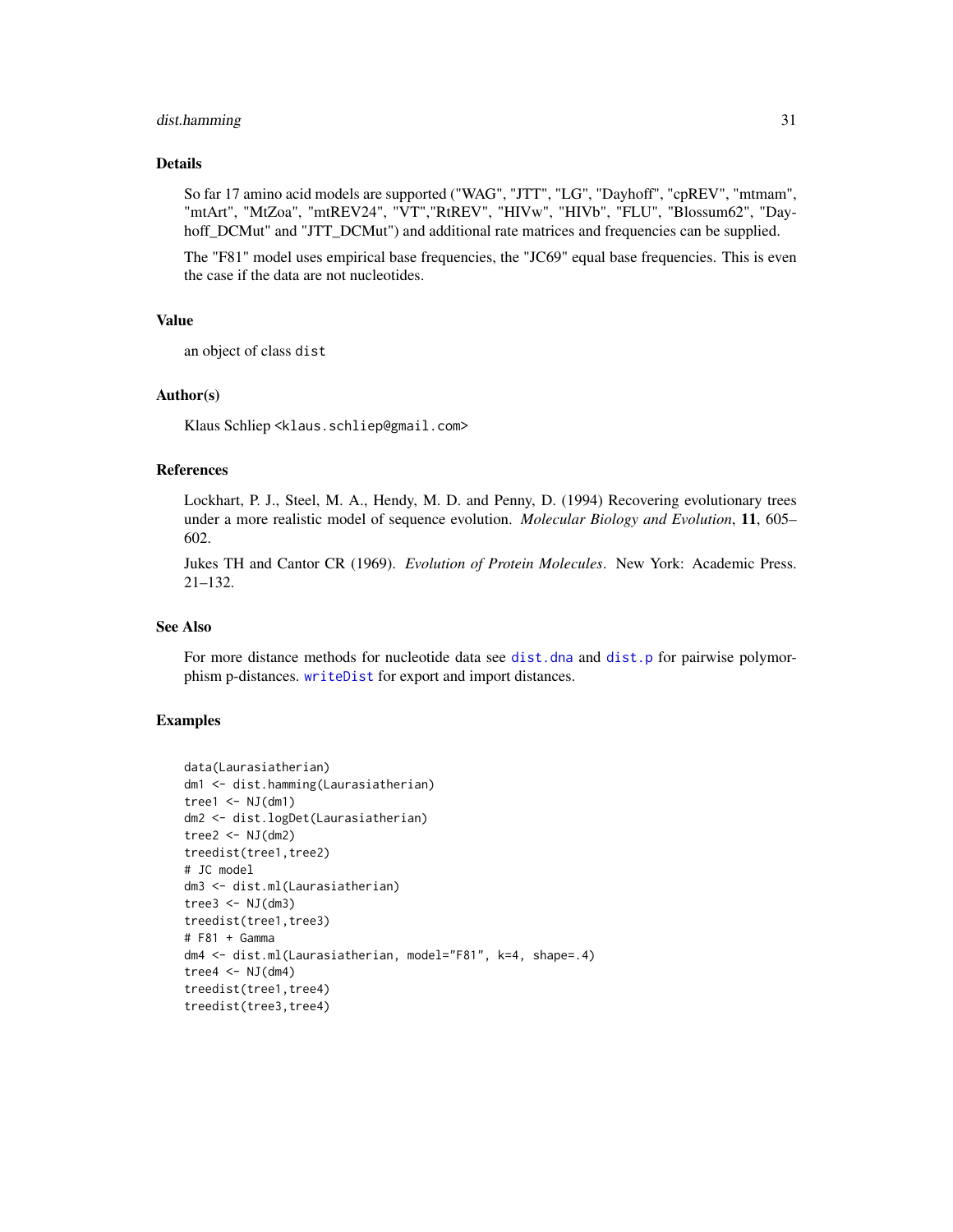#### <span id="page-31-1"></span><span id="page-31-0"></span>Description

This function computes a matrix of pairwise uncorrected polymorphism p-distances. Polymorphism p-distances include intra-individual site polymorphisms (2ISPs; e.g. "R") when calculating genetic distances.

# Usage

 $dist.p(x, cost = "polymorphism", ignore.index = TRUE)$ 

#### Arguments

| x             | a matrix containing DNA sequences; this must be of class "phyDat" (use as.phyDat<br>to convert from DNAbin objects).                                                                                                              |
|---------------|-----------------------------------------------------------------------------------------------------------------------------------------------------------------------------------------------------------------------------------|
| cost          | A cost matrix or "polymorphism" for a predefined one.                                                                                                                                                                             |
| ignore.indels | a logical indicating whether gaps are treated as fifth state or not. Warning, each<br>gap site is treated as a characters, so an an indel that spans a number of base<br>positions would be treated as multiple character states. |

#### Details

The polymorphism p-distances (Potts et al. 2014) have been developed to analyse intra-individual variant polymorphism. For example, the widely used ribosomal internal transcribed spacer (ITS) region (e.g. Alvarez and Wendel, 2003) consists of 100's to 1000's of units within array across potentially multiple nucleolus organising regions (Bailey et al., 2003; Goeker and Grimm, 2008). This can give rise to intra-individual site polymorphisms (2ISPs) that can be detected from direct-PCR sequencing or cloning . Clone consensus sequences (see Goeker and Grimm, 2008) can be analysed with this function.

#### Value

an object of class dist.

#### Author(s)

Klaus Schliep and Alastair Potts

#### References

Alvarez, I., and J. F. Wendel. (2003) Ribosomal ITS sequences and plant phylogenetic inference. *Molecular Phylogenetics and Evolution*, 29, 417–434.

Bailey, C. D., T. G. Carr, S. A. Harris, and C. E. Hughes. (2003) Characterization of angiosperm nrDNA polymorphism, paralogy, and pseudogenes. *Molecular Phylogenetics and Evolution* 29, 435–455.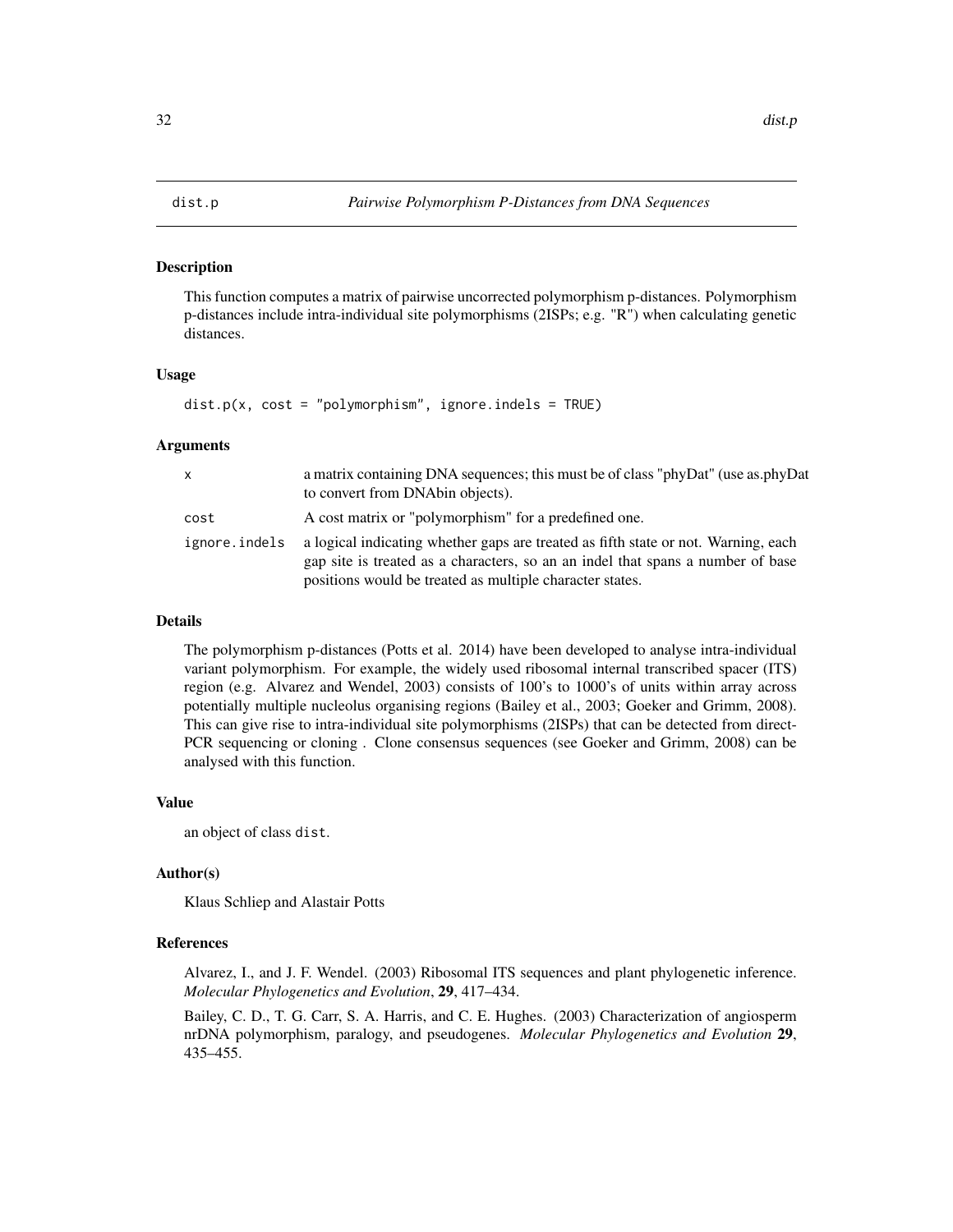<span id="page-32-0"></span>Goeker, M., and G. Grimm. (2008) General functions to transform associate data to host data, and their use in phylogenetic inference from sequences with intra-individual variability. *BMC Evolutionary Biology*, 8:86.

Potts, A.J., T.A. Hedderson, and G.W. Grimm. (2014) Constructing phylogenies in the presence of intra-individual site polymorphisms (2ISPs) with a focus on the nuclear ribosomal cistron. *Systematic Biology*, 63, 1–16

#### See Also

[dist.dna](#page-0-0), [dist.hamming](#page-29-1)

# Examples

```
data(Laurasiatherian)
laura <- as.DNAbin(Laurasiatherian)
dm <- dist.p(Laurasiatherian, "polymorphism")
########################################################
# Dealing with indel 2ISPs
# These can be coded using an "x" in the alignment. Note
# that as.character usage in the read.dna() function.
#########################################################
cat("3 5",
    "No305 ATRA-",
    "No304 ATAYX",
    "No306 ATAGA",
    file = "exdna.txt", sep = "\n")
(ex.dna <- read.dna("exdna.txt", format = "sequential", as.character=TRUE))
dat <- phyDat(ex.dna, "USER", levels=unique(as.vector(ex.dna)))
dist.p(dat)
unlink("exdna.txt")
```
<span id="page-32-1"></span>distanceHadamard *Distance Hadamard*

#### Description

Distance Hadamard produces spectra of splits from a distance matrix.

#### Usage

distanceHadamard(dm, eps = 0.001)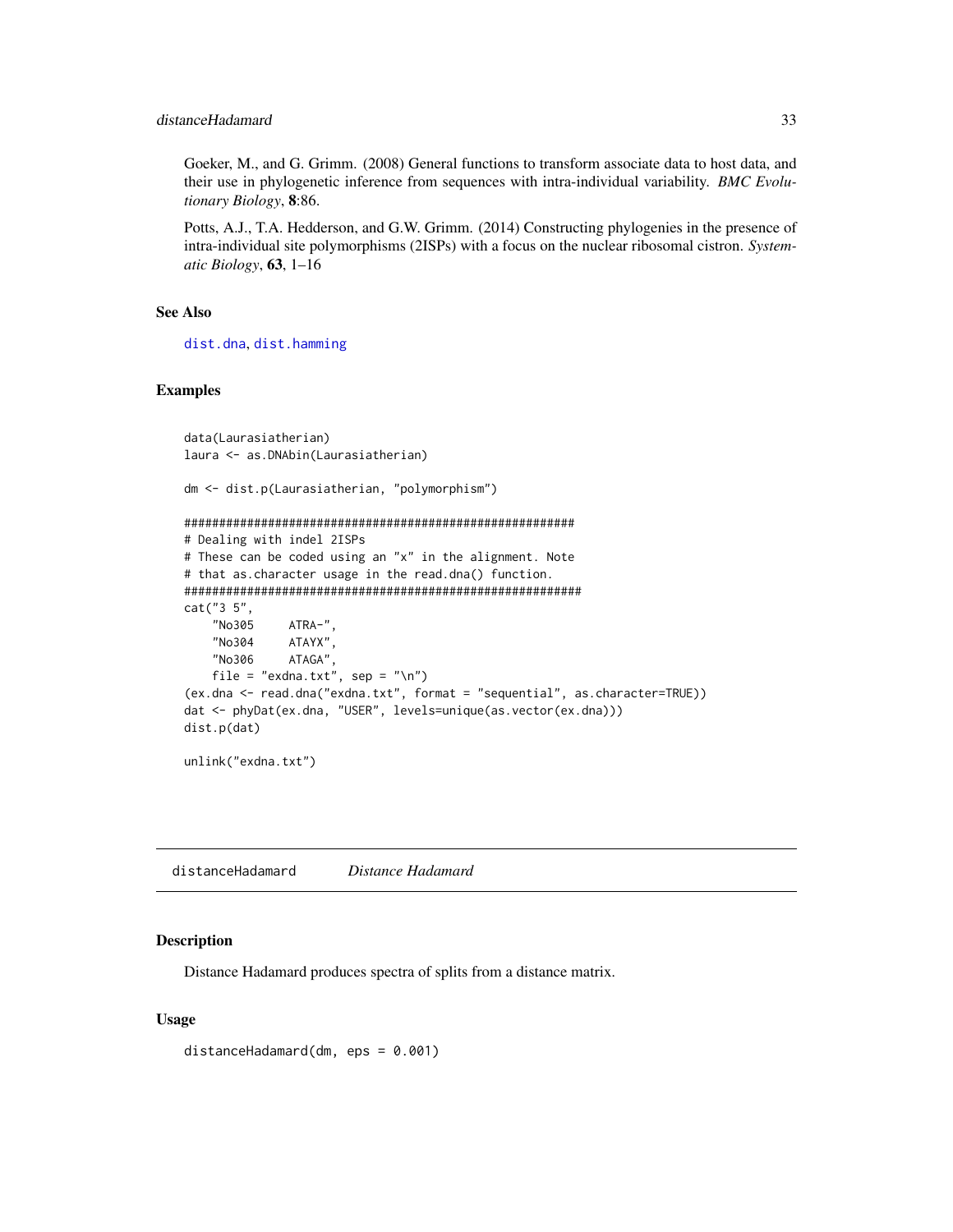# <span id="page-33-0"></span>Arguments

| dm  | A distance matrix.          |
|-----|-----------------------------|
| eps | Threshold value for splits. |

# Value

distanceHadamard returns a matrix. The first column contains the distance spectra, the second one the edge-spectra. If eps is positive an object of with all splits greater eps is returned.

#### Author(s)

Klaus Schliep <klaus.schliep@gmail.com>, Tim White

#### References

Hendy, M. D. and Penny, D. (1993). Spectral Analysis of Phylogenetic Data. *Journal of Classification*, 10, 5-24.

#### See Also

[hadamard](#page-37-1), [lento](#page-41-1), [plot.networx](#page-57-1), [neighborNet](#page-50-1)

# Examples

```
data(yeast)
dm <- dist.hamming(yeast)
dm <- as.matrix(dm)
fit <- distanceHadamard(dm)
lento(fit)
plot(as.networx(fit), "2D")
```
<span id="page-33-1"></span>getClans *Clans, slices and clips*

#### Description

Functions for clanistics to compute clans, slices, clips for unrooted trees and functions to quantify the fragmentation of trees.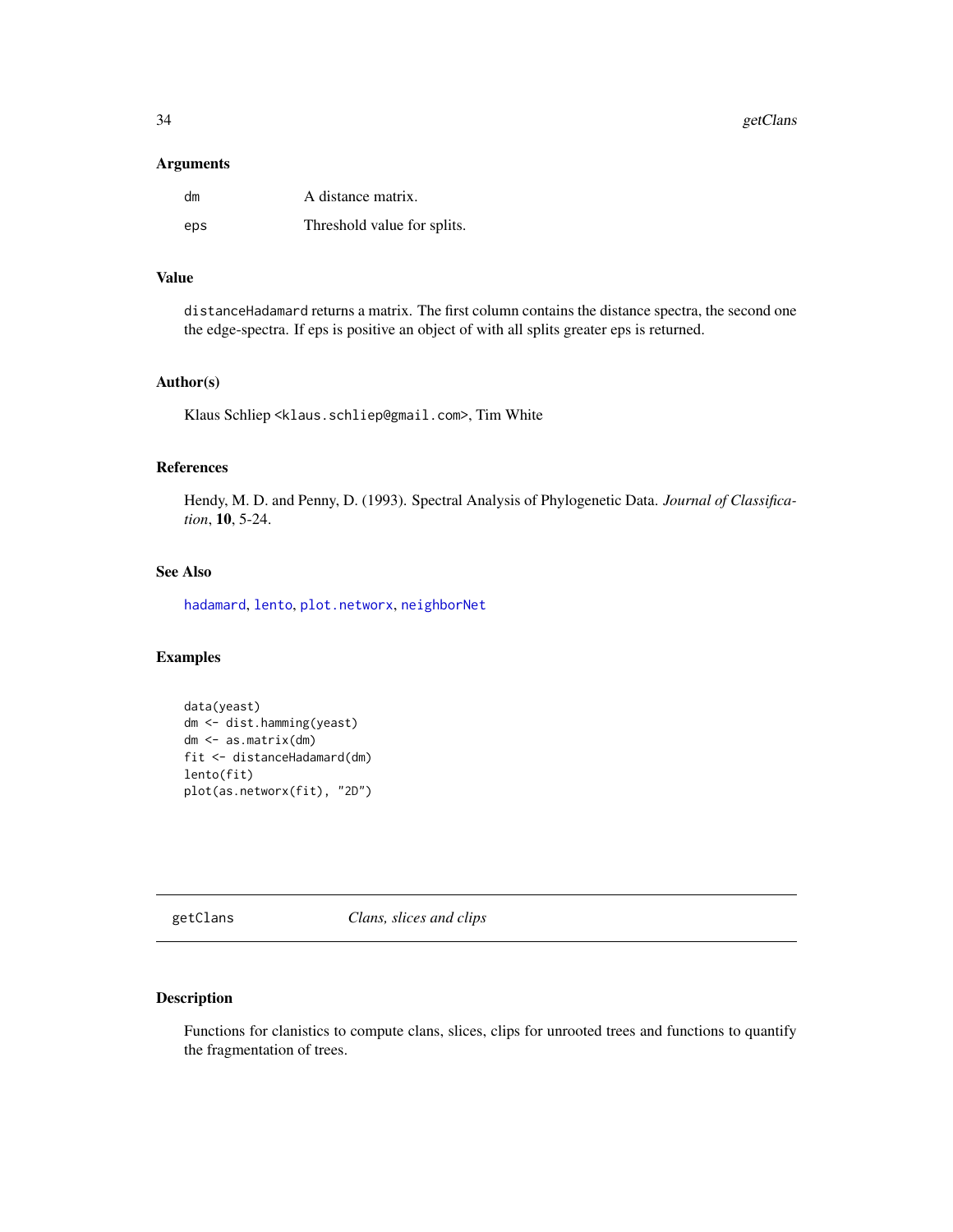#### getClans 35

### Usage

```
getClans(tree)
getSlices(tree)
getClips(tree, all = TRUE)
getDiversity(tree, x, norm = TRUE, var.names = NULL, labels = "new")
## S3 method for class 'clanistics'
summary(object, ...)
```
diversity(tree, X)

#### Arguments

| tree      | An object of class phylo or multiPhylo (getDiversity).               |  |
|-----------|----------------------------------------------------------------------|--|
| all       | A logical, return all or just the largest clip.                      |  |
| X         | An object of class phyDat.                                           |  |
| norm      | A logical, return Equitability Index (default) or Shannon Diversity. |  |
| var.names | A vector of variable names.                                          |  |
| labels    | see details.                                                         |  |
| object    | an object for which a summary is desired.                            |  |
| $\ddots$  | Further arguments passed to or from other methods.                   |  |
| X         | a data.frame                                                         |  |

# Details

Every split in an unrooted tree defines two complementary clans. Thus for an unrooted binary tree with n leaves there are  $2n-3$  edges, and therefore  $4n-6$  clans (including n trivial clans containing only one leave).

Slices are defined by a pair of splits or tripartitions, which are not clans. The number of distinguishable slices for a binary tree with *n* tips is  $2n^2 - 10n + 12$ .

cophenetic distance and not by the topology. Namely clips are groups of leaves for which the maximum pairwise distance is smaller than threshold.

distance within a clip is lower than the distance between any member of the clip and any other tip.

A clip is a different type of partition, defining groups of leaves that are related in terms of evolutionary distances and not only topology. Namely, clips are groups of leaves for which all pairwise path-length distances are smaller than a given threshold value (Lapointe et al. 2010). There exists different numbers of clips for different thresholds, the largest (and trivial) one being the whole tree. There is always a clip containing only the two leaves with the smallest pairwise distance.

Clans, slices and clips can be used to characterize how well a vector of categorial characters (natives/intruders) fit on a tree. We will follow the definitions of Lapointe et al.(2010). A complete clan is a clan that contains all leaves of a given state/color, but can also contain leaves of another state/color. A clan is homogeneous if it only contains leaves of one state/color.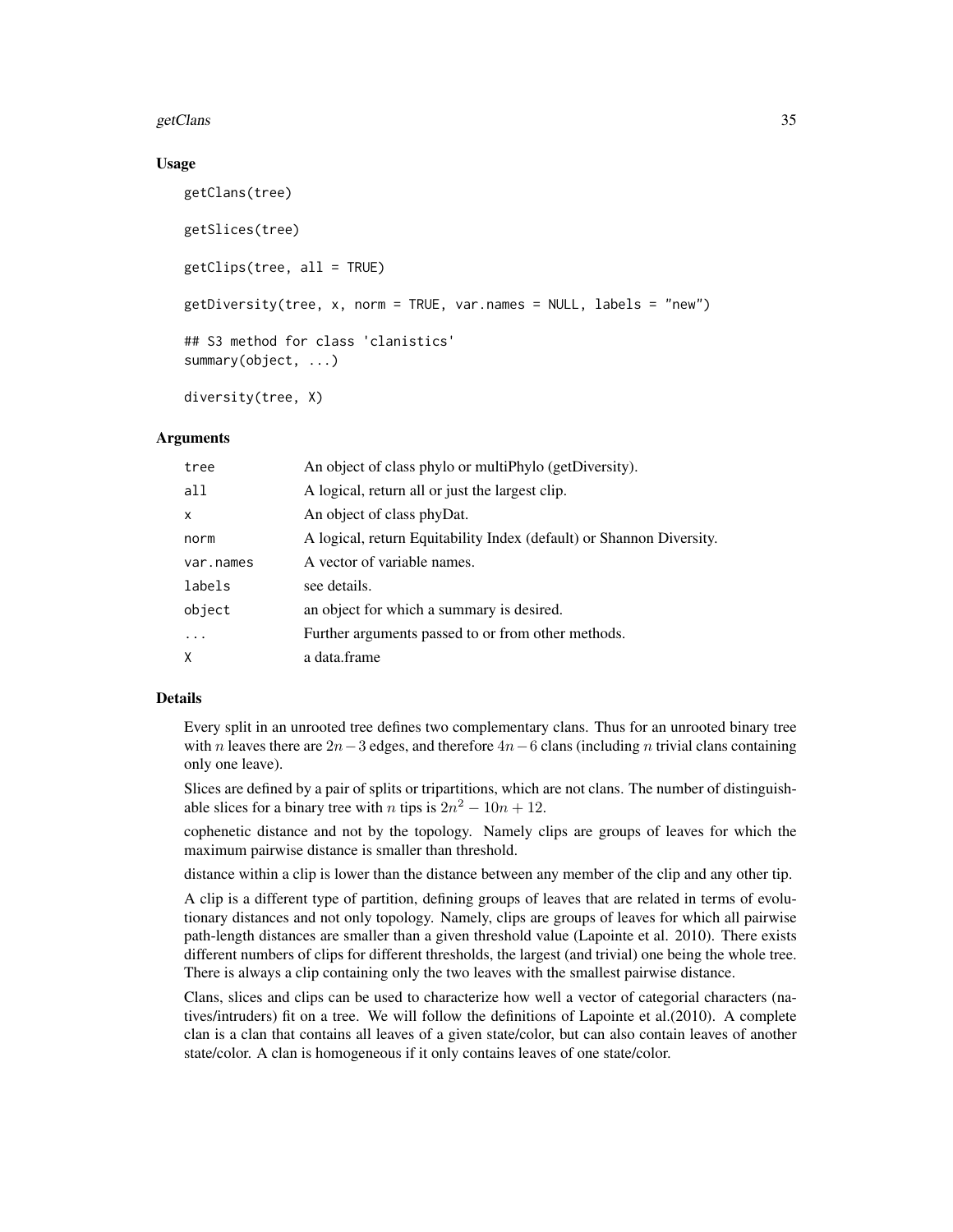getDiversity computes either the

Shannon Diversity:  $H = -\sum_{i=1}^{k} (N_i/N) log(N_i/N), N = \sum_{i=1}^{k} N_i$ or the

Equitability Index:  $E = H/log(N)$ 

where  $N_i$  are the sizes of the k largest homogeneous clans of intruders. If the categories of the data can be separated by an edge of the tree then the E-value will be zero, and maximum equitability (E=1) is reached if all intruders are in separate clans. getDiversity computes these Intruder indices for the whole tree, complete clans and complete slices. Additionally the parsimony scores (pscores) are reported. The p-score indicates if the leaves contain only one color (p-score=0), if the the leaves can be separated by a single split (perfect clan, p-score=1) or by a pair of splits (perfect slice, p-score=2).

So far only 2 states are supported (native, intruder), however it is also possible to recode several states into the native or intruder state using contrasts, for details see section 2 in vignette("phangornspecials"). Furthermore unknown character states are coded as ambiguous character, which can act either as native or intruder minimizing the number of clans or changes (in parsimony analysis) needed to describe a tree for given data.

Set attribute labels to "old" for analysis as in Schliep et al. (2010) or to "new" for names which are more intuitive.

diversity returns a data.frame with the parsimony score for each tree and each levels of the variables in X. X has to be a data. frame where each column is a factor and the rownames of X correspond to the tips of the trees.

#### Value

getClans, getSlices and getClips return a matrix of partitions, a matrix of ones and zeros where rows correspond to a clan, slice or clip and columns to tips. A one indicates that a tip belongs to a certain partition.

getDiversity returns a list with tree object, the first is a data.frame of the equitability index or Shannon divergence and parsimony scores (p-score) for all trees and variables. The data.frame has two attributes, the first is a splits object to identify the taxa of each tree and the second is a splits object containing all partitions that perfectly fit.

#### Author(s)

Klaus Schliep <klaus.schliep@snv.jussieu.fr>

Francois-Joseph Lapointe <francois-joseph.lapointe@umontreal.ca>

# References

Lapointe, F.-J., Lopez, P., Boucher, Y., Koenig, J., Bapteste, E. (2010) Clanistics: a multi-level perspective for harvesting unrooted gene trees. *Trends in Microbiology* 18: 341-347

Wilkinson, M., McInerney, J.O., Hirt, R.P., Foster, P.G., Embley, T.M. (2007) Of clades and clans: terms for phylogenetic relationships in unrooted trees. *Trends in Ecology and Evolution* 22: 114- 115

Schliep, K., Lopez, P., Lapointe F.-J., Bapteste E. (2011) Harvesting Evolutionary Signals in a Forest of Prokaryotic Gene Trees, *Molecular Biology and Evolution* 28(4): 1393-1405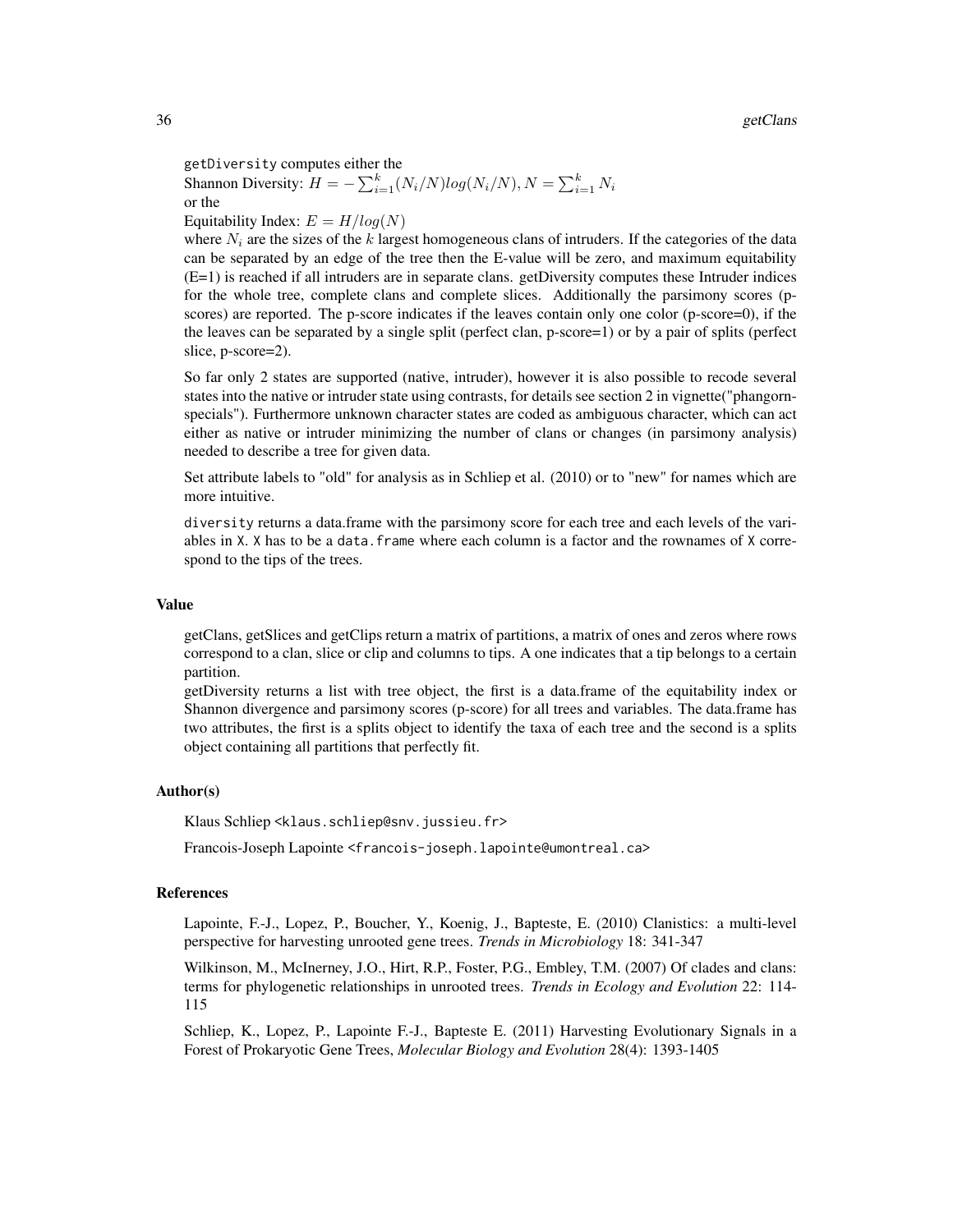#### getRoot 37

#### See Also

[parsimony](#page-3-0), Consistency index [CI](#page-16-0), Retention index [RI](#page-16-1), [phyDat](#page-53-0)

#### Examples

```
set.seed(111)
tree <- rtree(10)
getClans(tree)
getClips(tree, all=TRUE)
getSlices(tree)
set.seed(123)
trees <- rmtree(10, 20)
X \le matrix(sample(c("red", "blue", "violet"), 100, TRUE, c(.5,.4, .1)),
  ncol=5, dimnames=list(paste('t',1:20, sep=""), paste('Var',1:5, sep="_")))
x <- phyDat(X, type = "USER", levels = c("red", "blue"), ambiguity="violet")
plot(trees[[1]], "u", tip.color = X[trees[[1]]$tip,1]) # intruders are blue
(divTab <- getDiversity(trees, x, var.names=colnames(X)))
summary(divTab)
```
getRoot *Tree manipulation*

#### Description

midpoint performs midpoint rooting of a tree. pruneTree produces a consensus tree.

#### Usage

```
getRoot(tree)
midpoint(tree, node.labels = "support", ...)
## S3 method for class 'phylo'
midpoint(tree, node.labels = "support", ...)
## S3 method for class 'multiPhylo'
midpoint(tree, node.labels = "support", ...)
pruneTree(tree, ..., FUN = ">=")
```

| tree        | an object of class phylo                                          |
|-------------|-------------------------------------------------------------------|
| node.labels | are nodel labels 'support' values, 'label' or should be 'deleted' |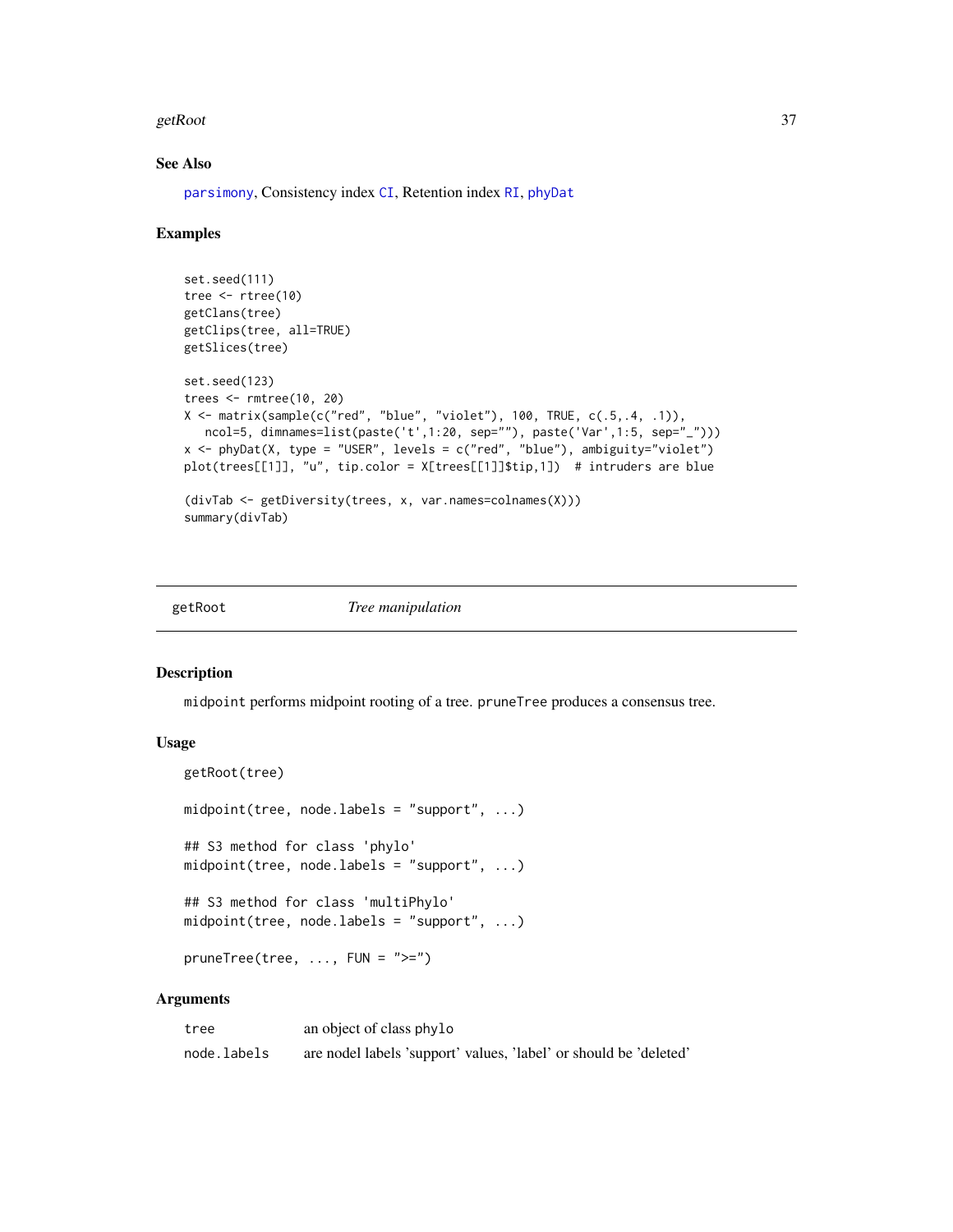38 hadamard

| $\ddot{\phantom{0}}$ | further arguments, passed to other methods.                     |
|----------------------|-----------------------------------------------------------------|
| FUN                  | a function evaluated on the nodelabels, result must be logical. |

# Details

pruneTree prunes back a tree and produces a consensus tree, for trees already containing nodelabels. It assumes that nodelabels are numerical or character that allows conversion to numerical, it uses as.numeric(as.character(tree\$node.labels)) to convert them. midpoint so far does not transform node.labels properly.

#### Value

pruneTree and midpoint a tree. getRoot returns the root node.

# Author(s)

Klaus Schliep <klaus.schliep@gmail.com>

# See Also

[consensus](#page-0-0), [root](#page-0-0), [multi2di](#page-0-0)

#### Examples

```
tree <- rtree(10, rooted = FALSE)
tree$node.label <- c("", round(runif(tree$Nnode-1), 3))
tree2 <- midpoint(tree)
tree3 <- pruneTree(tree, .5)
par(mfrow = c(3,1))plot(tree, show.node.label=TRUE)
plot(tree2, show.node.label=TRUE)
plot(tree3, show.node.label=TRUE)
```
<span id="page-37-0"></span>hadamard *Hadamard Matrices and Fast Hadamard Multiplication*

# Description

A collection of functions to perform Hadamard conjugation. Hadamard matrix H with a vector v using fast Hadamard multiplication.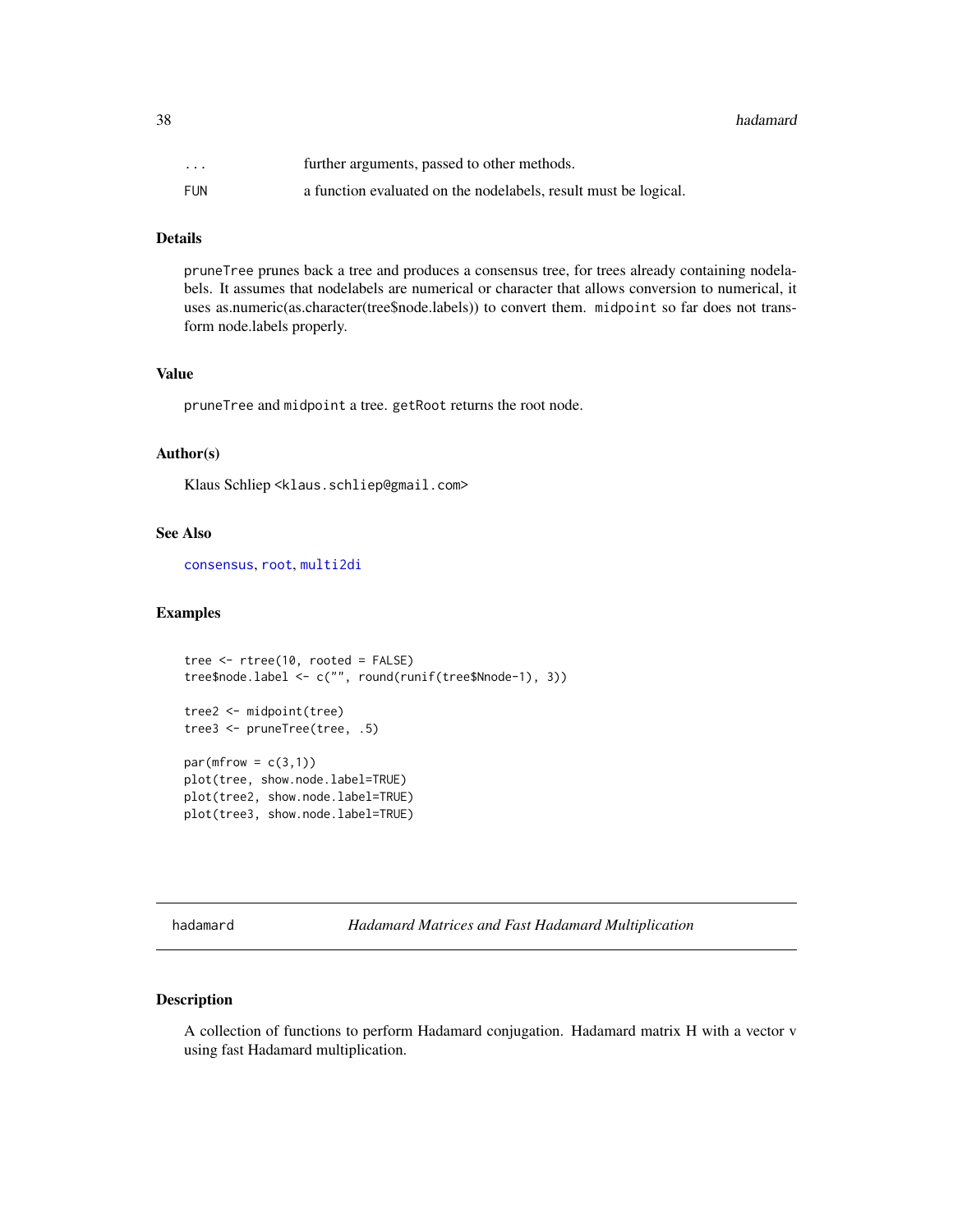#### hadamard 39

#### Usage

```
hadamard(x)
fhm(v)
h4st(obj, levels = c("a", "c", "g", "t"))h2st(obj,eps = 0.001)
```
# Arguments

| x      | a vector of length $2^n$ , where n is an integer.               |
|--------|-----------------------------------------------------------------|
| v      | a vector of length $2^n$ , where n is an integer.               |
| obi    | a data frame or character matrix, typical a sequence alignment. |
| levels | levels of the sequences.                                        |
| eps    | Threshold value for splits.                                     |

#### Details

h2st and h4st perform Hadamard conjugation for 2-state (binary, RY-coded) or 4-state (DNA/RNA) data. write.nexus.splits writes splits returned from h2st or [distanceHadamard](#page-32-0) to a nexus file, which can be processed by Spectronet or Splitstree.

## Value

hadamard returns a Hadamard matrix. fhm returns the fast Hadamard multiplication.

#### Author(s)

Klaus Schliep <klaus.schliep@gmail.com>

## References

Hendy, M.D. (1989). The relationship between simple evolutionary tree models and observable sequence data. *Systematic Zoology*, 38 310–321.

Hendy, M. D. and Penny, D. (1993). Spectral Analysis of Phylogenetic Data. *Journal of Classification*, 10, 5–24.

Hendy, M. D. (2005). Hadamard conjugation: an analytical tool for phylogenetics. In O. Gascuel, editor, *Mathematics of evolution and phylogeny*, Oxford University Press, Oxford

Waddell P. J. (1995). Statistical methods of phylogenetic analysis: Including hadamard conjugation, LogDet transforms, and maximum likelihood. *PhD thesis*.

# See Also

[distanceHadamard](#page-32-0), [lento](#page-41-0), [plot.networx](#page-57-0)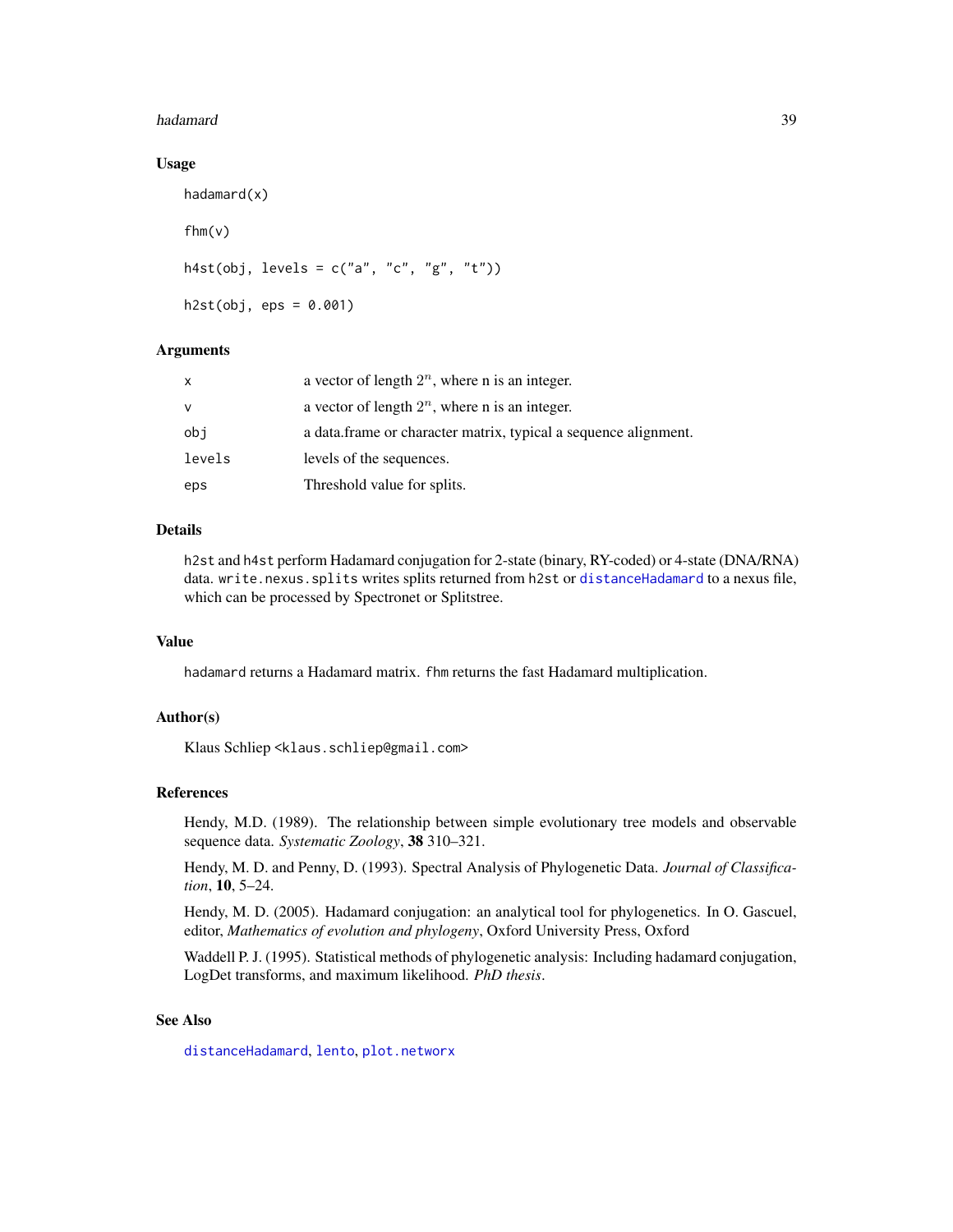# Examples

```
H < -hadamard(3)v < -1:8H %*% v
fhm(v)
data(yeast)
# RY-coding
dat_ry <- acgt2ry(yeast)
fit2 <- h2st(dat_ry)
lento(fit2)
# write.nexus.splits(fit2, file = "test.nxs")
# read this file into Spectronet or Splitstree to show the network
## Not run:
dat <- as.character(yeast)
dat4 <- phyDat(dat, type="USER", levels=c("a","c", "g", "t"), ambiguity=NULL)
fit4 \leftarrow h4st(dat4)
par(mfrow=c(3,1))
lento(fit4[[1]], main="Transversion")
lento(fit4[[2]], main="Transition 1")
lento(fit4[[3]], main="Transition 2")
## End(Not run)
```
identify.networx *Identify splits in a network*

# Description

identify.networx reads the position of the graphics pointer when the mouse button is pressed. It then returns the split belonging to the edge closest to the pointer. The network must be plotted beforehand.

#### Usage

```
## S3 method for class 'networx'
identity(x, quite t = FALSE, ...)
```

|         | an object of class networx                                                                  |
|---------|---------------------------------------------------------------------------------------------|
| auiet   | a logical controlling whether to print a message inviting the user to click on the<br>tree. |
| $\cdot$ | further arguments to be passed to or from other methods.                                    |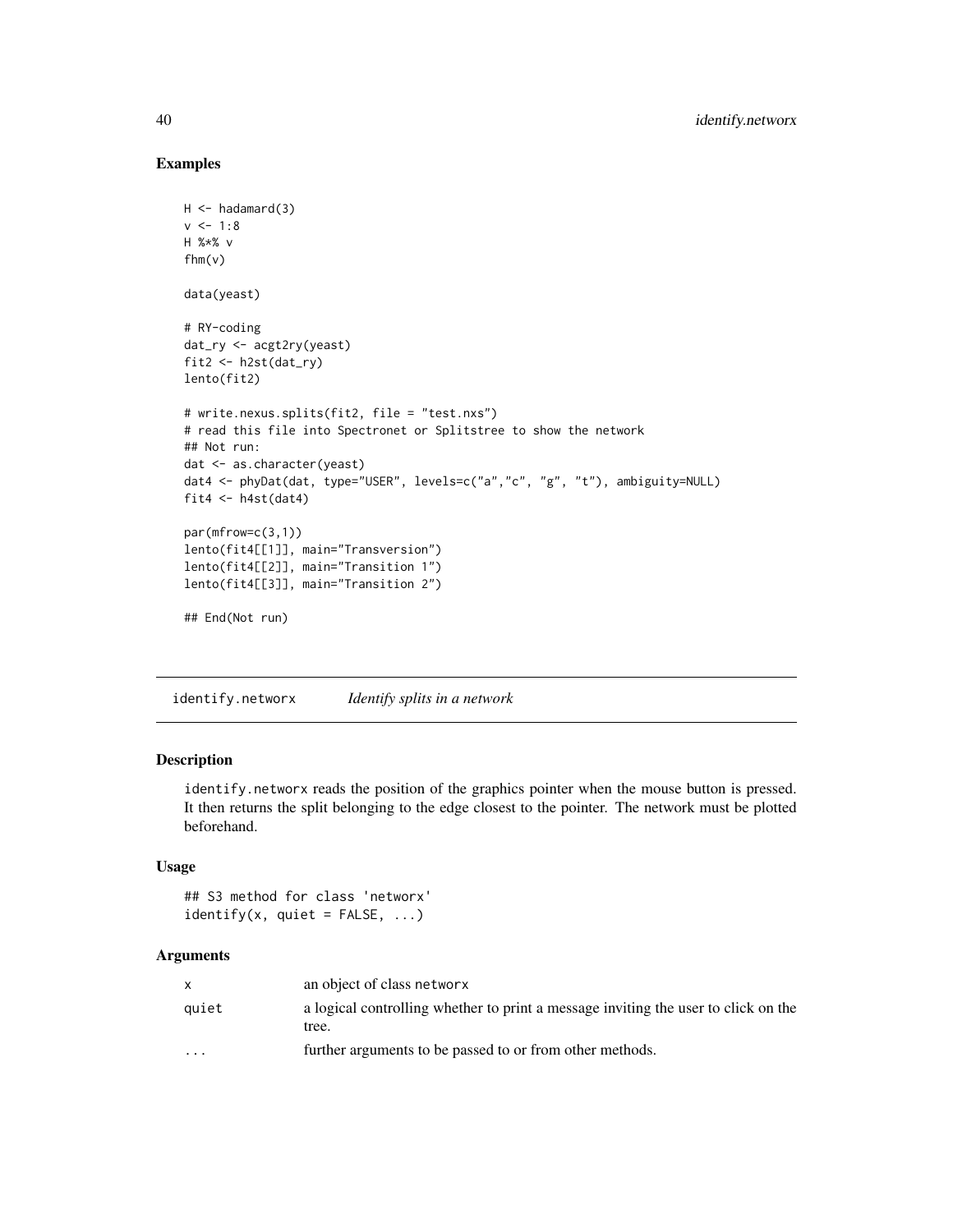## Laurasiatherian 41

# Value

identify.networx returns a splits object.

## Author(s)

Klaus Schliep <klaus.schliep@gmail.com>

# See Also

[plot.networx](#page-57-0), [identify](#page-0-0)

## Examples

```
## Not run:
data(yeast)
dm <- dist.ml(yeast)
nnet <- neighborNet(dm)
plot(nnet, "2D")
identify(nnet) # click close to an edge
```
## End(Not run)

Laurasiatherian *Laurasiatherian data (AWCMEE)*

# Description

Laurasiatherian RNA sequence data

## Source

Data have been taken from <http://www.allanwilsoncentre.ac.nz/> and were converted to R format by <klaus.schliep@gmail.com>.

## Examples

```
data(Laurasiatherian)
str(Laurasiatherian)
```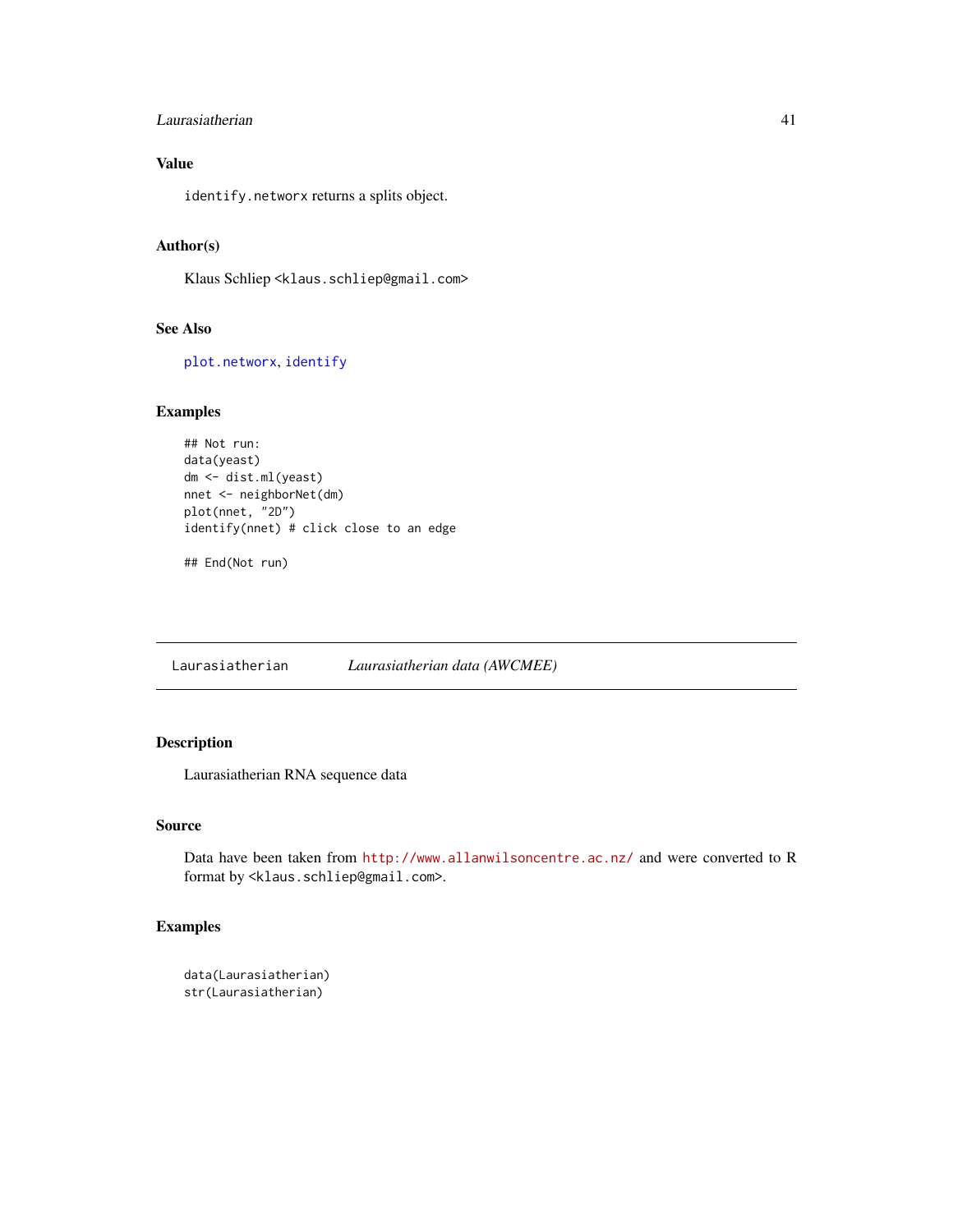#### Description

double factorial function

# Usage

ldfactorial(x)

dfactorial(x)

# Arguments

x a numeric scalar or vector

# Value

dfactorial(x) returns the double factorial, that is  $x=1*3*5*...*x$  and ldfactorial(x) is the natural logarithm of it.

# Author(s)

Klaus Schliep <klaus.schliep@gmail.com>

# See Also

[factorial](#page-0-0), [howmanytrees](#page-0-0)

# Examples

dfactorial(1:10)

<span id="page-41-0"></span>lento *Lento plot*

# Description

The lento plot represents support and conflict of splits/bipartitions.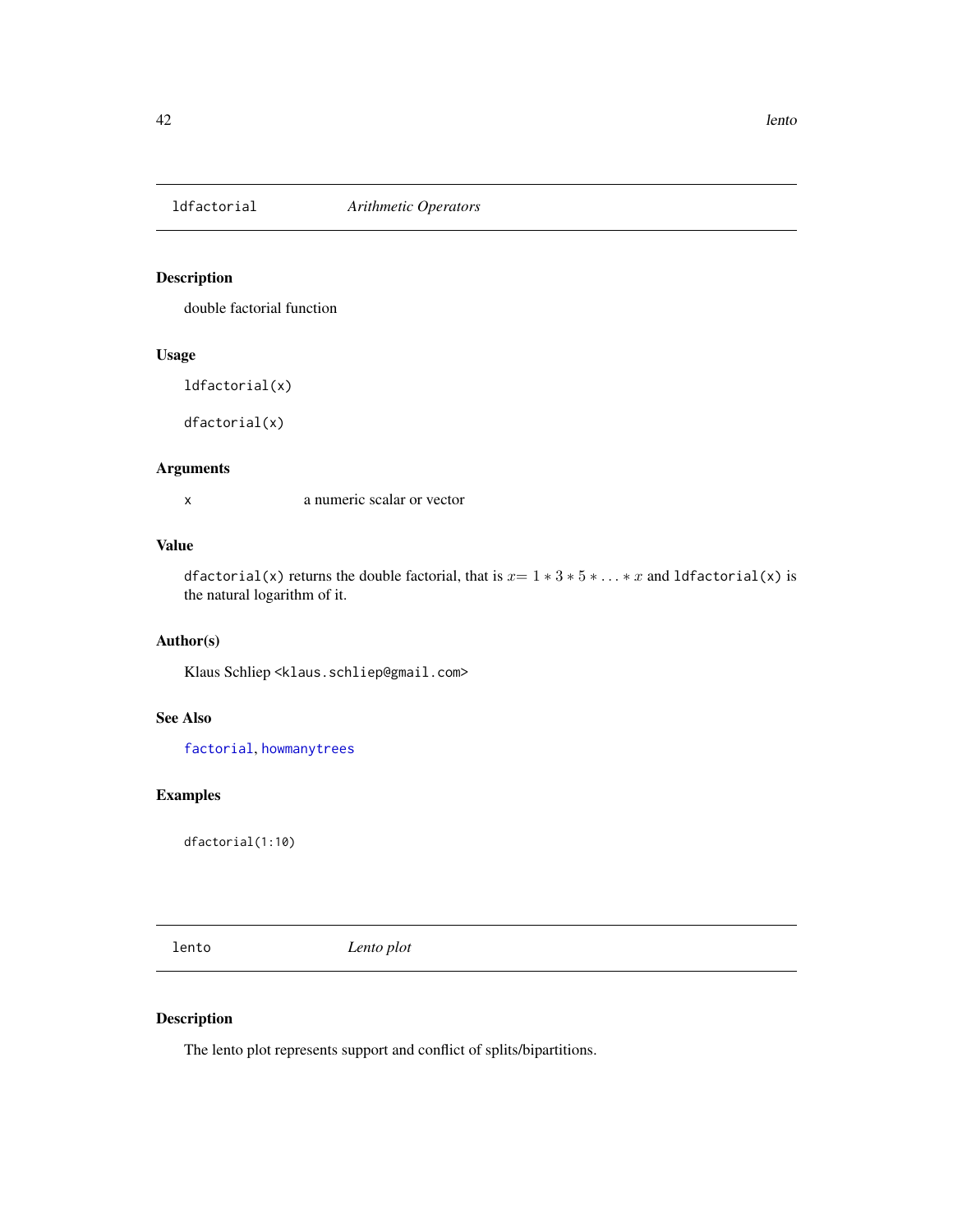#### lento 43

# Usage

```
lento(obj, xlim = NULL, ylim = NULL, main = "Lento plot",
  sub = NULL, xlab = NULL, ylab = NULL, bipart = TRUE,
  trivial = FALSE, col = rgb(0, 0, 0, 0.5), ...)
```
# Arguments

| obj      | an object of class phylo, multiphylo or splits                 |
|----------|----------------------------------------------------------------|
| xlim     | graphical parameter                                            |
| ylim     | graphical parameter                                            |
| main     | graphical parameter                                            |
| sub      | graphical parameter                                            |
| xlab     | graphical parameter                                            |
| ylab     | graphical parameter                                            |
| bipart   | plot bipartition information.                                  |
| trivial  | logical, whether to present trivial splits (default is FALSE). |
| col      | color for the splits / bipartition.                            |
| $\cdots$ | Further arguments passed to or from other methods.             |

# Value

lento returns a plot.

# Author(s)

Klaus Schliep <klaus.schliep@gmail.com>

# References

Lento, G.M., Hickson, R.E., Chambers G.K., and Penny, D. (1995) Use of spectral analysis to test hypotheses on the origin of pinninpeds. *Molecular Biology and Evolution*, 12, 28-52.

# See Also

[as.splits,](#page-6-0) [hadamard](#page-37-0)

# Examples

```
data(yeast)
yeast.ry <- acgt2ry(yeast)
splits.h <- h2st(yeast.ry)
lento(splits.h, trivial=TRUE)
```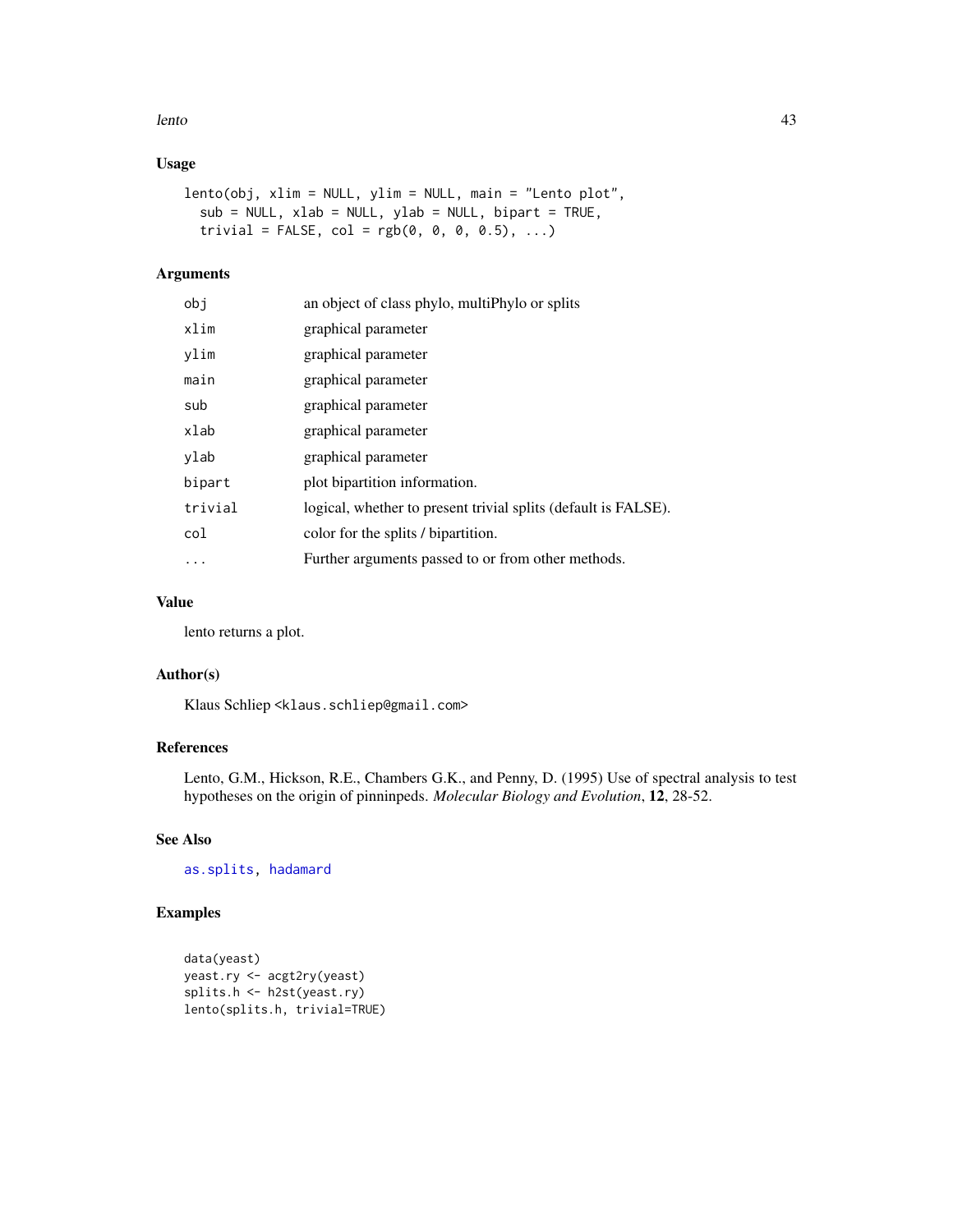#### Description

These functions are internally used for the likelihood computations in pml or optim.pml.

## Usage

```
lli(data, tree = NULL, ...)edQt(Q = c(1, 1, 1, 1, 1, 1), bf = c(0.25, 0.25, 0.25, 0.25))pml.free()
pml.init(data, k = 1L)
pml.fit(tree, data, bf = rep(1/length(levels), length(levels)),
  shape = 1, k = 1, Q = rep(1, length(levels) * (length(levels) -
  1)/2), levels = attr(data, "levels"), inv = 0, rate = 1,
 g = NULL, w = NULL, eig = NULL, INV = NULL, 11.0 = NULL,
 llMix = NULL, wMix = 0, ..., site = FALSE)
```

| data   | An alignment, object of class phyDat.                             |
|--------|-------------------------------------------------------------------|
| tree   | A phylogenetic tree, object of class phylo.                       |
| .      | Further arguments passed to or from other methods.                |
| Q      | A vector containing the lower triangular part of the rate matrix. |
| bf     | Base frequencies.                                                 |
| k      | Number of intervals of the discrete gamma distribution.           |
| shape  | Shape parameter of the gamma distribution.                        |
| levels | The alphabet used e.g. c("a", "c", "g", "t") for DNA              |
| inv    | Proportion of invariable sites.                                   |
| rate   | Rate.                                                             |
| g      | vector of quantiles (default is NULL)                             |
| W      | vector of probabilities (default is NULL)                         |
| eig    | Eigenvalue decomposition of Q                                     |
| INV    | Sparse representation of invariant sites                          |
| 11.0   | default is NULL                                                   |
| 11Mix  | default is NULL                                                   |
| wMix   | default is NULL                                                   |
| site   | return the log-likelihood or vector of sitewise likelihood values |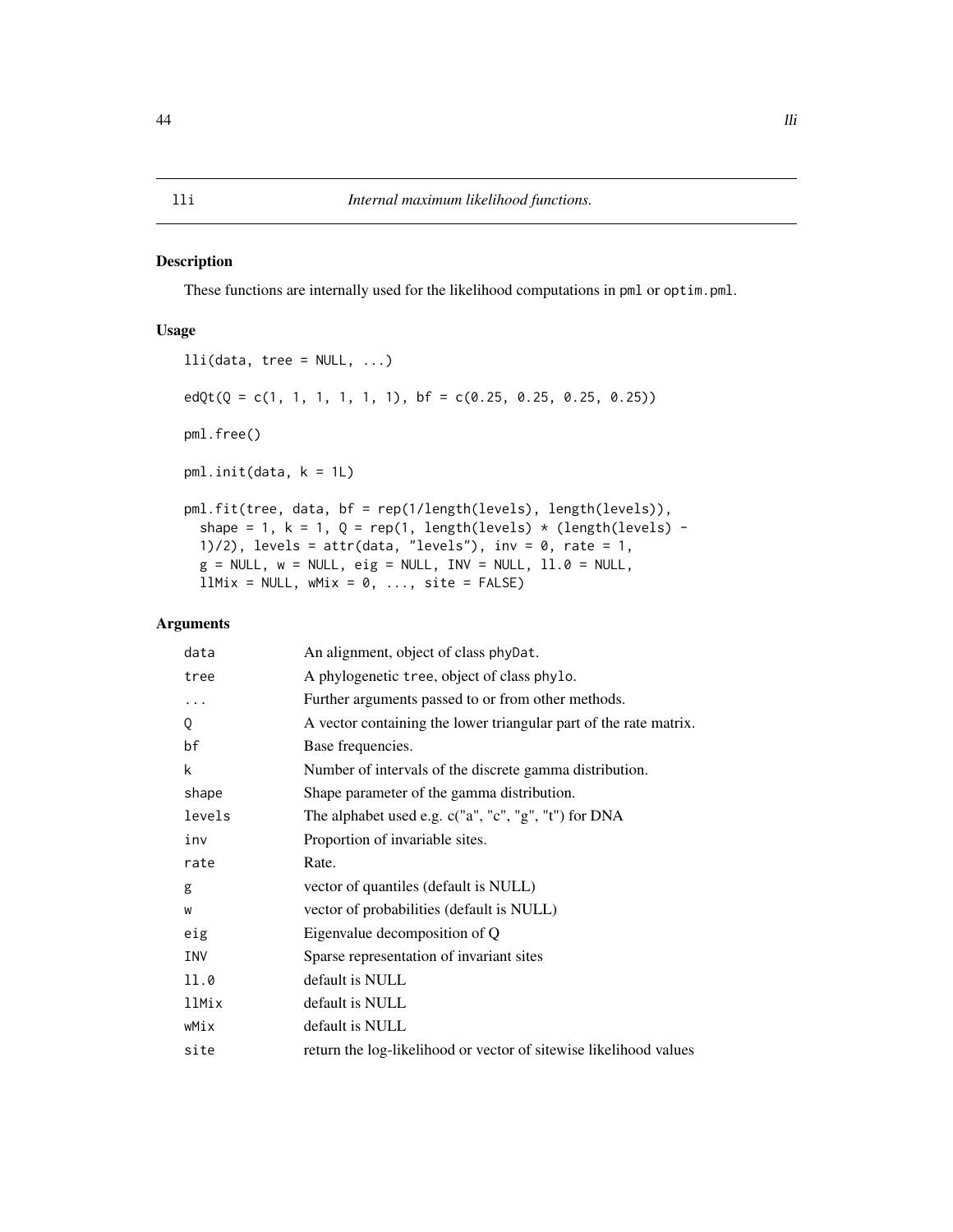#### $\frac{m}{45}$  and  $\frac{45}{45}$  and  $\frac{45}{45}$  and  $\frac{45}{45}$  and  $\frac{45}{45}$  and  $\frac{45}{45}$  and  $\frac{45}{45}$  and  $\frac{45}{45}$  and  $\frac{45}{45}$  and  $\frac{45}{45}$  and  $\frac{45}{45}$  and  $\frac{45}{45}$  and  $\frac{45}{45}$  and  $\frac{45}{45}$  an

# Details

These functions are exported to be used in different packages so far only in the package coalescentMCMC, but are not intended for end user. Most of the functions call C code and are far less forgiving if the import is not what they expect than pml.

# Value

pml.fit returns the log-likelihood.

#### Author(s)

Klaus Schliep <klaus.schliep@gmail.com>

# References

Felsenstein, J. (1981) Evolutionary trees from DNA sequences: a maximum likelihood approach. *Journal of Molecular Evolution*, 17, 368–376.

# See Also

[pml,](#page-59-0) [pmlPart,](#page-48-0) [pmlMix](#page-65-0)

mast *Maximum agreement subtree*

#### Description

mast computes the maximum agreement subtree (MAST).

# Usage

 $\text{mast}(x, y, \text{tree} = \text{TRUE}, \text{rooted} = \text{TRUE})$ 

#### Arguments

| $\mathsf{x}$ | a tree, i.e. an object of class phylo.                                                                 |
|--------------|--------------------------------------------------------------------------------------------------------|
| y            | a tree, i.e. an object of class phylo.                                                                 |
| tree         | a logicical, if TRUE returns a tree other wise the tip labels of the the maximum<br>agreement subtree. |
| rooted       | logical if TRUE treats trees as rooted otherwise unrooted.                                             |

# Details

The code is derived from the code example in Valiente (2009). The version for the unrooted trees is much slower.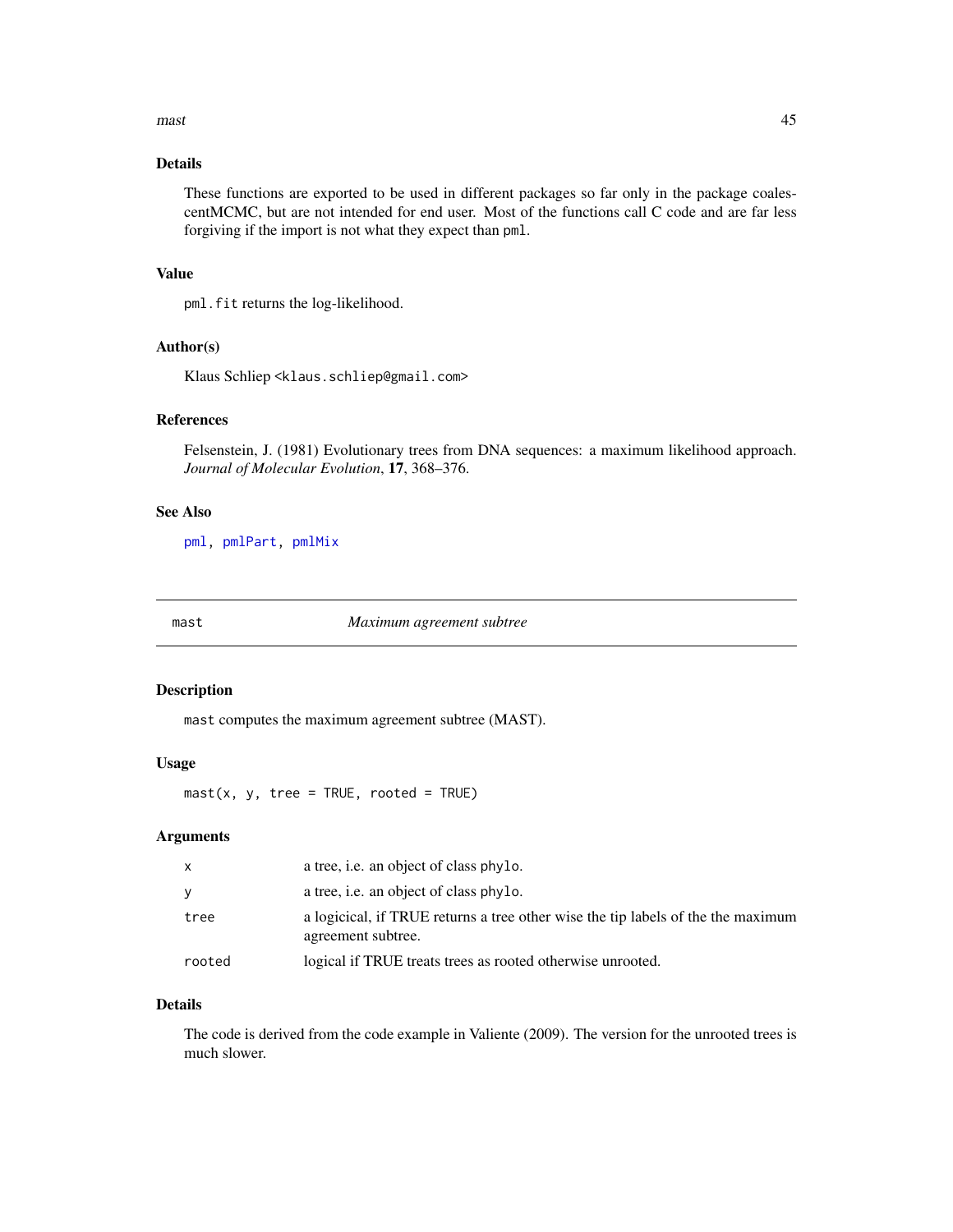# Value

mast returns a vector of the tip labels in the MAST.

# Author(s)

Klaus Schliep <klaus.schliep@gmail.com> based on code of Gabriel Valiente

# References

G. Valiente (2009). *Combinatorial Pattern Matching Algorithms in Computational Biology using Perl and R*. Taylor & Francis/CRC Press

### See Also

[SPR.dist](#page-77-0)

# Examples

```
tree1 <- rtree(100)
tree2 <- rSPR(tree1, 5)
tips <- mast(tree1, tree2)
```
maxCladeCred *Maximum clade credibility tree*

# Description

maxCladeCred computes the maximum clade credibility tree from a sample of trees.

# Usage

```
maxCladeCred(x, tree = TRUE, part = NULL, rooted = TRUE)
mcc(x, tree = TRUE, part = NULL, rooted = TRUE)
```
allCompat(x)

| X      | x is an object of class multiphylo or phylo                                                                                      |
|--------|----------------------------------------------------------------------------------------------------------------------------------|
| tree   | logical indicating whether return the tree with the clade credibility (default) or<br>the clade credibility score for all trees. |
| part   | a list of partitions as returned by prop. part                                                                                   |
| rooted | logical, if FALSE the tree with highest maximum bipartition credibility is re-<br>turned.                                        |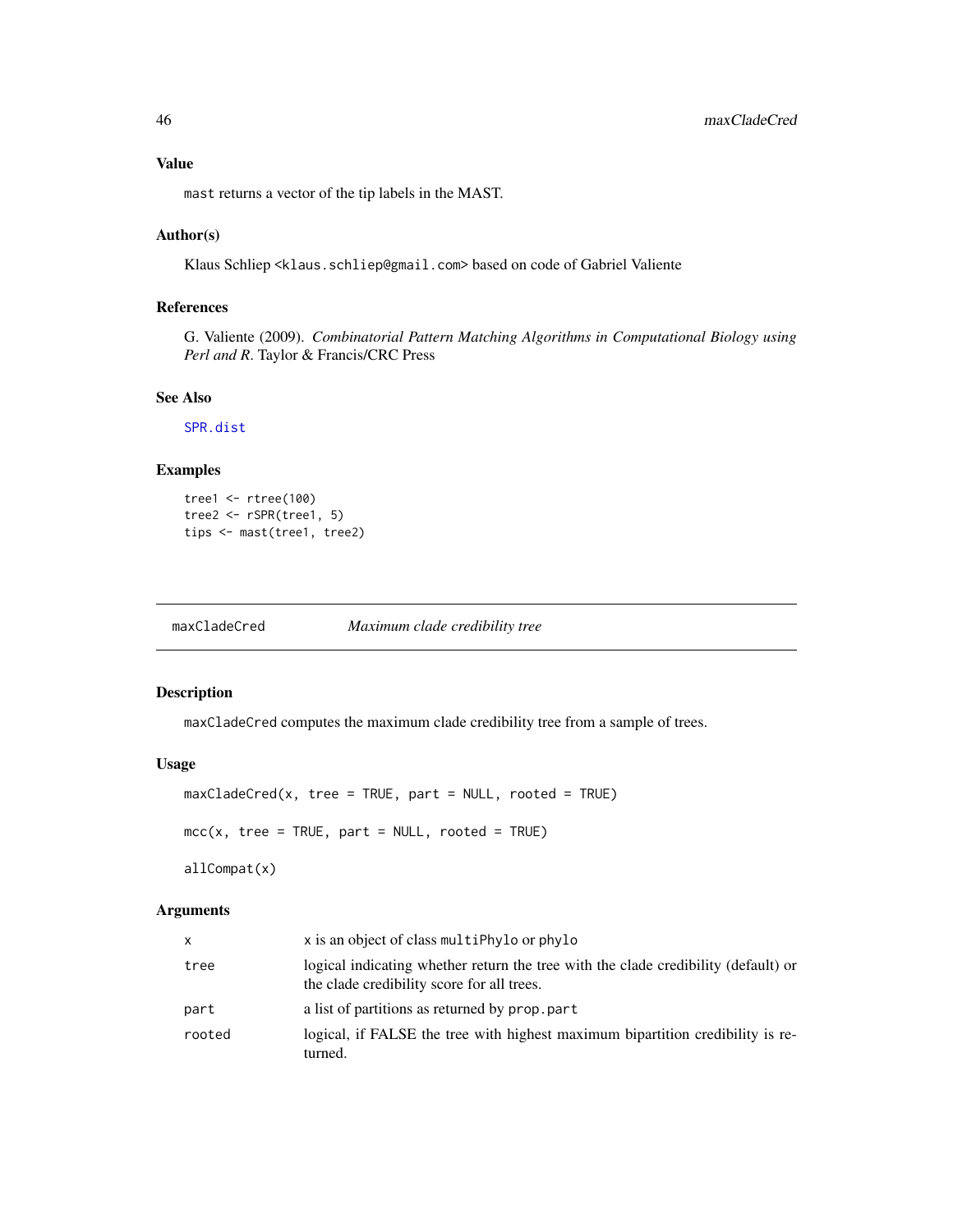# Details

So far just the best tree is returned. No annotations or transformations of edge length are performed.

If a list of partition is provided then the clade credibility is computed for the trees in x.

allCompat returns a 50 compatible splits similar to the option allcompat in MrBayes.

# Value

a tree (an object of class phylo) with the highest clade credibility or a numeric vector of clade credibilities for each tree.

## Author(s)

Klaus Schliep <klaus.schliep@gmail.com>

# See Also

[consensus](#page-0-0), [consensusNet](#page-20-0), [prop.part](#page-0-0)

# first value likely be -Inf

# Examples

```
data(Laurasiatherian)
set.seed(42)
bs <- bootstrap.phyDat(Laurasiatherian,
 FUN = function(x)upgma(dist.hamming(x)), bs=100)
strict_consensus <- consensus(bs)
majority_consensus <- consensus(bs, p=.5)
all_compat <- allCompat(bs)
max_clade_cred <- maxCladeCred(bs)
par(mfrow = c(2,2), mar = c(1,4,1,1))plot(strict_consensus, main="Strict consensus tree")
plot(majority_consensus, main="Majority consensus tree")
plot(all_compat, main="Majority consensus tree with compatible splits")
plot(max_clade_cred, main="Maximum clade credibility tree")
# compute clade credibility for trees given a prop.part object
pp <- prop.part(bs)
tree <- rNNI(bs[[1]], 20)
maxCladeCred(c(tree, bs[[1]]), tree=FALSE, part = pp)
```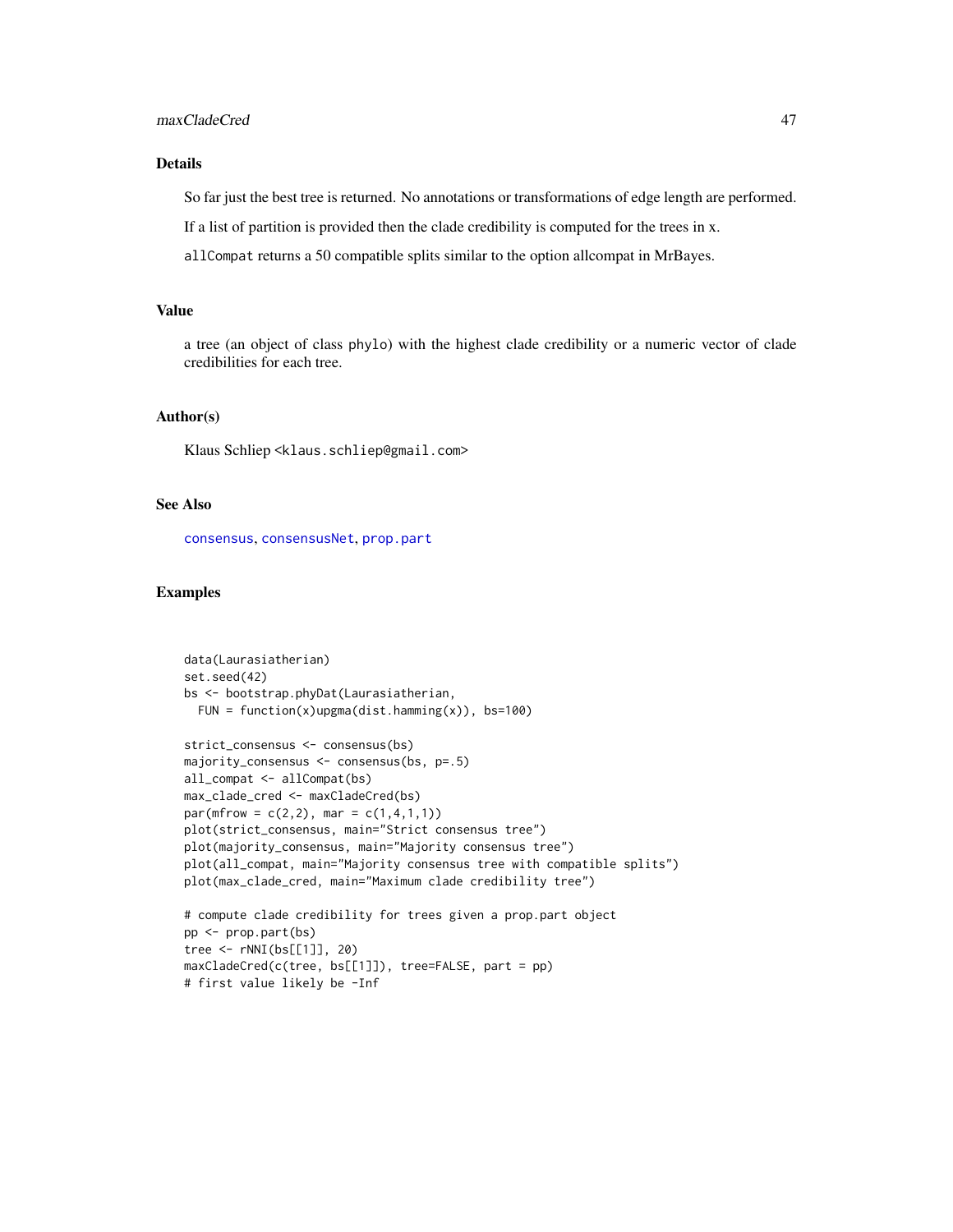<span id="page-47-0"></span>modelTest *ModelTest*

# Description

Comparison of different nucleotide or amino acid substitution models

## Usage

```
modelTest(object, tree = NULL, model = c("JC", "F81", "K80", "HKY",
  "SYM", "GTR"), G = TRUE, I = TRUE, FREQ = FALSE, k = 4,
  control = pm1.contrib(epsilon = 1e-08, maxit = 10, trace = 1),multicore = FALSE, mc.cores = NULL)
```
#### Arguments

| object      | an object of class phyDat or pml                                                                                                                                           |
|-------------|----------------------------------------------------------------------------------------------------------------------------------------------------------------------------|
| tree        | a phylogenetic tree.                                                                                                                                                       |
| model       | a vector containing the substitution models to compare with each other or "all"<br>to test all available models                                                            |
| G           | logical, TRUE (default) if (discrete) Gamma model should be tested                                                                                                         |
| $\mathbf I$ | logical, TRUE (default) if invariant sites should be tested                                                                                                                |
| <b>FREQ</b> | logical, FALSE (default) if TRUE amino acid frequencies will be estimated.                                                                                                 |
| k           | number of rate classes                                                                                                                                                     |
| control     | A list of parameters for controlling the fitting process.                                                                                                                  |
| multicore   | logical, whether models should estimated in parallel.                                                                                                                      |
| mc.cores    | The number of cores to use, i.e. at most how many child processes will be run<br>simultaneously. Must be at least one, and parallelization requires at least two<br>cores. |

#### Details

modelTest estimates all the specified models for a given tree and data. When the mclapply is available, the computations are done in parallel. modelTest runs each model in one thread. This is may not work within a GUI interface and will not work under Windows.

#### Value

A data.frame containing the log-likelihood, number of estimated parameters, AIC, AICc and BIC all tested models. The data.frame has an attributes "env" which is an environment which contains all the trees, the data and the calls to allow get the estimated models, e.g. as a starting point for further analysis (see example).

#### Author(s)

Klaus Schliep <klaus.schliep@gmail.com>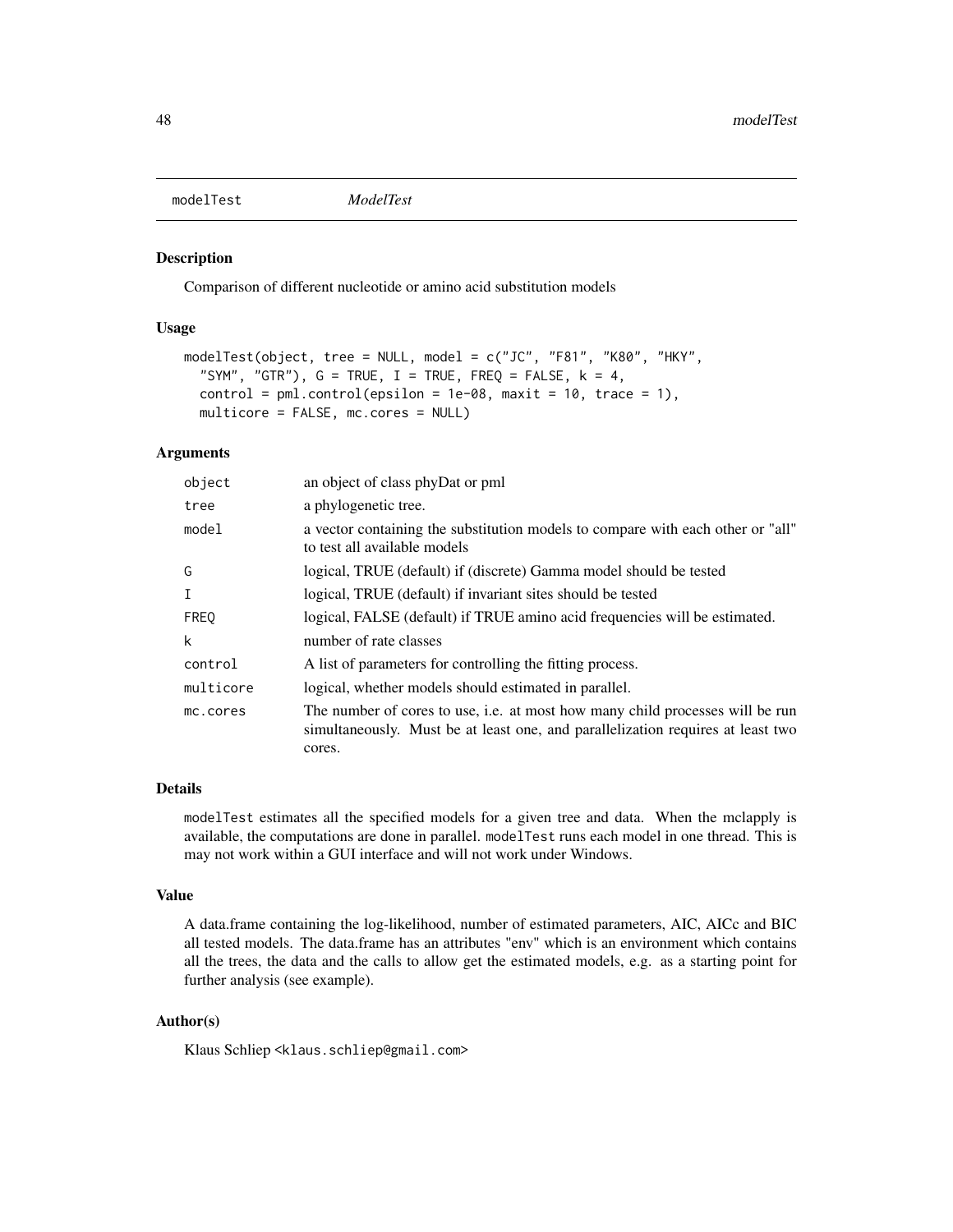# References

Burnham, K. P. and Anderson, D. R (2002) *Model selection and multimodel inference: a practical information-theoretic approach*. 2nd ed. Springer, New York

Posada, D. and Crandall, K.A. (1998) MODELTEST: testing the model of DNA substitution. *Bioinformatics* 14(9): 817-818

Posada, D. (2008) jModelTest: Phylogenetic Model Averaging. *Molecular Biology and Evolution* 25: 1253-1256

Darriba D., Taboada G.L., Doallo R and Posada D. (2011) ProtTest 3: fast selection of best-fit models of protein evolution. . *Bioinformatics* 27: 1164-1165

# See Also

[pml](#page-59-0), [anova](#page-0-0), [AIC](#page-0-0)

#### Examples

```
## Not run:
example(NJ)
(mT <- modelTest(Laurasiatherian, tree))
# some R magic
env <- attr(mT, "env")
ls(env=env)
(F81 <- get("F81+G", env)) # a call
eval(F81, env=env)
data(chloroplast)
(mTAA <- modelTest(chloroplast, model=c("JTT", "WAG", "LG")))
# test all available amino acid models
(mTAA_all <- modelTest(chloroplast, model="all", multicore=TRUE, mc.cores=2))
## End(Not run)
```
multiphyDat2pmlPart *Partition model.*

#### <span id="page-48-0"></span>Description

Model to estimate phylogenies for partitioned data.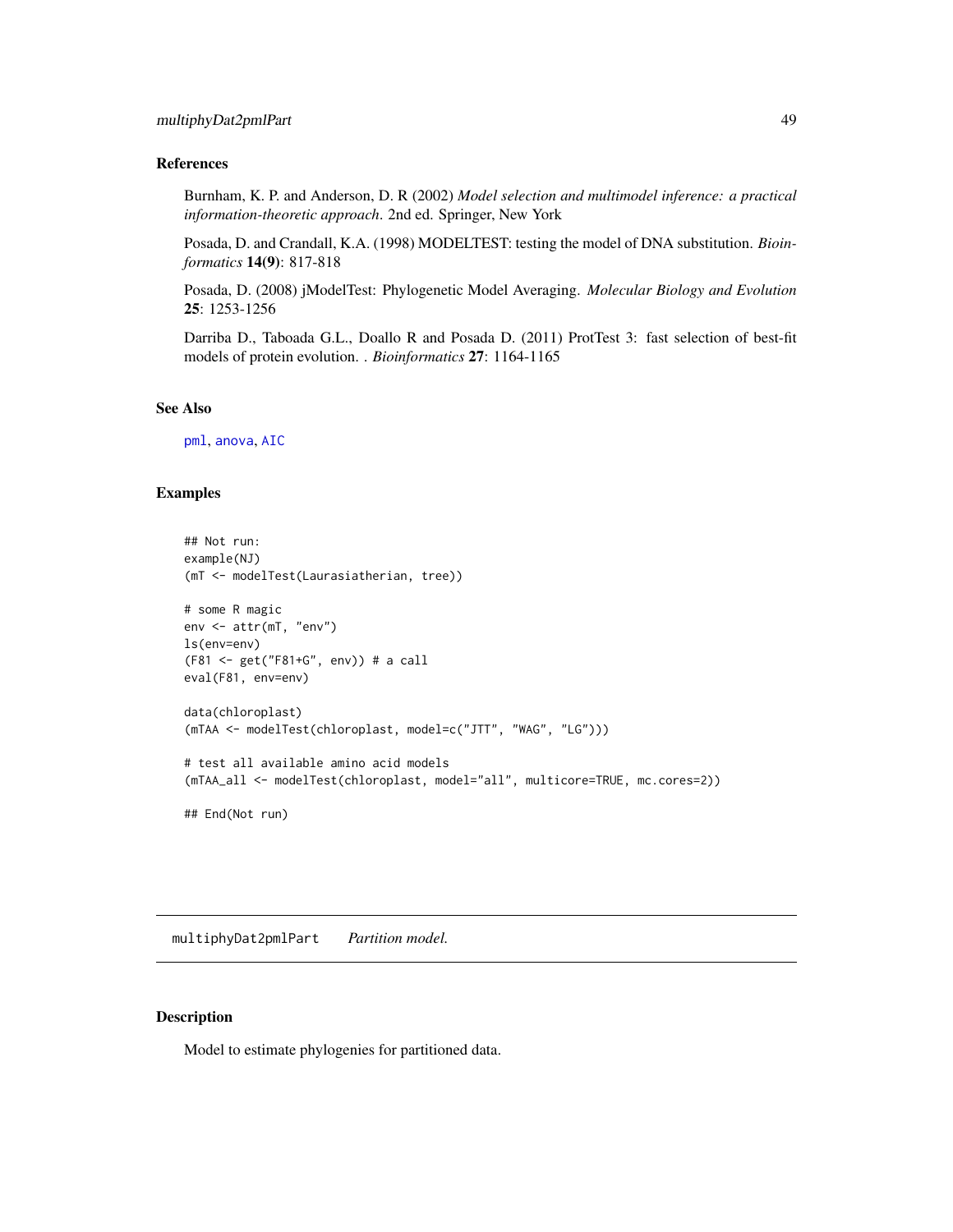#### Usage

```
multiphyDat2pmlPart(x, rooted = FALSE, ...)
pmlPart2multiPhylo(x)
pmlPart(formula, object, control = pml.control(epsilon = 1e-08, maxit =
  10, trace = 1), model = NULL, rooted = FALSE, ...)
```
# Arguments

| x       | an object of class pmlPart                                            |
|---------|-----------------------------------------------------------------------|
| rooted  | Are the gene trees rooted (ultrametric) or unrooted.                  |
| .       | Further arguments passed to or from other methods.                    |
| formula | a formula object (see details).                                       |
| object  | an object of class pml or a list of objects of class pml.             |
| control | A list of parameters for controlling the fitting process.             |
| model   | A vector containing the models containing a model for each partition. |

# Details

The formula object allows to specify which parameter get optimized. The formula is generally of the form edge + bf + Q  $\sim$  rate + shape + ...{}, on the left side are the parameters which get optimized over all partitions, on the right the parameter which are optimized specific to each partition. The parameters available are "nni", "bf", "Q", "inv", "shape", "edge", "rate". Each parameters can be used only once in the formula. "rate" and "nni" are only available for the right side of the formula.

For partitions with different edge weights, but same topology, pmlPen can try to find more parsimonious models (see example).

pmlPart2multiPhylo is a convenience function to extract the trees out of a pmlPart object.

#### Value

kcluster returns a list with elements

| logLik | log-likelihood of the fit                    |
|--------|----------------------------------------------|
| trees  | a list of all trees during the optimization. |
| object | an object of class "pml" or "pmlPart"        |

## Author(s)

Klaus Schliep <klaus.schliep@gmail.com>

# See Also

[pml](#page-59-0),[pmlCluster](#page-63-0),[pmlMix](#page-65-0),[SH.test](#page-69-0)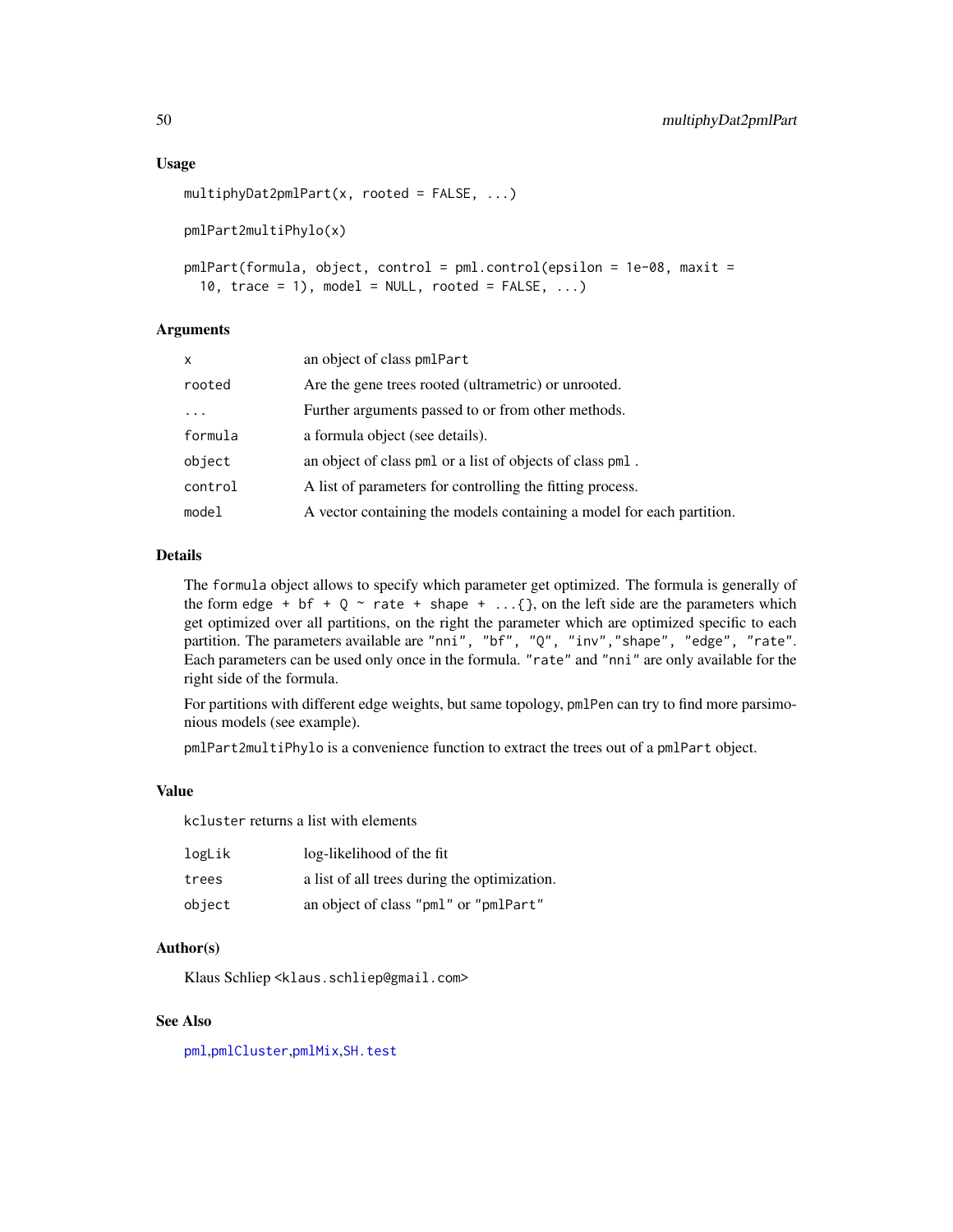# neighborNet 51

# Examples

```
data(yeast)
dm <- dist.logDet(yeast)
tree \leq NJ(dm)fit <- pml(tree,yeast)
fits <- optim.pml(fit)
weight=xtabs(~ index+genes,attr(yeast, "index"))[,1:10]
sp <- pmlPart(edge ~ rate + inv, fits, weight=weight)
sp
## Not run:
sp2 \leq -pmlPart(\sim edge + inv, fits, weight=weight)sp2
AIC(sp2)
sp3 <- pmlPen(sp2, lambda = 2)
AIC(sp3)
## End(Not run)
```
<span id="page-50-0"></span>

| neighborNet |  | Computes a neighborNet from a distance matrix |  |
|-------------|--|-----------------------------------------------|--|
|             |  |                                               |  |

# Description

Computes a neighborNet, i.e. an object of class networx from a distance matrix.

# Usage

 $neighborNet(x, ord = NULL)$ 

#### Arguments

| x   | a distance matrix.   |
|-----|----------------------|
| ord | a circular ordering. |

## Details

neighborNet is still experimental. The cyclic ordering sometimes differ from the SplitsTree implementation, the *ord* argument can be used to enforce a certain circular ordering.

# Value

neighborNet returns an object of class networx.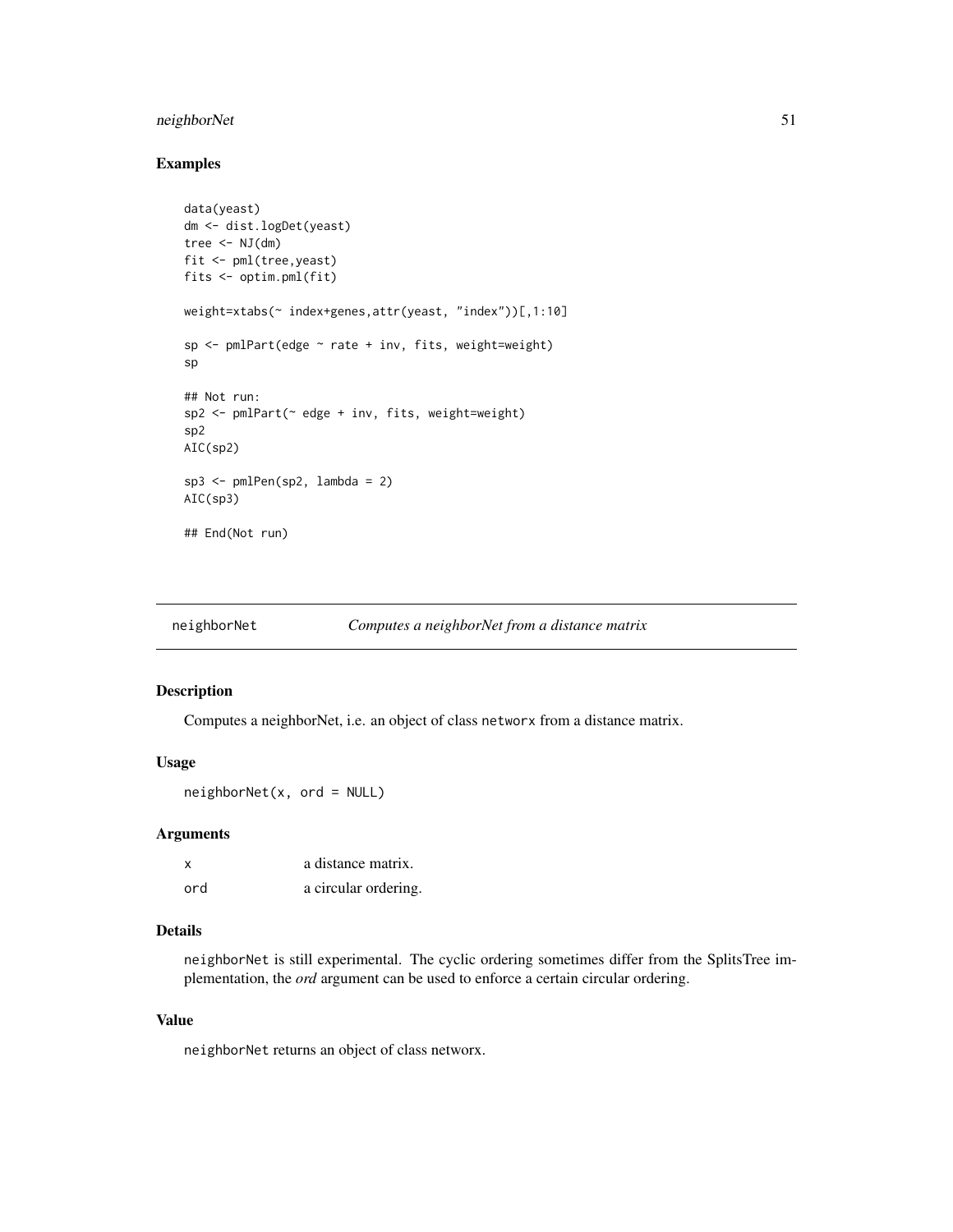## Author(s)

Klaus Schliep <klaus.schliep@gmail.com>

#### References

Bryant, D. & Moulton, V. (2004) Neighbor-Net: An Agglomerative Method for the Construction of Phylogenetic Networks. *Molecular Biology and Evolution*, 2004, 21, 255-265

#### See Also

[splitsNetwork](#page-74-0), [consensusNet](#page-20-0), [plot.networx](#page-57-0), [lento](#page-41-0), [cophenetic.networx](#page-21-0), [distanceHadamard](#page-32-0)

# Examples

```
data(yeast)
dm <- dist.ml(yeast)
nnet <- neighborNet(dm)
plot(nnet, "2D")
```
NJ *Neighbor-Joining*

### Description

This function performs the neighbor-joining tree estimation of Saitou and Nei (1987). UNJ is the unweighted version from Gascuel (1997).

# Usage

 $NJ(x)$ 

 $UNJ(x)$ 

# Arguments

x A distance matrix.

# Value

an object of class "phylo".

## Author(s)

Klaus P. Schliep <klaus.schliep@gmail.com>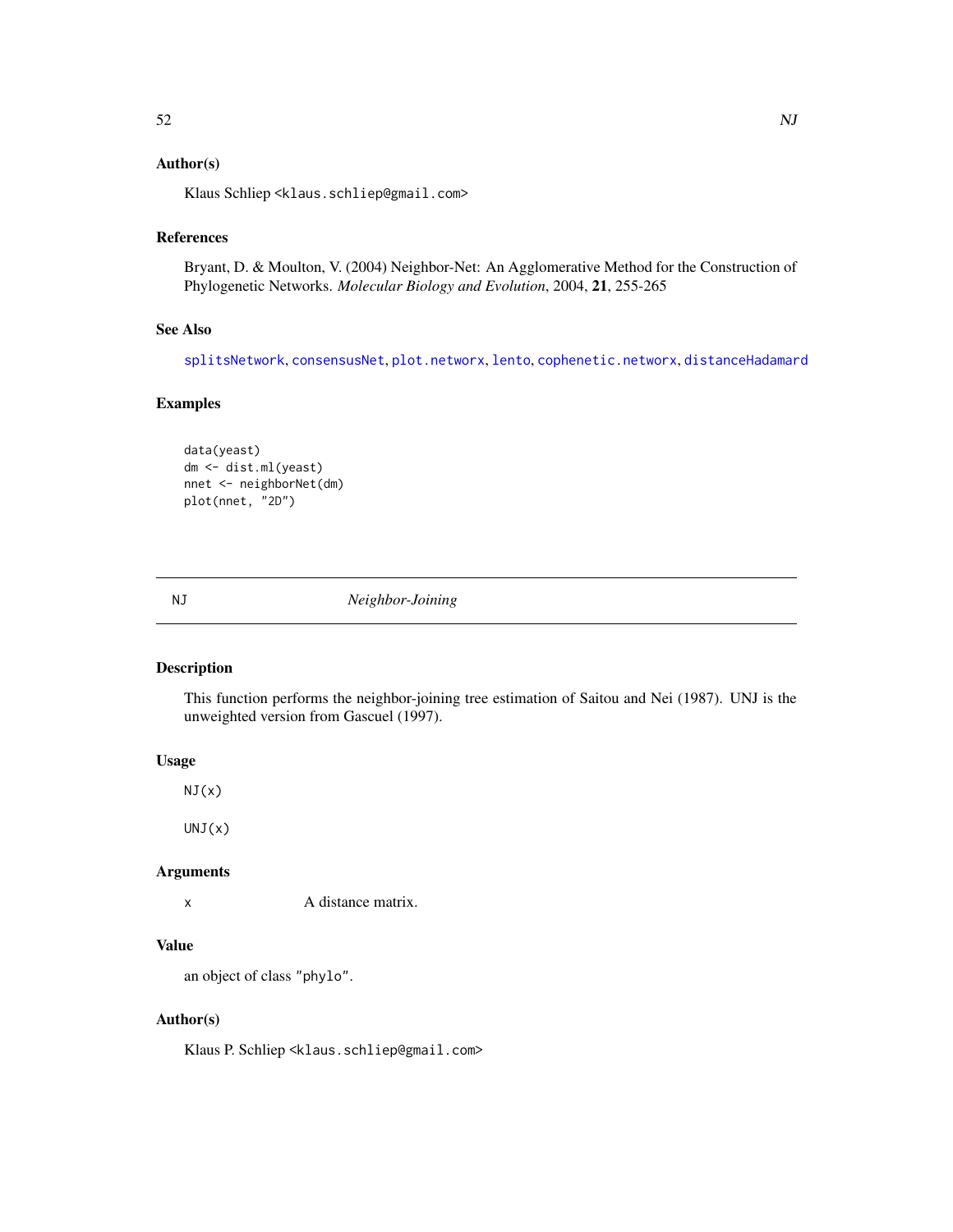## References

Saitou, N. and Nei, M. (1987) The neighbor-joining method: a new method for reconstructing phylogenetic trees. *Molecular Biology and Evolution*, 4, 406–425.

Studier, J. A and Keppler, K. J. (1988) A Note on the Neighbor-Joining Algorithm of Saitou and Nei. *Molecular Biology and Evolution*, 6, 729–731.

Gascuel, O. (1997) Concerning the NJ algorithm and its unweighted version, UNJ. in Birkin et. al. *Mathematical Hierarchies and Biology*, 149–170.

# See Also

[nj](#page-0-0), [dist.dna](#page-0-0), [dist.hamming](#page-29-0), [upgma](#page-79-0), [fastme](#page-0-0)

#### Examples

data(Laurasiatherian) dm <- dist.ml(Laurasiatherian) tree  $\leq -NJ(dm)$ plot(tree)

nni *Tree rearrangements.*

## Description

nni returns a list of all trees which are one nearest neighbor interchange away. rNNI and rSPR are two methods which simulate random trees which are a specified number of rearrangement apart from the input tree. Both methods assume that the input tree is bifurcating. These methods may be useful in simulation studies.

#### Usage

```
nni(tree)
rNNI(tree, moves = 1, n = length(moves))rSPR(tree, moves = 1, n = length(moves), k = NULL)
```
#### Arguments

| tree  | A phylogenetic tree, object of class phylo.                                |
|-------|----------------------------------------------------------------------------|
| moves | Number of tree rearrangements to be transformed on a tree. Can be a vector |
| n     | Number of trees to be simulated.                                           |
| k     | If defined just SPR of distance k are performed.                           |

nni 53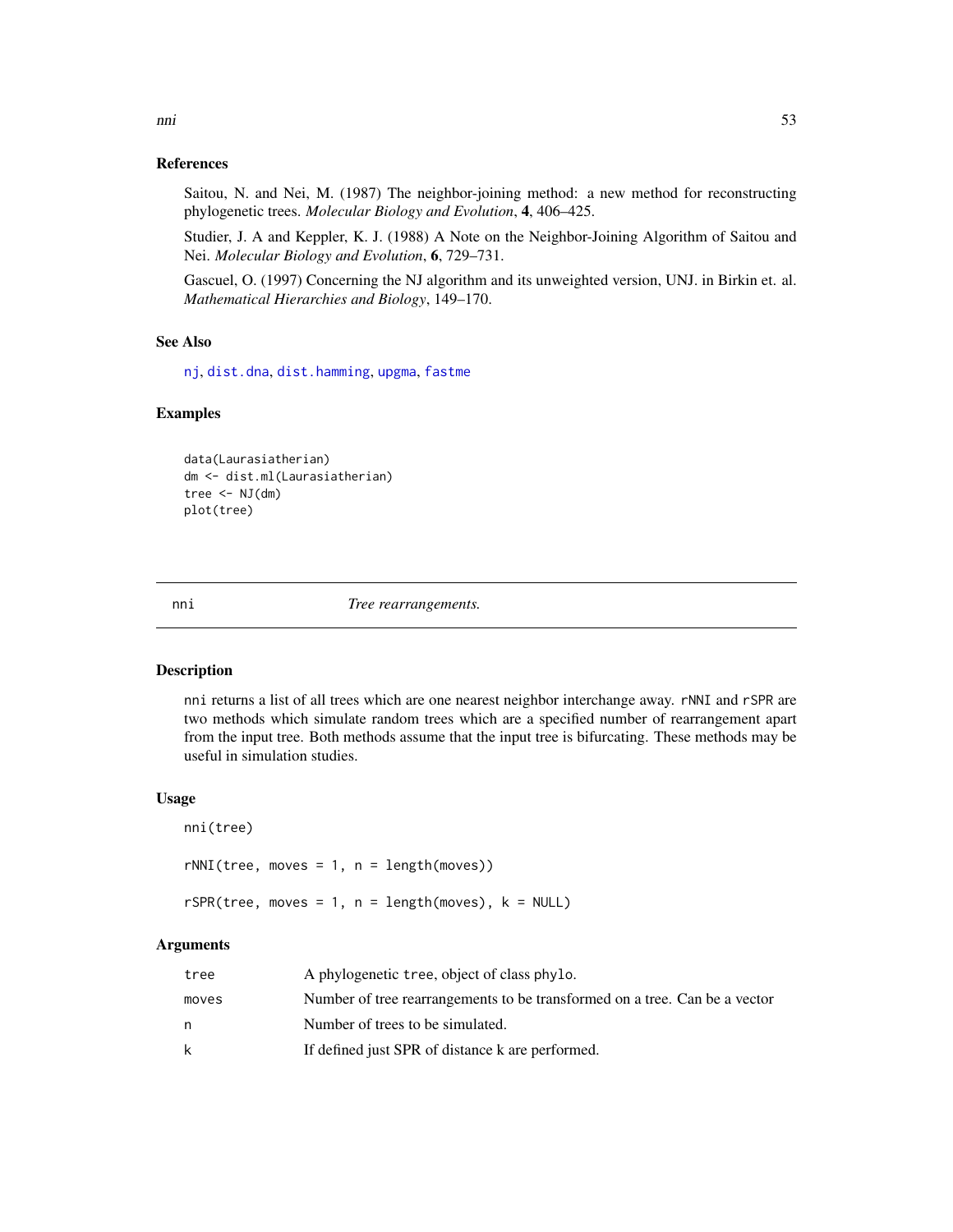## Value

an object of class multiPhylo.

## Author(s)

Klaus Schliep <klaus.schliep@gmail.com>

# See Also

[allTrees](#page-8-0), [SPR.dist](#page-77-0)

# Examples

```
tree <- rtree(20, rooted = FALSE)
trees1 <- nni(tree)
trees2 <- rSPR(tree, 2, 10)
```
<span id="page-53-0"></span>phyDat *Conversion among Sequence Formats*

## Description

These functions transform several DNA formats into the phyDat format. allSitePattern generates an alignment of all possible site patterns.

#### Usage

```
phyDot(data, type = "DNA", levels = NULL, return.index = TRUE, ...)dna2codon(x, codonstart = 1, ambiguity = "---", ...)
codon2dna(x)
as.phyDat(x, \ldots)## S3 method for class 'factor'
as.phyDat(x, ...)
## S3 method for class 'DNAbin'
as.phyDot(x, ...)## S3 method for class 'alignment'
as.phyDat(x, type = "DNA", \ldots)
phyDat2alignment(x)
```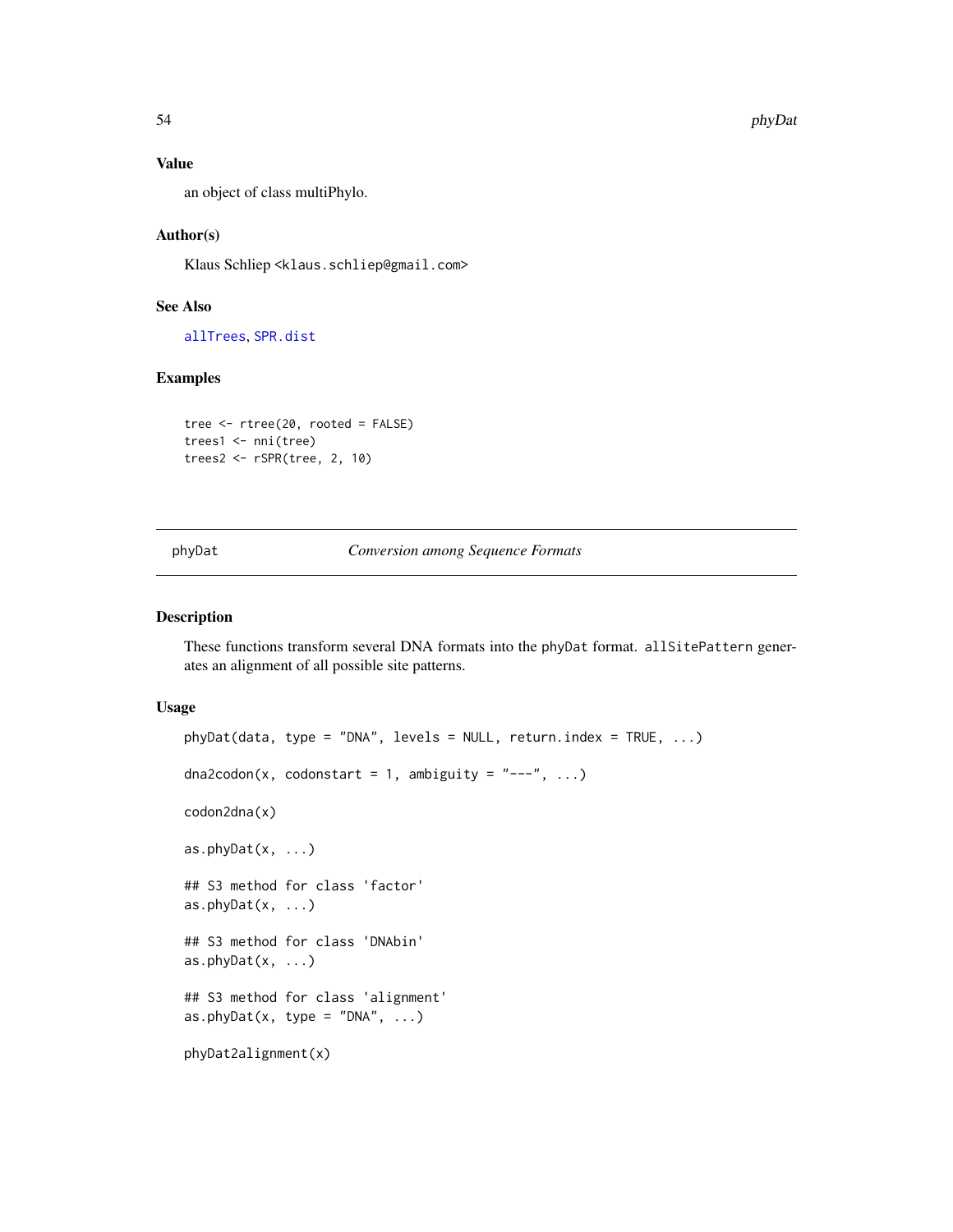#### phyDat 55

```
## S3 method for class 'MultipleAlignment'
as.phyDet(x, \ldots)## S3 method for class 'phyDat'
as.MultipleAlignment(x, ...)
acgt2ry(obj)
## S3 method for class 'phyDat'
as.character(x, allLevels = TRUE, ...)
## S3 method for class 'phyDat'
as.data.frame(x, ...)
## S3 method for class 'phyDat'
as.DNAbin(x, ...)## S3 method for class 'phyDat'
as.AAbin(x, \ldots)write.phyDat(x, file, format = "phylip", colsep = "", nbcol = -1,
  ...)
read.phyDat(file, format = "phylip", type = "DNA", \ldots)
baseFreq(obj, freq = FALSE, all = FALSE, drop.unused.levels = FALSE)
## S3 method for class 'phyDat'
subset(x, subset, select, site.pattern = TRUE, ...)
## S3 method for class 'phyDat'
x[i, j, ..., drop = FALSE]## S3 method for class 'phyDat'
unique(x, incomparable = FALSE, identical = TRUE,...)
removeUndeterminedSites(x, ...)
allSitePattern(n, levels = c("a", "c", "g", "t"), names = NULL)
genlight2phyDet(x, ambiguity = NA)## S3 method for class 'phyDat'
image(x, \ldots)
```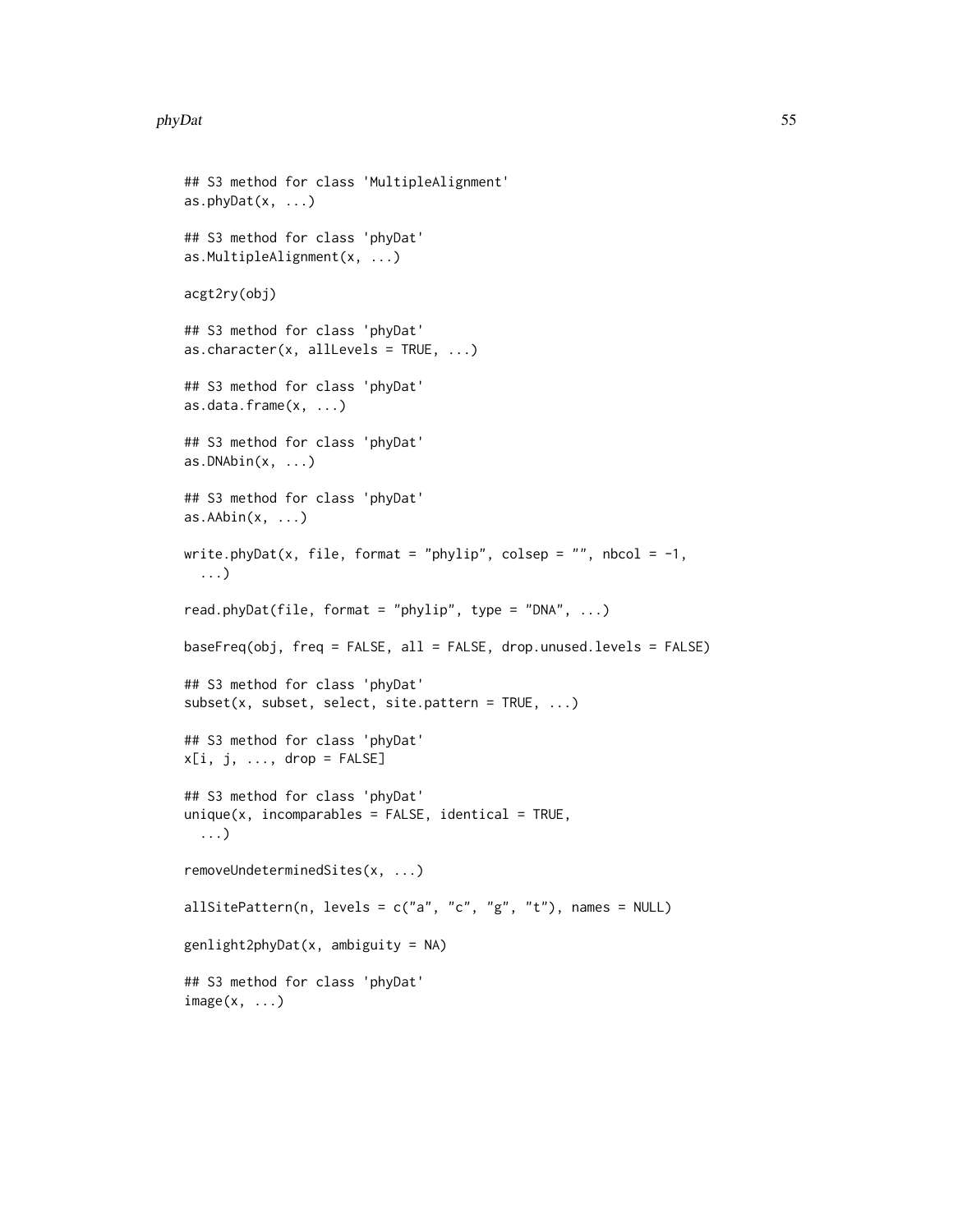| data               | An object containing sequences.                                                                                                                                                                                   |
|--------------------|-------------------------------------------------------------------------------------------------------------------------------------------------------------------------------------------------------------------|
| type               | Type of sequences ("DNA", "AA", "CODON" or "USER").                                                                                                                                                               |
| levels             | Level attributes.                                                                                                                                                                                                 |
| return.index       | If TRUE returns a index of the site patterns.                                                                                                                                                                     |
| .                  | further arguments passed to or from other methods.                                                                                                                                                                |
| x                  | An object containing sequences.                                                                                                                                                                                   |
| codonstart         | an integer giving where to start the translation. This should be 1, 2, or 3, but<br>larger values are accepted and have for effect to start the translation further<br>within the sequence.                       |
| ambiguity          | character for ambiguous character and no contrast is provided.                                                                                                                                                    |
| obj                | as object of class phyDat                                                                                                                                                                                         |
| allLevels          | return original data.                                                                                                                                                                                             |
| file               | A file name.                                                                                                                                                                                                      |
| format             | File format of the sequence alignment (see details). Several popular formats are<br>supported: "phylip", "interleaved", "sequential", "clustal", "fasta" or "nexus", or<br>any unambiguous abbreviation of these. |
| colsep             | a character used to separate the columns (a single space by default).                                                                                                                                             |
| nbcol              | a numeric specifying the number of columns per row (-1 by default); may be<br>negative implying that the nucleotides are printed on a single line.                                                                |
| freq               | logical, if 'TRUE', frequencies or counts are returned otherwise proportions                                                                                                                                      |
| all                | all a logical; if all = TRUE, all counts of bases, ambiguous codes, missing data,<br>and alignment gaps are returned as defined in the contrast.                                                                  |
| drop.unused.levels |                                                                                                                                                                                                                   |
|                    | logical, drop unused levels                                                                                                                                                                                       |
| subset             | a subset of taxa.                                                                                                                                                                                                 |
| select             | a subset of characters.                                                                                                                                                                                           |
| site.pattern       | select site pattern or sites.                                                                                                                                                                                     |
| i, j               | indices of the rows and/or columns to select or to drop. They may be numeric,<br>logical, or character (in the same way than for standard R objects).                                                             |
| drop               | for compatibility with the generic (unused).                                                                                                                                                                      |
| incomparables      | for compatibility with unique.                                                                                                                                                                                    |
| identical          | if TRUE (default) sequences have to be identical, if FALSE sequences are con-<br>sidered duplicates if distance between sequences is zero (happens frequently<br>with ambiguous sites).                           |
| n                  | Number of sequences.                                                                                                                                                                                              |
| names              | Names of sequences.                                                                                                                                                                                               |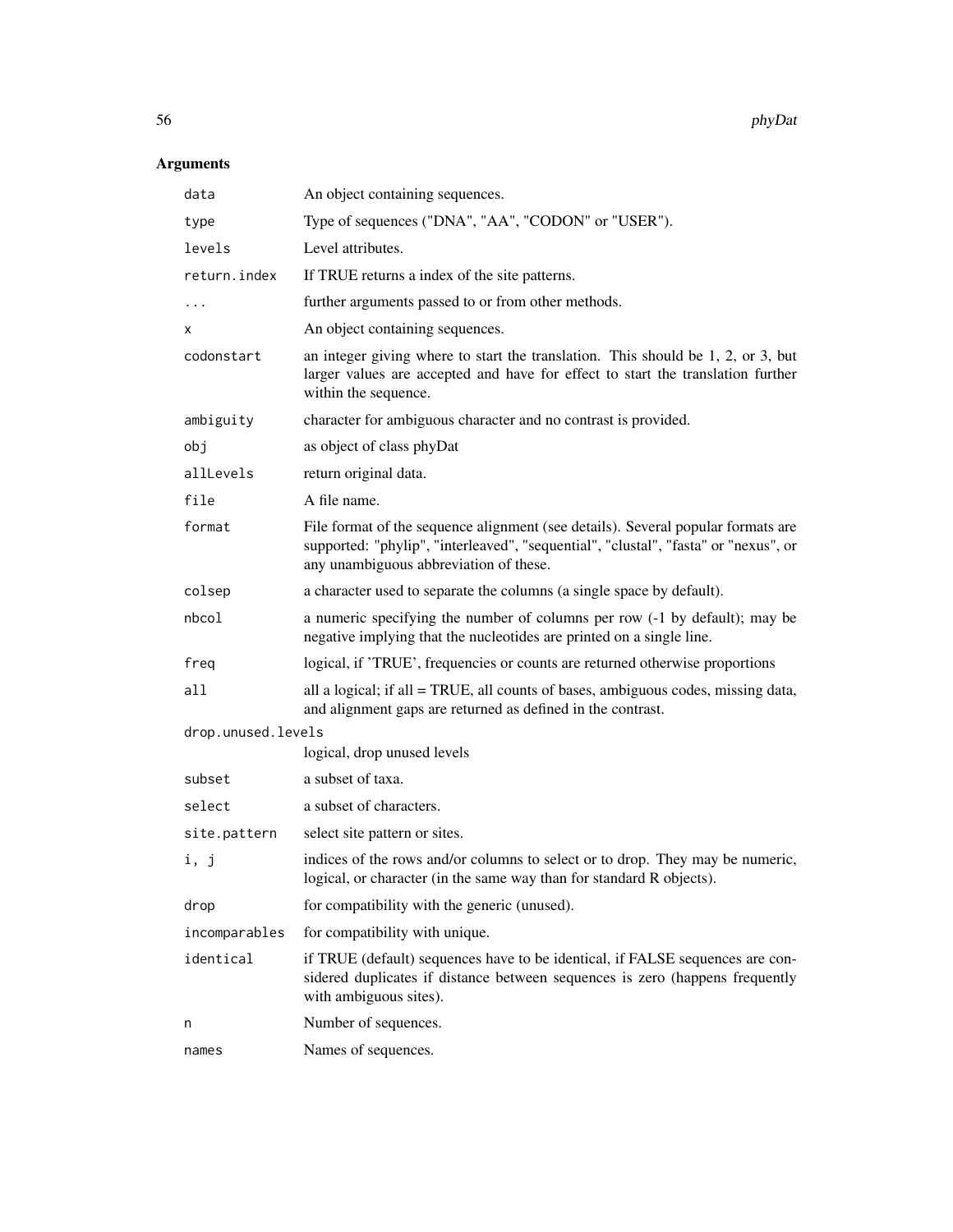#### phyDat 57

#### Details

If type "USER" a vector has to be give to levels. For example c("a", "c", "g", "t", "-") would create a data object that can be used in phylogenetic analysis with gaps as fifth state. There is a more detailed example for specifying "USER" defined data formats in the vignette "phangorn-specials".

allSitePattern returns all possible site patterns and can be useful in simulation studies. For further details see the vignette phangorn-specials.

write.phyDat calls the function write.dna or write.nexus.data and read.phyDat calls the function read.dna, read.aa or read.nexus.data see for more details over there.

You may import data directly with [read.dna](#page-0-0) or [read.nexus.data](#page-0-0) and convert the data to class phyDat.

The generic function c can be used to to combine sequences and unique to get all unique sequences or unique haplotypes.

acgt2ry converts a phyDat object of nucleotides into an binary ry-coded dataset.

# Value

The functions return an object of class phyDat.

# Author(s)

Klaus Schliep <klaus.schliep@gmail.com>

## See Also

[DNAbin](#page-0-0), [as.DNAbin](#page-0-0), [read.dna](#page-0-0), [read.aa](#page-67-0), [read.nexus.data](#page-0-0) and the chapter 1 in the vignette("phangorn-specials", pac and the example of  $pm$ IMix for the use of allSitePattern

## Examples

```
data(Laurasiatherian)
class(Laurasiatherian)
Laurasiatherian
# base frequencies
baseFreq(Laurasiatherian)
baseFreq(Laurasiatherian, all=TRUE)
baseFreq(Laurasiatherian, freq=TRUE)
# subsetting phyDat objects
# the first 5 sequences
subset(Laurasiatherian, subset=1:5)
# the first 5 characters
subset(Laurasiatherian, select=1:5, site.pattern = FALSE)
# the first 5 site patterns (often more than 5 characters)
subset(Laurasiatherian, select=1:5, site.pattern = TRUE)
# transform into old ape format
LauraChar <- as.character(Laurasiatherian)
# and back
Laura <- phyDat(LauraChar)
all.equal(Laurasiatherian, Laura)
```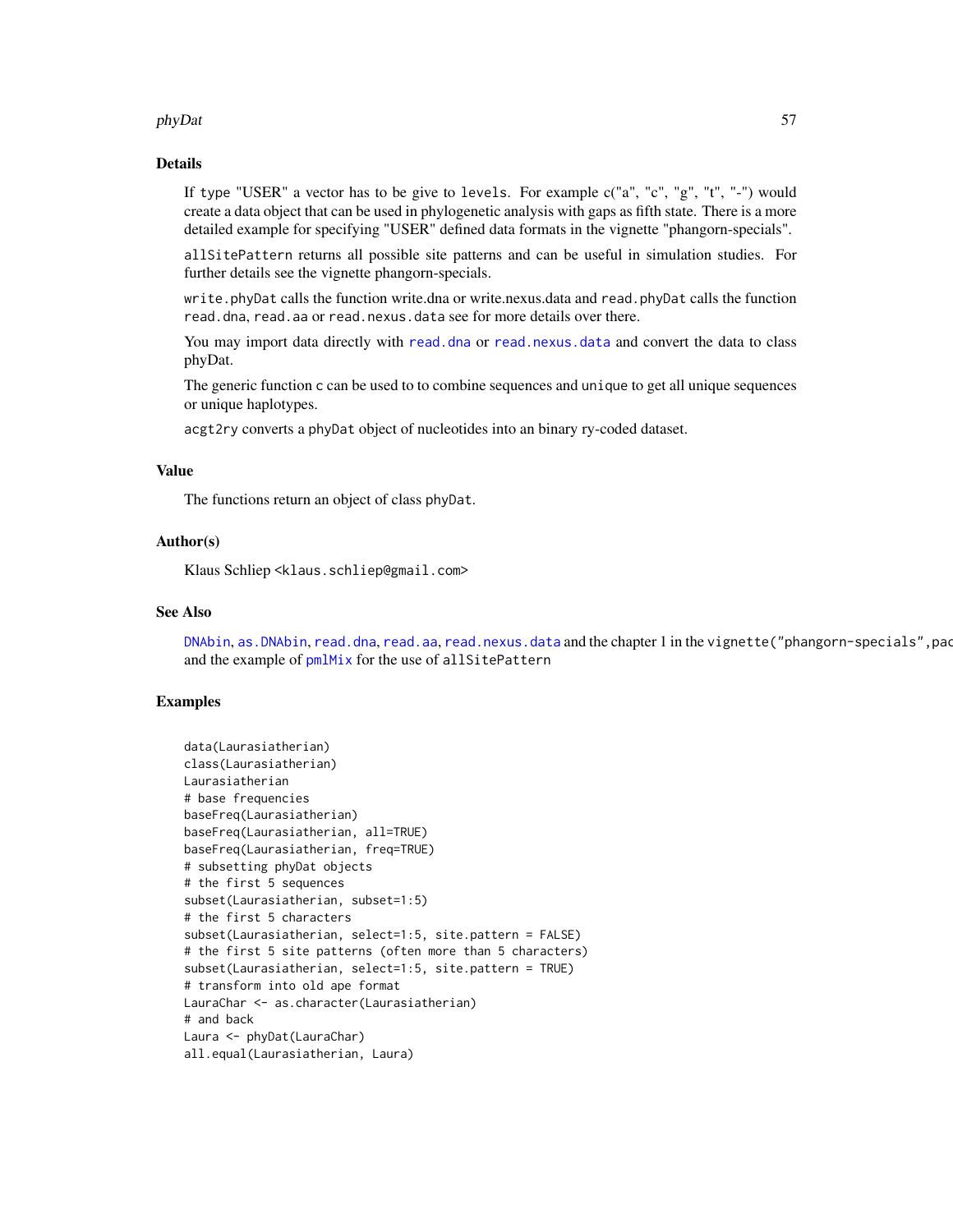58 plot.networx

```
# Compute all possible site patterns
# for nucleotides there $4 ^ (number of tips)$ patterns
allSitePattern(5)
```
<span id="page-57-0"></span>plot.networx *plot phylogenetic networks*

#### Description

So far not all parameters behave the same on the the rgl "3D" and basic graphic "2D" device.

#### Usage

```
## S3 method for class 'networx'
plot(x, type = "3D", use.edge.length = TRUE,
  show.tip.label = TRUE, show.edge.label = FALSE, edge.label = NULL,
  show.node.label = FALSE, node.label = NULL, show.nodes = FALSE,
  tip.color = "black", edge.color = "black", edge.width = 3,
  edge.lty = 1, split.color = NULL, split.width = NULL,
  split. Ity = NULL, font = 3, cex = par("cex"),
  cex.node.label = cex, cex.edge.label = cex,
  col.node.label = tip.color, col.edge.label = tip.color,
  font nodeu = font, font-edgeu = font, for the code. \ldots)
```

| an object of class "networx"                                                                                                        |
|-------------------------------------------------------------------------------------------------------------------------------------|
| "3D" to plot using rgl or "2D" in the normal device.                                                                                |
| use.edge.length                                                                                                                     |
| a logical indicating whether to use the edge weights of the network to draw the<br>branches (the default) or not.                   |
| show. tip. label a logical indicating whether to show the tip labels on the graph (defaults to TRUE,<br>i.e. the labels are shown). |
| show.edge.label                                                                                                                     |
| a logical indicating whether to show the tip labels on the graph.                                                                   |
| an additional vector of edge labels (normally not needed).                                                                          |
|                                                                                                                                     |
| a logical indicating whether to show the node labels (see example).                                                                 |
| an additional vector of node labels (normally not needed).                                                                          |
| a logical indicating whether to show the nodes (see example).                                                                       |
| the colors used for the tip labels.                                                                                                 |
| the colors used to draw edges.                                                                                                      |
| the width used to draw edges.                                                                                                       |
| show.node.label                                                                                                                     |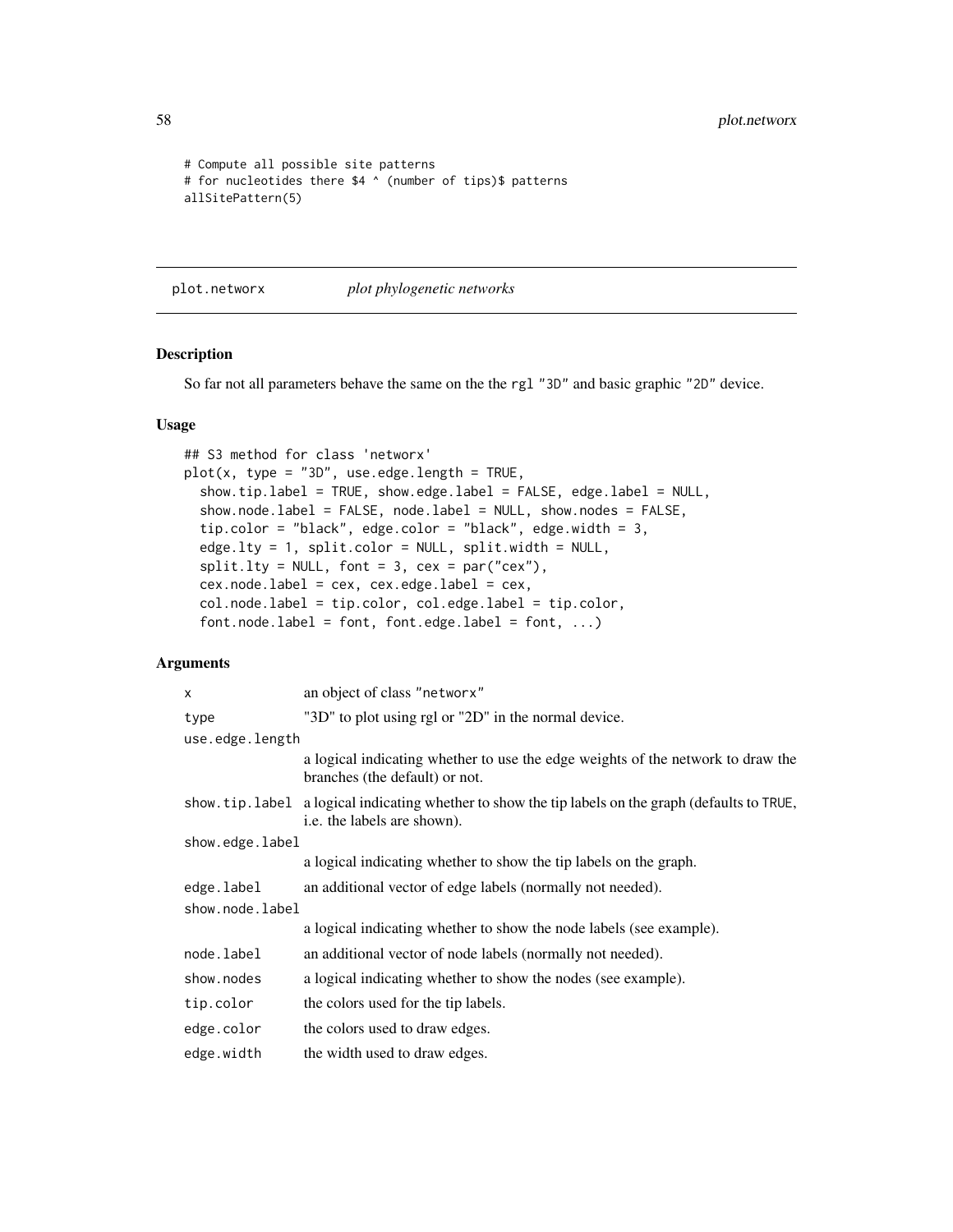# plot.networx 59

| edge.lty        | a vector of line types.                                                                                                          |
|-----------------|----------------------------------------------------------------------------------------------------------------------------------|
| split.color     | the colors used to draw edges.                                                                                                   |
| split.width     | the width used to draw edges.                                                                                                    |
| split.lty       | a vector of line types.                                                                                                          |
| font            | an integer specifying the type of font for the labels: 1 (plain text), 2 (bold), 3<br>(italic, the default), or 4 (bold italic). |
| cex             | a numeric value giving the factor scaling of the labels.                                                                         |
|                 | cex.node.label a numeric value giving the factor scaling of the node labels.                                                     |
|                 | cex.edge.label a numeric value giving the factor scaling of the edge labels.                                                     |
|                 | col. node. label the colors used for the node labels.                                                                            |
|                 | col.edge.label the colors used for the edge labels.                                                                              |
| font.node.label |                                                                                                                                  |
|                 | the font used for the node labels.                                                                                               |
| font.edge.label |                                                                                                                                  |
|                 | the font used for the edge labels.                                                                                               |
|                 | Further arguments passed to or from other methods.                                                                               |

# Details

Often it is easier and safer to supply vectors of graphical parameters for splits (e.g. splits.color) than for edges. These overwrite values edge.color.

# Note

The internal representation is likely to change.

#### Author(s)

Klaus Schliep <klaus.schliep@gmail.com>

## References

Dress, A.W.M. and Huson, D.H. (2004) Constructing Splits Graphs *IEEE/ACM Transactions on Computational Biology and Bioinformatics (TCBB)*, 1(3), 109–115

Schliep, K., Potts, A. J., Morrison, D. A. and Grimm, G. W. (2017), Intertwining phylogenetic trees and networks. *Methods Ecol Evol*. 8, 1212–1220. doi:10.1111/2041-210X.12760

# See Also

[consensusNet](#page-20-0), [neighborNet](#page-50-0), [splitsNetwork](#page-74-0), [hadamard](#page-37-0), [distanceHadamard](#page-32-0), [as.networx](#page-10-0), [evonet](#page-0-0), [as.phylo](#page-0-0), [densiTree](#page-24-0), [nodelabels](#page-0-0)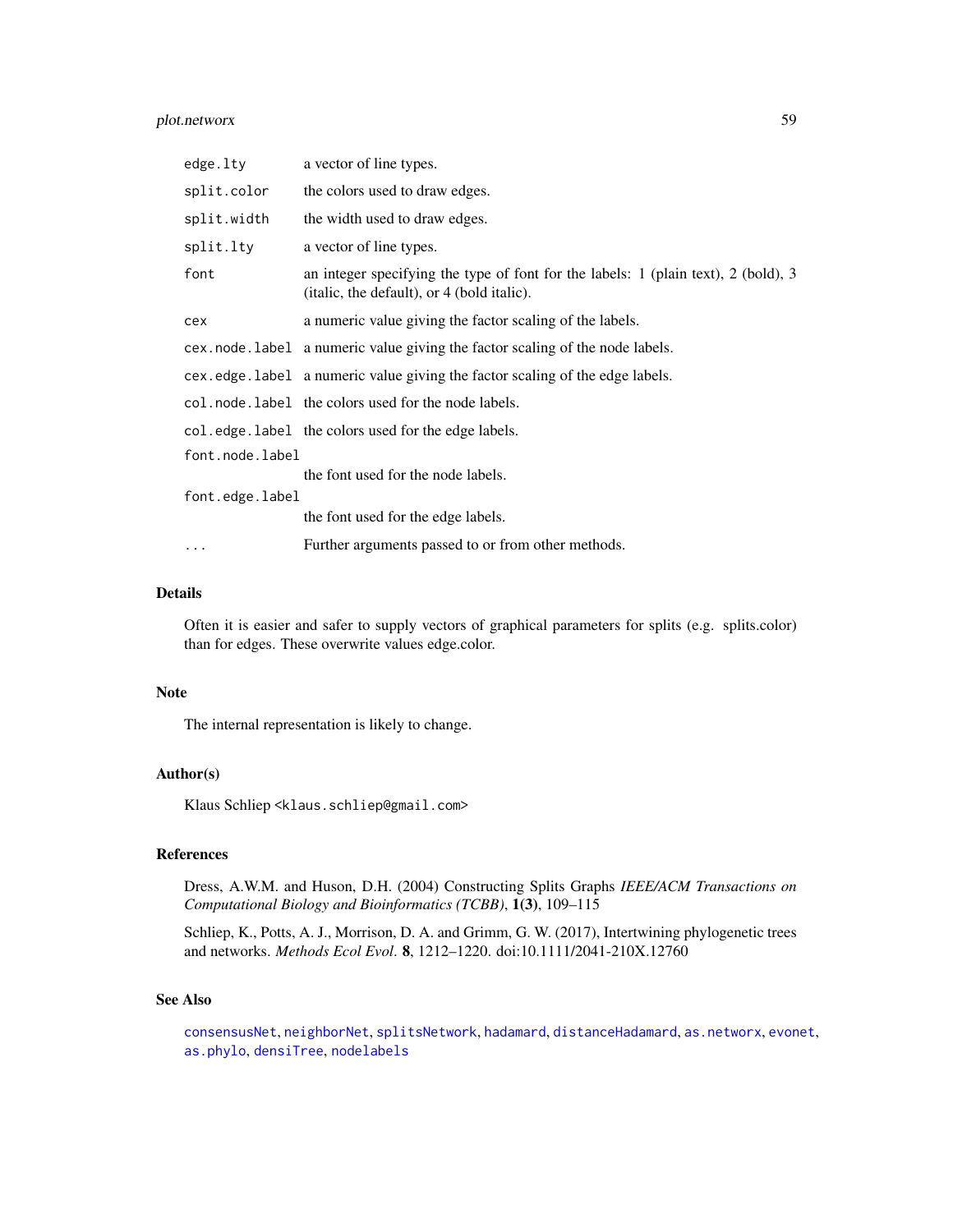# 60 pml.control

#### Examples

```
set.seed(1)
tree1 <- rtree(20, rooted=FALSE)
sp <- as.splits(rNNI(tree1, n=10))
net <- as.networx(sp)
plot(net, "2D")
## Not run:
# also see example in consensusNet
example(consensusNet)
```
## End(Not run)

pml.control *Likelihood of a tree.*

#### <span id="page-59-0"></span>Description

pml computes the likelihood of a phylogenetic tree given a sequence alignment and a model. optim.pml optimizes the different model parameters.

#### Usage

```
pm1.control(epsilon = 1e-08, maxit = 10, trace = 1)pm1(tree, data, bf = NULL, Q = NULL, inv = 0, k = 1, shape = 1,
 rate = 1, model = NULL, ...)optim.pml(object, optNni = FALSE, optBf = FALSE, optQ = FALSE,
  optInv = FALSE, optGamma = FALSE, optEdge = TRUE,
  optRate = FALSE, optRooted = FALSE, control = pm1.control(epsilon) =1e-08, maxit = 10, trace = 1L), model = NULL,
  rearrangement = ifelse(optNni, "NNI", "none"), subs = NULL,
  ratchet.par = list(iter = 20L, maxit = 100L, prop = 1/2), ...)
```

| epsilon | Stop criterion for optimisation (see details).                    |
|---------|-------------------------------------------------------------------|
| maxit   | Maximum number of iterations (see details).                       |
| trace   | Show output during optimization (see details).                    |
| tree    | A phylogenetic tree, object of class phylo.                       |
| data    | An alignment, object of class phyDat.                             |
| bf      | Base frequencies (see details).                                   |
| 0       | A vector containing the lower triangular part of the rate matrix. |
| inv     | Proportion of invariable sites.                                   |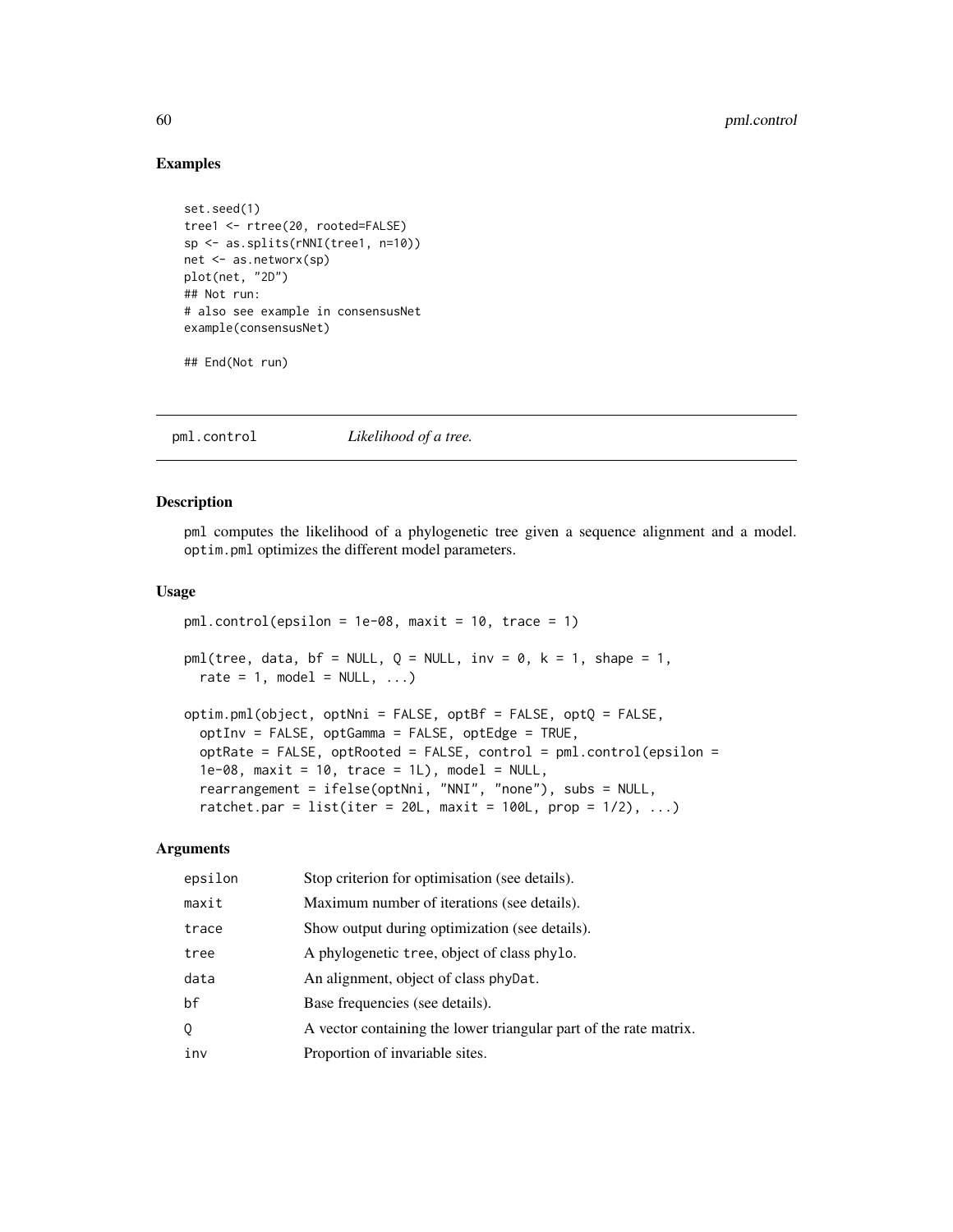# pml.control 61

| k             | Number of intervals of the discrete gamma distribution.                                         |
|---------------|-------------------------------------------------------------------------------------------------|
| shape         | Shape parameter of the gamma distribution.                                                      |
| rate          | Rate.                                                                                           |
| model         | allows to choose an amino acid models or nucleotide model, see details.                         |
| .             | Further arguments passed to or from other methods.                                              |
| object        | An object of class pml.                                                                         |
| optNni        | Logical value indicating whether toplogy gets optimized (NNI).                                  |
| optBf         | Logical value indicating whether base frequencies gets optimized.                               |
| optQ          | Logical value indicating whether rate matrix gets optimized.                                    |
| optInv        | Logical value indicating whether proportion of variable size gets optimized.                    |
| optGamma      | Logical value indicating whether gamma rate parameter gets optimized.                           |
| optEdge       | Logical value indicating the edge lengths gets optimized.                                       |
| optRate       | Logical value indicating the overall rate gets optimized.                                       |
| optRooted     | Logical value indicating if the edge lengths of a rooted tree get optimized.                    |
| control       | A list of parameters for controlling the fitting process.                                       |
| rearrangement | type of tree tree rearrangements to perform, one of "none", "NNI", "stochastic"<br>or "ratchet" |
| subs          | A (integer) vector same length as Q to specify the optimization of Q                            |
| ratchet.par   | search parameter for stochastic search                                                          |

#### Details

Base frequencies in pml can be supplied in different ways. For amino acid they are usually defined through specifying a model, so the argument bf does not need to be specified. Otherwise if bf=NULL, each state is given equal probabilty. It can be a numeric vector given the frequencies. Last but not least bf can be string "equal", "empirical" and for codon models additionally "F3x4".

The topology search uses a nearest neighbor interchange (NNI) and the implementation is similar to phyML. The option model in pml is only used for amino acid models. The option model defines the nucleotide model which is getting optimised, all models which are included in modeltest can be chosen. Setting this option (e.g. "K81" or "GTR") overrules options optBf and optQ. Here is a overview how to estimate different phylogenetic models with pml:

| model        | optBf        | optQ         |
|--------------|--------------|--------------|
| Jukes-Cantor | <b>FALSE</b> | <b>FALSE</b> |
| F81          | <b>TRUE</b>  | <b>FALSE</b> |
| symmetric    | <b>FALSE</b> | <b>TRUE</b>  |
| <b>GTR</b>   | <b>TRUE</b>  | <b>TRUE</b>  |

Via model in optim.pml the following nucleotide models can be specified: JC, F81, K80, HKY, TrNe, TrN, TPM1, K81, TPM1u, TPM2, TPM2u, TPM3, TPM3u, TIM1e, TIM1, TIM2e, TIM2, TIM3e, TIM3, TVMe, TVM, SYM and GTR. These models are specified as in Posada (2008).

So far 17 amino acid models are supported ("WAG", "JTT", "LG", "Dayhoff", "cpREV", "mtmam",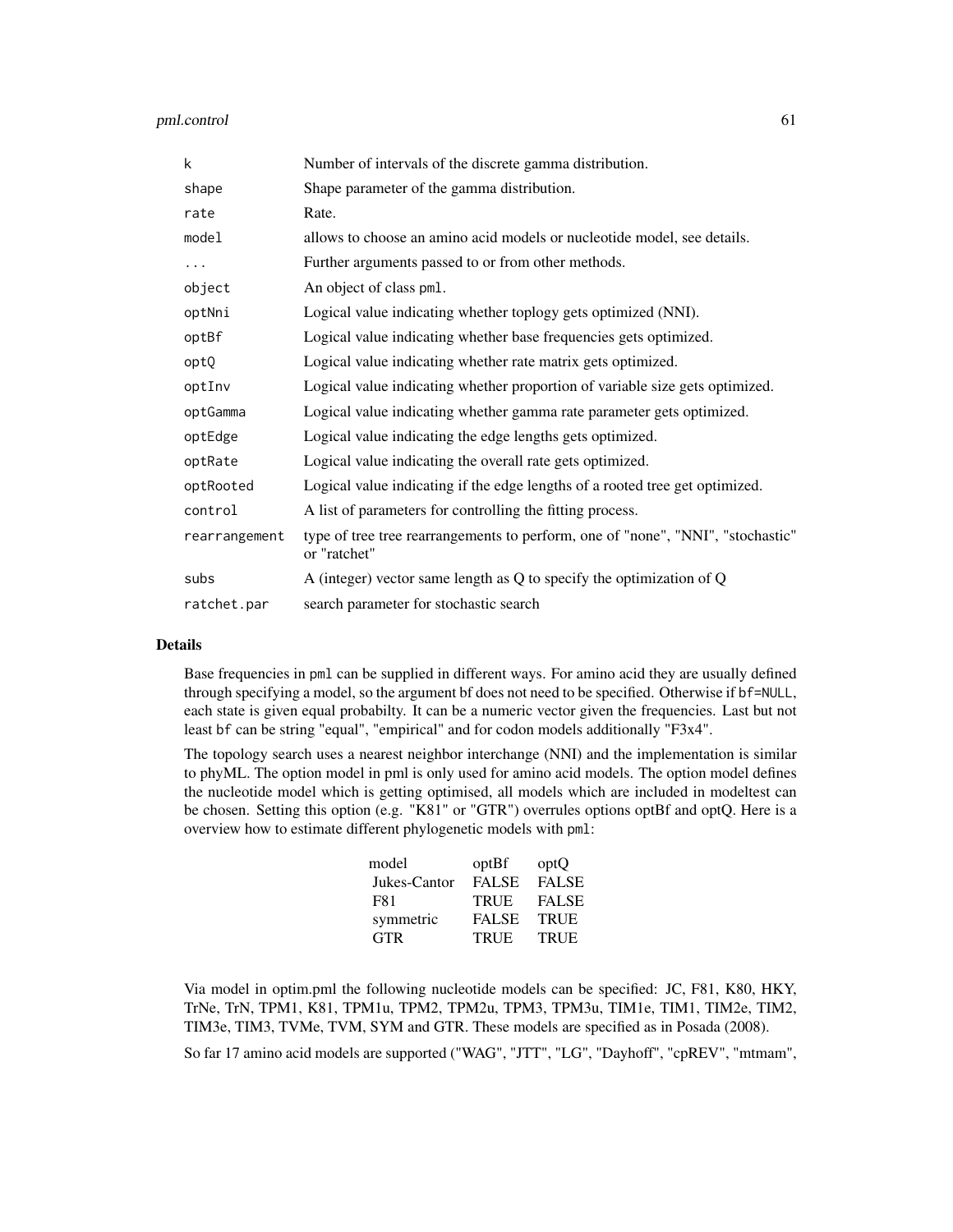"mtArt", "MtZoa", "mtREV24", "VT","RtREV", "HIVw", "HIVb", "FLU", "Blossum62", "Dayhoff DCMut" and "JTT\_DCMut") and additionally rate matrices and amino acid frequencies can be supplied.

It is also possible to estimate codon models (e.g. YN98), for details see also the chapter in vignette("phangorn-specials").

If the option 'optRooted' is set to TRUE than the edge lengths of rooted tree are optimized. The tree has to be rooted and by now ultrametric! Optimising rooted trees is generally much slower.

pml.control controls the fitting process. epsilon and maxit are only defined for the most outer loop, this affects pmlCluster, pmlPart and pmlMix. epsilon is defined as (logLik(k)-logLik(k+1))/logLik(k+1), this seems to be a good heuristics which works reasonably for small and large trees or alignments. If trace is set to zero than no out put is shown, if functions are called internally than the trace is decreased by one, so a higher of trace produces more feedback.

If rearrangement is set to stochastic a stochastic search algorithm similar to Nguyen et al. (2015). and for ratchet the likelihood ratchet as in Vos (2003). This should helps often to find better tree topologies, especially for larger trees.

#### Value

pml or optim.pml return a list of class pml, some are useful for further computations like

| tree    | the phylogenetic tree.       |
|---------|------------------------------|
| data    | the alignment.               |
| logLik  | Log-likelihood of the tree.  |
| siteLik | Site log-likelihoods.        |
| weight  | Weight of the site patterns. |

#### Author(s)

Klaus Schliep <klaus.schliep@gmail.com>

### References

Felsenstein, J. (1981) Evolutionary trees from DNA sequences: a maximum likelihood approach. *Journal of Molecular Evolution*, 17, 368–376.

Felsenstein, J. (2004). *Inferring Phylogenies*. Sinauer Associates, Sunderland.

Yang, Z. (2006). *Computational Molecular evolution*. Oxford University Press, Oxford.

Adachi, J., P. J. Waddell, W. Martin, and M. Hasegawa (2000) Plastid genome phylogeny and a model of amino acid substitution for proteins encoded by chloroplast DNA. *Journal of Molecular Evolution*, 50, 348–358

Rota-Stabelli, O., Z. Yang, and M. Telford. (2009) MtZoa: a general mitochondrial amino acid substitutions model for animal evolutionary studies. *Mol. Phyl. Evol*, 52(1), 268–72

Whelan, S. and Goldman, N. (2001) A general empirical model of protein evolution derived from multiple protein families using a maximum-likelihood approach. *Molecular Biology and Evolution*, 18, 691–699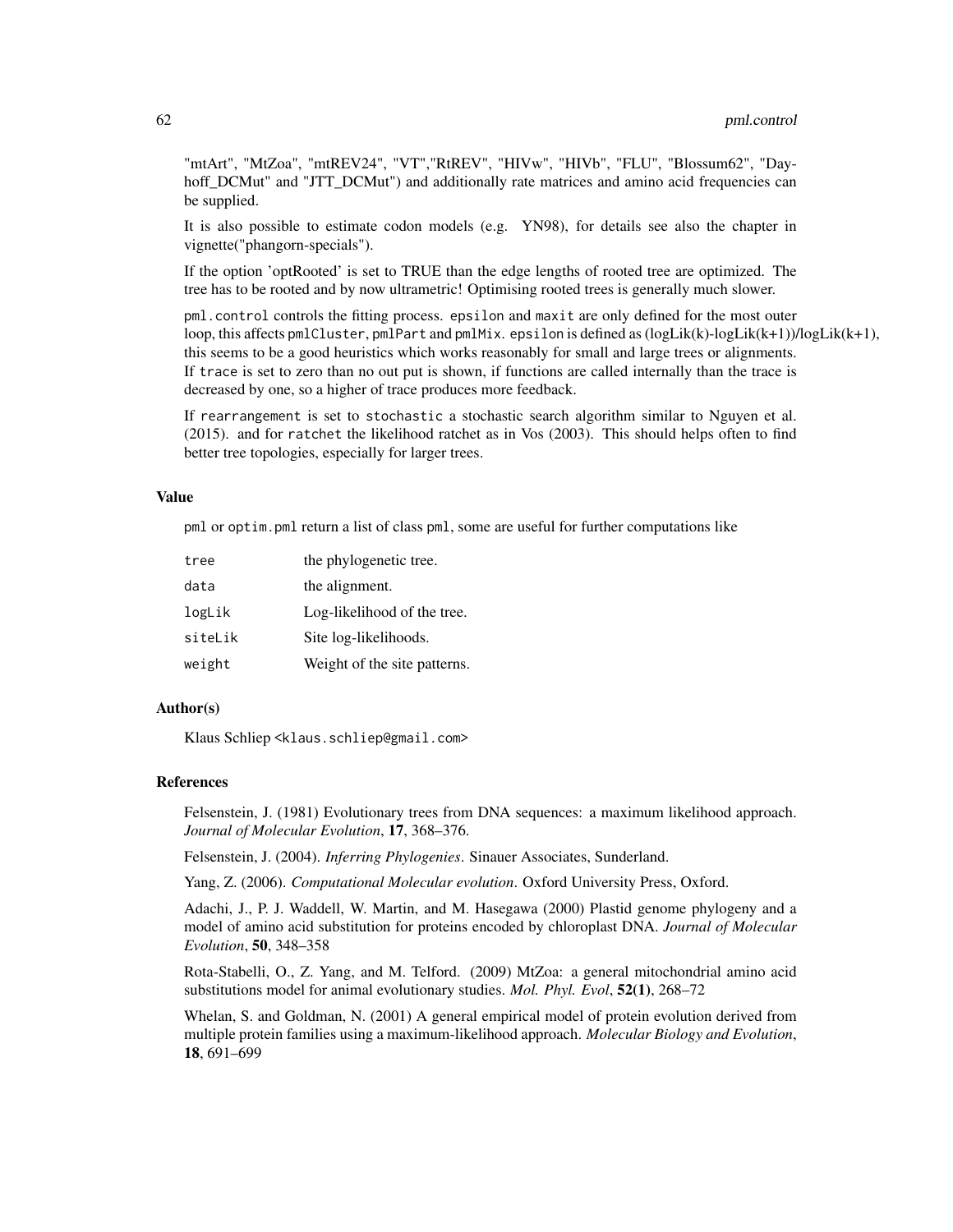#### pml.control 63

Le, S.Q. and Gascuel, O. (2008) LG: An Improved, General Amino-Acid Replacement Matrix *Molecular Biology and Evolution*, 25(7), 1307–1320

Yang, Z., R. Nielsen, and M. Hasegawa (1998) Models of amino acid substitution and applications to Mitochondrial protein evolution. *Molecular Biology and Evolution*, 15, 1600–1611

Abascal, F., D. Posada, and R. Zardoya (2007) MtArt: A new Model of amino acid replacement for Arthropoda. *Molecular Biology and Evolution*, 24, 1–5

Kosiol, C, and Goldman, N (2005) Different versions of the Dayhoff rate matrix - *Molecular Biology and Evolution*, 22, 193–199

L.-T. Nguyen, H.A. Schmidt, A. von Haeseler, and B.Q. Minh (2015) IQ-TREE: A fast and effective stochastic algorithm for estimating maximum likelihood phylogenies. *Molecular Biology and Evolution*, 32, 268–274.

Vos, R. A. (2003) Accelerated Likelihood Surface Exploration: The Likelihood Ratchet. *Systematic Biology*, 52(3), 368–373

Yang, Z., and R. Nielsen (1998) Synonymous and nonsynonymous rate variation in nuclear genes of mammals. *Journal of Molecular Evolution*, 46, 409-418.

Lewis, P.O. (2001) A likelihood approach to estimating phylogeny from discrete morphological character data. *Systematic Biology* 50, 913–925.

## See Also

[bootstrap.pml](#page-13-0), [modelTest](#page-47-0), [pmlPart](#page-48-0), [pmlMix](#page-65-0), [plot.phylo](#page-0-0), [SH.test](#page-69-0), [ancestral.pml](#page-9-0)

## Examples

```
example(NJ)
# Jukes-Cantor (starting tree from NJ)
 fitJC <- pml(tree, Laurasiatherian)
# optimize edge length parameter
 fitJC <- optim.pml(fitJC)
 fitJC
## Not run:
# search for a better tree using NNI rearrangements
 fitJC <- optim.pml(fitJC, optNni=TRUE)
 fitJC
 plot(fitJC$tree)
# JC + Gamma + I - model
 fitJC_GI <- update(fitJC, k=4, inv=.2)
# optimize shape parameter + proportion of invariant sites
 fitJC_GI <- optim.pml(fitJC_GI, optGamma=TRUE, optInv=TRUE)
# GTR + Gamma + I - model
 fitGTR <- optim.pml(fitJC_GI, rearrangement = "stochastic",
      optGamma=TRUE, optInv=TRUE, model="GTR")
```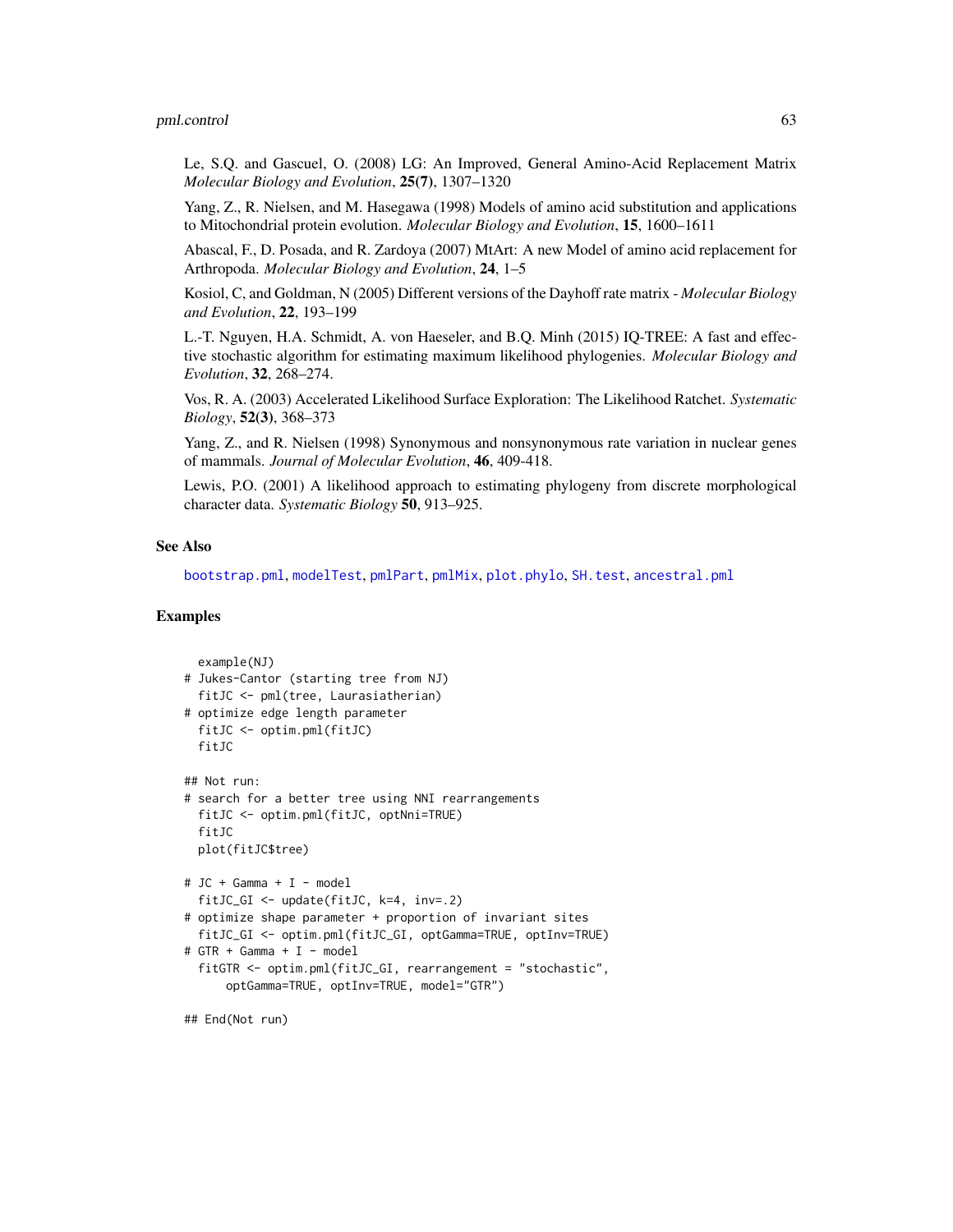```
# 2-state data (RY-coded)
 dat <- acgt2ry(Laurasiatherian)
 fit2ST <- pml(tree, dat)
 fit2ST <- optim.pml(fit2ST,optNni=TRUE)
 fit2ST
# show some of the methods available for class pml
 methods(class="pml")
```
<span id="page-63-0"></span>

pmlCluster *Stochastic Partitioning*

# Description

Stochastic Partitioning of genes into p cluster.

## Usage

```
pmlCluster(formula, fit, weight, p = 1:5, part = NULL, nrep = 10,
  control = pm1.contrib(epsilon = 1e-08, maxit = 10, trace = 1), ...
```
#### Arguments

| formula | a formula object (see details).                                |
|---------|----------------------------------------------------------------|
| fit     | an object of class pml.                                        |
| weight  | weight is matrix of frequency of site patterns for all genes.  |
| p       | number of clusters.                                            |
| part    | starting partition, otherwise a random partition is generated. |
| nrep    | number of replicates for each p.                               |
| control | A list of parameters for controlling the fitting process.      |
|         | Further arguments passed to or from other methods.             |

## Details

The formula object allows to specify which parameter get optimized. The formula is generally of the form edge + bf +  $Q \sim$  rate + shape + ...{ }, on the left side are the parameters which get optimized over all cluster, on the right the parameter which are optimized specific to each cluster. The parameters available are "nni", "bf", "Q", "inv","shape", "edge", "rate". Each parameter can be used only once in the formula. There are also some restriction on the combinations how parameters can get used. "rate" is only available for the right side. When "rate" is specified on the left hand side "edge" has to be specified (on either side), if "rate" is specified on the right hand side it follows directly that edge is too.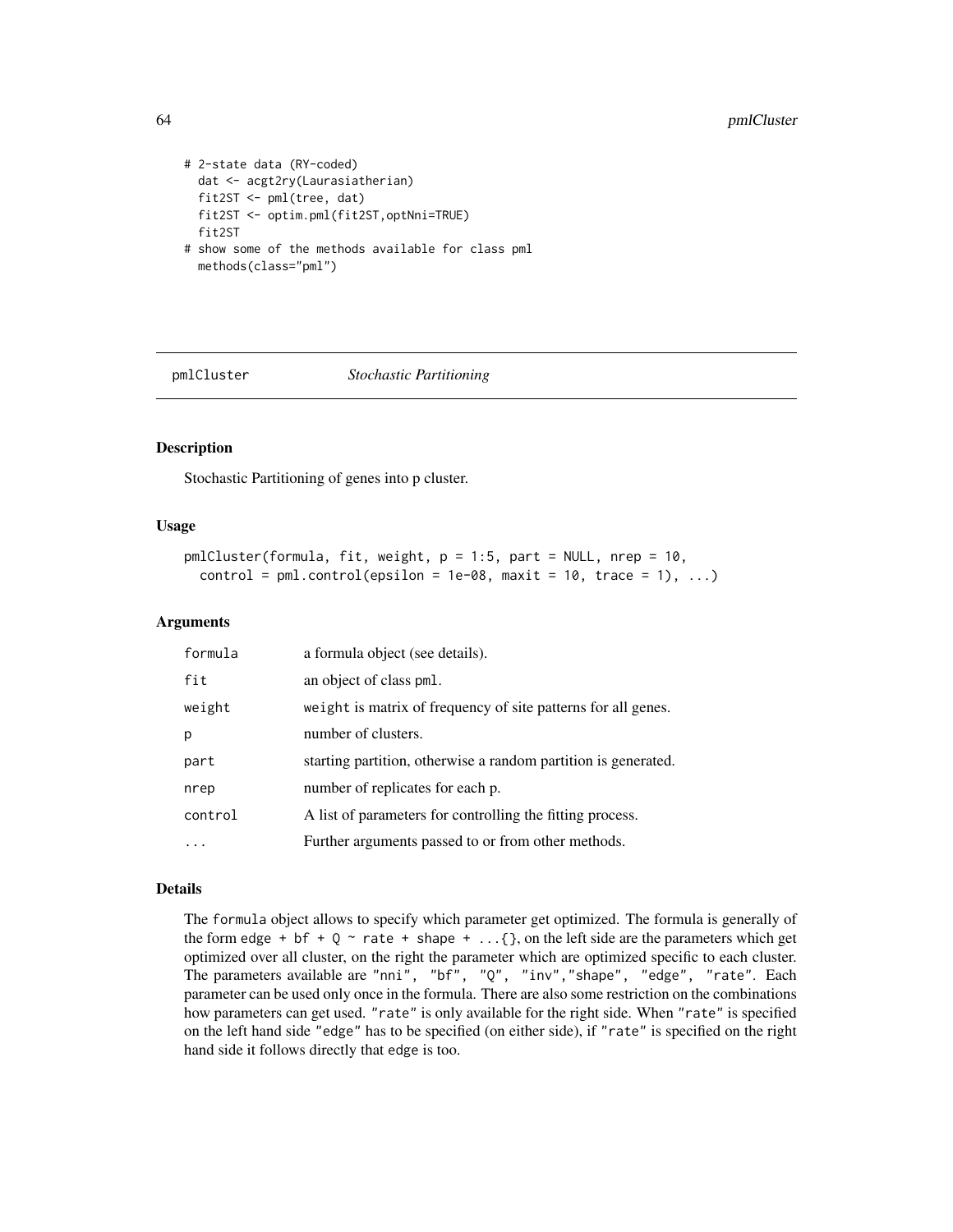# pmlCluster 65

# Value

pmlCluster returns a list with elements

| logLik | log-likelihood of the fit                    |
|--------|----------------------------------------------|
| trees  | a list of all trees during the optimization. |
| fits   | fits for the final partitions                |

# Author(s)

Klaus Schliep <klaus.schliep@gmail.com>

# References

K. P. Schliep (2009). Some Applications of statistical phylogenetics (PhD Thesis)

Lanfear, R., Calcott, B., Ho, S.Y.W. and Guindon, S. (2012) PartitionFinder: Combined Selection of Partitioning Schemes and Substitution Models for Phylogenetic Analyses. *Molecular Biology and Evolution*, 29(6), 1695-1701

# See Also

[pml](#page-59-0),[pmlPart](#page-48-0),[pmlMix](#page-65-0),[SH.test](#page-69-0)

# Examples

```
## Not run:
data(yeast)
dm <- dist.logDet(yeast)
tree \leq NJ(dm)fit <- pml(tree,yeast)
fit <- optim.pml(fit)
weight <- xtabs(~ index+genes, attr(yeast, "index"))
set.seed(1)
sp <- pmlCluster(edge~rate, fit, weight, p=1:4)
sp
SH.test(sp)
```
## End(Not run)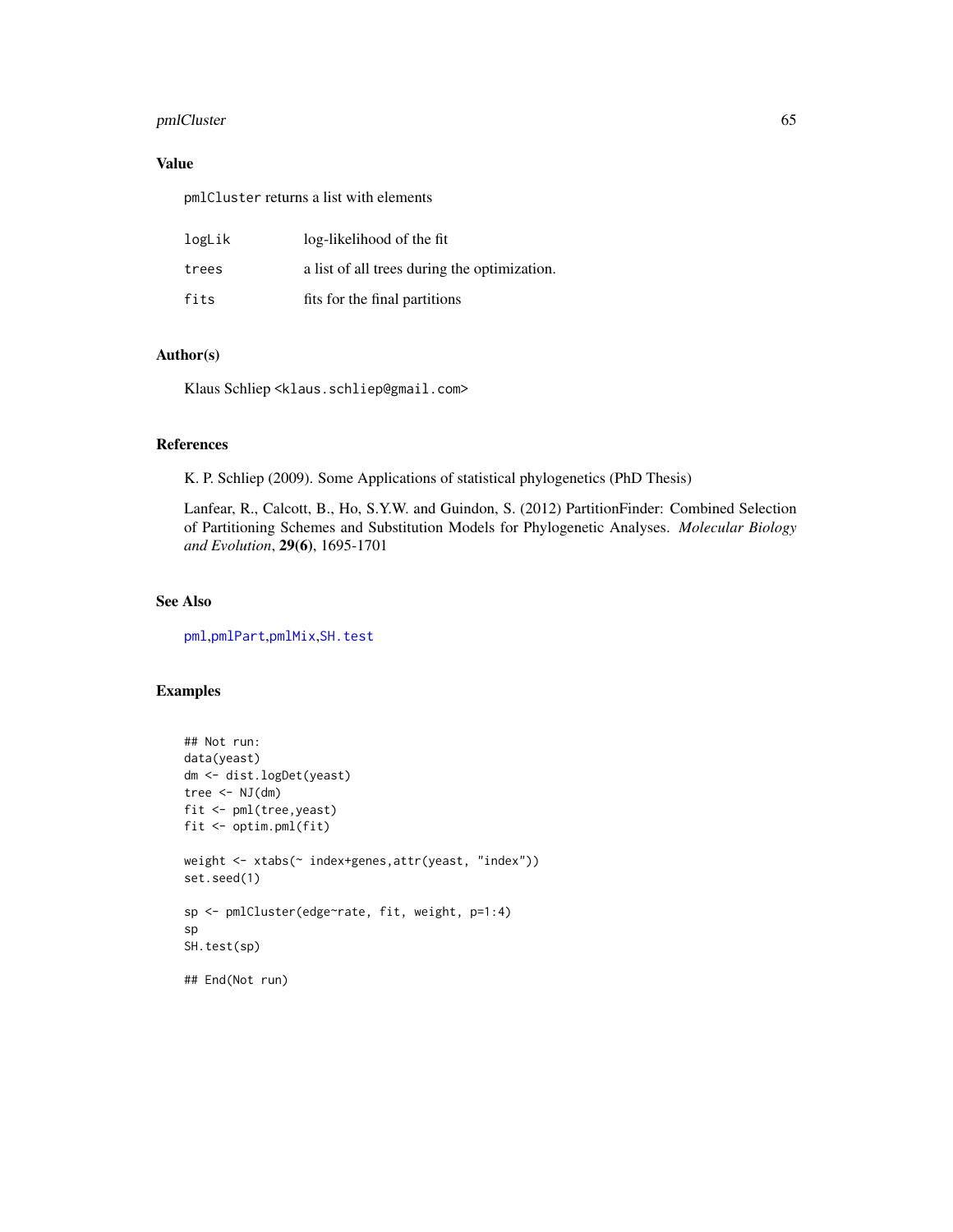<span id="page-65-0"></span>

#### Description

Phylogenetic mixture model.

## Usage

```
pmlMix(formula, fit, m = 2, omega = rep(1/m, m),
 control = pm1.control(epsilon = 1e-08, maxit = 20, trace = 1), ...)
```
# Arguments

| formula | a formula object (see details).                           |
|---------|-----------------------------------------------------------|
| fit     | an object of class pml.                                   |
| m       | number of mixtures.                                       |
| omega   | mixing weights.                                           |
| control | A list of parameters for controlling the fitting process. |
|         | Further arguments passed to or from other methods.        |

#### Details

The formula object allows to specify which parameter get optimized. The formula is generally of the form edge + bf +  $Q \sim$  rate + shape + ...{ }, on the left side are the parameters which get optimized over all mixtures, on the right the parameter which are optimized specific to each mixture. The parameters available are "nni", "bf", "Q", "inv","shape", "edge", "rate". Each parameters can be used only once in the formula. "rate" and "nni" are only available for the right side of the formula. On the other hand parameters for invariable sites are only allowed on the left-hand side. The convergence of the algorithm is very slow and is likely that the algorithm can get stuck in local optima.

# Value

pmlMix returns a list with elements

| logLik | log-likelihood of the fit    |
|--------|------------------------------|
| omega  | mixing weights.              |
| fits   | fits for the final mixtures. |

#### Author(s)

Klaus Schliep <klaus.schliep@gmail.com>

#### See Also

[pml](#page-59-0),[pmlPart](#page-48-0),[pmlCluster](#page-63-0)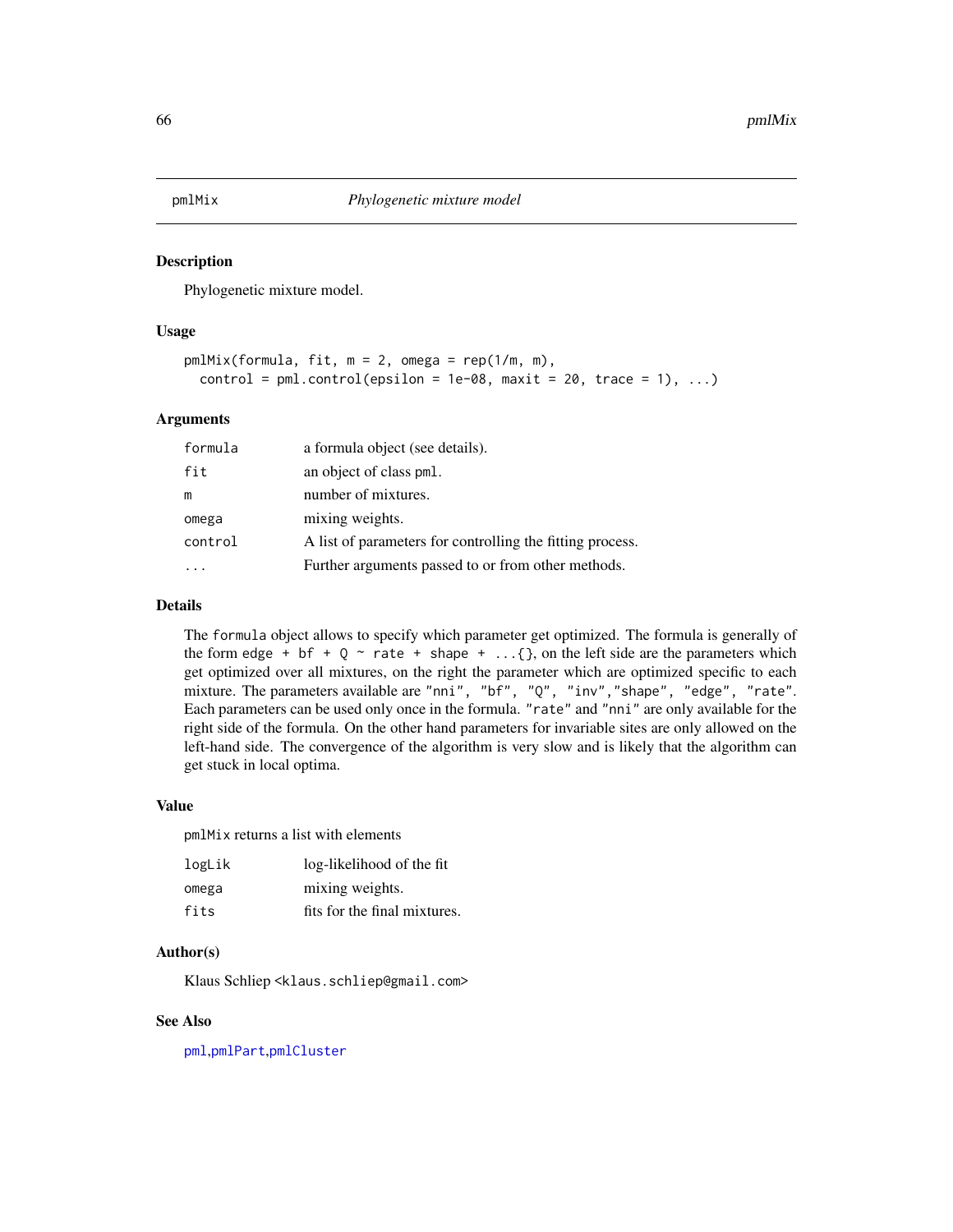#### pmlMix 67

## Examples

```
## Not run:
X <- allSitePattern(5)
tree <- read.tree(text = "((t1:0.3,t2:0.3):0.1,(t3:0.3,t4:0.3):0.1,t5:0.5);")
fit \leq pml(tree, X, k=4)
weights <- 1000*exp(fit$site)
attr(X, "weight") <- weights
fit1 <- update(fit, data=X, k=1)
fit2 <- update(fit, data=X)
(fitMixture <- pmlMix(edge~rate, fit1 , m=4))
(fit2 <- optim.pml(fit2, optGamma=TRUE))
data(Laurasiatherian)
dm <- dist.logDet(Laurasiatherian)
tree \leq NJ(dm)fit <- pml(tree, Laurasiatherian)
fit <- optim.pml(fit)
fit2 <- update(fit, k=4)
fit2 <- optim.pml(fit2, optGamma=TRUE)
fitMix \leq pmlMix(edge \sim rate, fit, m=4)
fitMix
#
# simulation of mixture models
#
\dontrun{
X <- allSitePattern(5)
tree1 <- read.tree(text = "((t1:0.1,t2:0.5):0.1,(t3:0.1,t4:0.5):0.1,t5:0.5);")
tree2 <- read.tree(text = "((t1:0.5,t2:0.1):0.1,(t3:0.5,t4:0.1):0.1,t5:0.5);")
tree1 <- unroot(tree1)
tree2 <- unroot(tree2)
fit1 \leftarrow pml(tree1,X)
fit2 \leftarrow pml(tree2,X)
weights <- 2000*exp(fit1$site) + 1000*exp(fit2$site)
attr(X, "weight") <- weights
fit1 \leftarrow pml(tree1, X)
fit2 <- optim.pml(fit1)
logLik(fit2)
AIC(fit2, k=log(3000))
fitMixEdge <- pmlMix( ~ edge, fit1, m=2)
logLik(fitMixEdge)
AIC(fitMixEdge, k=log(3000))
```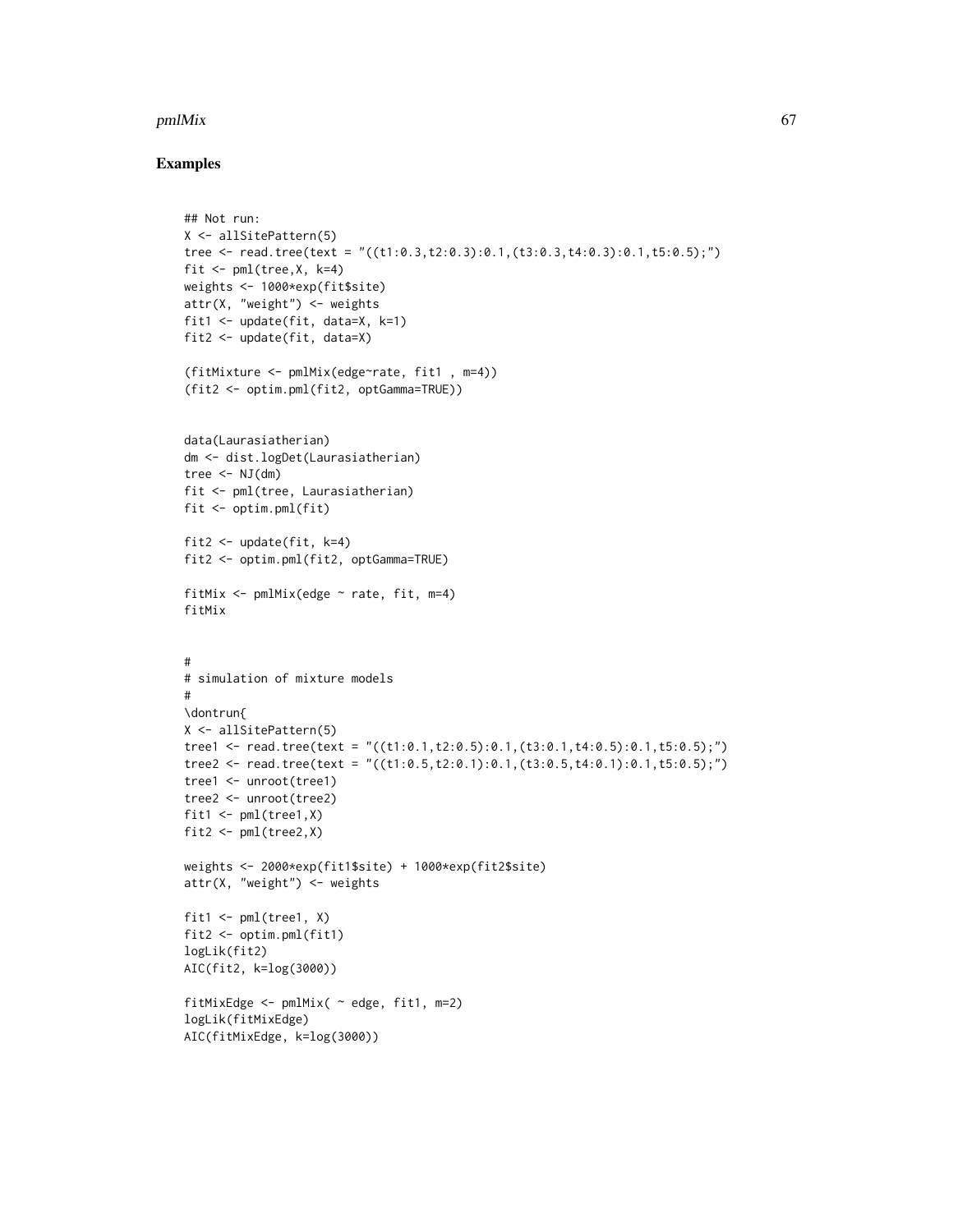68 read.aa $\epsilon$ 

```
fit.p <- pmlPen(fitMixEdge, .25)
logLik(fit.p)
AIC(fit.p, k=log(3000))
}
```
## End(Not run)

<span id="page-67-0"></span>read.aa *Read Amino Acid Sequences in a File*

#### Description

This function reads amino acid sequences in a file, and returns a matrix list of DNA sequences with the names of the taxa read in the file as row names.

#### Usage

```
read.aa(file, format = "interleaved", skip = 0, nlines = 0,
 comment.char = "#", seq.names = NULL)
```
#### Arguments

| file         | a file name specified by either a variable of mode character, or a double-quoted<br>string.                                                                                         |
|--------------|-------------------------------------------------------------------------------------------------------------------------------------------------------------------------------------|
| format       | a character string specifying the format of the DNA sequences. Three choices<br>are possible: "interleaved", "sequential", or "fasta", or any unambiguous<br>abbreviation of these. |
| skip         | the number of lines of the input file to skip before beginning to read data.                                                                                                        |
| nlines       | the number of lines to be read (by default the file is read until its end).                                                                                                         |
| comment.char | a single character, the remaining of the line after this character is ignored.                                                                                                      |
| seg.names    | the names to give to each sequence; by default the names read in the file are<br>used.                                                                                              |

#### Value

a matrix of amino acid sequences.

# Author(s)

Klaus Schliep <klaus.schliep@gmail.com>

# References

<https://www.ncbi.nlm.nih.gov/blast/fasta.shtml> Felsenstein, J. (1993) Phylip (Phylogeny Inference Package) version 3.5c. Department of Genetics, University of Washington. [http://](http://evolution.genetics.washington.edu/phylip/phylip.html) [evolution.genetics.washington.edu/phylip/phylip.html](http://evolution.genetics.washington.edu/phylip/phylip.html)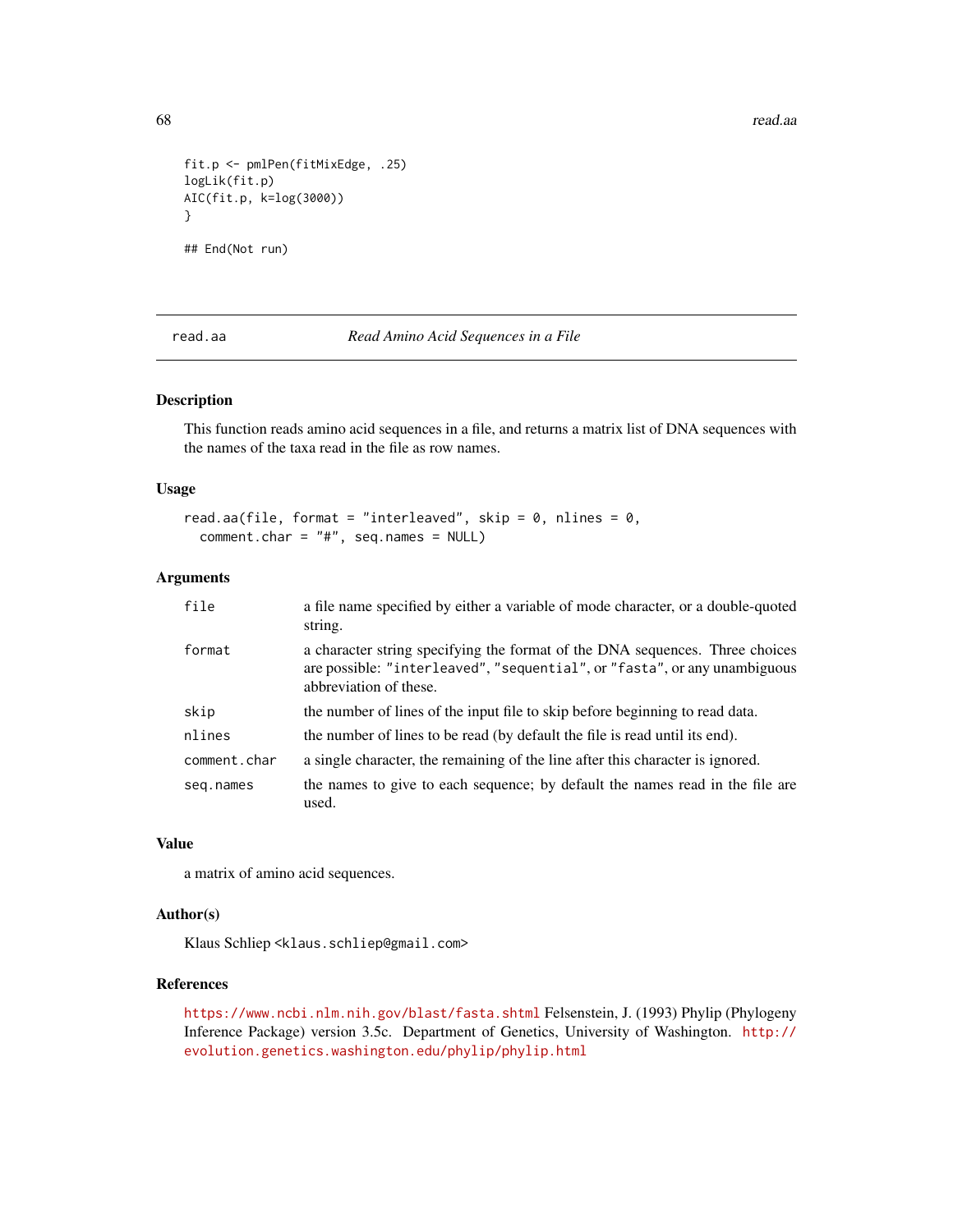# read.nexus.splits 69

## See Also

[read.dna](#page-0-0), [read.GenBank](#page-0-0), [phyDat](#page-53-0), [read.alignment](#page-0-0)

read.nexus.splits *Function to import and export splits and networks*

# Description

read.nexus.splits, write.nexus.splits, read.nexus.networx, write.nexus.networx can be used to import and export splits and networks with nexus format and allow to exchange these object with other software like Splitstree. write.splits returns a human readable output.

#### Usage

```
read.nexus.splits(file)
write.nexus.splits(obj, file = "", weights = NULL, taxa = TRUE,
  append = FALSE)write.nexus.networx(obj, file = "", taxa = TRUE, splits = TRUE,
  append = FALSE)read.nexus.networx(file, splits = TRUE)
write.splits(x, file = ", zero.print = "., one.print = "|",
 printu = TRUE, ...
```

| file         | a file name.                                               |
|--------------|------------------------------------------------------------|
| obj          | An object of class splits.                                 |
| weights      | Edge weights.                                              |
| taxa         | logical. If TRUE a taxa block is added                     |
| append       | logical. If TRUE the nexus blocks will be added to a file. |
| splits       | logical. If TRUE the nexus blocks will be added to a file. |
| X            | An object of class splits.                                 |
| zero.print   | character which should be printed for zeros.               |
| one.print    | character which should be printed for ones.                |
| print.labels | logical. If TRUE labels are printed.                       |
| .            | Further arguments passed to or from other methods.         |
| labels       | names of taxa.                                             |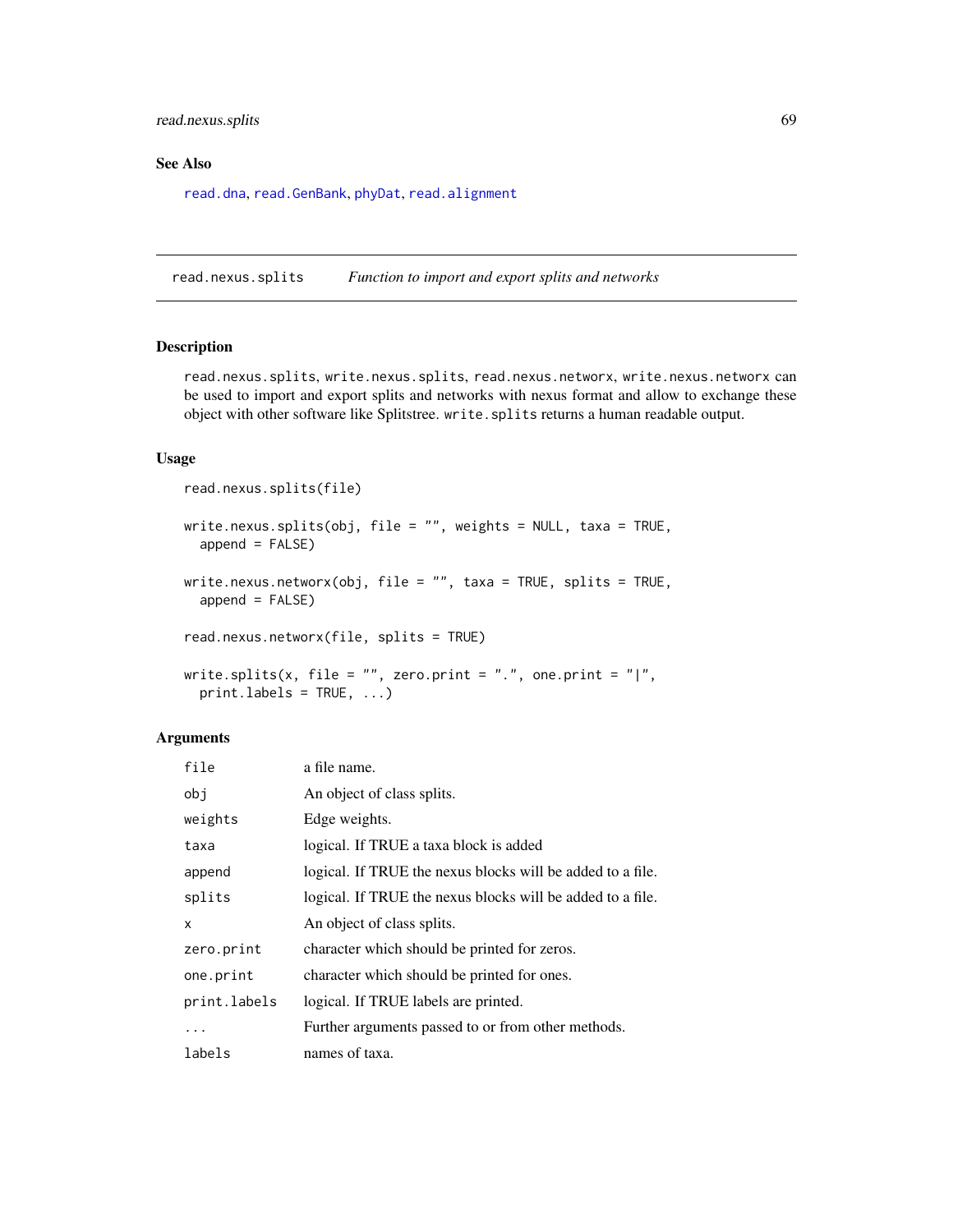# Value

write.nexus.splits and write.nexus.networx write out the splits and networx object to read with other software like Splitstree. read.nexus.splits and read.nexus.networx return an splits and networx object.

#### Note

read.nexus.splits reads in the splits block of a nexus file. It assumes that different co-variables are tab delimited and the bipartition are separated with white-space. Comments in square brackets are ignored.

# Author(s)

Klaus Schliep <klaus.schliep@gmail.com>

# See Also

[prop.part](#page-0-0), [lento](#page-41-0), [as.splits](#page-6-0), [as.networx](#page-10-0)

# Examples

```
(sp <- as.splits(rtree(5)))
write.nexus.splits(sp)
spl <- allCircularSplits(5)
plot(as.networx(spl), "2D")
write.splits(spl, print.labels = FALSE)
```
<span id="page-69-0"></span>SH.test *Shimodaira-Hasegawa Test*

## Description

This function computes the Shimodaira–Hasegawa test for a set of trees.

# Usage

 $SH.test($ ...,  $B = 10000$ , data = NULL, weight = NULL)

| $\ddots$     | either a series of objects of class "pml" separated by commas, a list containing<br>such objects or an object of class "pmlPart" or a matrix containing the site-wise<br>likelihoods in columns. |
|--------------|--------------------------------------------------------------------------------------------------------------------------------------------------------------------------------------------------|
| <sub>B</sub> | the number of bootstrap replicates.                                                                                                                                                              |
| data         | an object of class "phyDat".                                                                                                                                                                     |
| weight       | if a matrix with site (log-)likelihoods is is supplied an optional vector containing<br>the number of occurances of each site pattern.                                                           |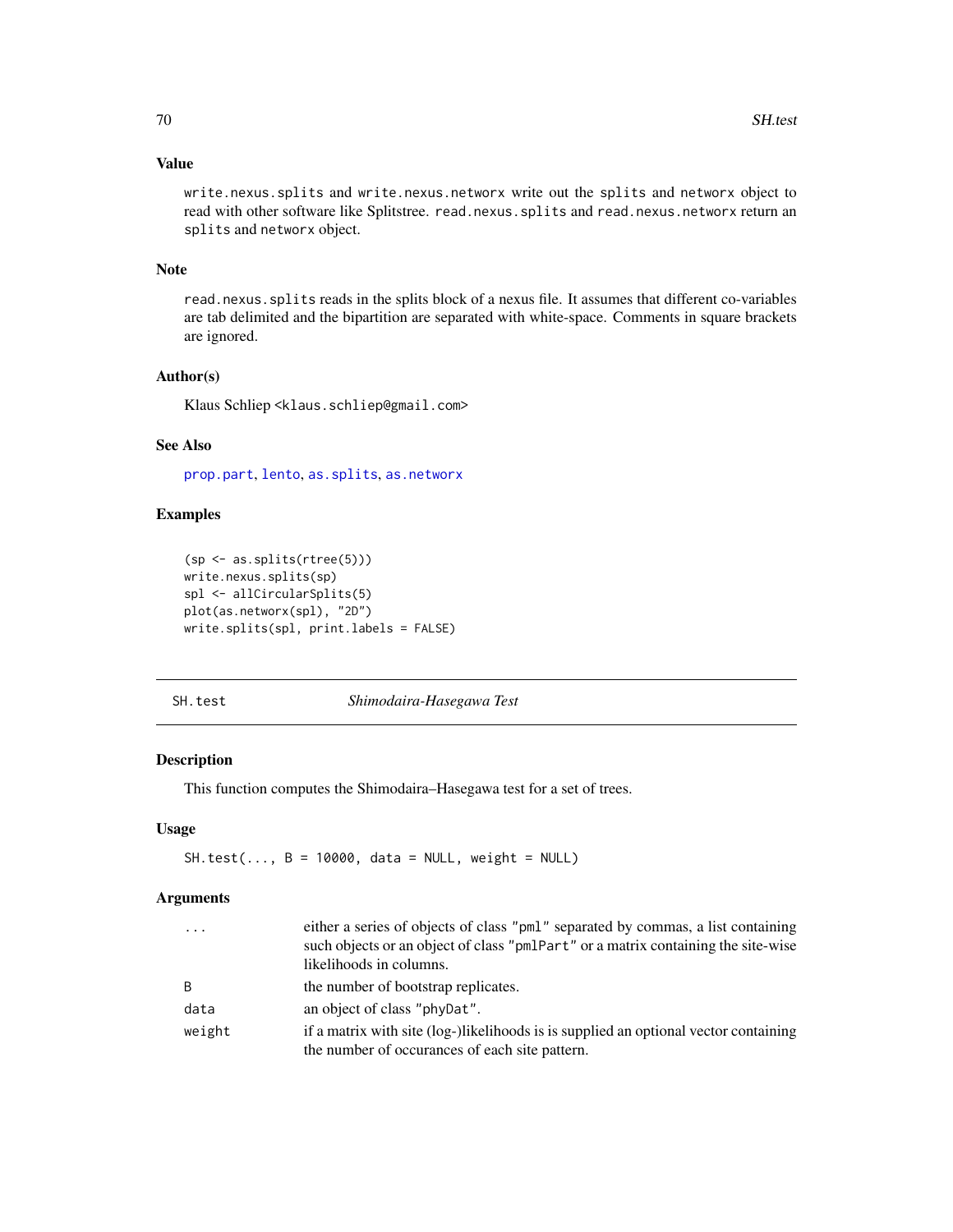#### $s$ imSeq 71

# Value

a numeric vector with the P-value associated with each tree given in ....

# Author(s)

Klaus Schliep <klaus.schliep@gmail.com>

# References

Shimodaira, H. and Hasegawa, M. (1999) Multiple comparisons of log-likelihoods with applications to phylogenetic inference. *Molecular Biology and Evolution*, 16, 1114–1116.

## See Also

[pml](#page-59-0), [pmlPart](#page-48-0), [pmlCluster](#page-63-0), [SOWH.test](#page-72-0)

## Examples

```
data(Laurasiatherian)
dm <- dist.logDet(Laurasiatherian)
tree1 \leq NJ(dm)
tree2 <- unroot(upgma(dm))
fit1 <- pml(tree1, Laurasiatherian)
fit2 <- pml(tree2, Laurasiatherian)
fit1 <- optim.pml(fit1) # optimize edge weights
fit2 <- optim.pml(fit2)
# with pml objects as input
SH.test(fit1, fit2, B=1000)
# in real analysis use larger B, e.g. 10000
# with matrix as input
X <- matrix(c(fit1$siteLik, fit2$siteLik), ncol=2)
SH.test(X, weight=attr(Laurasiatherian, "weight"), B=1000)
## Not run:
example(pmlPart)
SH.test(sp, B=1000)
```
## End(Not run)

simSeq *Simulate sequences.*

# Description

Simulate sequences for a given evolutionary tree.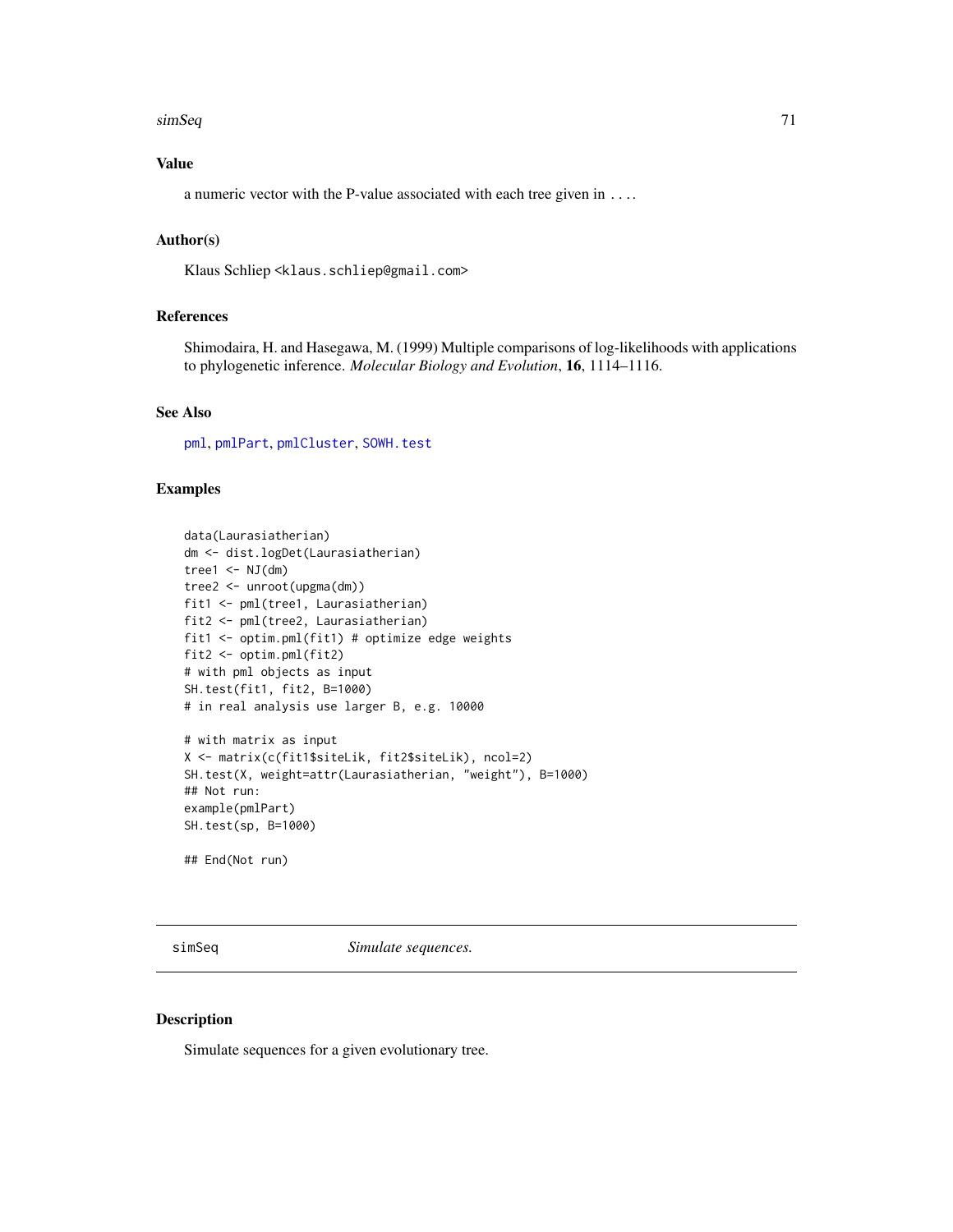#### 72 simSeq

## Usage

```
simeseq(x, \ldots)## S3 method for class 'phylo'
simSeq(x, 1 = 1000, Q = NULL, bf = NULL,rootseq = NULL, type = "DNA", model = NULL, levels = NULL,
  rate = 1, ancestral = FALSE, ...)
## S3 method for class 'pml'
simSeq(x, ancestral = FALSE, ...)
```
#### Arguments

| X          | a phylogenetic tree tree, i.e. an object of class phylo or and object of class pml.                                             |
|------------|---------------------------------------------------------------------------------------------------------------------------------|
| $\ddots$ . | Further arguments passed to or from other methods.                                                                              |
| 1          | length of the sequence to simulate.                                                                                             |
| Q          | the rate matrix.                                                                                                                |
| bf         | base frequencies.                                                                                                               |
| rootseg    | a vector of length 1 containing the root sequence, other root sequence is ran-<br>domly generated.                              |
| type       | Type of sequences ("DNA", "AA", "CODON" or "USER").                                                                             |
| model      | Amino acid models: e.g. "WAG", "JTT", "Dayhoff" or "LG"                                                                         |
| levels     | levels takes a character vector of the different bases, default is for nucleotide<br>sequences, only used when $type = "USER".$ |
| rate       | mutation rate or scaler for the edge length, a numerical value greater than zero.                                               |
| ancestral  | Return ancestral sequences?                                                                                                     |

# Details

simSeq is now a generic function to simulate sequence alignments to along a phylogeny. It is quite flexible and allows to generate DNA, RNA, amino acids, codon or binary sequences. It is possible to give a pml object as input simSeq return a phyDat from these model. There is also a more low level version, which lacks rate variation, but one can combine different alignments having their own rate (see example). The rate parameter acts like a scaler for the edge lengths.

For codon models type="CODON" two additional arguments dnds for the dN/dS ratio and tstv for the transition transversion ratio can be supplied.

#### Value

simSeq returns an object of class phyDat.

#### Author(s)

Klaus Schliep <klaus.schliep@gmail.com>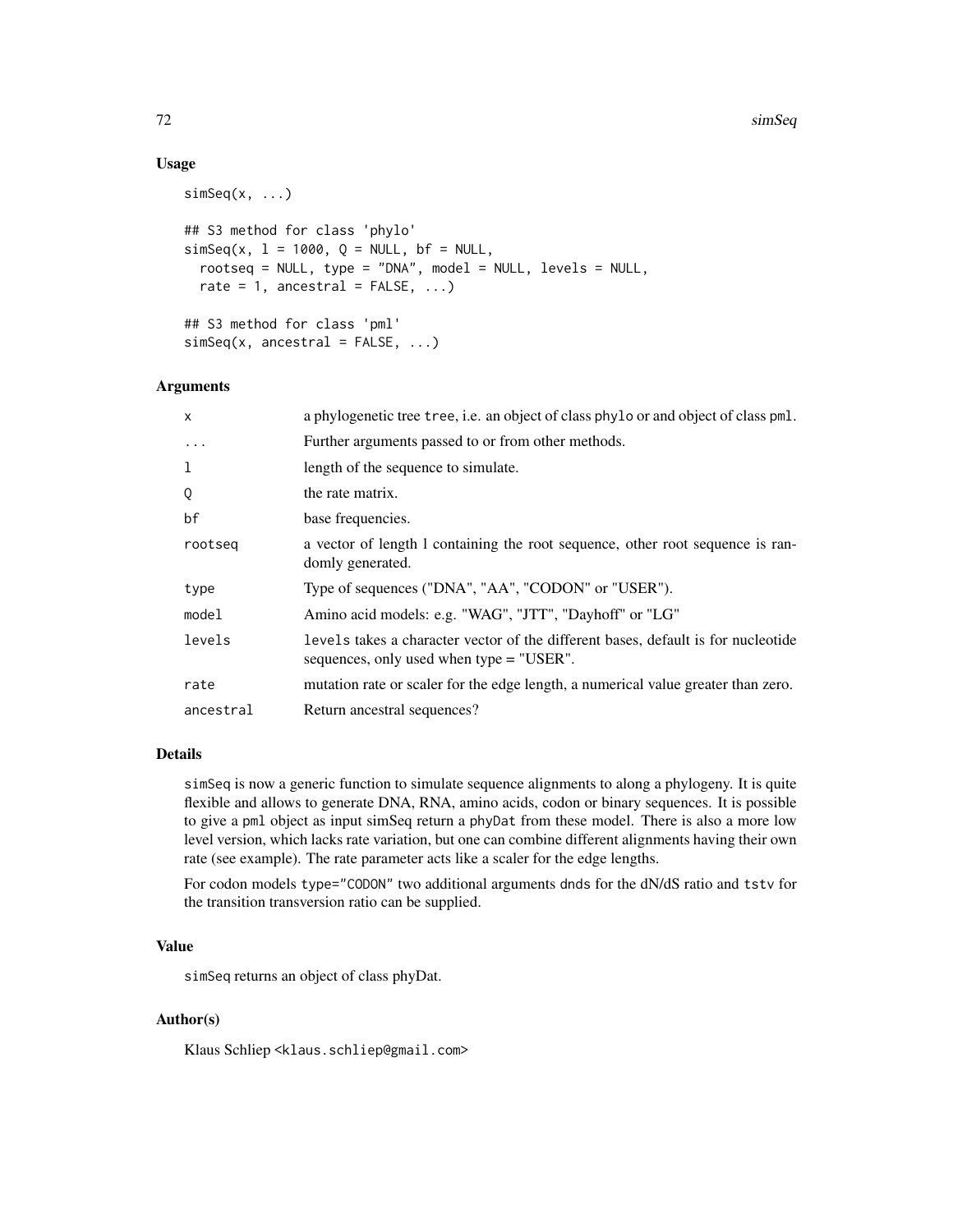#### <span id="page-72-1"></span>SOWH.test 73

#### See Also

[phyDat](#page-53-0), [pml](#page-59-0), [SOWH.test](#page-72-0)

# Examples

```
## Not run:
data(Laurasiatherian)
tree <- nj(dist.ml(Laurasiatherian))
fit <- pml(tree, Laurasiatherian, k=4)
fit <- optim.pml(fit, optNni=TRUE, model="GTR", optGamma=TRUE)
data <- simSeq(fit)
## End(Not run)
tree \leq rtree(5)
plot(tree)
nodelabels()
# Example for simple DNA alignment
data <- simSeq(tree, l = 10, type="DNA", bf=c(.1,.2,.3,.4), Q=1:6)
as.character(data)
# Example to simulate discrete Gamma rate variation
rates <- discrete.gamma(1,4)
data1 <- simSeq(tree, l = 100, type="AA", model="WAG", rate=rates[1])
data2 <- simSeq(tree, l = 100, type="AA", model="WAG", rate=rates[2])
data3 <- simSeq(tree, l = 100, type="AA", model="WAG", rate=rates[3])
data4 <- simSeq(tree, 1 = 100, type="AA", model="WAG", rate=rates[4])
data <- c(data1,data2, data3, data4)
write.phyDat(data, file="temp.dat", format="sequential", nbcol = -1,
  colsep = "")unlink("temp.dat")
```
<span id="page-72-0"></span>

SOWH.test *Swofford-Olsen-Waddell-Hillis Test*

#### Description

This function computes the Swofford–Olsen–Waddell–Hillis (SOWH) test, a parametric bootstrap test. The function is computational very demanding and likely to be very slow.

#### Usage

```
SOWH.test(x, n = 100, restricted = list(optNni = FALSE),
 optNni = TRUE, trace = 1, ...)
```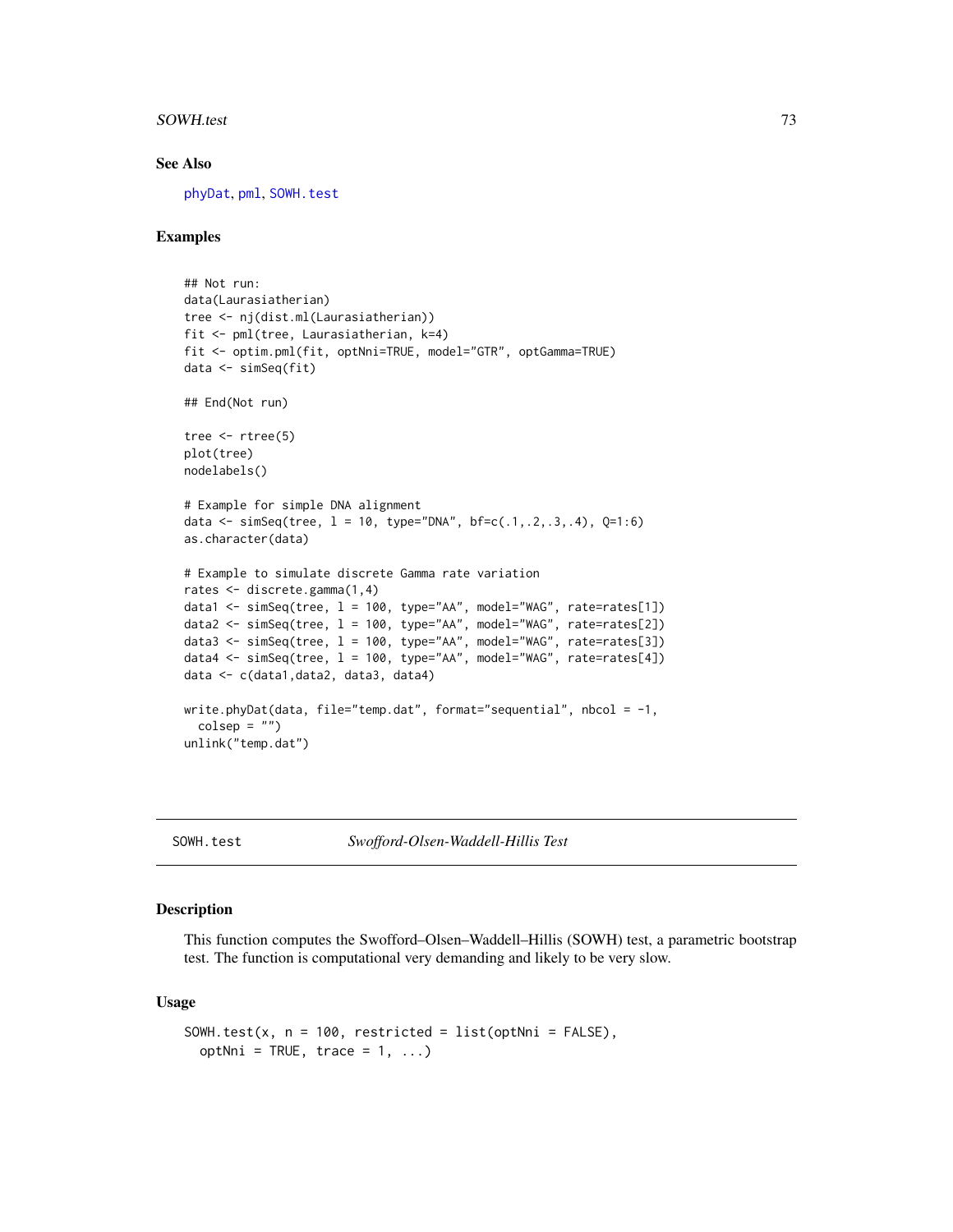# **Arguments**

| X          | an object of class "pml".                                       |
|------------|-----------------------------------------------------------------|
| n          | the number of bootstrap replicates.                             |
| restricted | list of restricted parameter settings.                          |
| optNni     | Logical value indicating whether topology gets optimized (NNI). |
| trace      | Show output during computations.                                |
|            | Further arguments passed to "optim.pml".                        |

# Details

SOWH.test performs a parametric bootstrap test to compare two trees. It makes extensive use simSeq and optim.pml and can take quite long.

# Value

an object of class SOWH. That is a list with three elements, one is a matrix containing for each bootstrap replicate the (log-) likelihood of the restricted and unrestricted estimate and two pml objects of the restricted and unrestricted model.

#### Author(s)

Klaus Schliep <klaus.schliep@gmail.com>

#### References

Goldman, N., Anderson, J. P., and Rodrigo, A. G. (2000) Likelihood -based tests of topologies in phylogenetics. *Systematic Biology* 49 652-670.

Swofford, D.L., Olsen, G.J., Waddell, P.J. and Hillis, D.M. (1996) Phylogenetic Inference in Hillis, D.M., Moritz, C. and Mable, B.K. (Eds.) *Molecular Systematics* (2nd ed.) 407-514, Sunderland, MA: Sinauer

# See Also

[pml](#page-59-0), [pmlPart](#page-48-0), [pmlCluster](#page-63-0), [simSeq](#page-70-0), [SH.test](#page-69-0)

# Examples

# in real analysis use larger n, e.g. 500 preferably more ## Not run: data(Laurasiatherian) dm <- dist.logDet(Laurasiatherian) tree  $<-$  NJ $(dm)$ fit <- pml(tree, Laurasiatherian) fit <- optim.pml(fit, TRUE) set.seed(6) tree <- rNNI(fit\$tree, 1) fit <- update(fit, tree = tree)

<span id="page-73-0"></span>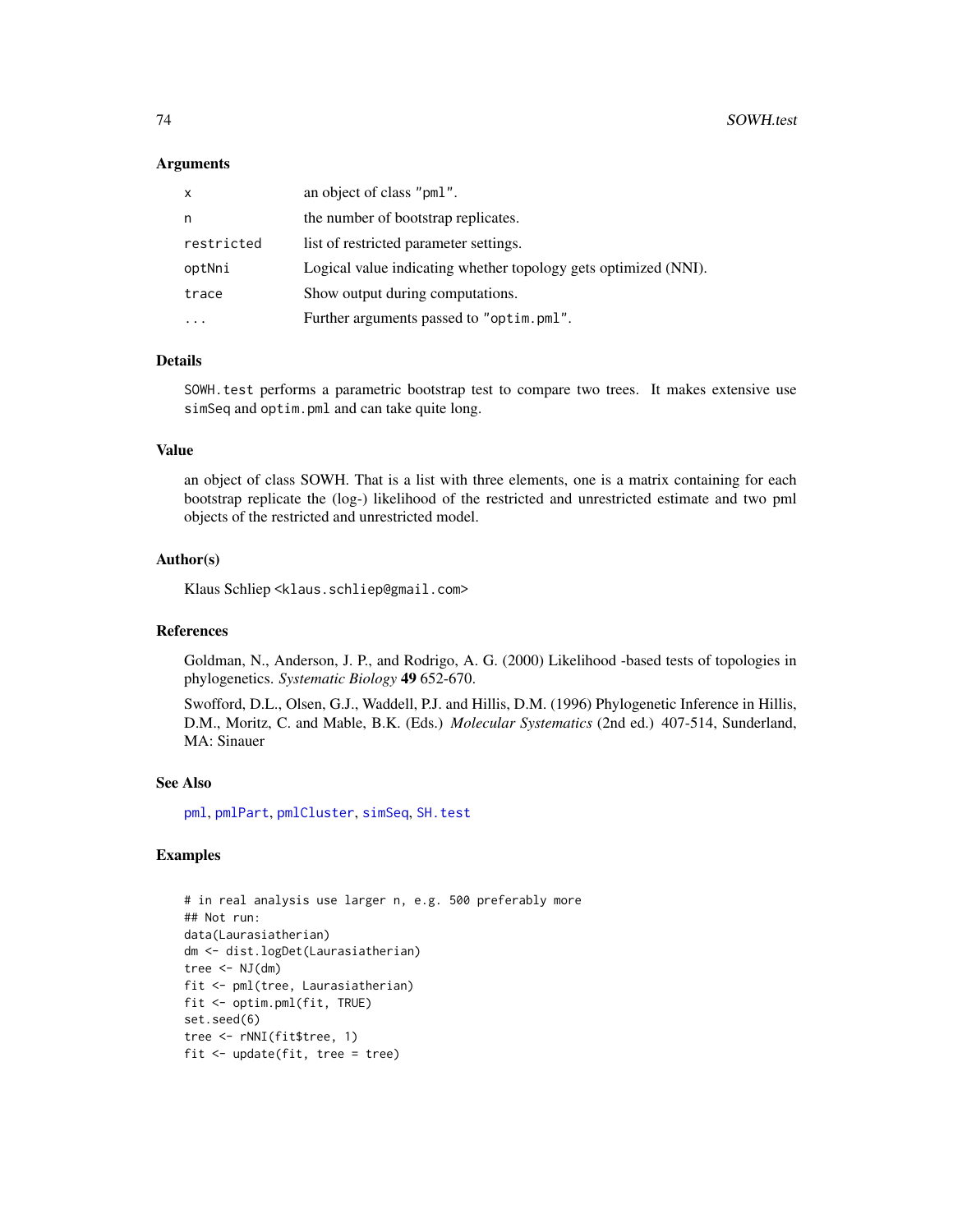# <span id="page-74-0"></span>splitsNetwork 75

```
(res <- SOWH.test(fit, n=100))
summary(res)
## End(Not run)
```
splitsNetwork *Phylogenetic Network*

# Description

splitsNetwork estimates weights for a splits graph from a distance matrix.

#### Usage

```
splitsNetwork(dm, splits = NULL, gamma = 0.1, lambda = 1e-06,
 weight = NULL)
```
# Arguments

| dm     | A distance matrix.                                                                            |
|--------|-----------------------------------------------------------------------------------------------|
| splits | a splits object, containing all splits to consider, otherwise all possible splits are<br>used |
| gamma  | penalty value for the L1 constraint.                                                          |
| lambda | penalty value for the L2 constraint.                                                          |
| weight | a vector of weights.                                                                          |

# Details

splitsNetwork fits non-negative least-squares phylogenetic networks using L1 (LASSO), L2(ridge regression) constraints. The function minimizes the penalized least squares

$$
\beta = \min \sum (dm - X\beta)^2 + \lambda ||\beta||_2^2
$$

with respect to

$$
\|\beta\|_1 <= \gamma, \beta >= 0
$$

where  $X$  is a design matrix constructed with designSplits. External edges are fitted without  $L1$ or L2 constraints.

# Value

splitsNetwork returns a splits object with a matrix added. The first column contains the indices of the splits, the second column an unconstrained fit without penalty terms and the third column the constrained fit.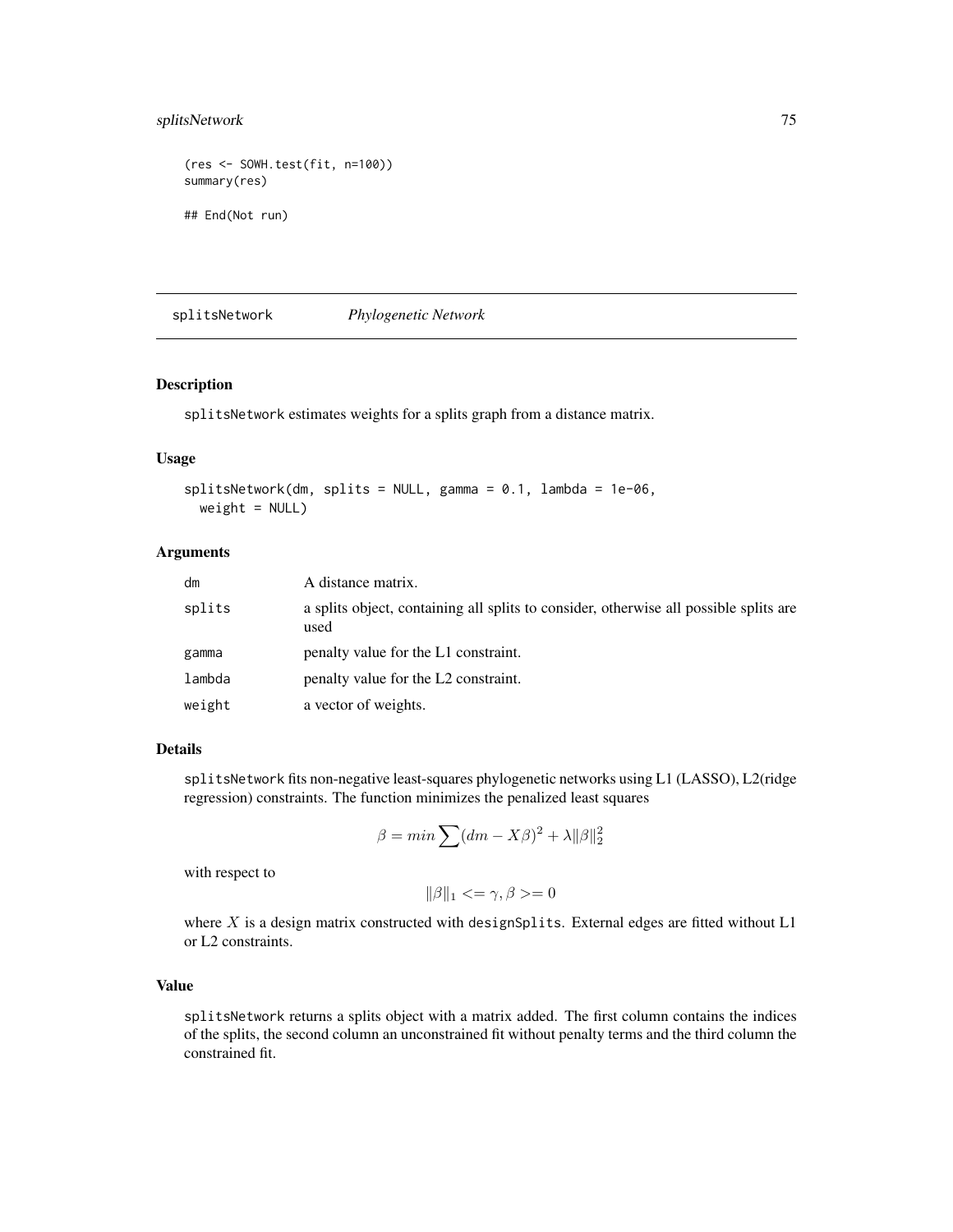# <span id="page-75-1"></span>Author(s)

Klaus Schliep <klaus.schliep@gmail.com>

#### References

Efron, Hastie, Johnstone and Tibshirani (2004) Least Angle Regression (with discussion) *Annals of Statistics* 32(2), 407–499

K. P. Schliep (2009). Some Applications of statistical phylogenetics (PhD Thesis)

#### See Also

[distanceHadamard](#page-32-0), [designTree](#page-26-0) [consensusNet](#page-20-0), [plot.networx](#page-57-0)

# Examples

```
data(yeast)
dm <- dist.ml(yeast)
fit <- splitsNetwork(dm)
net <- as.networx(fit)
plot(net, "2D")
write.nexus.splits(fit)
```
<span id="page-75-0"></span>

superTree *Super Tree methods*

# Description

These function superTree allows the estimation of a supertree from a set of trees using either Matrix representation parsimony, Robinson-Foulds or SPR as criterion.

# Usage

superTree(tree, method = "MRP", rooted = FALSE, trace =  $0$ , start = NULL, multicore =  $FALSE, mc. cores = NULL, ...$ 

# Arguments

| tree      | an object of class multiPhylo                                                                               |
|-----------|-------------------------------------------------------------------------------------------------------------|
| method    | An argument defining which algorithm is used to optimize the tree. Possible are<br>"MRP", "NNI", and "SPR". |
| rooted    | should the resulting supertrees be rooted.                                                                  |
| trace     | defines how much information is printed during optimization.                                                |
| start     | a starting tree can be supplied.                                                                            |
| multicore | logical, whether models should estimated in parallel.                                                       |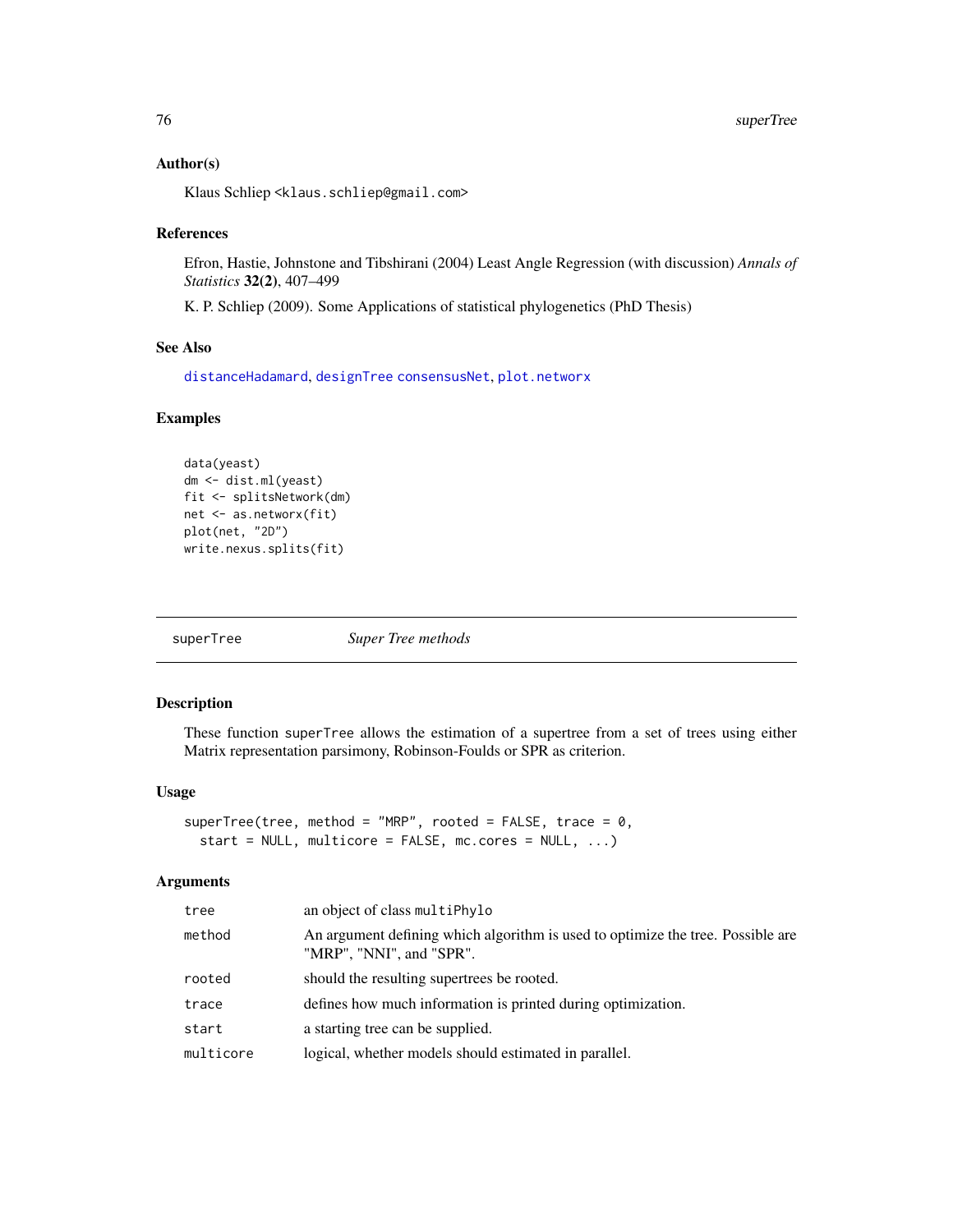#### <span id="page-76-0"></span>superTree 77

| mc.cores                | The number of cores to use, i.e. at most how many child processes will be run |
|-------------------------|-------------------------------------------------------------------------------|
|                         | simultaneously.                                                               |
| $\cdot$ $\cdot$ $\cdot$ | further arguments passed to or from other methods.                            |

# Details

The function superTree extends the function mrp.supertree from Liam Revells, with artificial adding an outgroup on the root of the trees. This allows to root the supertree afterwards. The functions is internally used in DensiTree. The implementation for the RF- and SPR-supertree are very basic so far and assume that all trees share the same set of taxa.

#### Value

The function returns an object of class phylo.

#### Author(s)

Klaus Schliep <klaus.schliep@gmail.com> Liam Revell

# References

Baum, B. R., (1992) Combining trees as a way of combining data sets for phylogenetic inference, and the desirability of combining gene trees. *Taxon*, 41, 3-10.

Ragan, M. A. (1992) Phylogenetic inference based on matrix representation of trees. *Molecular Phylogenetics and Evolution*, 1, 53-58.

# See Also

mrp.supertree, [densiTree](#page-24-0), [RF.dist](#page-77-0), [SPR.dist](#page-77-0)

# Examples

```
data(Laurasiatherian)
set.seed(1)
bs <- bootstrap.phyDat(Laurasiatherian, FUN = function(x)upgma(dist.hamming(x)), bs=50)
mrp_st <- superTree(bs)
plot(mrp_st)
## Not run:
rf_st <- superTree(bs, method = "RF")
spr_st <- superTree(bs, method = "SPR")
## End(Not run)
```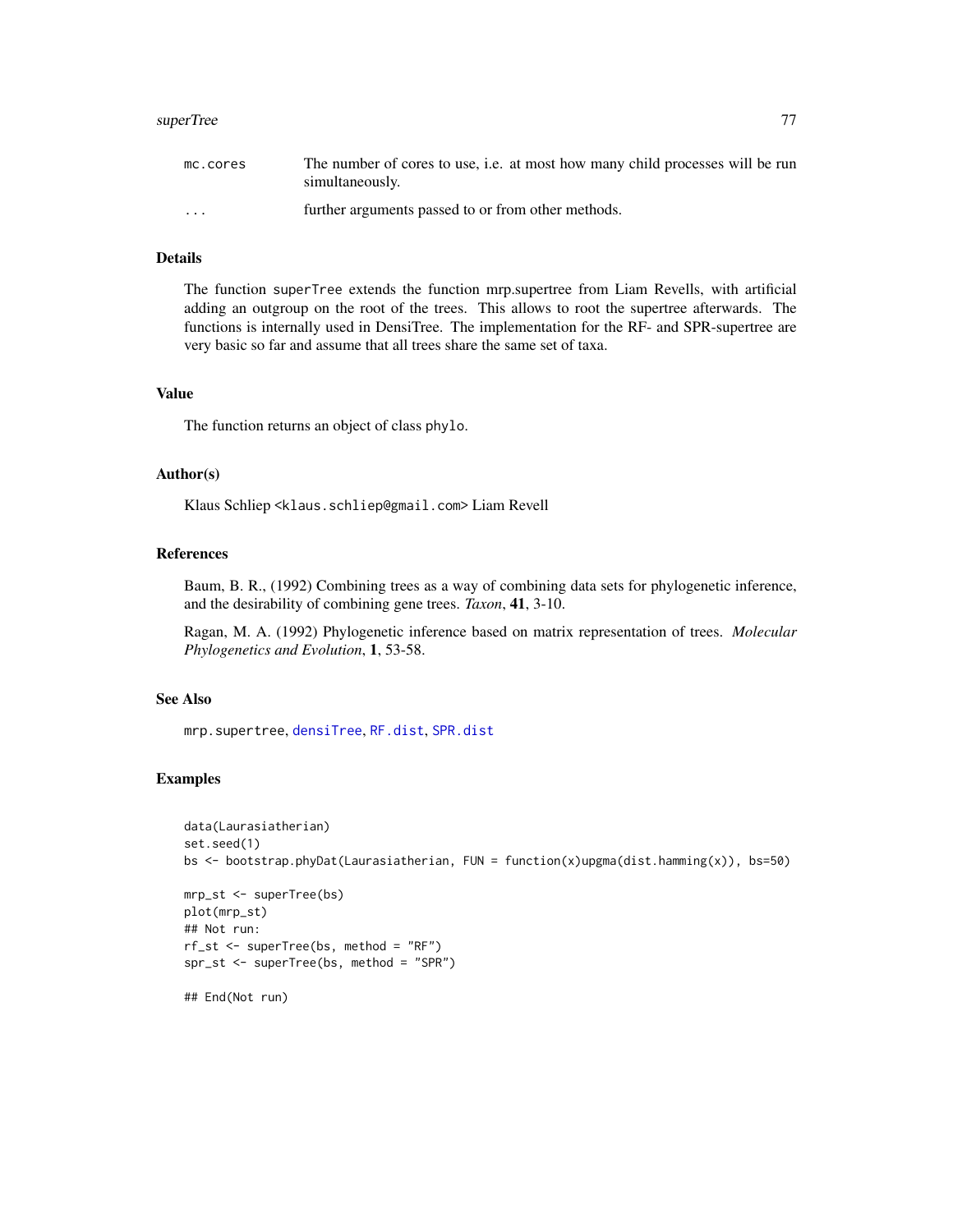#### <span id="page-77-1"></span><span id="page-77-0"></span>**Description**

treedist computes different tree distance methods and RF.dist the Robinson-Foulds or symmetric distance. The Robinson-Foulds distance only depends on the toplogy of the trees. If edge weights should be considered wRF.dist calculates the weighted RF distance (Robinson & Foulds 1981). and KF.dist calculates the branch score distance (Kuhner & Felsenstein 1994). path.dist computes the path difference metric as described in Steel and Penny 1993). sprdist computes the approximate SPR distance (Oliveira Martins et al. 2008, de Oliveira Martins 2016).

#### Usage

```
treedist(tree1, tree2, check.labels = TRUE)
sprdist(tree1, tree2)
SPR.dist(tree1, tree2 = NULL)
RF.dist(tree1, tree2 = NULL, normalize = FALSE, check.labels = TRUE,
  rooted = FALSE)
wRF.dist(tree1, tree2 = NULL, normalize = FALSE, check.labels = TRUE,
  rooted = FALSE)
KF.dist(tree1, tree2 = NULL, check.labels = TRUE, rooted = FALSE)
path.dist(tree1, tree2 = NULL, check.labels = TRUE,
  use.weight = FALSE)
```
# Arguments

| tree1        | A phylogenetic tree (class phylo) or vector of trees (an object of class multiphylo).<br>See details |
|--------------|------------------------------------------------------------------------------------------------------|
| tree2        | A phylogenetic tree.                                                                                 |
| check.labels | compares labels of the trees.                                                                        |
| normalize    | compute normalized RF-distance, see details.                                                         |
| rooted       | take bipartitions for rooted trees into account, default is unrooting the trees.                     |
| use.weight   | use edge.length argument or just count number of edges on the path (default)                         |

# Details

The Robinson-Foulds distance between two trees  $T_1$  and  $T_2$  with n tips is defined as (following the notation Steel and Penny 1993):

 $d(T_1, T_2) = i(T_1) + i(T_2) - 2v_s(T_1, T_2)$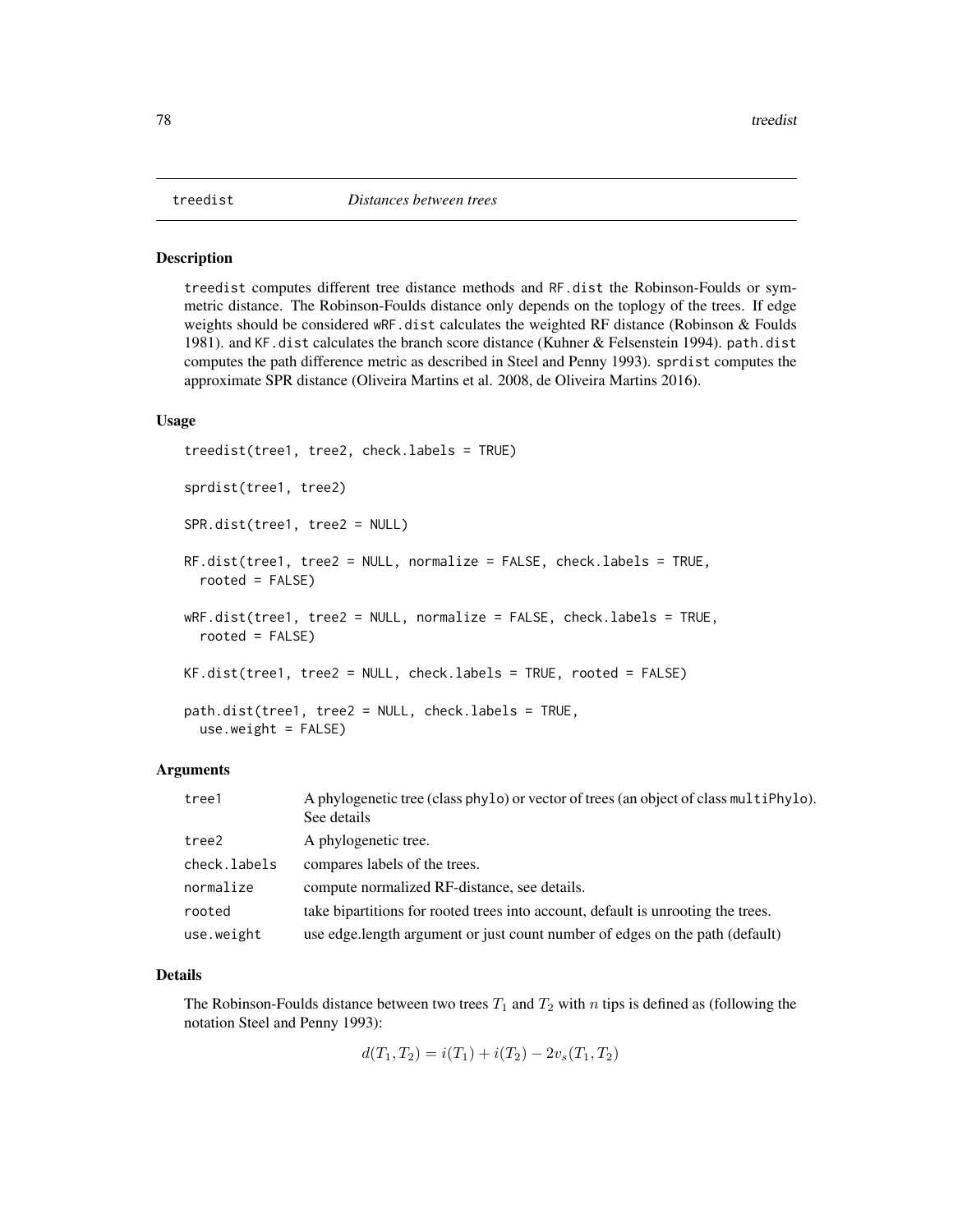#### <span id="page-78-0"></span>treedist 79

where  $i(T_1)$  denotes the number of internal edges and  $v_s(T_1, T_2)$  denotes the number of internal splits shared by the two trees. The normalized Robinson-Foulds distance is derived by dividing  $d(T_1, T_2)$  by the maximal possible distance  $i(T_1) + i(T_2)$ . If both trees are unrooted and binary this value is  $2n - 6$ .

Functions like RF.dist returns the Robinson-Foulds distance (Robinson and Foulds 1981) between either 2 trees or computes a matrix of all pairwise distances if a multiPhylo object is given.

For large number of trees the distance functions can use a lot of memory!

#### Value

treedist returns a vector containing the following tree distance methods

```
symmetric.difference
```
symmetric.difference or Robinson-Foulds distance

```
branch.score.difference
```
branch.score.difference

```
path.difference
```
path.difference

weighted.path.difference weighted.path.difference

### Author(s)

Klaus P. Schliep <klaus.schliep@gmail.com>, Leonardo de Oliveira Martins

# References

de Oliveira Martins L., Leal E., Kishino H. (2008) *Phylogenetic Detection of Recombination with a Bayesian Prior on the Distance between Trees*. PLoS ONE 3(7). e2651. doi: 10.1371/journal.pone.0002651

de Oliveira Martins L., Mallo D., Posada D. (2016) *A Bayesian Supertree Model for Genome-Wide Species Tree Reconstruction*. Syst. Biol. 65(3): 397-416, doi:10.1093/sysbio/syu082

Steel M. A. and Penny P. (1993) *Distributions of tree comparison metrics - some new results*, Syst. Biol., 42(2), 126–141

Kuhner, M. K. and Felsenstein, J. (1994) *A simulation comparison of phylogeny algorithms under equal and unequal evolutionary rates*, Molecular Biology and Evolution, 11(3), 459–468

D.F. Robinson and L.R. Foulds (1981) *Comparison of phylogenetic trees*, Mathematical Biosciences, 53(1), 131–147

D.F. Robinson and L.R. Foulds (1979) Comparison of weighted labelled trees. In Horadam, A. F. and Wallis, W. D. (Eds.), *Combinatorial Mathematics VI: Proceedings of the Sixth Australian Conference on Combinatorial Mathematics, Armidale, Australia*, 119–126

#### See Also

[dist.topo](#page-0-0), [nni](#page-52-0), [superTree](#page-75-0), [mast](#page-44-0)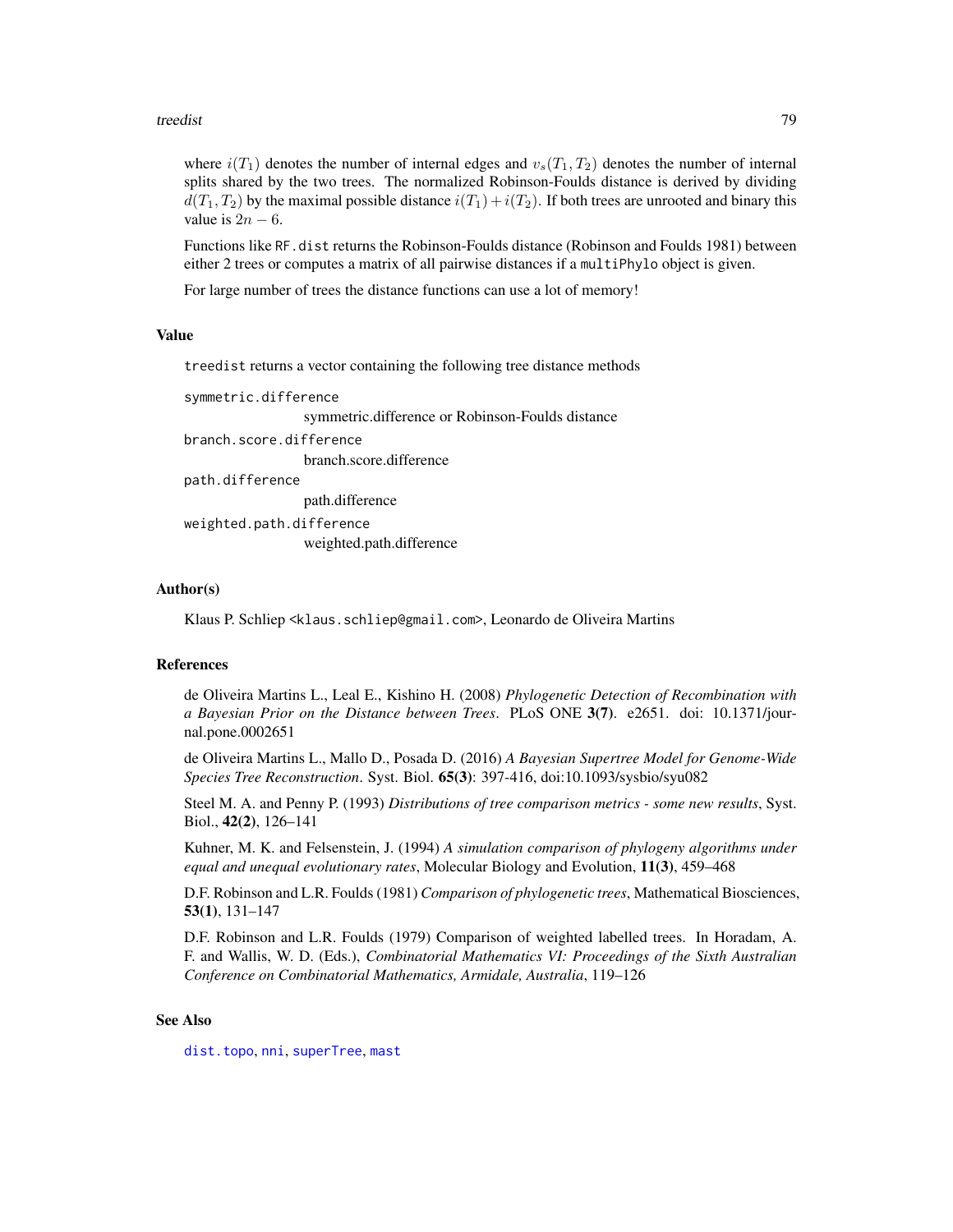#### <span id="page-79-0"></span>80 upgma

# Examples

```
tree1 <- rtree(100, rooted=FALSE)
tree2 <- rSPR(tree1, 3)
RF.dist(tree1, tree2)
treedist(tree1, tree2)
sprdist(tree1, tree2)
trees <- rSPR(tree1, 1:5)
SPR.dist(tree1, trees)
```
# upgma *UPGMA and WPGMA*

# Description

UPGMA and WPGMA clustering. Just a wrapper function around [hclust](#page-0-0).

# Usage

```
upsma(D, method = "average", ...)wpgma(D, method = "mequity", ...)
```
# Arguments

| D.     | A distance matrix.                                                                                                                                                                                         |
|--------|------------------------------------------------------------------------------------------------------------------------------------------------------------------------------------------------------------|
| method | The agglomeration method to be used. This should be (an unambiguous abbrevi-<br>ation of) one of "ward", "single", "complete", "average", "moquitty", "median"<br>or "centroid". The default is "average". |
| .      | Further arguments passed to or from other methods.                                                                                                                                                         |

# Value

A phylogenetic tree of class phylo.

# Author(s)

Klaus Schliep <klaus.schliep@gmail.com>

# See Also

[hclust](#page-0-0), [dist.hamming](#page-29-0), [NJ](#page-51-0), [as.phylo](#page-0-0), [fastme](#page-0-0), [nnls.tree](#page-26-1)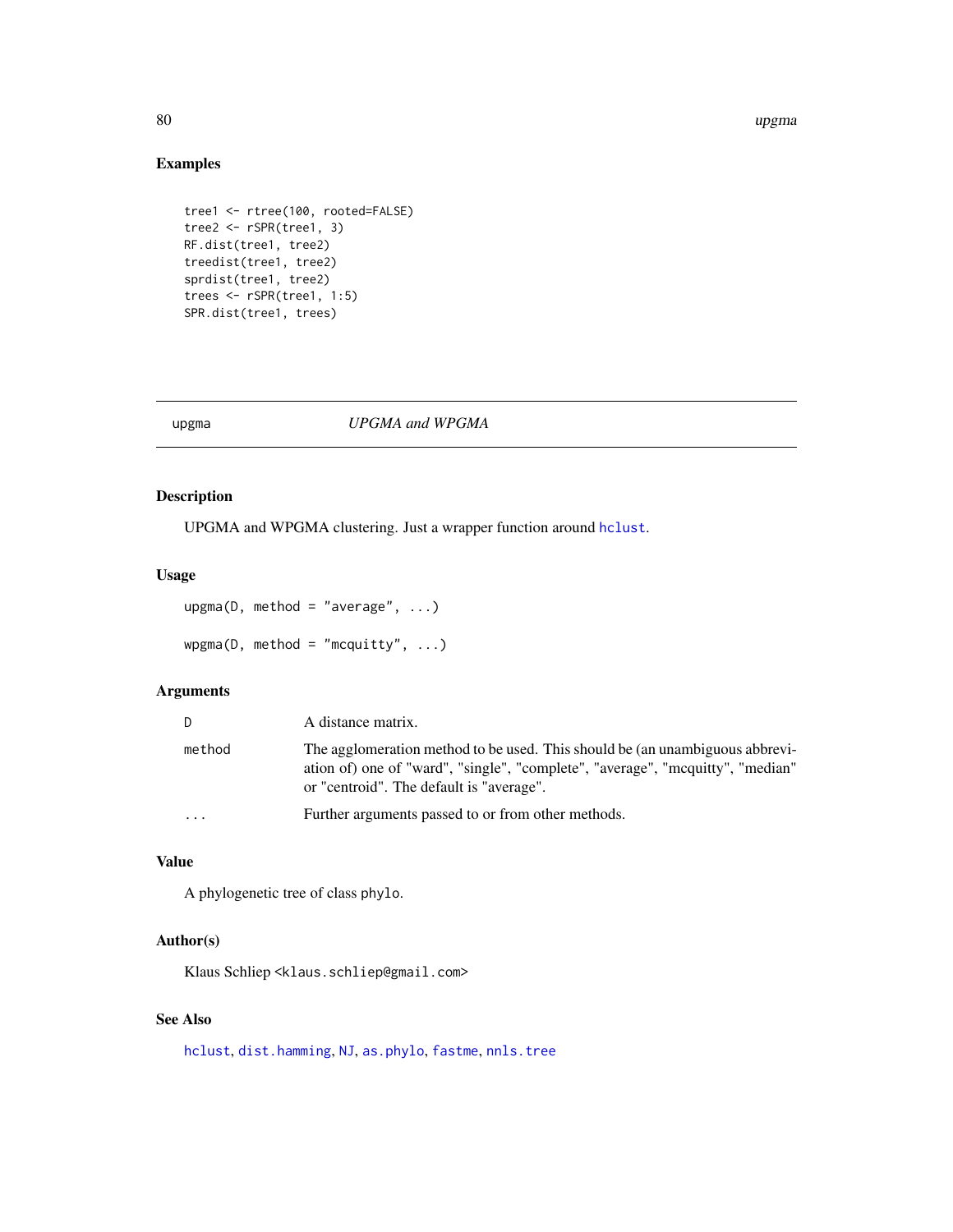#### <span id="page-80-0"></span>writeDist 81

# Examples

```
data(Laurasiatherian)
dm <- dist.ml(Laurasiatherian)
tree <- upgma(dm)
plot(tree)
```
writeDist *Writing and reading distances in phylip and nexus format*

# Description

readDist, writeDist and write.nexus.dist are useful to exchange distance matrices with other phylogenetic programs.

# Usage

```
writeDist(x, file = "", format = "phylip", \ldots)
write.nexus.dist(x, file = ", append = FALSE, upper = FALSE,
  diag = TRUE, digits = getOption("digits"), taxa = !append)
readDist(file, format = "phylip")
read.nexus.dist(file)
## S3 method for class 'dist'
```

```
unique(x, incomparables, ...)
```
# Arguments

| $\mathsf{x}$  | A dist object.                                                                                   |
|---------------|--------------------------------------------------------------------------------------------------|
| file          | A file name.                                                                                     |
| format        | file format, default is "phylip", only other option so far is "nexus".                           |
| $\cdots$      | Further arguments passed to or from other methods.                                               |
| append        | logical. If TRUE the nexus blocks will be added to a file.                                       |
| upper         | logical value indicating whether the upper triangle of the distance matrix should<br>be printed. |
| diag          | logical value indicating whether the diagonal of the distance matrix should be<br>printed.       |
| digits        | passed to format inside of write.nexus.dist.                                                     |
| taxa          | logical. If TRUE a taxa block is added.                                                          |
| incomparables | Not used so far.                                                                                 |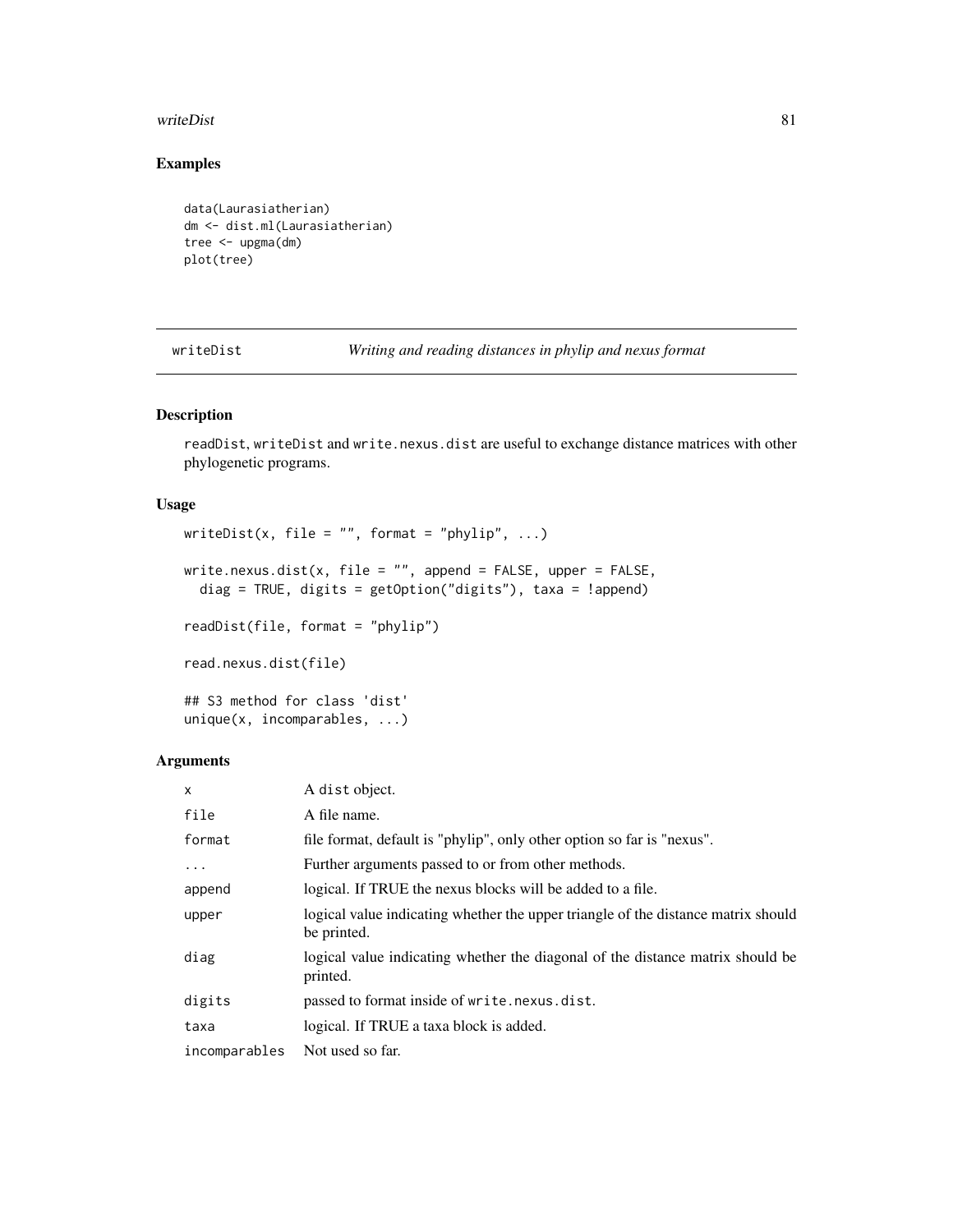# Value

an object of class dist

# Author(s)

Klaus Schliep <klaus.schliep@gmail.com>

# References

Maddison, D. R., Swofford, D. L. and Maddison, W. P. (1997) NEXUS: an extensible file format for systematic information. *Systematic Biology*, 46, 590–621.

# See Also

To compute distance matrices see [dist.ml](#page-29-1) [dist.dna](#page-0-0) and [dist.p](#page-31-0) for pairwise polymorphism pdistances

# Examples

```
data(yeast)
dm <- dist.ml(yeast)
writeDist(dm)
write.nexus.dist(dm)
```
yeast *Yeast alignment (Rokas et al.)*

# Description

Alignment of 106 genes of 8 different species of yeast.

# References

Rokas, A., Williams, B. L., King, N., and Carroll, S. B. (2003) Genome-scale approaches to resolving incongruence in molecular phylogenies. *Nature*, 425(6960): 798–804

# Examples

```
data(yeast)
str(yeast)
```
<span id="page-81-0"></span>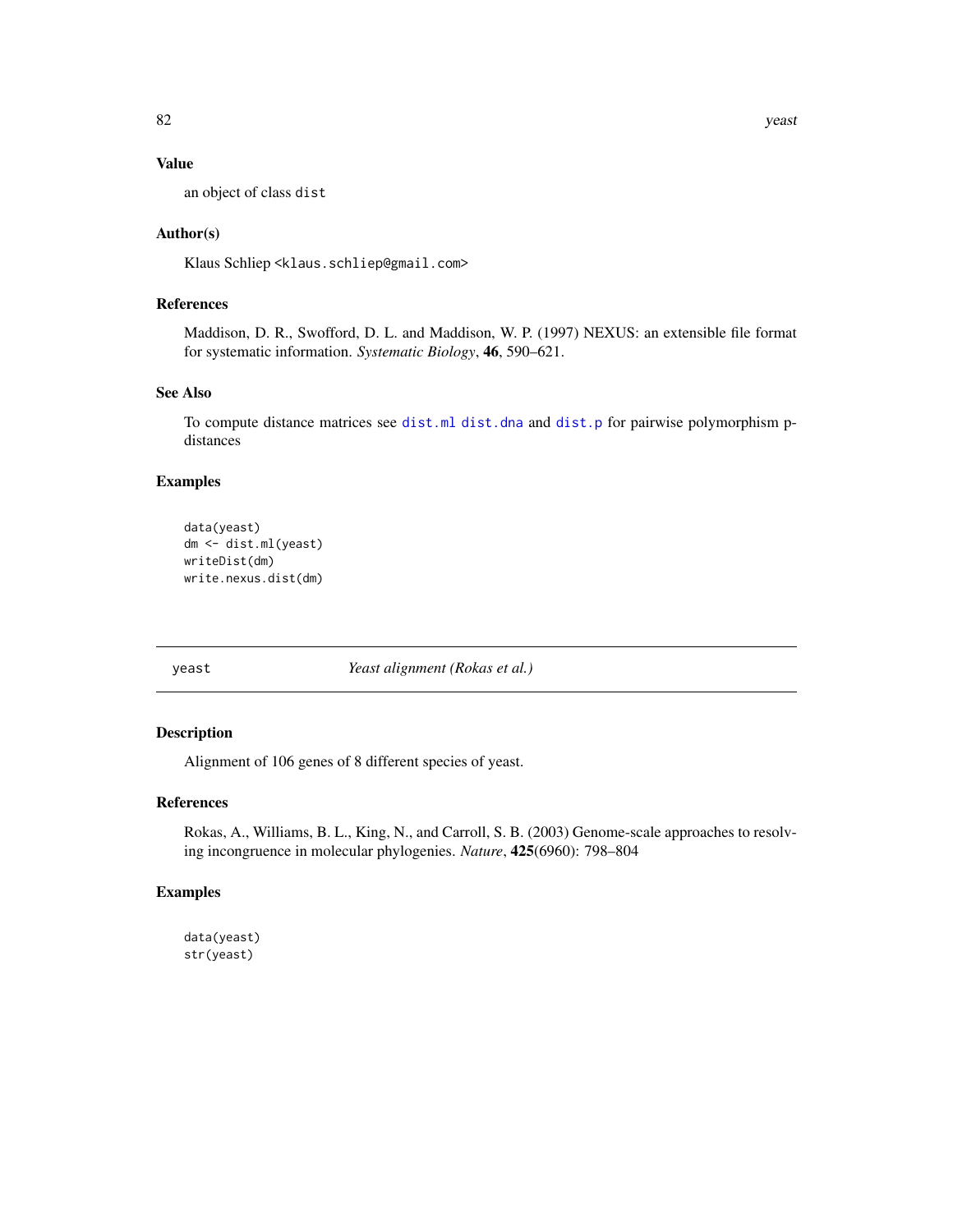# Index

∗Topic IO read.aa , [68](#page-67-0) ∗Topic classif ldfactorial , [42](#page-41-0) treedist , [78](#page-77-1) ∗Topic cluster acctran , [4](#page-3-0) add.tips, [6](#page-5-0) allSplits , [7](#page-6-0) allTrees , [9](#page-8-0) ancestral.pml , [10](#page-9-0) bab , [13](#page-12-0) bootstrap.pml , [14](#page-13-0) coalSpeciesTree , [18](#page-17-0) codonTest , [19](#page-18-0) createLabel , [23](#page-22-0) delta.score , [24](#page-23-0) designTree , [27](#page-26-2) discrete.gamma , [29](#page-28-0) dist.hamming, [30](#page-29-2) dist.p , [32](#page-31-1) distanceHadamard , [33](#page-32-1) getClans , [34](#page-33-0) getRoot , [37](#page-36-0) hadamard, [38](#page-37-0) lento , [42](#page-41-0) lli , [44](#page-43-0) mast , [45](#page-44-1) maxCladeCred, [46](#page-45-0) modelTest , [48](#page-47-0) multiphyDat2pmlPart , [49](#page-48-1) NJ , [52](#page-51-1) nni , [53](#page-52-1) phyDat , [54](#page-53-1) pml.control, [60](#page-59-1) pmlCluster , [64](#page-63-1) pmlMix , [66](#page-65-0) read.nexus.splits , [69](#page-68-0) simSeq , [71](#page-70-1)

splitsNetwork , [75](#page-74-0) superTree, [76](#page-75-1) upgma, [80](#page-79-0) writeDist , [81](#page-80-0) ∗Topic datasets chloroplast , [16](#page-15-0) Laurasiatherian , [41](#page-40-0) yeast, <mark>[82](#page-81-0)</mark> ∗Topic hplot consensusNet , [21](#page-20-1) neighborNet , [51](#page-50-0) ∗Topic manip cophenetic.networx , [22](#page-21-0) ∗Topic models SH.test, [70](#page-69-1) SOWH.test, [73](#page-72-1) ∗Topic package phangorn-package , [3](#page-2-0) ∗Topic plot as.networx , [11](#page-10-0) cladePar , [17](#page-16-0) densiTree, [25](#page-24-1) lento , [42](#page-41-0) plot.networx , [58](#page-57-1) [.phyDat *(*phyDat *)* , [54](#page-53-1) acctran , [4](#page-3-0) ace , *[11](#page-10-0)* acgt2ry *(*phyDat *)* , [54](#page-53-1) add.tips, $6$ addConfidences *(*createLabel *)* , [23](#page-22-0) addTrivialSplits *(*allSplits *)* , [7](#page-6-0) AIC , *[20](#page-19-0)* , *[49](#page-48-1)* AICc *(*modelTest *)* , [48](#page-47-0) allCircularSplits *(*allSplits *)* , [7](#page-6-0) allCompat *(*maxCladeCred *)* , [46](#page-45-0) allSitePattern *(*phyDat *)* , [54](#page-53-1) allSplits , [7](#page-6-0) allTrees , [9](#page-8-0) , *[54](#page-53-1)* ancestral.pars , *[5](#page-4-0)* , *[17](#page-16-0)*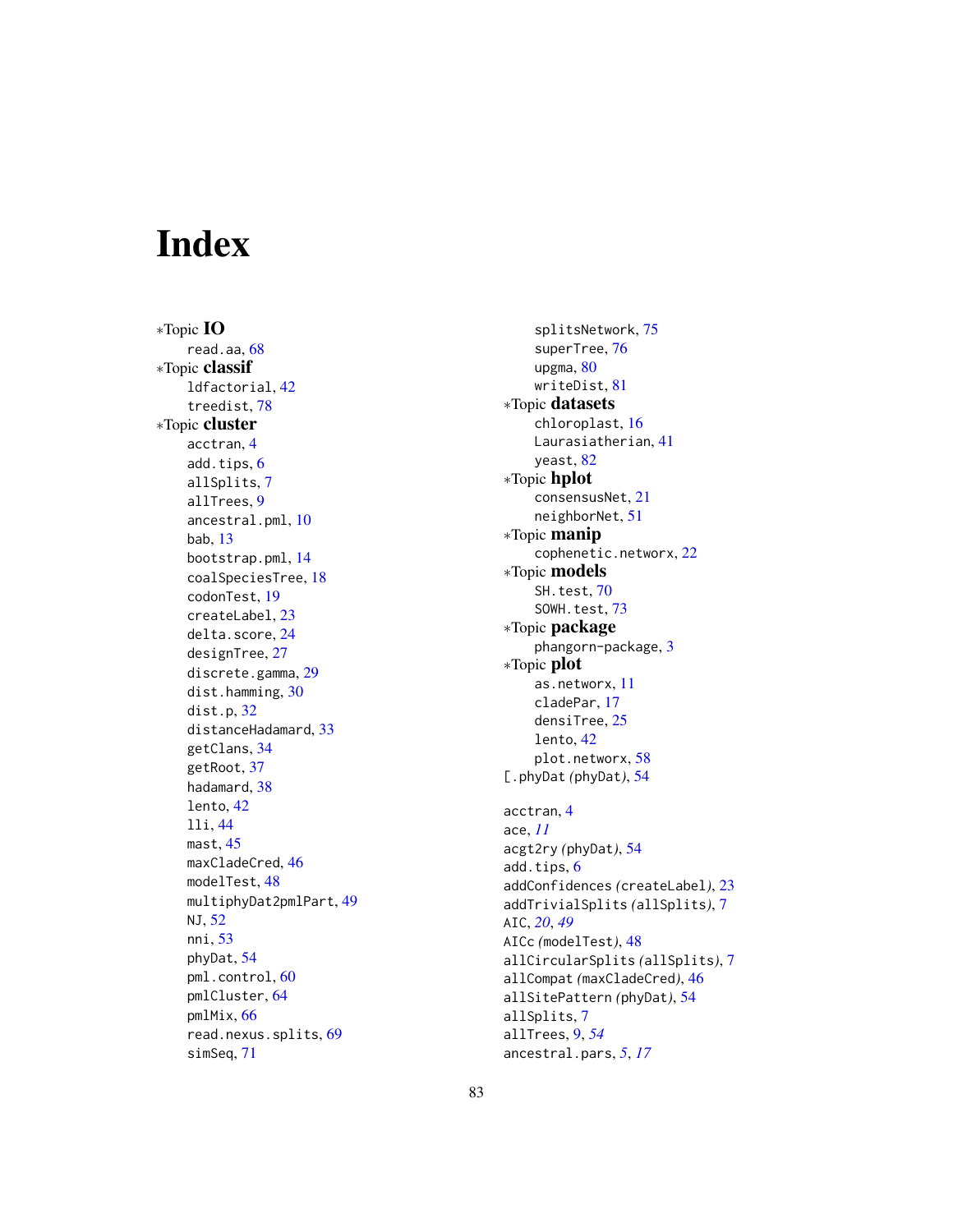ancestral.pars *(*ancestral.pml*)*, [10](#page-9-0) ancestral.pml, *[5](#page-4-0)*, [10,](#page-9-0) *[63](#page-62-0)* anova, *[49](#page-48-1)* as.AAbin.phyDat *(*phyDat*)*, [54](#page-53-1) as.bitsplits.splits *(*allSplits*)*, [7](#page-6-0) as.character.phyDat *(*phyDat*)*, [54](#page-53-1) as.data.frame.phyDat *(*phyDat*)*, [54](#page-53-1) as.DNAbin, *[57](#page-56-0)* as.DNAbin.phyDat *(*phyDat*)*, [54](#page-53-1) as.Matrix *(*allSplits*)*, [7](#page-6-0) as.matrix.splits *(*allSplits*)*, [7](#page-6-0) as.MultipleAlignment *(*phyDat*)*, [54](#page-53-1) as.networx, *[8](#page-7-0)*, [11,](#page-10-0) *[24](#page-23-0)*, *[59](#page-58-0)*, *[70](#page-69-1)* as.phyDat *(*phyDat*)*, [54](#page-53-1) as.phylo, *[12](#page-11-0)*, *[59](#page-58-0)*, *[80](#page-79-0)* as.phylo.splits *(*allSplits*)*, [7](#page-6-0) as.prop.part.splits *(*allSplits*)*, [7](#page-6-0) as.splits, *[24](#page-23-0)*, *[43](#page-42-0)*, *[70](#page-69-1)* as.splits *(*allSplits*)*, [7](#page-6-0)

bab, *[5](#page-4-0)*, [13,](#page-12-0) *[17](#page-16-0)* baseFreq *(*phyDat*)*, [54](#page-53-1) bind.tree, *[6](#page-5-0)* bootstrap.phyDat *(*bootstrap.pml*)*, [14](#page-13-0) bootstrap.pml, *[5](#page-4-0)*, [14,](#page-13-0) *[63](#page-62-0)* BranchAndBound *(*bab*)*, [13](#page-12-0)

c.phyDat *(*phyDat*)*, [54](#page-53-1) c.splits *(*allSplits*)*, [7](#page-6-0) cbind.phyDat *(*phyDat*)*, [54](#page-53-1) chloroplast, [16](#page-15-0) CI, *[5](#page-4-0)*, [17,](#page-16-0) *[37](#page-36-0)* cladePar, [17](#page-16-0) coalSpeciesTree, [18](#page-17-0) codon2dna *(*phyDat*)*, [54](#page-53-1) codonTest, [19](#page-18-0) compatible *(*allSplits*)*, [7](#page-6-0) consensus, *[38](#page-37-0)*, *[47](#page-46-0)* consensusNet, *[12](#page-11-0)*, *[16](#page-15-0)*, [21,](#page-20-1) *[47](#page-46-0)*, *[52](#page-51-1)*, *[59](#page-58-0)*, *[76](#page-75-1)* cophenetic, *[23](#page-22-0)* cophenetic.networx, [22,](#page-21-0) *[52](#page-51-1)* cophenetic.splits *(*cophenetic.networx*)*, [22](#page-21-0) createLabel, [23](#page-22-0) delta.score, [24](#page-23-0)

densiTree, [25,](#page-24-1) *[59](#page-58-0)*, *[77](#page-76-0)* designSplits *(*designTree*)*, [27](#page-26-2) designTree, [27,](#page-26-2) *[76](#page-75-1)*

dfactorial, *[14](#page-13-0)* dfactorial *(*ldfactorial*)*, [42](#page-41-0) discrete.gamma, [29](#page-28-0) dist.dna, *[31](#page-30-0)*, *[33](#page-32-1)*, *[53](#page-52-1)*, *[82](#page-81-0)* dist.hamming, *[25](#page-24-1)*, [30,](#page-29-2) *[33](#page-32-1)*, *[53](#page-52-1)*, *[80](#page-79-0)* dist.logDet *(*dist.hamming*)*, [30](#page-29-2) dist.ml, *[82](#page-81-0)* dist.ml *(*dist.hamming*)*, [30](#page-29-2) dist.p, *[31](#page-30-0)*, [32,](#page-31-1) *[82](#page-81-0)* dist.topo, *[79](#page-78-0)* distanceHadamard, *[8](#page-7-0)*, *[12](#page-11-0)*, *[22](#page-21-0)*, *[28](#page-27-0)*, [33,](#page-32-1) *[39](#page-38-0)*, *[52](#page-51-1)*, *[59](#page-58-0)*, *[76](#page-75-1)* distinct.splits *(*allSplits*)*, [7](#page-6-0) diversity *(*getClans*)*, [34](#page-33-0) dna2codon *(*phyDat*)*, [54](#page-53-1) DNAbin, *[57](#page-56-0)* edQt *(*lli*)*, [44](#page-43-0) evonet, *[12](#page-11-0)*, *[59](#page-58-0)* factorial, *[42](#page-41-0)* fastme, *[28](#page-27-0)*, *[53](#page-52-1)*, *[80](#page-79-0)* fhm *(*hadamard*)*, [38](#page-37-0) fitch, *[17](#page-16-0)* fitch *(*acctran*)*, [4](#page-3-0) genlight2phyDat *(*phyDat*)*, [54](#page-53-1) getClans, *[5](#page-4-0)*, [34](#page-33-0) getClips *(*getClans*)*, [34](#page-33-0) getDiversity *(*getClans*)*, [34](#page-33-0) getRoot, [37](#page-36-0) getSlices *(*getClans*)*, [34](#page-33-0) h2st *(*hadamard*)*, [38](#page-37-0) h4st *(*hadamard*)*, [38](#page-37-0) hadamard, *[12](#page-11-0)*, *[34](#page-33-0)*, [38,](#page-37-0) *[43](#page-42-0)*, *[59](#page-58-0)* hclust, *[80](#page-79-0)* howmanytrees, *[42](#page-41-0)* identify, *[41](#page-40-0)* identify.networx, [40](#page-39-0) image.phyDat *(*phyDat*)*, [54](#page-53-1) jitter, *[27](#page-26-2)* KF.dist *(*treedist*)*, [78](#page-77-1) Laurasiatherian, [41](#page-40-0) ldfactorial, [42](#page-41-0) lento, *[8](#page-7-0)*, *[22](#page-21-0)*, *[34](#page-33-0)*, *[39](#page-38-0)*, [42,](#page-41-0) *[52](#page-51-1)*, *[70](#page-69-1)*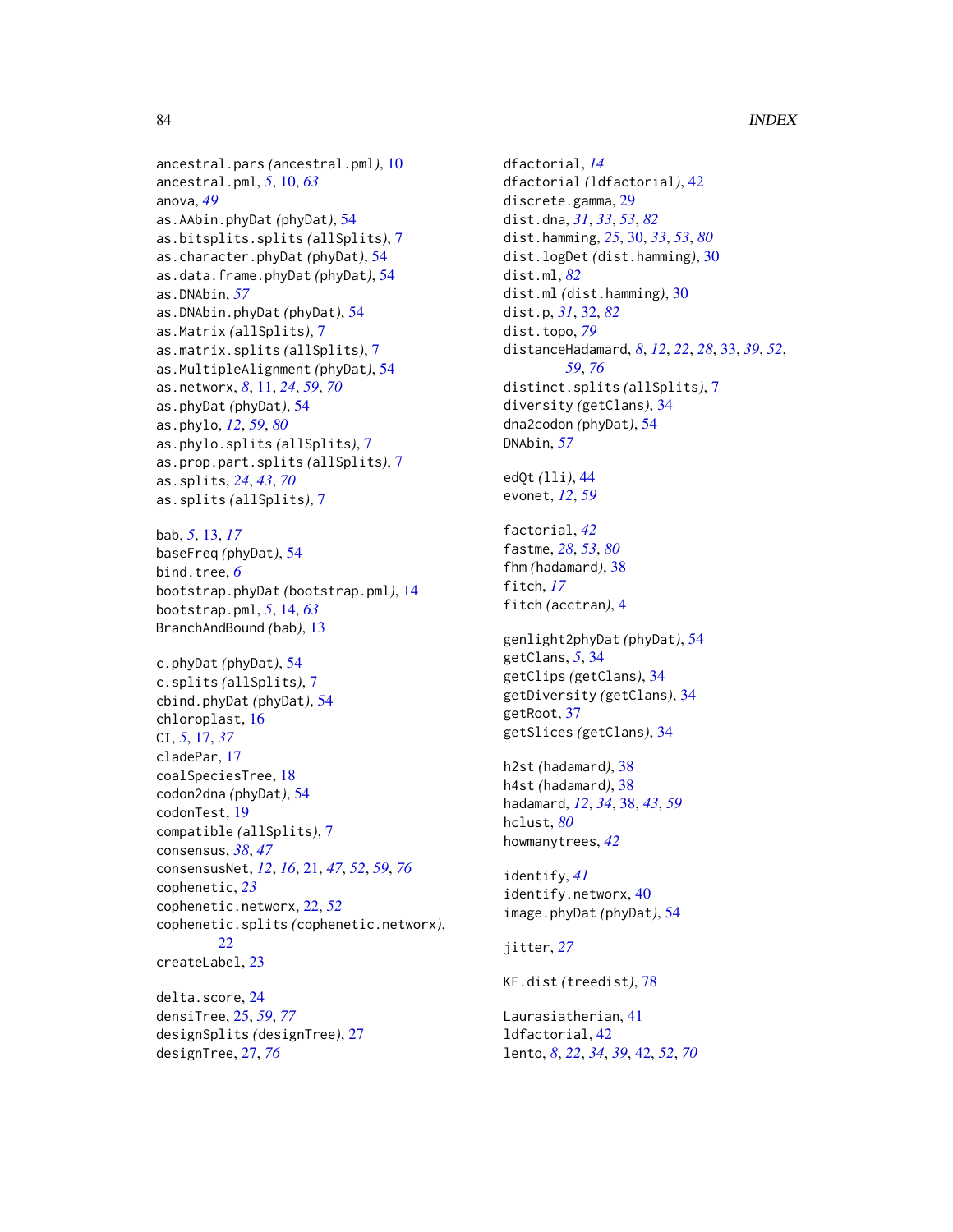# $INDEX$  85

# lli, [44](#page-43-0)

mast, [45,](#page-44-1) *[79](#page-78-0)* matchSplits *(*allSplits*)*, [7](#page-6-0) maxCladeCred, *[22](#page-21-0)*, [46](#page-45-0) mcc *(*maxCladeCred*)*, [46](#page-45-0) midpoint *(*getRoot*)*, [37](#page-36-0) modelTest, *[20](#page-19-0)*, [48,](#page-47-0) *[63](#page-62-0)* multi2di, *[38](#page-37-0)* multiphyDat2pmlPart, [49](#page-48-1)

neighborNet, *[12](#page-11-0)*, *[22](#page-21-0)*, *[34](#page-33-0)*, [51,](#page-50-0) *[59](#page-58-0)* networx *(*as.networx*)*, [11](#page-10-0) NJ, *[5](#page-4-0)*, [52,](#page-51-1) *[80](#page-79-0)* nj, *[53](#page-52-1)* nni, *[5](#page-4-0)*, *[9](#page-8-0)*, [53,](#page-52-1) *[79](#page-78-0)* nnls.networx *(*designTree*)*, [27](#page-26-2) nnls.phylo *(*designTree*)*, [27](#page-26-2) nnls.splits *(*designTree*)*, [27](#page-26-2) nnls.tree, *[80](#page-79-0)* nnls.tree *(*designTree*)*, [27](#page-26-2) nodelabels, *[16](#page-15-0)*, *[59](#page-58-0)*

optim.parsimony *(*acctran*)*, [4](#page-3-0) optim.pml, *[16](#page-15-0)* optim.pml *(*pml.control*)*, [60](#page-59-1)

pace *(*ancestral.pml*)*, [10](#page-9-0) parsimony, *[11](#page-10-0)*, *[17](#page-16-0)*, *[37](#page-36-0)* parsimony *(*acctran*)*, [4](#page-3-0) path.dist *(*treedist*)*, [78](#page-77-1) phangorn *(*phangorn-package*)*, [3](#page-2-0) phangorn-package, [3](#page-2-0) phyDat, *[37](#page-36-0)*, [54,](#page-53-1) *[69](#page-68-0)*, *[73](#page-72-1)* phyDat2alignment *(*phyDat*)*, [54](#page-53-1) phyDat2MultipleAlignment *(*phyDat*)*, [54](#page-53-1) plot.networx, *[12](#page-11-0)*, *[22](#page-21-0)*, *[27](#page-26-2)*, *[34](#page-33-0)*, *[39](#page-38-0)*, *[41](#page-40-0)*, *[52](#page-51-1)*, [58,](#page-57-1) *[76](#page-75-1)* plot.phylo, *[16](#page-15-0)*, *[18](#page-17-0)*, *[24](#page-23-0)*, *[27](#page-26-2)*, *[63](#page-62-0)* plot\_gamma\_plus\_inv *(*discrete.gamma*)*, [29](#page-28-0) plotAnc *(*ancestral.pml*)*, [10](#page-9-0) plotBS *(*bootstrap.pml*)*, [14](#page-13-0) pml, *[5](#page-4-0)*, *[11](#page-10-0)*, *[16](#page-15-0)*, *[20](#page-19-0)*, *[45](#page-44-1)*, *[49,](#page-48-1) [50](#page-49-0)*, *[65,](#page-64-0) [66](#page-65-0)*, *[71](#page-70-1)*, *[73,](#page-72-1) [74](#page-73-0)* pml *(*pml.control*)*, [60](#page-59-1) pml.control, [60](#page-59-1) pml.fit, *[30](#page-29-2)* pml.fit *(*lli*)*, [44](#page-43-0) pml.free *(*lli*)*, [44](#page-43-0) pml.init *(*lli*)*, [44](#page-43-0)

pmlCluster, *[50](#page-49-0)*, [64,](#page-63-1) *[66](#page-65-0)*, *[71](#page-70-1)*, *[74](#page-73-0)* pmlMix, *[20](#page-19-0)*, *[45](#page-44-1)*, *[50](#page-49-0)*, *[57](#page-56-0)*, *[63](#page-62-0)*, *[65](#page-64-0)*, [66](#page-65-0) pmlPart, *[45](#page-44-1)*, *[63](#page-62-0)*, *[65,](#page-64-0) [66](#page-65-0)*, *[71](#page-70-1)*, *[74](#page-73-0)* pmlPart *(*multiphyDat2pmlPart*)*, [49](#page-48-1) pmlPart2multiPhylo *(*multiphyDat2pmlPart*)*, [49](#page-48-1) pratchet, *[14](#page-13-0)*, *[17](#page-16-0)* pratchet *(*acctran*)*, [4](#page-3-0) presenceAbsence *(*createLabel*)*, [23](#page-22-0) print.splits *(*allSplits*)*, [7](#page-6-0) prop.part, *[8](#page-7-0)*, *[47](#page-46-0)*, *[70](#page-69-1)* pruneTree *(*getRoot*)*, [37](#page-36-0) random.addition *(*acctran*)*, [4](#page-3-0) read.aa, *[57](#page-56-0)*, [68](#page-67-0) read.alignment, *[69](#page-68-0)*

read.dna, *[57](#page-56-0)*, *[69](#page-68-0)* read.GenBank, *[69](#page-68-0)* read.nexus.data, *[57](#page-56-0)* read.nexus.dist *(*writeDist*)*, [81](#page-80-0) read.nexus.networx *(*read.nexus.splits*)*, [69](#page-68-0) read.nexus.splits, *[8](#page-7-0)*, [69](#page-68-0) read.phyDat *(*phyDat*)*, [54](#page-53-1) readDist *(*writeDist*)*, [81](#page-80-0) removeTrivialSplits *(*allSplits*)*, [7](#page-6-0) removeUndeterminedSites *(*phyDat*)*, [54](#page-53-1) RF.dist, *[24](#page-23-0)*, *[77](#page-76-0)* RF.dist *(*treedist*)*, [78](#page-77-1) RI, *[5](#page-4-0)*, *[37](#page-36-0)* RI *(*CI*)*, [17](#page-16-0) rNNI *(*nni*)*, [53](#page-52-1) root, *[11](#page-10-0)*, *[38](#page-37-0)* rSPR *(*nni*)*, [53](#page-52-1)

sankoff, *[17](#page-16-0)* sankoff *(*acctran*)*, [4](#page-3-0) SH.test, *[50](#page-49-0)*, *[63](#page-62-0)*, *[65](#page-64-0)*, [70,](#page-69-1) *[74](#page-73-0)* simSeq, [71,](#page-70-1) *[74](#page-73-0)* SOWH.test, *[16](#page-15-0)*, *[71](#page-70-1)*, *[73](#page-72-1)*, [73](#page-72-1) speciesTree, *[19](#page-18-0)* splits *(*allSplits*)*, [7](#page-6-0) splitsNetwork, *[12](#page-11-0)*, *[22](#page-21-0)*, *[28](#page-27-0)*, *[52](#page-51-1)*, *[59](#page-58-0)*, [75](#page-74-0) SPR.dist, *[46](#page-45-0)*, *[54](#page-53-1)*, *[77](#page-76-0)* SPR.dist *(*treedist*)*, [78](#page-77-1) sprdist *(*treedist*)*, [78](#page-77-1) stepfun, *[30](#page-29-2)* subset.phyDat *(*phyDat*)*, [54](#page-53-1)

rtree, *[9](#page-8-0)*